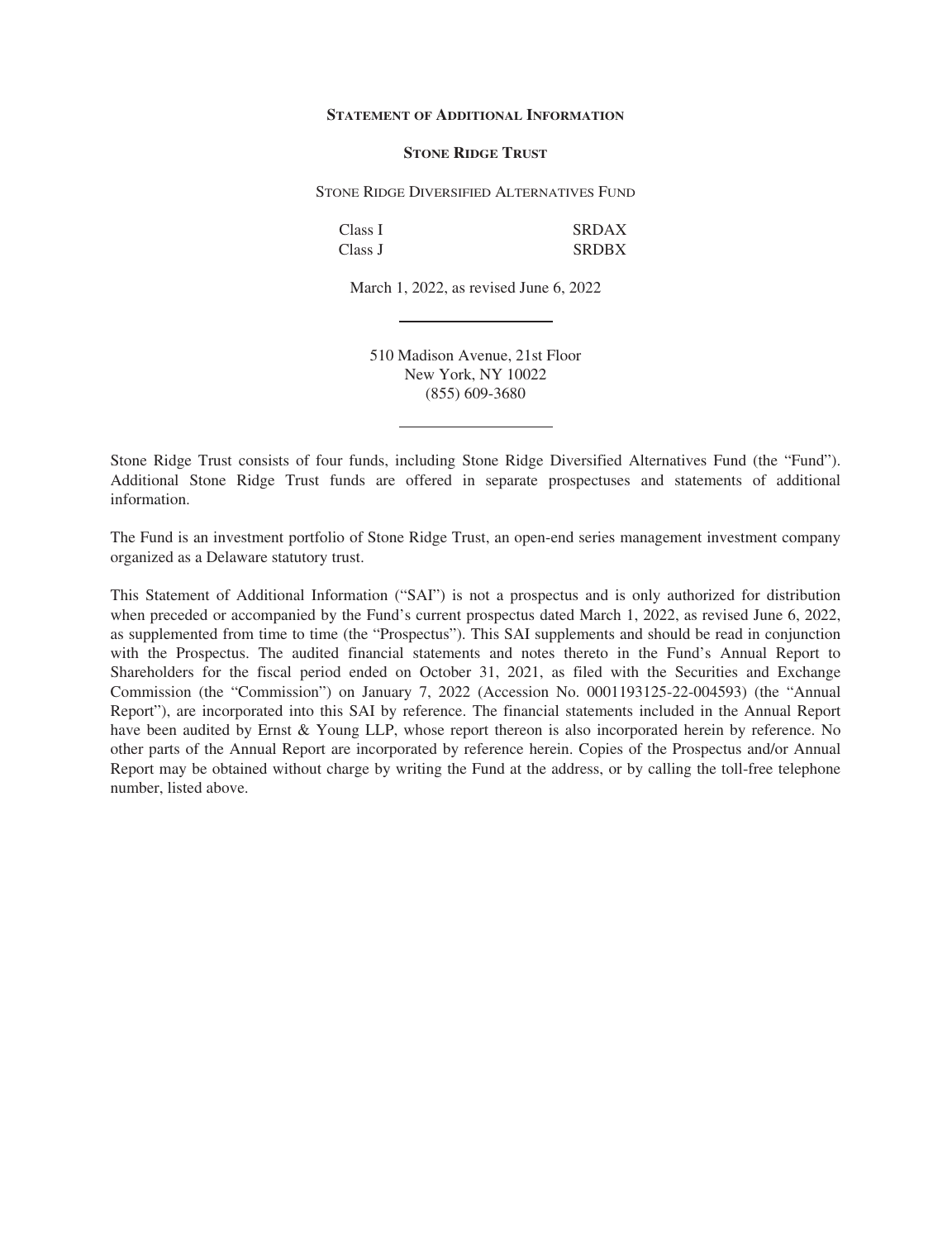# **STONE RIDGE TRUST**

# **STONE RIDGE DIVERSIFIED ALTERNATIVES FUND**

# **TABLE OF CONTENTS**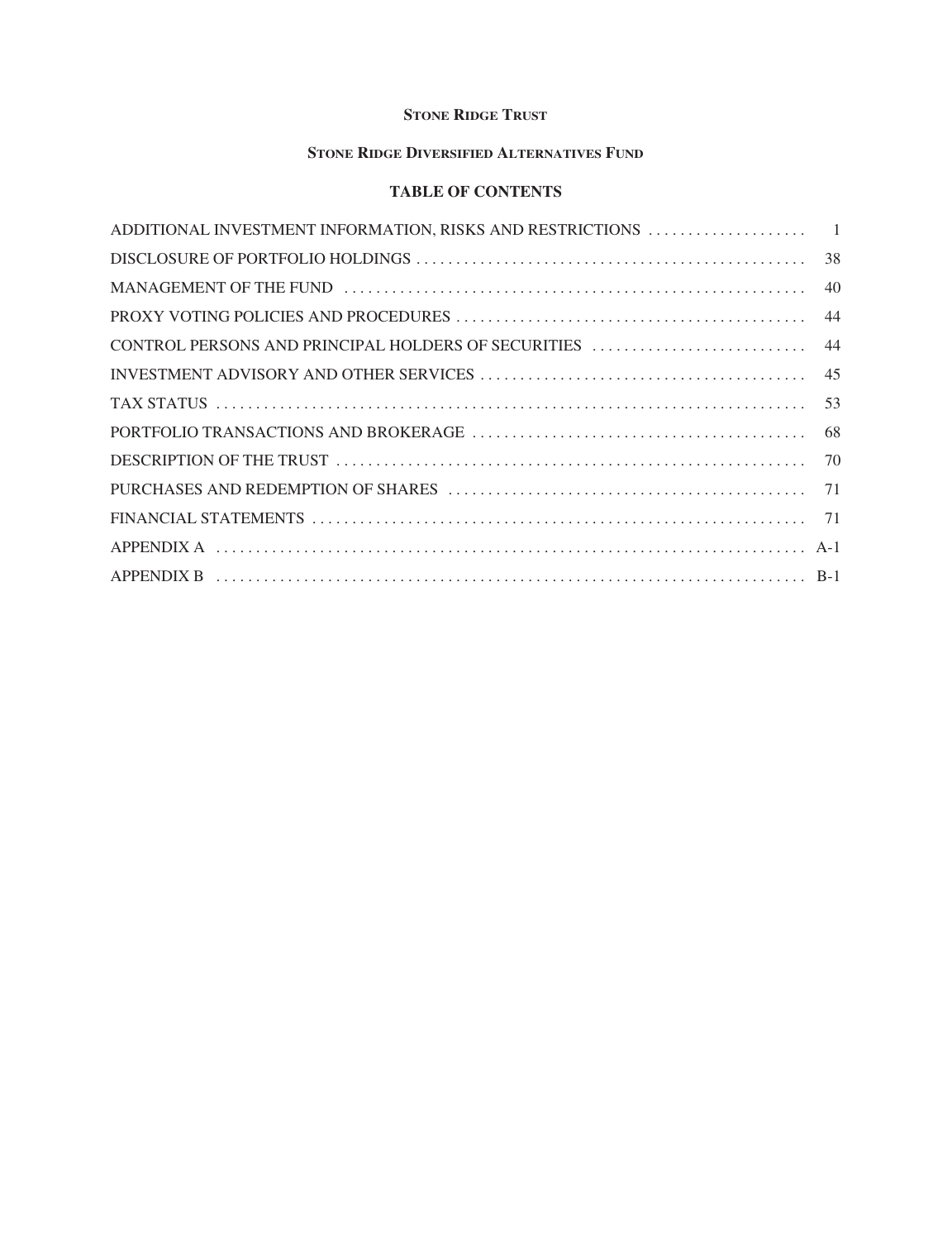## **ADDITIONAL INVESTMENT INFORMATION, RISKS AND RESTRICTIONS**

The Prospectus discusses the investment objective of the Fund, as well as the principal investment strategies it employs to achieve its objective and the principal investment risks associated with those strategies. Additional information about the strategies and other investment practices the Fund may employ and certain related risks of the Fund are described below. The Fund is a diversified investment portfolio of Stone Ridge Trust (the "Trust"), an open-end series management investment company organized as a Delaware statutory trust on September 28, 2012.

There is no assurance that the Fund's investment objective will be achieved. Additionally, since the Fund's investment objective has been adopted as a non-fundamental investment policy, the Fund's investment objective may be changed by the Board of Trustees of the Trust (the "Board") without a vote of shareholders.

Capitalized terms used in this SAI and not otherwise defined have the meanings given to them in the Prospectus. References in this SAI to the Fund investing in any instrument, security or strategy includes direct or indirect investment, including gaining exposure through derivatives or other investment companies.

# **Additional Investment Information and Risks**

**Additional Information Regarding Derivatives.** In addition to the derivatives transactions described in the Prospectus, the Fund may enter into derivatives contracts with respect to any asset or reference in which it is permitted to invest or with respect to any related asset or reference ("Underlying Reference"). The Fund may enter into a variety of derivative contracts, including put options ("puts") and call options ("calls"), futures contracts, forward contracts, options on futures contracts, swaps and other derivatives. This universe of investments is subject to change under varying market conditions and as these instruments evolve over time. The Fund may enter into derivatives contracts with standardized terms and no or few special or unusual components, which are generally traded on an exchange, as well as derivatives with more complex features, such as caps, floors, knock-outs, look-backs or other "exotic" elements, singly or in combination, which are generally traded over the counter. Over-the-counter ("OTC") derivatives may be standardized or have customized features and may have limited or no liquidity. The Fund's derivatives contracts may be centrally cleared or settled bilaterally directly with a counterparty. The Fund's derivatives contracts may be cash settled or physically settled.

The derivatives contracts the Fund may enter into involve substantial risk. Derivatives typically allow the Fund to seek to increase or decrease the level of risk to which it is exposed more quickly and efficiently than transactions in other types of instruments. The Fund incurs costs in connection with opening and closing derivatives positions.

The use of derivatives can lead to losses because of adverse movements in the price or value of the Underlying Reference, due to failure of a counterparty or due to tax or regulatory constraints. Derivatives may create economic leverage in the Fund, which magnifies the Fund's exposure to the Underlying Reference and magnifies potential losses. When derivatives are used to gain or limit exposure to a particular market or market segment, their performance may not correlate as expected to the performance of such market, thereby causing the Fund to fail to achieve its original purpose for using such derivatives. A decision as to whether, when and how to use derivatives involves the exercise of specialized skill and judgment, and a transaction may be unsuccessful in whole or in part because of market behavior, unexpected events or the Adviser's failure to use derivatives effectively. Derivative instruments may be difficult to value, may be illiquid and may be subject to wide swings in valuation caused by changes in the value of the Underlying Reference.

Set forth below are examples of types of derivatives in which the Fund may invest:

*Options Generally***.** The Fund intends to write (sell) call options and put options on Underlying References, including single equity securities, American Depositary Receipts, ETFs, indices, currencies, forward foreign currency exchange contracts, stock index futures, commodities, swaps (including event-linked swaps),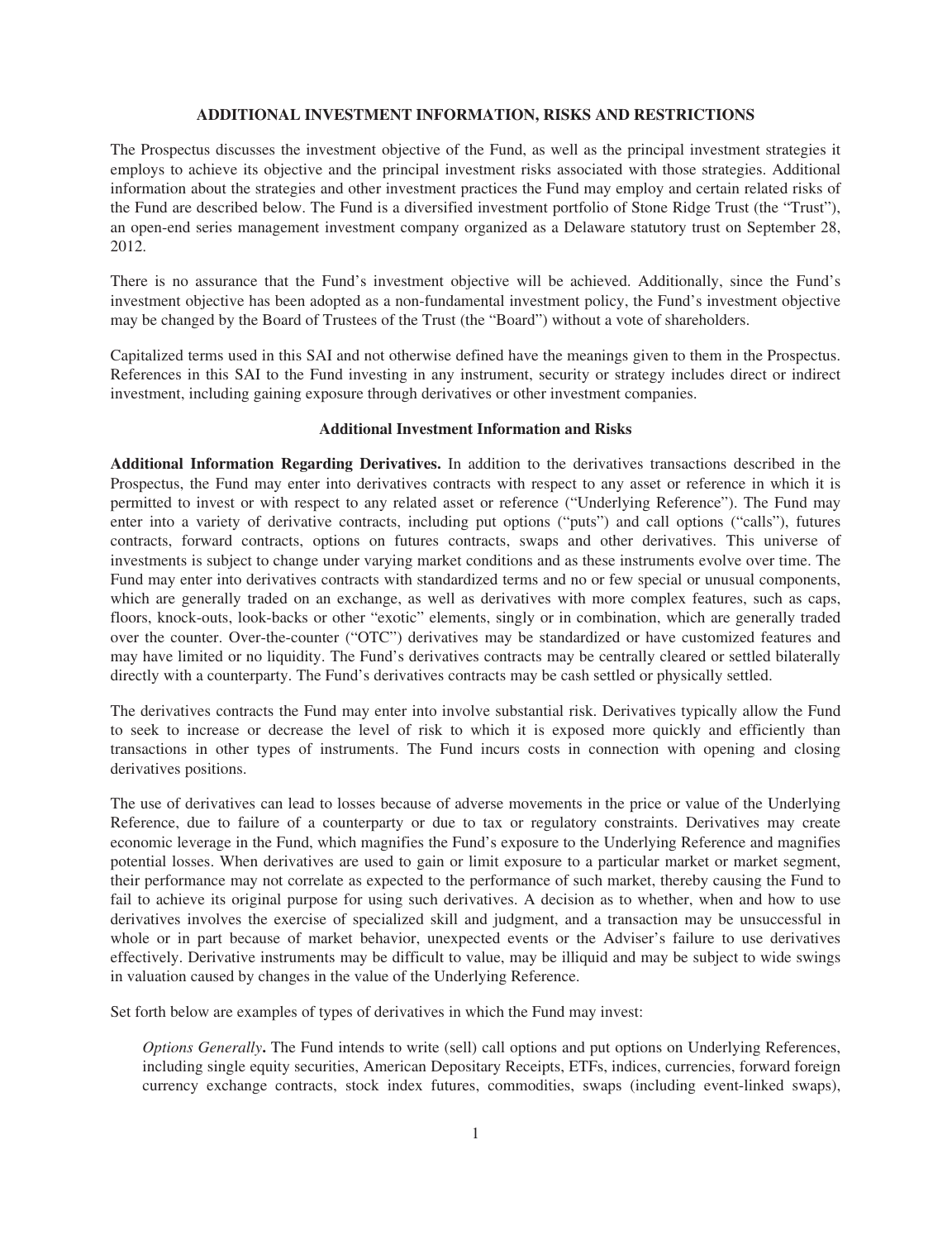futures, other securities and other derivative instruments. A call option typically gives the option buyer the right (but not the obligation) to buy, and requires the option seller to sell, an Underlying Reference at an agreed-upon price; a put option gives the option buyer the right (but not the obligation) to sell, and requires the option seller to purchase, an Underlying Reference at an agreed-upon price. Generally, the Fund intends to sell call and put options that are at-the-money or out-of-the-money (meaning that the exercise price generally will be at or above (in the case of a call option) or at or below (in the case of a put option) the current price of the Underlying Reference). Options that are more substantially out-of-the-money generally would pay lower premiums than options that are at or slightly out-of-the-money. By selling call options, the Fund will sell the opportunity for appreciation above the option exercise price to the option purchaser in exchange for the option premium. By selling put options, the Fund will sell protection against depreciation below the option exercise price to the option purchaser in exchange for an option premium. If an option the Fund sells is exercised, the Fund will either purchase or sell the Underlying Reference at the strike price or pay to the option holder the difference between the strike price and the current price level of the Underlying Reference, depending on the terms of the option. The premium, the exercise price, the transaction costs and the market value of the applicable Underlying Reference together will determine the gain or loss realized by the Fund as the seller of the option.

The value of options may be adversely affected if the market for such options becomes less liquid or smaller. The Fund's ability to close out its position as a seller of an OTC option or exchange listed put option ("put") or call option ("call") is dependent, in part, upon the liquidity of the option market. The Fund's ability to terminate OTC options is more limited than with exchange-traded options and may involve the risk that broker-dealers participating in such transactions will not fulfill their obligations. An exchangetraded option position may be closed out only on a market that provides secondary trading for options of the same series, and there is no assurance that a liquid secondary market will exist for any particular option. The Fund might experience losses if it could not close out a position because of an illiquid market for the option.

Special risks are presented by internationally traded options. Such transactions may not be regulated as effectively as similar transactions in the U.S. and may be subject to greater risks than trading on domestic exchanges. For example, some foreign exchanges may be principal markets so that no common clearing facility exists and a trader may look only to the broker for performance of the contract. The lack of a common clearing facility creates counterparty risk. Because of the differences in trading hours between the U.S. and various foreign countries, and because different holidays are observed in different countries, foreign options markets may be open for trading during hours or on days when U.S. markets are closed.

The hours of trading for options may not conform to the hours during which the Underlying References are traded. To the extent that the options markets close before the markets for the Underlying References, significant price and rate movements can take place in the underlying markets that cannot be reflected in the options markets. Options are marked to market daily and their value will be affected by changes in the value of the Underlying References, changes in the dividend rates of the underlying securities, an increase in interest rates, changes in the actual or perceived volatility of the stock market and the Underlying References and the remaining time to the options' expiration. Additionally, the exercise price of an option may be adjusted downward before the option's expiration as a result of the occurrence of certain corporate or other events affecting the Underlying Reference, such as extraordinary dividends, stock splits, merger or other extraordinary distributions or events. A reduction in the exercise price of an option would reduce the Fund's capital appreciation potential on an Underlying Reference.

The Fund's option activities could affect its portfolio turnover rate and brokerage commissions. The exercise of call options written by the Fund might cause the Fund to sell related portfolio assets, thus increasing its turnover rate. The exercise by the Fund of put options on securities will cause the sale of underlying investments, increasing portfolio turnover. Although the decision whether to exercise a put it holds is within the Fund's control, holding a put might cause the Fund to sell the related investments for reasons that would not exist in the absence of the put.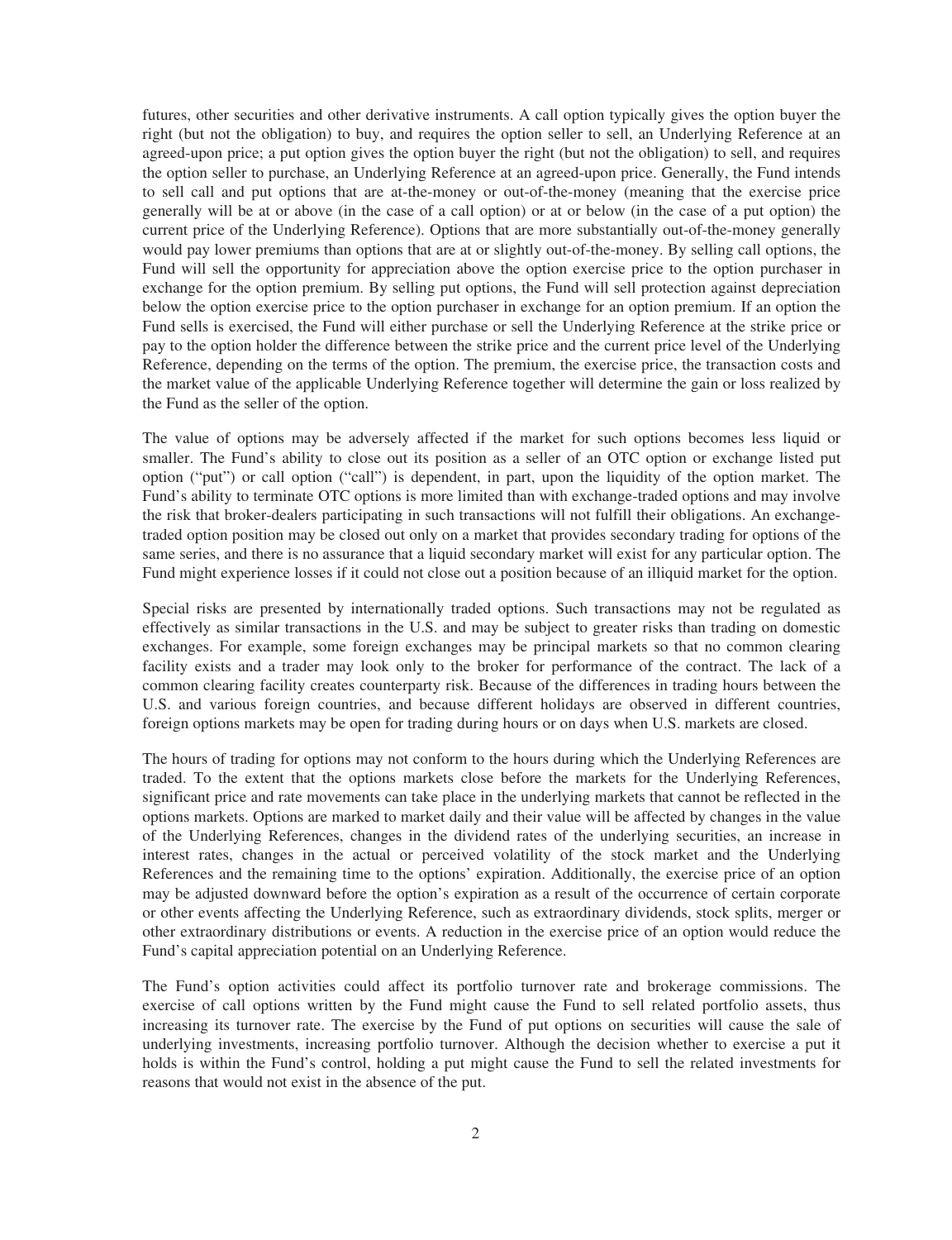The Fund could pay a brokerage commission each time it buys a call or put, sells a call or put or buys or sells an Underlying Reference in connection with the exercise of a call or put. Those commissions could be higher on a relative basis than the commissions for direct purchases or sales of the Underlying References. Premiums paid for options are small in relation to the market value of the Underlying References. Consequently, put and call options offer large amounts of leverage. The leverage offered by trading in options could result in the Fund's net asset value being more sensitive to changes in the value of the Underlying Reference.

As a result of the Fund's option strategy and the possibility of leverage arising from the Fund's use of certain types of derivatives, the derivatives risk (described further above) will be significant in the Fund.

*Put and Call Options.* The Fund can buy and sell exchange-traded and OTC puts and calls, including index options, interest rate options, securities options, currency options, commodities options and options on futures and swaps. The Fund's options transactions potentially will result in a substantial portion of the Fund's income consisting of short-term capital gains, which are taxable to shareholders as ordinary income when distributed to them.

• *Writing Call Options*. The Fund may write (that is, sell) calls. When the Fund writes a call on a security or other Underlying Reference, it receives cash (a premium). The Fund agrees to sell the Underlying Reference to the purchaser of the call on that Underlying Reference during the call period at a fixed exercise price, regardless of market price changes during the call period. The call period is usually not more than nine months.

The exercise price may differ from the market price of the Underlying Reference. When the Fund writes covered call options (meaning the Fund owns or has the right to acquire the underlying security at all times during the option period), the Fund has the risk of loss that the price of the Underlying Reference may decline during the call period. That risk may be offset to some extent by the premium the Fund receives. If the value of the investment does not rise above the call price, it is likely that the call will lapse without being exercised. In that case the Fund would keep the cash premium.

When the Fund writes a call on an index, it receives cash (a premium). If the buyer of the call exercises it, the Fund will pay an amount of cash equal to the difference between the closing price of the call and the exercise price, multiplied by a specific multiple that determines the total value of the call for each point of difference. If the value of the Underlying Reference does not rise above the call price, it is likely that the call will lapse without being exercised. In that case, the Fund would keep the cash premium.

To terminate its obligation on a call it has written, the Fund may purchase a corresponding call in a "closing purchase transaction." The Fund will then realize a profit or loss, depending upon whether the net of the amount of the option transaction costs and the premium received on the call the Fund wrote is more or less than the price of the call the Fund purchases to close out the transaction. Once the Fund receives an exercise notice for its option, however, it cannot effect a closing purchase transaction in order to terminate its obligation under the option and must deliver the Underlying Reference at the exercise price. Thus, the use of covered call options may require the Fund to sell portfolio assets at inopportune times or for prices other than current market values, will limit the amount of appreciation the Fund can realize above the exercise price of an option or may cause the Fund to hold an asset that it might otherwise sell. The Fund may realize a profit if the call expires unexercised, because the Fund will retain the Underlying Reference and the premium it received when it wrote the call. If the Fund cannot effect a closing purchase transaction due to the lack of a market, it will have to hold the callable securities until the call expires or is exercised.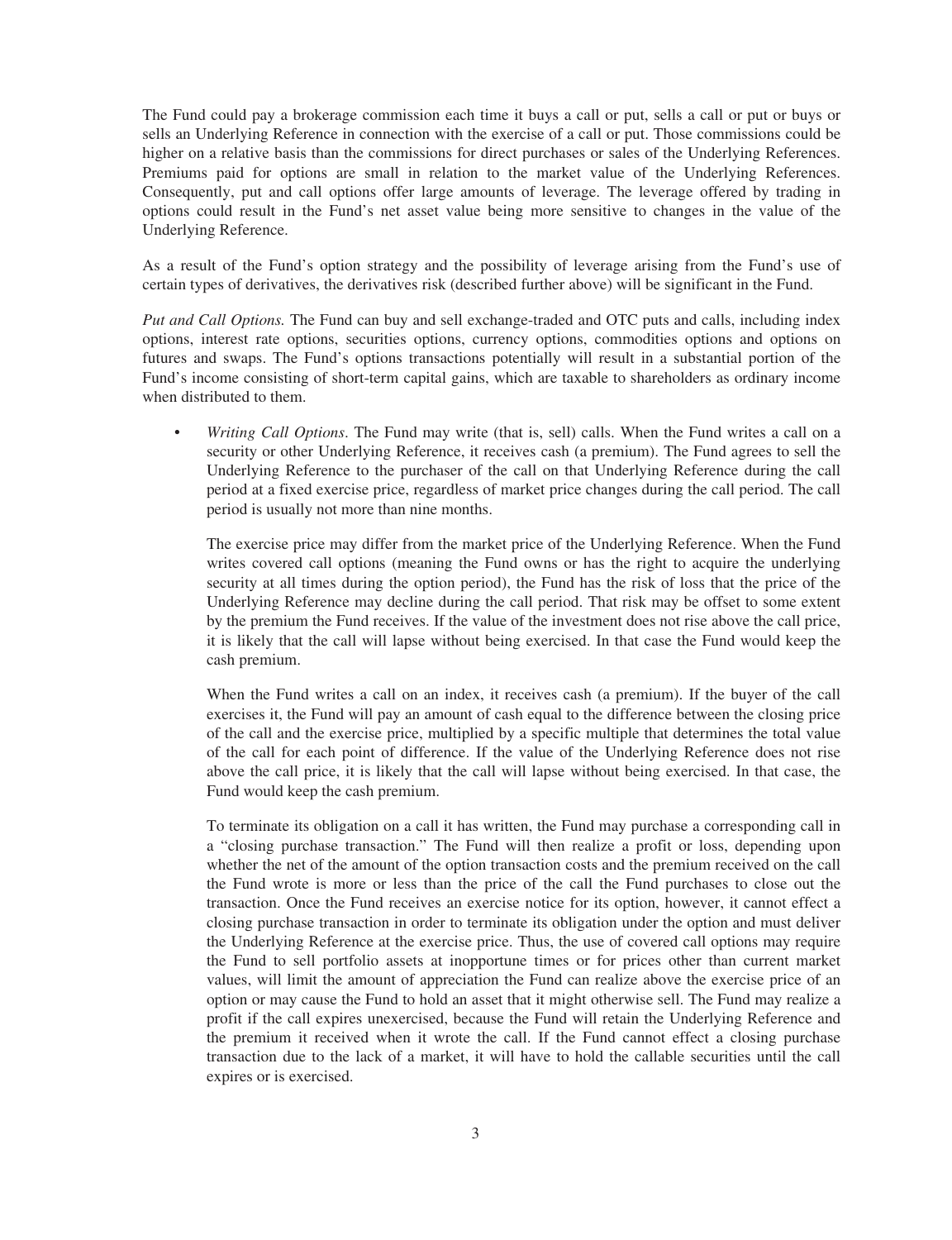If a covered call written by the Fund is exercised on an Underlying Reference that has increased in value, the Fund will be required to sell the asset at the call price. It will not be able to realize any profit if the asset has increased in value above the call price.

The Fund may also write calls without owning the Underlying References deliverable under the contract.

• *Writing Put Options.* The Fund may write (that is, sell) put options. A put option on an Underlying Reference gives the purchaser the right to sell, and the writer the obligation to buy, the underlying investment at the exercise price during the option period.

The premium the Fund receives from writing a put represents a profit, as long as the price of the Underlying Reference remains equal to or above the exercise price. However, the Fund also assumes the obligation during the option period to buy the Underlying Reference from the buyer of the put at the exercise price if the value of the investment falls below the exercise price.

If a put the Fund has written expires unexercised, the Fund realizes a gain in the amount of the premium, less the transaction costs incurred. If the put is exercised, the Fund must fulfill its obligation to purchase the Underlying Reference from the put option buyer at the exercise price. That price will usually exceed the market value of the Underlying Reference at that time. The Fund will incur a loss upon the exercise of the put option to the extent that the premium received (less the Fund's transaction costs) is less than the difference between the exercise price and the market value of the investment at the time the put is exercised.

As long as the Fund's obligation as the put writer continues, it may be assigned an exercise notice by the broker-dealer through which the put was sold. That notice will require the Fund to take delivery of the Underlying Reference and pay the exercise price. The Fund has no control over when it may be required to purchase the Underlying Reference, since it may be assigned an exercise notice at any time prior to the termination of its obligation as the writer of the put. That obligation terminates upon expiration of the put. It may also terminate if, before it receives an exercise notice, the Fund effects a closing purchase transaction by purchasing a put of the same series as it sold. Once the Fund has been assigned an exercise notice, it cannot effect a closing purchase transaction.

The Fund may decide to effect a closing purchase transaction to realize a profit on an outstanding put option it has written or to prevent the Underlying Reference from being put. Effecting a closing purchase transaction will also permit the Fund to write another put option on the Underlying Reference, or to sell the asset and use the proceeds from the sale for other investments. The Fund will realize a profit or loss from a closing purchase transaction depending on whether the net of the amount of the option transaction costs and the premium received on the put the Fund wrote is more or less than the price of the put the Fund purchases to close out the transaction.

• *Purchasing Puts and Calls.* The Fund may purchase call options. When the Fund buys a call, it pays a premium. The Fund then has the right to buy the Underlying Reference from a seller of a corresponding call on the same investment during the call period at a fixed exercise price.

The Fund benefits only if it sells the call at a profit or if, during the call period, the market price of the Underlying Reference is above the sum of the exercise price plus the transaction costs and the premium paid for the call and the Fund exercises the call. If the Fund does not exercise the call or sell it (whether or not at a profit), the call will become worthless at its expiration date. In that case the Fund will have paid the premium but lost the right to purchase the Underlying Reference.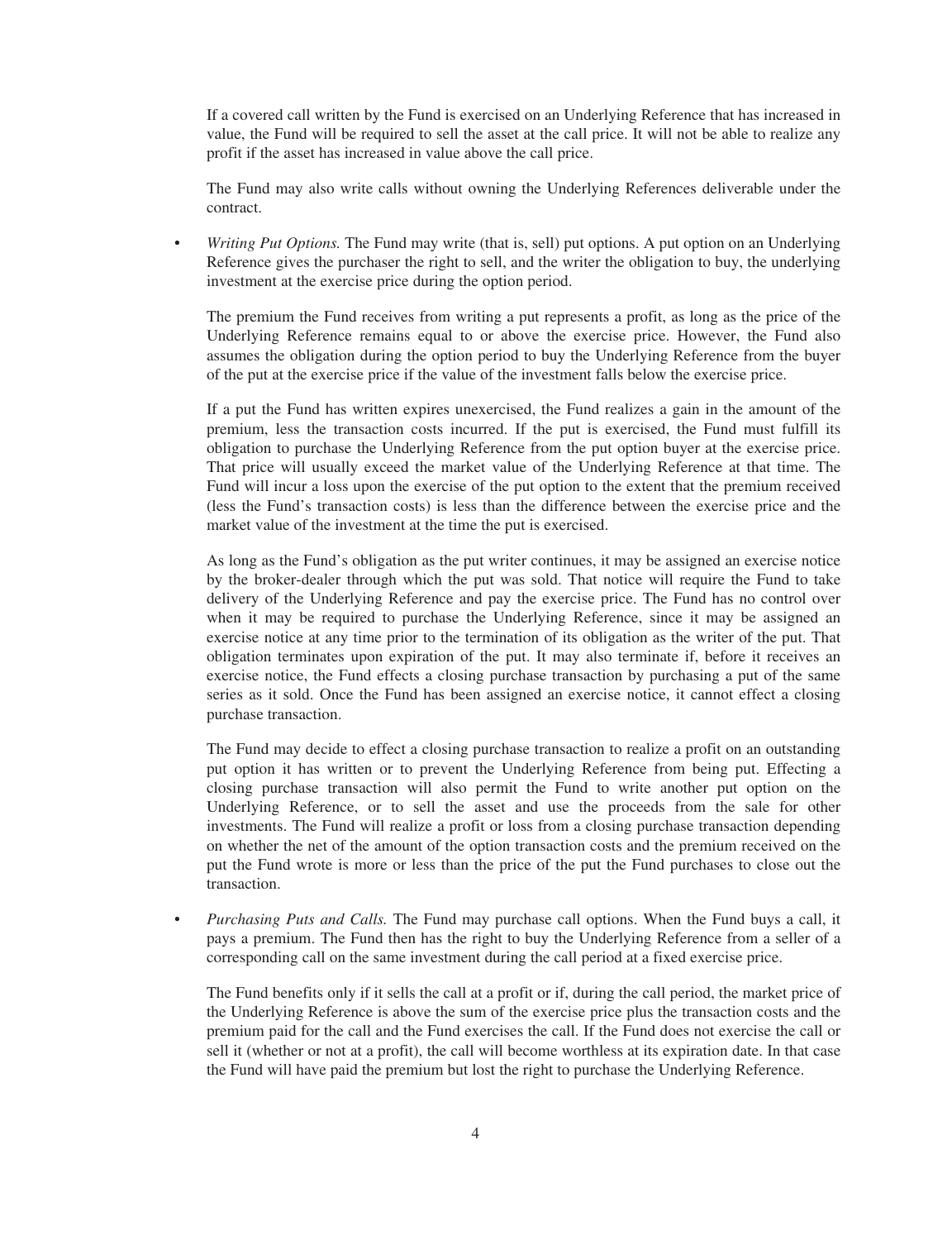The Fund can buy puts whether or not it owns the Underlying Reference. When the Fund purchases a put, it pays a premium and, except as to puts on Underlying References in which the Fund cannot trade directly (such as, for example, indices), has the right to sell the Underlying Reference to a seller of a put on a corresponding investment during the put period at a fixed exercise price.

Buying a put on an investment the Fund does not own (such as an index or a future) permits the Fund either to resell the put or to buy the Underlying Reference and sell it at the exercise price. The resale price will vary inversely to the price of the Underlying Reference. If the market price of the Underlying Reference is above the exercise price and, as a result, the put is not exercised, the put will become worthless on its expiration date.

Buying a put on securities or futures the Fund owns enables the Fund to attempt to protect itself during the put period against a decline in the value of the Underlying Reference below the exercise price by selling the Underlying Reference at the exercise price to a seller of a corresponding put. If the market price of the Underlying Reference is equal to or above the exercise price and, as a result, the put is not exercised or resold, the put will become worthless at its expiration date. In that case the Fund will have paid the premium but lost the right to sell the Underlying Reference. However, the Fund may sell the put prior to its expiration. That sale may or may not be at a profit.

When the Fund purchases a call or put on an Underlying Reference in which it cannot invest directly (such as an index), it pays a premium, but settlement is in cash rather than by delivery of the Underlying Reference to the Fund. Gain or loss depends on changes in the index or other Underlying Reference in question (and thus on price movements in the securities market generally) rather than on price movements in individual securities or futures contracts.

• *Buying and Selling Options on Foreign Currencies.* The Fund can buy and sell exchange-traded and OTC put options and call options on foreign currencies. The Fund could use these calls and puts to generate income from premiums or to try to protect against declines in the dollar value of foreign securities and increases in the dollar cost of foreign securities the Fund wants to acquire.

If the Adviser anticipates a rise in the dollar value of a foreign currency in which assets to be acquired are denominated, the increased cost of those assets may be partially offset by purchasing calls or writing puts on that foreign currency. If the Adviser anticipates a decline in the dollar value of a foreign currency, the decline in the dollar value of portfolio assets denominated in that currency might be partially offset by writing calls or purchasing puts on that foreign currency. However, the currency rates could fluctuate in a direction adverse to the Fund's position. The Fund will then have incurred option premium payments and transaction costs without a corresponding benefit.

The Fund could write a call on a foreign currency to provide a hedge against a decline in the U.S. dollar value of an asset that the Fund owns or has the right to acquire and that is denominated in the currency underlying the option. That decline might be one that occurs due to an expected adverse change in the exchange rate. This is known as a "cross-hedging" strategy.

*Futures.* The Fund may buy and sell a variety of futures contracts that relate to, among other things, debt securities (these are referred to as "interest rate futures"), broadly-based securities indices ("stock index futures" and "bond index futures"), foreign currencies, commodities and individual equity securities ("single stock futures"). The primary risks associated with the use of futures contracts and options are imperfect correlation, liquidity, unanticipated market movement and counterparty risk.

A broadly-based stock index is used as the basis for trading stock index futures. They may in some cases be based on equity securities of issuers in a particular industry or group of industries. A stock index assigns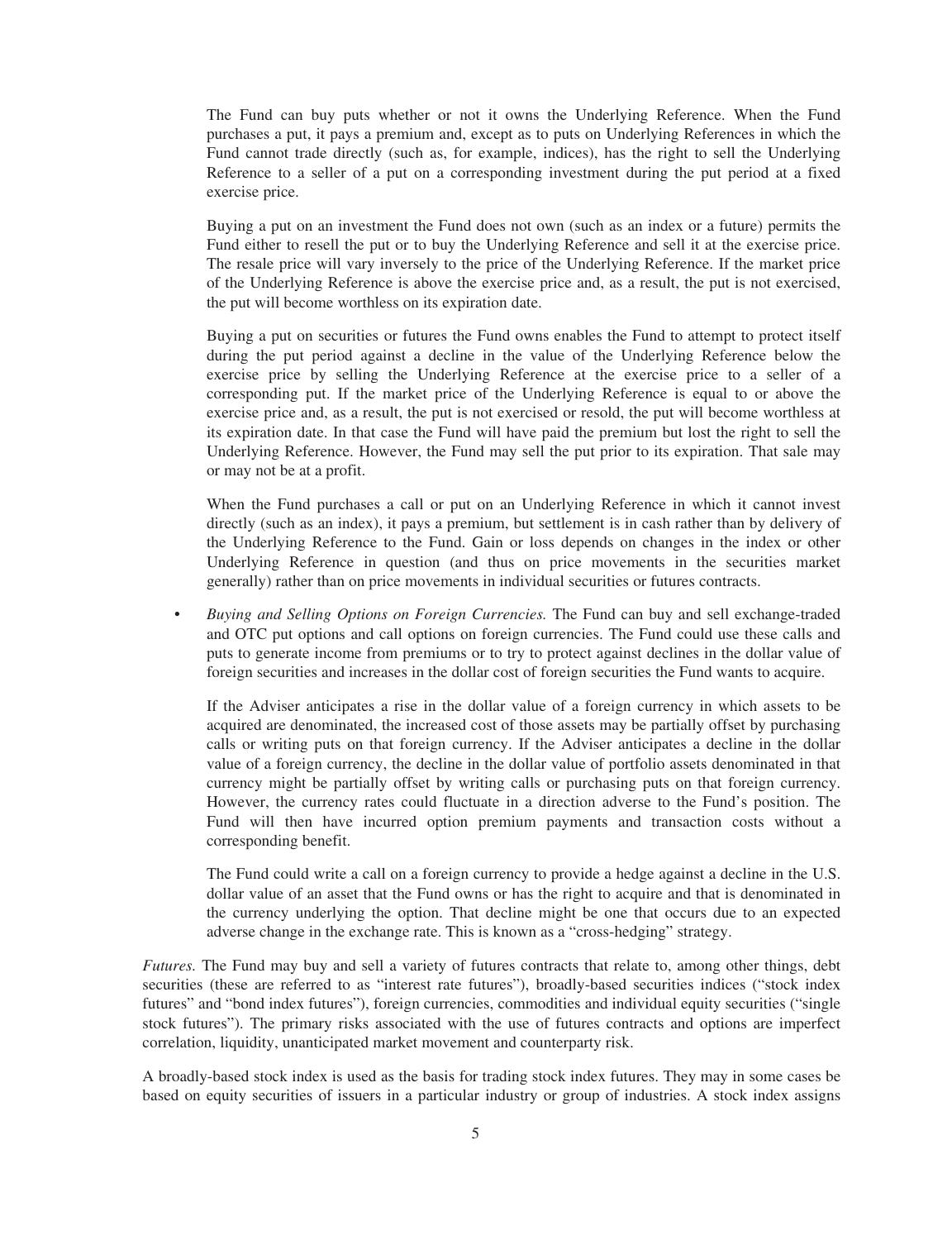relative values to the securities included in the index and its value fluctuates in response to the changes in value of the underlying securities. A stock index cannot be purchased or sold directly. Bond index futures are similar contracts based on the future value of the basket of securities that comprise the index. These contracts obligate the seller to deliver, and the purchaser to take, cash to settle the futures transaction. There is no delivery made of the underlying securities to settle the futures obligation. Either party may also settle the transaction by entering into an offsetting contract.

An interest rate future obligates the seller to deliver (and the purchaser to take) cash or a specified type of debt security to settle the futures transaction. Either party could also enter into an offsetting contract to close out the position. Similarly, a single stock future obligates the seller to deliver (and the purchaser to take) cash or a specified equity security to settle the futures transaction. Either party could also enter into an offsetting contract to close out the position. Single stock futures trade on a very limited number of exchanges, with contracts typically not fungible among the exchanges.

No money (other than execution and exchange fees for listed futures trades) is paid or received by the Fund on the purchase or sale of a future. Upon entering into a futures transaction, the Fund will be required to deposit an initial margin payment with the futures commission merchant (the "FCM"). Initial margin payments will generally be deposited directly with the FCM. As the future is marked to market (that is, its value on the Fund's books is changed to reflect changes in its market value), subsequent margin payments, called variation margin, will be paid to or by the FCM daily.

At any time prior to expiration of the future, the Fund may elect to close out its position by taking an opposite position, at which time a final determination of variation margin is made and any additional cash must be paid by or released to the Fund. All futures transactions (except forward contracts) are effected through a clearinghouse associated with the exchange on which the contracts are traded. Futures prices are highly volatile at times, and are influenced by many external economic, governmental and world events. The low margin deposits normally required in futures trading permits an extremely high degree of leverage, which can result in the Fund experiencing substantial gains or losses due to relatively small price movements or other factors.

- *Commodity Futures Contracts.* The Fund may invest in futures contracts on various commodities and options on commodity futures. Compared to investing in futures contracts generally, commodity futures contracts are associated with additional risks including the following:
	- <sup>O</sup> Storage*.* In commodity futures markets there are physical storage costs associated with purchasing the underlying commodity. The price of a commodity futures contract reflects the storage costs of purchasing the physical commodity, including the time value of money invested in the physical commodity. The value of a commodity futures contract may also change to the extent that the storage costs for an underlying commodity change while the Fund is invested in futures contracts on that commodity.
	- <sup>O</sup> Reinvestment. In the commodity futures markets, producers of the underlying commodity may decide to hedge the price risk of selling the commodity by selling futures contracts to lock in the price of the commodity at delivery. In order to induce speculators to purchase the other side (the long side) of the same futures contract, the commodity producer generally must sell the futures contract at a lower price than the expected future spot price (which may be referred to as "backwardation"). Conversely, if most hedgers in the futures market are end-users of the underlying product and are, therefore, purchasing futures contracts to hedge against a rise in commodity prices, then speculators will only sell the other side of the futures contract at a higher futures price than the expected future spot price of the commodity (which may be referred to as "contango"). The changing nature of the participants in the commodity markets will influence whether futures prices are above or below the future spot price, which can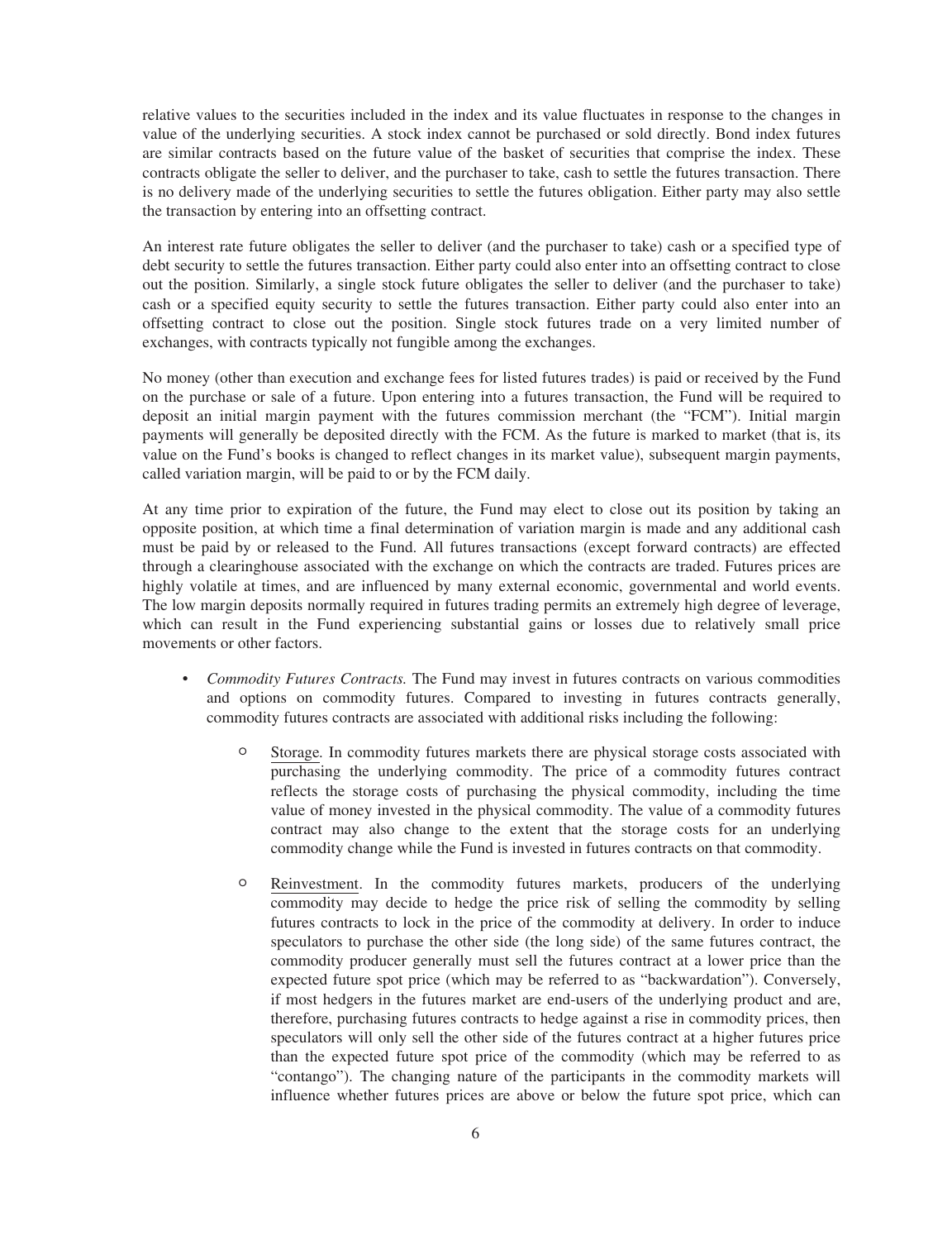have significant implications for the Fund. As a result, when the Adviser reinvests the proceeds from a maturing contract, it may purchase a new futures contract at a higher or lower price than the expected futures spot price of the maturing contract or choose to pursue other investments.

<sup>O</sup> Speculative Position Limits. The Commodity Futures Trading Commission (the "CFTC") and domestic exchanges have established (and continue to evaluate and monitor) speculative position limits ("position limits") on the maximum speculative position that any person, or group of persons acting in concert, may hold or control in particular futures and options on futures. All positions owned or controlled by the same person or entity, even if in different accounts, must be aggregated for purposes of determining whether the applicable position limit has been exceeded. Thus, even if the Fund does not intend to exceed applicable position limits, it is possible that different clients managed by the Adviser and its affiliates may be aggregated for this purpose. Therefore, the trading decisions of the Adviser may have to be modified and positions held by the Fund liquidated in order to avoid exceeding such limits. The modification of investment decisions or the elimination of open positions, if it occurs, may adversely affect the profitability of the Fund. A violation of position limits could also lead to regulatory action materially adverse to the Fund's investment strategy. In addition, the CFTC recently adopted rules that, once effective, will materially expand the scope of contracts subject to federal limits to include additional futures and options on futures and certain swaps.

*Swaps.* The Fund may enter into swap agreements, including interest rate, total return, credit default and volatility or variance swaps. Swap agreements are two-party contracts entered into primarily by institutional investors for a specified period of time typically ranging from a few weeks to more than one year. The swapped returns are generally calculated with respect to a notional amount, that is, the return on a particular dollar amount invested in the underlying asset. In a standard swap transaction, two parties agree to exchange the returns (or the difference between the returns) earned or realized on a particular asset, such as an equity or debt security, commodity or currency or non-asset reference, such as an interest rate or index. The Fund may enter into swap agreements to, among other reasons, gain exposure to certain markets in the most economical way possible, protect against currency fluctuations, reduce risk arising from a particular portfolio position or generate revenue.

The Fund may enter into swap transactions with certain counterparties pursuant to master netting agreements. A master netting agreement provides that all swaps done between the Fund and that counterparty shall be regarded as parts of an integral agreement. If amounts are payable on a particular date in the same currency in respect of more than one swap transaction, the amount payable shall be the net amount. In addition, the master netting agreement may provide that if one party defaults generally or on any swap, the counterparty can terminate all outstanding swaps with that party. As a result, to the extent the Fund enters into master netting agreements with a counterparty, the Fund may be required to terminate a greater number of swap agreements than if it had not entered into such an agreement, which may result in losses to the Fund.

Swap agreements may effectively add leverage to the Fund's portfolio because the Fund would be subject to investment exposure on the notional amount of the swap. Swap agreements also involve liquidity risk.

The Fund may enter into swaps, both directly ("unfunded swaps") and indirectly ("funded swaps") in the form of a swap embedded within a structured security. Unfunded and funded credit default swaps may refer to a single security or a basket of securities.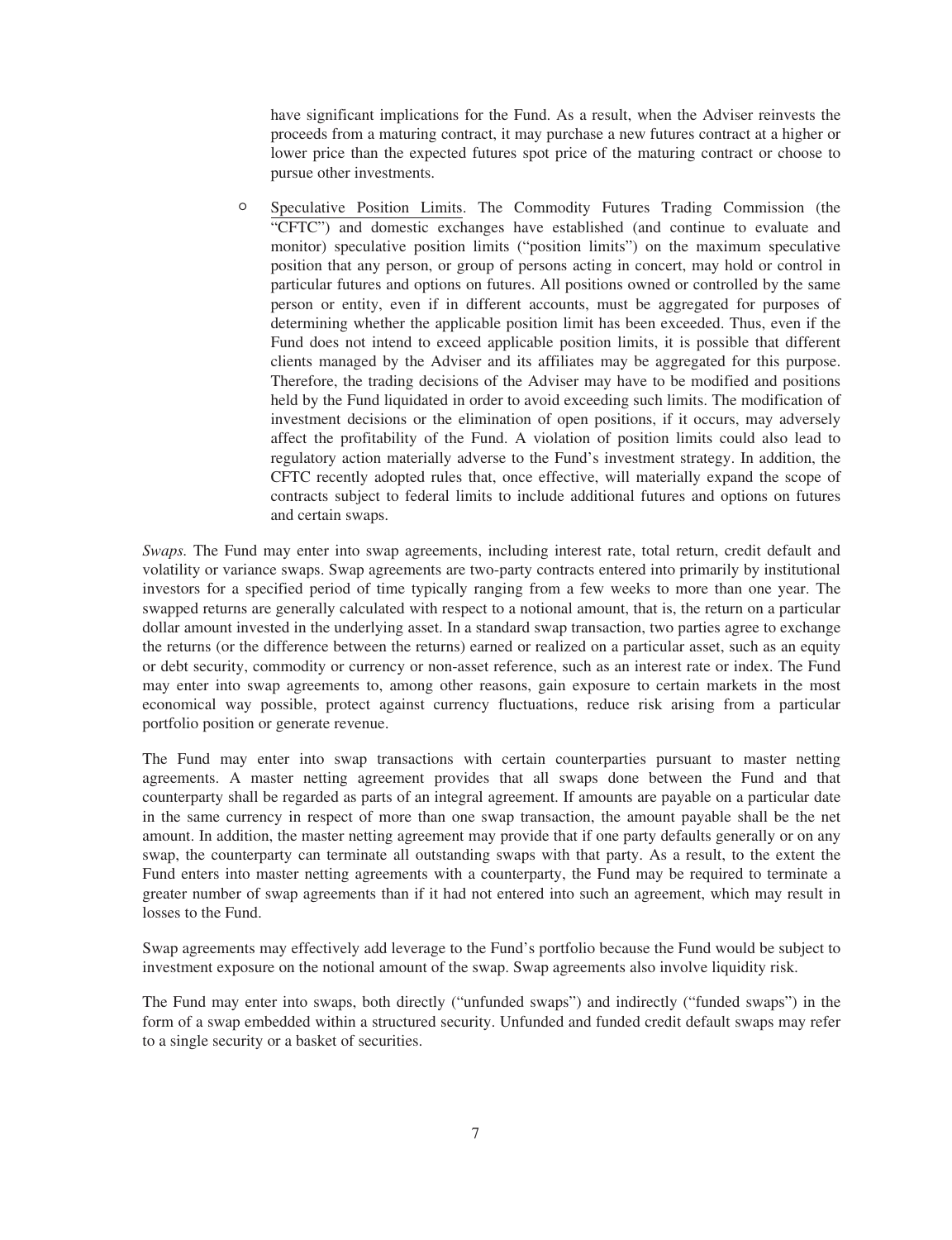The following are examples of types of swap transactions in which the Fund may engage:

- *Interest Rate Swaps.* In an interest rate swap, the Fund and another party exchange the right to receive or the obligation to pay interest on a security or other reference rate. For example, they might swap the right to receive floating rate payments for fixed rate payments. There is a risk that, based on movements of interest rates, the payments made by the Fund under a swap agreement will be greater than the payments it receives.
- *Total Return Swaps.* In a total return swap, one party agrees to pay the other the total return of a defined Underlying Reference, such as a security or basket of securities, or non-asset reference, such as an index, during the specified period in return for periodic payments based on a fixed or variable interest rate or the total return from different Underlying References. Total return swaps could result in losses if the Underlying Reference does not perform as anticipated by the Adviser.
- *Credit Default Swaps.* A credit default swap enables an investor to buy or sell protection against a credit event, such as a borrower's or issuer's failure to make timely payments of interest or principal, bankruptcy or restructuring. The Fund may seek to enhance returns by selling protection or attempt to mitigate credit risk by buying protection against the occurrence of a credit event by a specified borrower or issuer.

If the Fund buys credit protection using a credit default swap and a credit event occurs, the Fund will deliver the defaulted bond underlying the swap and the swap counterparty will pay the par amount of the bond. If the Fund sells credit protection using a credit default swap and a credit event occurs, the Fund will pay the par amount of the defaulted bond underlying the swap and the swap counterparty will deliver the bond. If the swap is on a basket of assets, the notional amount of the swap is reduced by the par amount of the defaulted asset, and the fixed payments are then made on the reduced notional amount.

Risks of credit default swaps include all the risks of OTC derivatives generally, including counterparty credit risk (if the counterparty fails to meet its obligations) and the risk that the Fund will not properly assess the cost of the instrument based on the lack of transparency in the market. If the Fund is selling credit protection, there is a risk that a credit event will occur and that the Fund will have to pay par value on defaulted bonds. If the Fund is buying credit protection, there is a risk that no credit event will occur and the Fund will receive no benefit for the premium paid. In addition, if the Fund is buying credit protection and a credit event does occur, there is a risk when the Fund does not own the underlying asset, that the Fund will have difficulty acquiring the asset on the open market and may receive adverse pricing.

- *Volatility and Variance Swap Contracts.* Volatility swaps and variance swaps are transactions in which counterparties agree to buy or sell the future realized volatility or variance (which equals volatility squared), as the case may be, of the Underlying Reference at a specific level over a fixed period. Volatility and variance swaps are subject to all the risks of OTC derivatives generally, including counterparty credit risks (if the counterparty fails to meet its obligations), and the risk that the Adviser is incorrect in forecasts of volatility and/or variance of the Underlying Reference.
- *Swaptions and Swap Forwards.* A swaption is a contract that gives a counterparty the right (but not the obligation) to enter into a new swap agreement or to shorten, extend, cancel or otherwise modify an existing swap agreement on pre-designated terms. The Fund may write (sell) and purchase put and call swaptions. A swap forward is an agreement to enter into a swap agreement at some point in the future, usually three to six months from the date of the contract.

The writer of the contract receives the premium and bears the risk of unfavorable changes in the preset rate on the underlying swap. The Fund generally will incur a greater risk when it writes a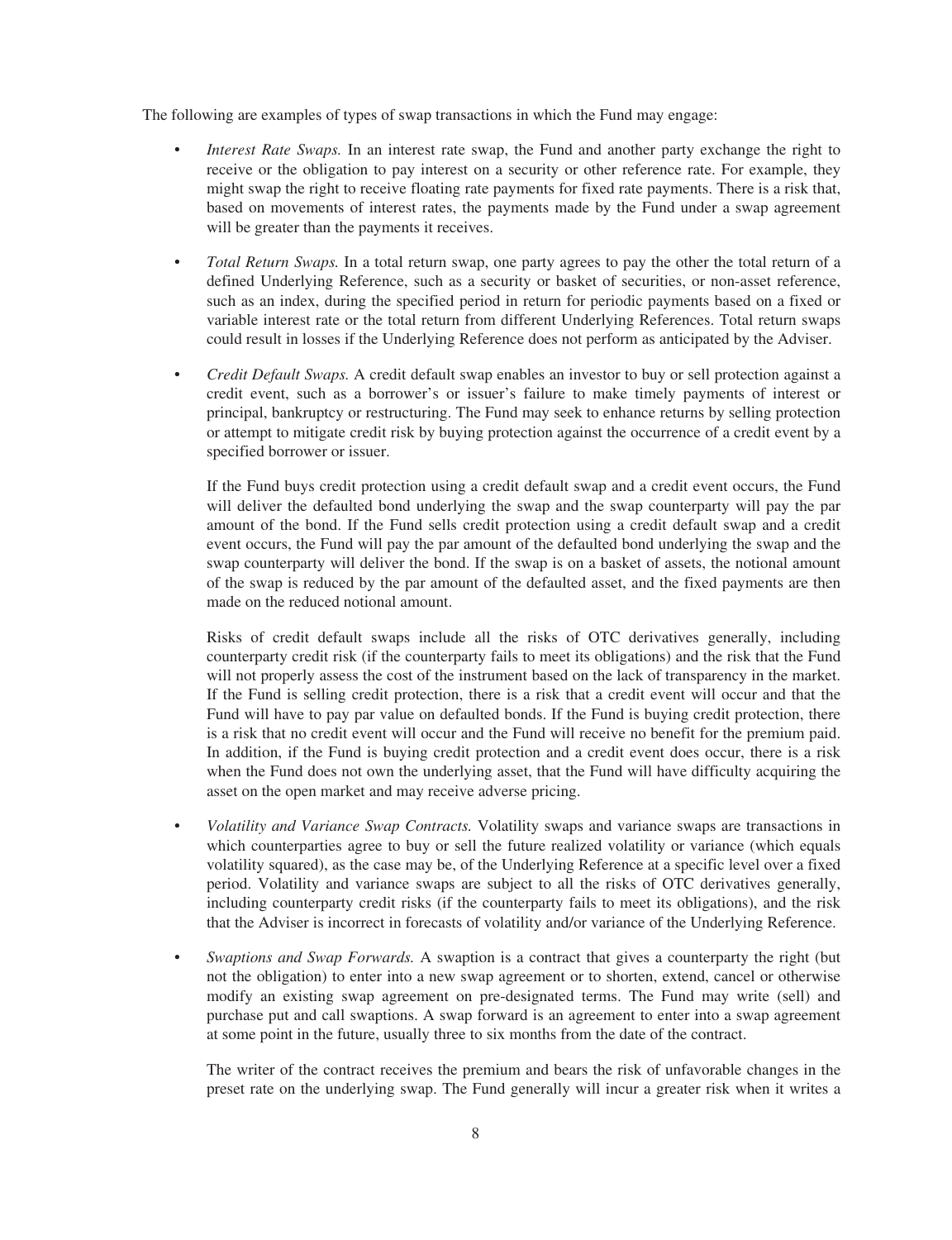swaption than when it purchases a swaption. When the Fund purchases a swaption it risks losing only the amount of the premium it has paid if the Fund lets the option expire unexercised. When the Fund writes a swaption it will become obligated, upon exercise of the option by the counterparty, according to the terms of the underlying agreement.

• *Correlation Swaps*. Correlation swaps are transactions in which counterparties agree to buy or sell the future realized correlation on an underlying reference basket of securities or instruments at a specific level over a fixed period. Correlation swaps are subject to all the risks of OTC derivatives generally, including counterparty credit risks (if the counterparty fails to meet its obligations) and the risk that the Adviser is incorrect in forecasts of correlation on the Underlying Reference basket.

*Foreign Currency Transactions.* When the Fund enters into a contract for the purchase or sale of a security denominated in a foreign currency, or when it anticipates receiving dividend payments in a foreign currency, the Fund might desire to "lock-in" the U.S. dollar price of the security or the U.S. dollar equivalent of the dividend payments. To do so, the Fund could enter into a currency forward contract for the purchase or sale of the amount of foreign currency involved in the underlying transaction, in a fixed amount of U.S. dollars per unit of the foreign currency. This is called a "transaction hedge." The transaction hedge will protect the Fund against a loss from an adverse change in the currency exchange rates during the period between the date on which the asset is purchased or sold or on which the payment is declared, and the date on which the payments are made or received.

The Fund could also use currency forward contracts to lock in the U.S. dollar value of portfolio positions. This is called a "position hedge." When the Fund believes that a foreign currency might suffer a substantial decline against the U.S. dollar, it could enter into a currency forward contract to sell an amount of that foreign currency approximating the value of some or all of the Fund's portfolio assets denominated in that foreign currency. When the Fund believes that the U.S. dollar might suffer a substantial decline against a foreign currency, it could enter into a currency forward contract to buy that foreign currency for a fixed dollar amount. Alternatively, the Fund could enter into a currency forward contract to sell a different foreign currency for a fixed U.S. dollar amount if the Fund believes that the U.S. dollar value of the foreign currency to be sold pursuant to its currency forward contract will fall whenever there is a decline in the U.S. dollar value of the currency in which portfolio assets of the Fund are denominated. That is referred to as a "cross hedge."

To avoid excess transactions and transaction costs, the Fund may maintain a net exposure to currency forward contracts in excess of the value of the Fund's portfolio securities or other assets denominated in foreign currencies, subject to appropriate cover or asset segregation.

The precise matching of the amounts under currency forward contracts and the value of the assets involved generally will not be possible because the future value of assets denominated in foreign currencies will change as a consequence of market movements between the date the currency forward contract is entered into and the date it is sold. In some cases, the Adviser might decide to sell the asset and deliver foreign currency to settle the original purchase obligation. If the market value of the asset is less than the amount of foreign currency the Fund is obligated to deliver, the Fund might have to purchase additional foreign currency on the "spot" (that is, cash) market to settle the trade. If the market value of the asset instead exceeds the amount of foreign currency the Fund is obligated to deliver to settle the trade, the Fund might have to sell on the spot market some of the foreign currency received upon the sale of the asset. There will be additional transaction costs on the spot market in those cases.

The projection of short-term currency market movements is extremely difficult, and the successful execution of a short-term hedging strategy is highly uncertain. Currency forward contracts involve the risk that anticipated currency movements will not be accurately predicted, causing the Fund to sustain losses on these contracts and to pay additional transaction costs. The use of currency forward contracts in this manner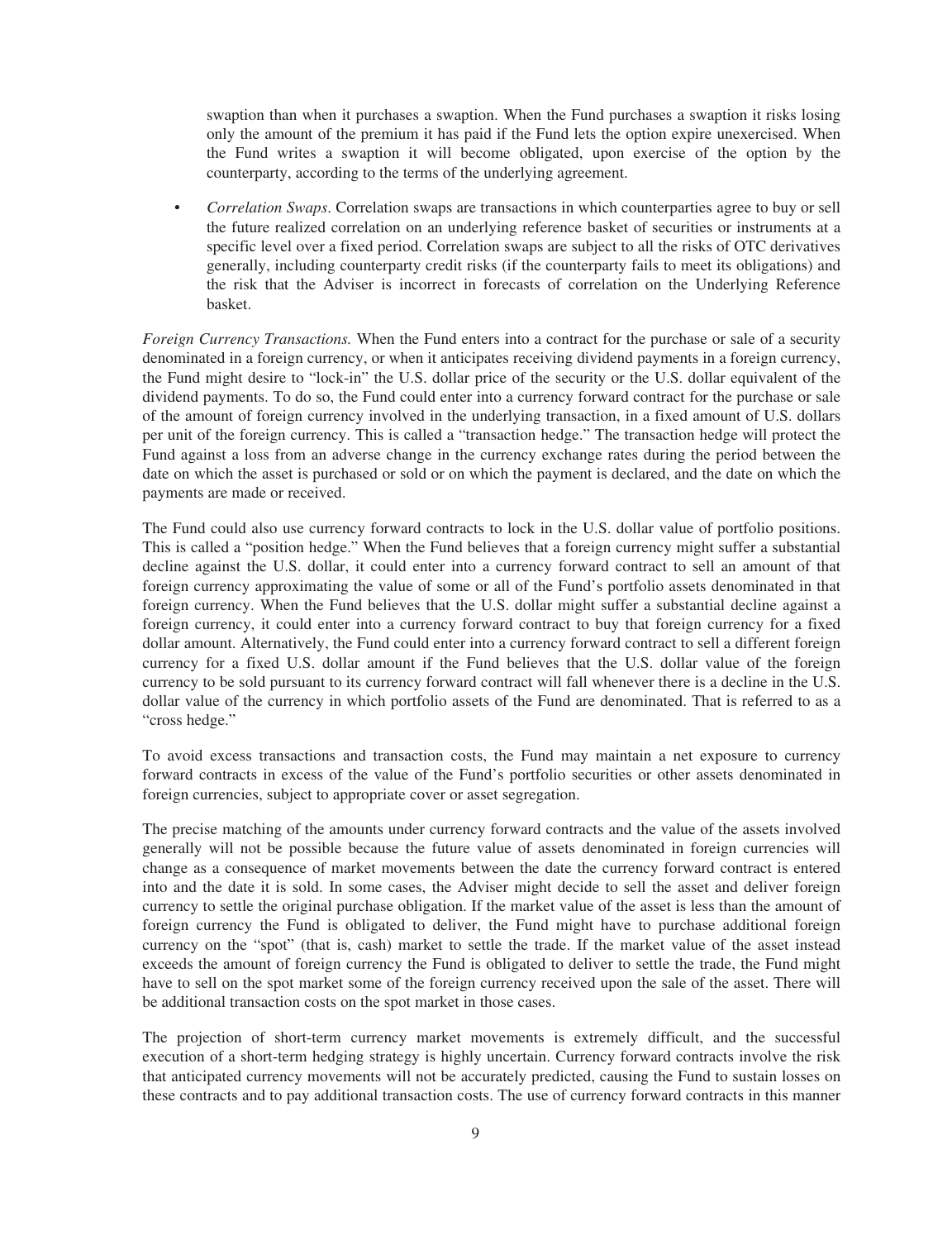might reduce the Fund's performance if there are unanticipated changes in currency prices to a greater degree than if the Fund had not entered into such contracts.

At or before the maturity of a currency forward contract requiring the Fund to sell a currency, the Fund might sell a portfolio asset and use the sale proceeds to make delivery of the currency. In the alternative the Fund might retain the asset and offset its contractual obligation to deliver the currency by purchasing a second contract. Under that contract the Fund will obtain, on the same maturity date, the same amount of the currency that it is obligated to deliver. Similarly, the Fund might close out a currency forward contract requiring it to purchase a specified currency by entering into a second contract entitling it to sell the same amount of the same currency on the maturity date of the first contract. The Fund would realize a gain or loss as a result of entering into such an offsetting currency forward contract under either circumstance. The gain or loss will depend on the extent to which the exchange rate or rates between the currencies involved moved between the execution dates of the first contract and offsetting contract.

The costs to the Fund of engaging in currency forward contracts varies with factors such as the currencies involved, the length of the contract period and the market conditions then prevailing. Because currency forward contracts are usually entered into on a principal basis, no brokerage fees or commissions are involved. Because these contracts are not traded on an exchange, the Fund must evaluate the credit and performance risk of the counterparty under each currency forward contract.

Although the Fund values its assets daily in terms of U.S. dollars, it does not intend to convert its holdings of foreign currencies into U.S. dollars on a daily basis. The Fund may convert foreign currency from time to time, and will incur costs in doing so. Foreign exchange dealers do not charge a fee for conversion, but they do seek to realize a profit based on the difference between the prices at which they buy and sell various currencies. Thus, a dealer might offer to sell a foreign currency to one Fund at one rate, while offering a lesser rate of exchange if the Fund desires to resell that currency to the dealer.

*Hedging with Derivatives — Risks.* The use of hedging strategies requires special skills and knowledge of investment techniques that are different than what is required for normal portfolio management. If the Adviser uses a hedging strategy at the wrong time or judges market conditions incorrectly, hedging strategies may reduce the Fund's return. The Fund could also experience losses if the prices of its futures and options positions were not correlated with its other investments.

There is a risk in using short hedging by selling futures, entering into swaps or purchasing puts on broadlybased indices or futures to attempt to protect against declines in the value of the Fund's portfolio assets. The risk is that the prices of the futures or the value of the swap or the applicable index will correlate imperfectly with the behavior of the cash prices of the Fund's assets. For example, it is possible that while the Fund has used derivative instruments in a short hedge, the market may advance, and the value of the assets held in the Fund's portfolio might decline. If that occurred, the Fund would lose money on the derivative instruments and also experience a decline in the value of its portfolio assets. If the Fund has used derivatives to hedge or otherwise reduce the Fund's risk exposure to a particular position and then disposes of that position at a time at which it cannot also settle, terminate or close out the corresponding hedge position, this may create short investment exposure. Certain "short" derivative positions involve investment leverage, and the amount of the Fund's potential loss is theoretically unlimited.

*Additional Information Regarding Derivatives Counterparty Risk.* The Fund is exposed to the credit risk of the counterparties with which, or the brokers, dealers and exchanges through which, it deals in derivatives, whether it engages in exchange-traded or off-exchange transactions. If the Fund's FCM becomes bankrupt or insolvent, or otherwise defaults on its obligations to the Fund, the Fund may not receive all amounts owed to it in respect of its trading, despite the clearinghouse fully discharging all of its obligations. The Commodity Exchange Act (the "CEA") requires an FCM to segregate all funds received from its customers with respect to cleared derivatives transactions from such FCM's proprietary funds. If an FCM were not to do so to the full extent required by law, the assets of an account might not be fully protected in the event of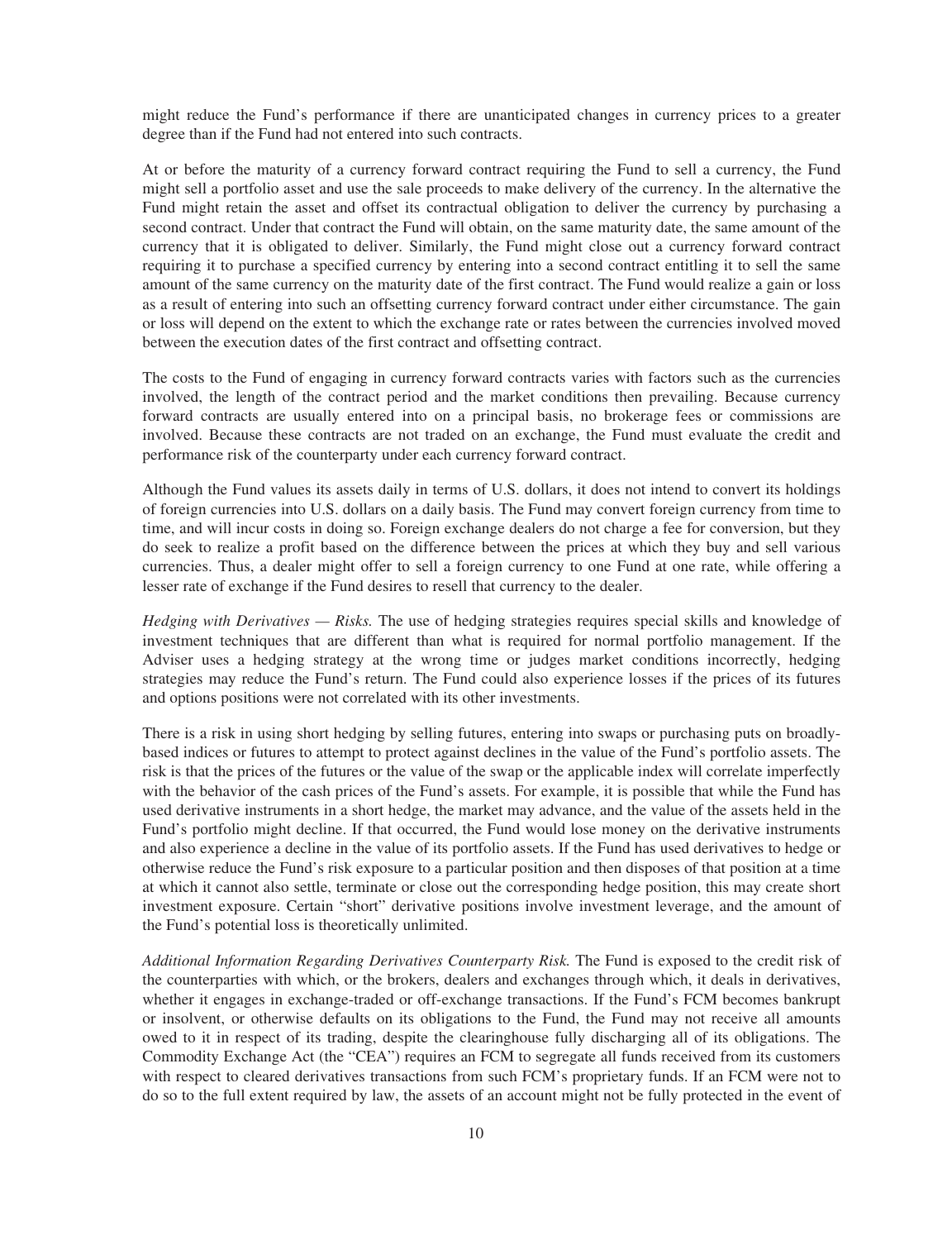the bankruptcy of an FCM. Furthermore, in the event of an FCM's bankruptcy, the Fund would be limited to recovering only a pro rata share of all available funds segregated on behalf of an FCM's combined customer accounts, even though certain property specifically traceable to the Fund (for example, U.S. Treasury bills deposited by the Fund) may be held by the FCM. FCM bankruptcies have occurred in which customers were unable to recover from the FCM's estate the full amount of their funds owed and on deposit with such FCM. Such situations could arise due to various factors, or a combination of factors, including inadequate FCM capitalization, inadequate controls on customer trading and inadequate customer capital. In addition, an FCM will generally provide the clearinghouse the net amount of variation margin required for cleared swaps for all of its customers in the aggregate, rather than individually for each customer. The Fund is, therefore, subject to the risk that a clearinghouse will not make variation margin payments owed to the Fund if another customer of the clearing member has suffered a loss and is in default. The Fund may also be subject to the risk that it will be required to provide additional variation margin to the clearinghouse before the clearinghouse will move the Fund's cleared derivatives transactions to another clearing member. Furthermore, in the event of the bankruptcy or insolvency of a clearinghouse, the Fund might experience a loss of funds deposited through its FCM as margin with the clearinghouse, a loss of unrealized profits on its open positions and the loss of funds owed to it as realized profits on closed positions. Such a bankruptcy or insolvency might also cause a substantial delay before the Fund could obtain the return of funds owed to it by an FCM who was a member of such clearinghouse.

Because bilateral derivative transactions are traded between counterparties based on contractual relationships, the Fund is subject to the risk that a counterparty will not perform its obligations under the related contracts. There can be no assurance that a counterparty will not default and that the Fund will not sustain a loss on a transaction as a result. In situations where the Fund is required to post margin or other collateral with a counterparty, the counterparty may fail to segregate the collateral or may commingle the collateral with the counterparty's own assets. As a result, in the event of the counterparty's bankruptcy or insolvency, the Fund's collateral may be subject to the conflicting claims of the counterparty's creditors, and the Fund may be exposed to the risk of a court treating the Fund as a general unsecured creditor of the counterparty, rather than as the owner of the collateral.

In the case of cleared swaps, the FCM is required to notify the clearinghouse of the initial margin provided by the clearing member to the clearinghouse that is attributable to each customer. However, if the FCM does not accurately report the Fund's initial margin, the Fund is subject to the risk that a clearinghouse will use the Fund's assets held in an omnibus account at the clearinghouse to satisfy payment obligations of a defaulting customer of the clearing member to the clearinghouse.

The Fund is subject to the risk that issuers of the Fund's portfolio instruments may default on their obligations under those instruments and that certain events may occur that have an immediate and significant adverse effect on the value of those instruments. There can be no assurance that an issuer of an instrument in which the Fund invests will not default or that an event that has an immediate and significant adverse effect on the value of an instrument will not occur and that the Fund will not sustain a loss on a transaction as a result.

Transactions entered into by the Fund may be executed on various U.S. and non-U.S. exchanges and may be cleared and settled through various clearinghouses, custodians, depositories and prime brokers throughout the world. Although the Fund attempts to execute, clear and settle the transactions through entities the Adviser believes to be sound, there can be no assurance that a failure by any such entity will not lead to a loss to the Fund.

*Margin.* The Fund may post cash, securities or other assets as margin or collateral and these instruments may not be denominated in the same currency as the contract they secure or the Underlying Reference. This may give rise to a form of currency exposure, where changes in the value of foreign currencies can impact the value of the margin on deposit. The Fund may at times have significant margin obligations to brokerdealers or other entities as a result of listed or OTC derivatives positions. The Fund may use a tri-party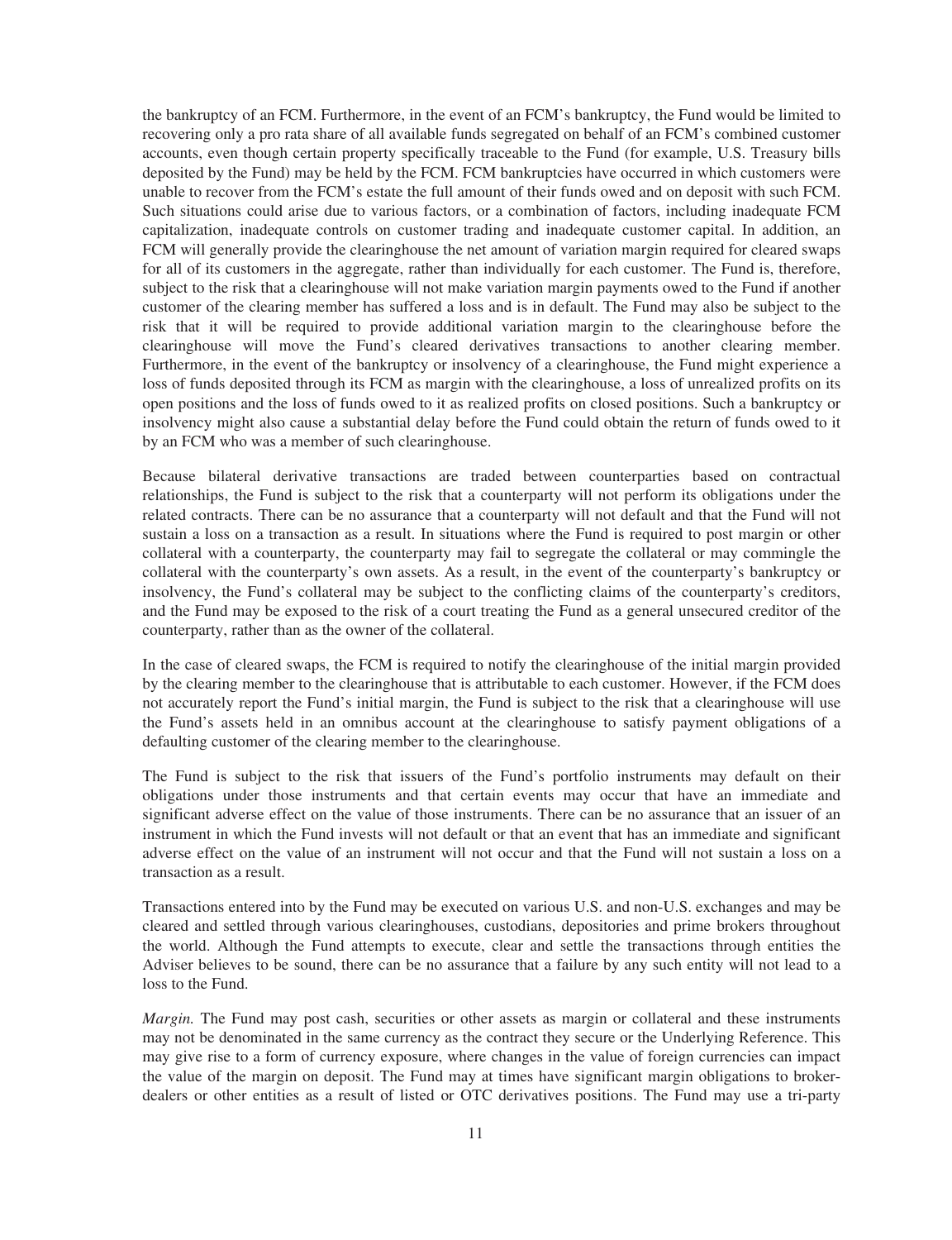collateral protection mechanism; tri-party arrangements may result in higher costs than if the Fund had posted margin directly. The Fund may also establish alternative collateral mechanisms in order to achieve a balance between cost and counterparty credit risk to the Fund, including posting collateral directly with a futures commission merchant, broker or the option clearinghouse.

*Asset Segregation/Cover.* To the extent obligations created by the Fund may be deemed to create "senior securities" (as defined in the 1940 Act), the Fund may be required to segregate or earmark liquid assets or treat the obligations as leverage under the 1940 Act. The Fund segregates with its custodian or otherwise designates on its records ("earmarks") cash, cash equivalents or liquid assets in an amount the Fund believes to be adequate to ensure that it has sufficient liquid assets to meet its obligations under its derivatives contracts, or the Fund may engage in other measures to "cover" its obligations with respect to such transactions in accordance with applicable requirements under the 1940 Act and related guidance of the Securities and Exchange Commission (the "Commission") and its Staff. The amounts that are segregated or earmarked may be based on the derivative's notional value or on the daily mark-to-market obligation under the derivatives contract and may be reduced by amounts on deposit with the applicable broker or counterparty to the derivatives transaction. The Fund may segregate or earmark amounts in addition to the amounts described above. For example, if the Fund writes a physically settled put option, it will typically segregate or earmark liquid assets equal to the exercise price of the option, less margin on deposit; if the Fund writes a cash settled put option, it will typically segregate or earmark liquid assets equal to the amount the option is in the money (meaning the difference between the exercise price of the option and the current market price of the Underlying Reference, when the exercise price of the option is higher than the market price of the Underlying Reference), marked to market on a daily basis, less margin on deposit. Alternatively, the Fund may, in certain circumstances, enter into an offsetting position rather than segregating or designating liquid assets (*e.g.*, the Fund may cover a written put option with a purchased put option with the same or higher exercise price or cover a written call option with a purchased call option with the same or lower exercise price). Although the Adviser attempts to ensure that the Fund has sufficient liquid assets in respect of its obligations under its derivative contracts, it is possible that the Fund's liquid assets may be insufficient to support such obligations under its derivatives positions.

The Fund may be unable to use such segregated or earmarked assets for certain other purposes, which could result in the Fund earning a lower return on its portfolio than it might otherwise earn if it did not have to segregate those assets in respect of, or otherwise cover, such portfolio positions. To the extent a Fund's assets are segregated or committed as cover, it could limit the Fund's investment flexibility. The Fund may modify its asset segregation policies from time to time.

*Hedging.* Although it is not obligated to do so, the Fund can use derivatives to hedge. The Fund can use hedging to attempt to protect against declines in the market value of the Fund's portfolio, to permit the Fund to retain unrealized gains in the value of portfolio assets that have appreciated or to facilitate selling assets for investment reasons. The Fund can use hedging to establish a portfolio position as a temporary substitute for purchasing particular assets. In that case, the Fund would normally seek to purchase the assets and then terminate that hedging position. The Fund might also use this type of hedge to attempt to protect against the possibility that its portfolio assets would not be fully included in a rise in value of the market.

The Fund can use derivatives to hedge by taking long or short positions in the underlying assets, related assets or other derivatives positions. To gain long investment exposure, the Fund may invest in assets directly. To gain short investment exposure, the Fund may use derivatives (including futures) and make short sales, including short sales of assets the Fund does not own. Some of the hedging strategies the Fund can use are described below. The Fund may use additional hedging strategies as discussed elsewhere in this SAI, and it may employ new hedging strategies when they are developed, if those investment methods are consistent with the Fund's investment objective and are permissible under applicable regulations governing the Fund.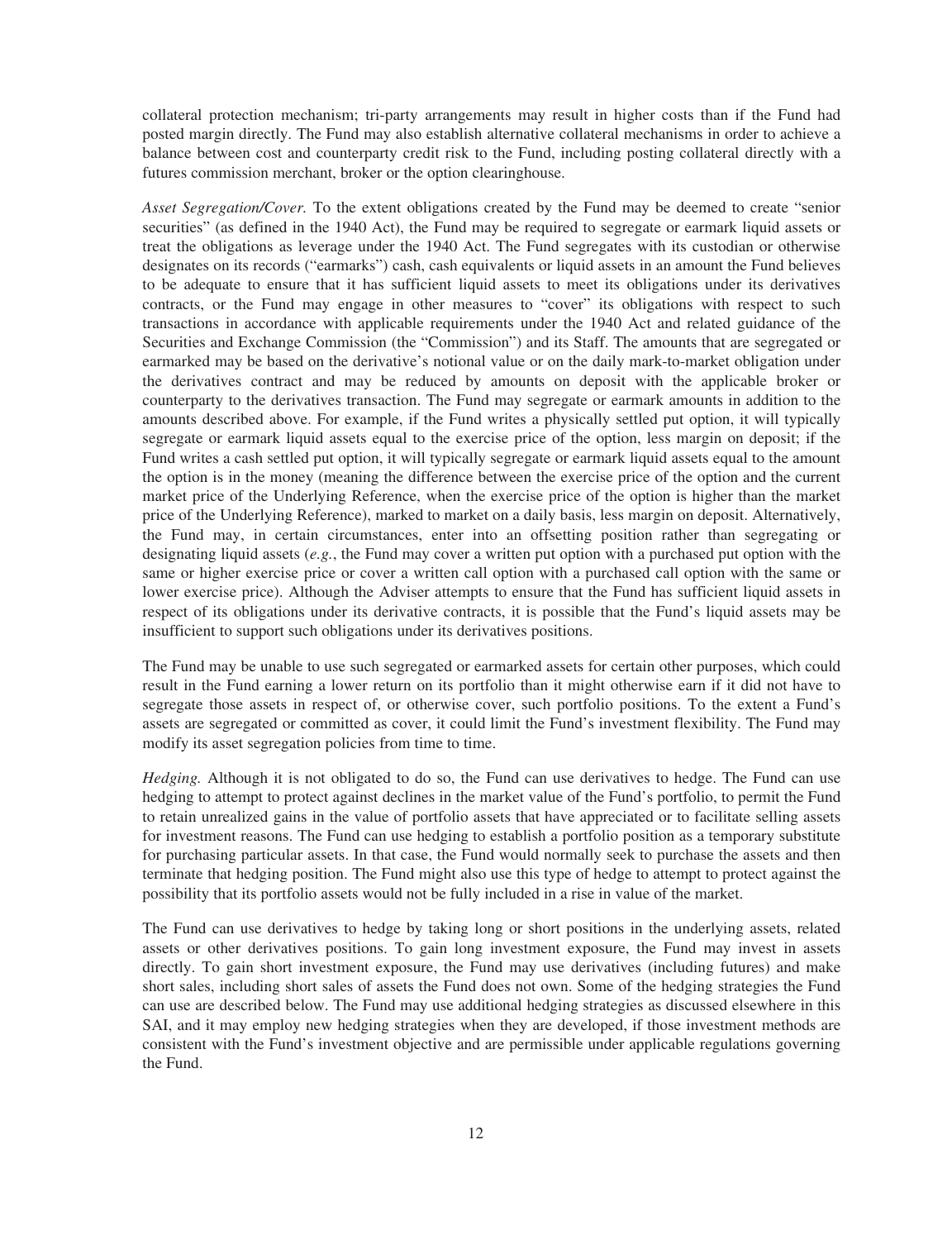*"Structured" Notes.* In addition to the types of derivatives described above, the Fund may invest in other types of derivatives, including "structured" notes, which are specially-designed derivative debt investments whose principal payments or interest payments are linked to the value of an underlying asset, such as an equity or debt security, currency or commodity or non-asset reference, such as an interest rate or index. The terms of the instrument may be "structured" by the purchaser (the Fund) and the borrower issuing the note.

The values of these notes will fall or rise in response to changes in the values of the underlying asset or reference and the Fund might receive less principal or interest if the underlying asset or reference does not perform as anticipated. In some cases, these notes may pay an amount based on a multiple of the relative change in value of the asset or reference. This type of note offers the potential for increased income or principal payments, but at a greater risk of loss than a typical debt security of the same maturity and credit quality.

Subordinated "structured" notes, which are subordinated to the right of payment of another class, typically have higher yields and present greater risks than unsubordinated "structured" notes.

The values of these notes are also subject to both credit risk (if the counterparty fails to meet its obligations) and interest rate risk and, therefore, the Fund could receive more or less than it originally invested when a note matures. The prices of these notes may be very volatile, and they may have a limited trading market, making it difficult for the Fund to value them or sell them at an acceptable price.

*Regulatory Issues.* The Fund and its Subsidiaries are commodity pools under the CEA, and the Adviser is registered as a commodity pool operator ("CPO") under the CEA with respect to the Fund and the Subsidiaries. As a result, additional CFTC-mandated disclosure, reporting and recordkeeping obligations apply with respect to the Fund. Compliance with the CFTC's regulatory requirements could increase Fund expenses, adversely affecting the Fund's total return. The Adviser and the Fund are subject to dual regulation by the Commission and CFTC.

As a result of the 2010 Dodd-Frank Wall Street Reform and Consumer Protection Act, the Commission and the CFTC require (or will require) a substantial portion of derivative transactions that are currently executed on a bilateral basis in the over-the-counter markets to be executed through a regulated securities, futures or swap exchange or swap execution facility and centrally cleared. Certain CFTC-regulated interest rate and credit derivatives have become subject to these requirements, but it is not yet clear when additional types of CFTC-regulated swaps will become so subject or when the parallel SEC requirements will go into effect. Among other things, in the United States, trades submitted for clearing will be subject to minimum initial and variation margin requirements set by the relevant clearinghouse, as well as possible Commission- or CFTC-mandated margin requirements. The Fund's clearing members may require the Fund to provide collateral for cleared trades beyond regulatory and clearinghouse minimums. Additionally, U.S. regulators, the European Union and certain other jurisdictions have adopted minimum margin and capital requirements for uncleared OTC derivatives transactions. These rules impose minimum margin requirements on derivatives transactions between the Fund and its derivative counterparties and may increase the amount of margin the Fund is required to provide (and the costs associated with providing it). They also impose regulatory requirements on the types of collateral that may be provided and the timing of transferring margin, among other things.

Similar requirements have been adopted under Regulation (EU) No 648/2012 on OTC derivatives, central counterparties and trade repositories (known as the European Market Infrastructure Regulation, or "EMIR"), which imposes similar clearing and margin requirements that are expected to affect the Fund's derivative activities with European Union-domiciled counterparties. The European Union regulatory framework for derivatives is also affected by the Markets in Financial Instruments Directive and its accompanying European Union Regulation (known respectively as "MiFID II" and "MiFIR"). Moreover, Regulation (EU) 2015/2365 on transparency of securities financing transactions and of reuse imposes requirements that may affect collateral arrangements entered into by the Fund with counterparties based in the European Union, whether in connection with derivative contracts, repurchase agreements or securities lending transactions.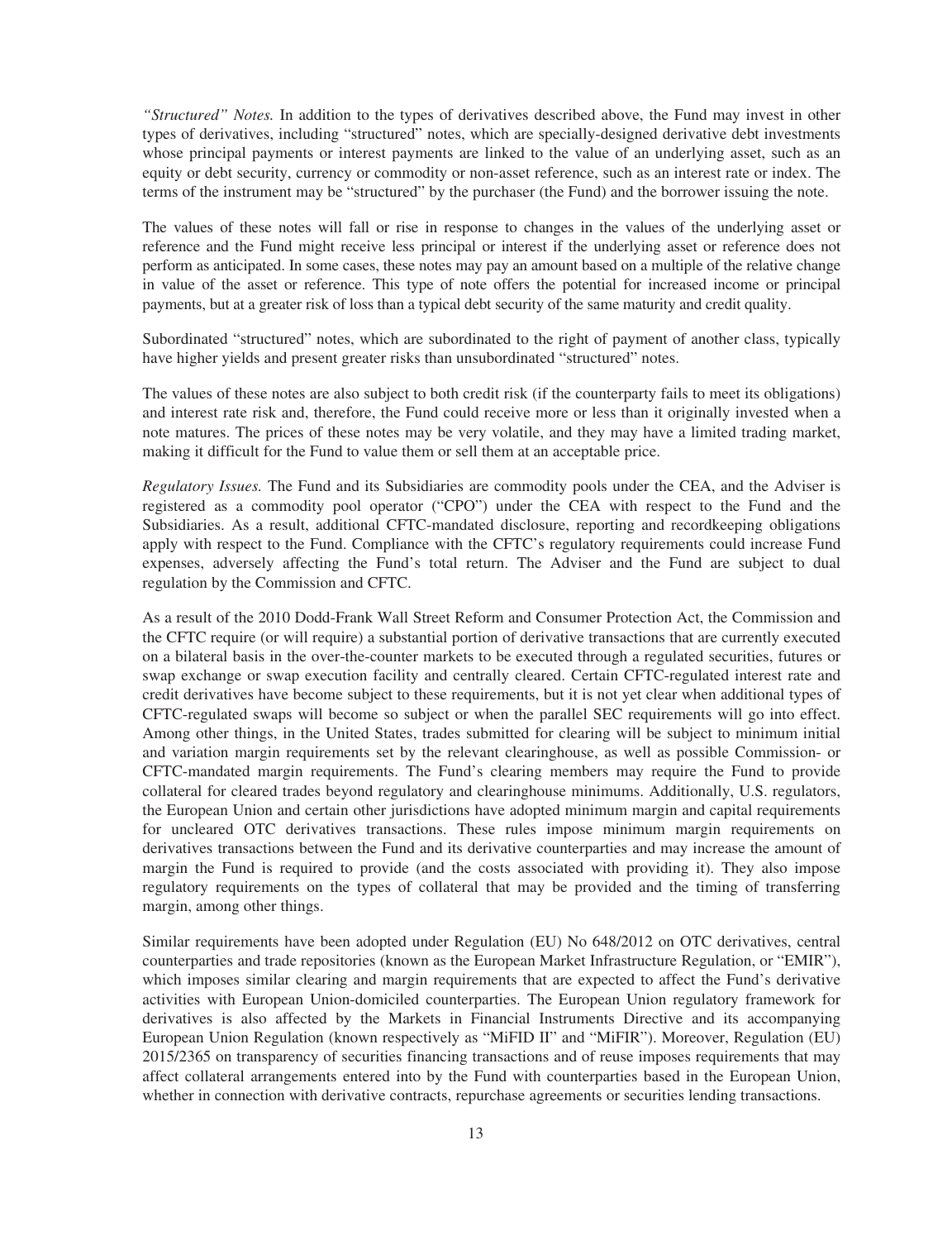New regulatory requirements may also limit the ability of the Fund to protect its interests in the event of an insolvency of a derivatives counterparty. In the event of a counterparty's (or its affiliate's) insolvency, the Fund's ability to exercise remedies, such as the termination of transactions, netting of obligations and realization on collateral, could be stayed or eliminated under new special resolution regimes adopted in the United States, the European Union and various other jurisdictions. Such regimes provide government authorities with broad authority to intervene when a financial institution is experiencing financial difficulty. In particular, with respect to counterparties who are subject to such proceedings in the European Union, the liabilities of such counterparties to the Fund could be reduced, eliminated, or converted to equity in such counterparties (sometimes referred to as a "bail in").

In October 2020, the Commission also adopted Rule 18f-4 ("Rule 18f-4) under the 1940 Act providing for the regulation of a registered investment company's use of derivatives and certain related instruments. Among other things, Rule 18f-4 limits a fund's derivatives exposure through a value-at-risk ("VaR") test and requires the adoption and implementation of a derivatives risk management program for certain derivatives users. In connection with the adoption of Rule 18f-4, the Commission also eliminated the asset segregation framework arising from prior Commission guidance for covering derivatives and certain financial instruments. Compliance with Rule 18f-4 will not be required until August 2022. When the Fund comes into compliance, the Fund's treatment of investments or trading practices that involve contractual obligations to pay in the future will change. Most such investments or trading practices will be considered to be derivatives under Rule 18f-4, and will therefore be subject to the VaR test set forth in the rule. The approach to asset segregation and coverage requirements described in this SAI will also be impacted.

Legislative and regulatory measures may reduce the availability of some types of derivative instruments, may increase the cost of trading in or maintaining other instruments or positions and may cause uncertainty in the markets for a variety of derivative instruments, any or all of which could adversely affect the value or performance of the Fund. While legislative and regulatory measures may provide protections for some market participants, they are evolving and still being implemented and their effects on derivatives market activities cannot be reliably predicted.

*Tax Issues.* The Fund's investments in options and other derivative instruments could affect the amount, timing and character of the Fund's distributions; in some cases, the tax treatment of such investments may not be certain. The tax issues relating to these and other types of investments and transactions are described more fully under "Tax Status" below.

**Commodities Investments.** The Fund expects to gain exposure to the commodities market by investing in the Subsidiaries. Commodities are assets with tangible properties, such as oil, metals, livestock or agricultural products. Commodity investments historically have had a relatively high correlation with changes in inflation and a relatively low correlation to stock and bond returns. Commodity-related securities and other instruments provide exposure to the investment returns of physical commodities that trade in commodities markets, without investing directly in physical commodities. The Fund may invest in commodity-related securities and other instruments, such as structured notes, swap agreements, options, futures and options on futures that derive value from the price movement of commodities or some other readily measurable economic variable dependent upon changes in the value of commodities or the commodities markets. However, investments in commodity-linked instruments do not generally provide a claim on the underlying commodity. In addition, the ability of the Fund to invest directly in commodities and in certain commodity-related securities and other instruments is subject to significant limitations in order to enable the Fund to maintain its status as a regulated investment company ("RIC") under Subchapter M of Chapter 1 of the Internal Revenue Code of 1986 (the "Code"). See "Tax Status" below for more information.

Actions of government actors and changes in governments, and political, economic and social instability, in commodity-producing and exporting countries may affect the production, marketing and sale of commodities. In addition, commodity-related industries in many countries are subject to greater political, environmental and other governmental regulation than many other industries. Changes in government policies and the need for regulatory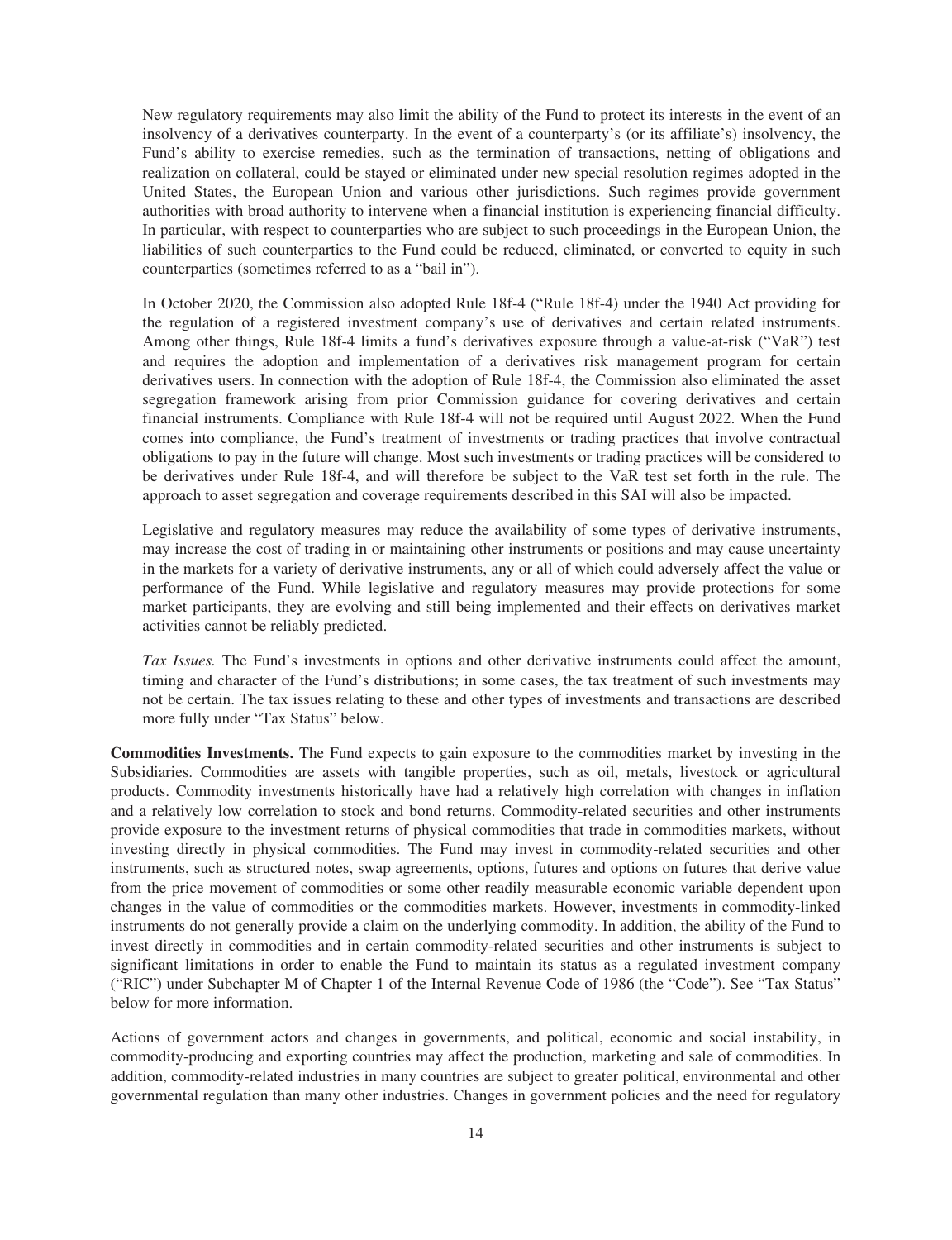approvals may adversely affect the products and services of companies in the commodities industries. Additionally, compliance with environmental and other safety regulations has caused many companies in commodity-related industries to incur production delays and significant costs. Government regulation also may impede the development of new technologies. The effect of future regulations affecting commodity-related industries is uncertain.

## **Additional Information About the Fund's Investments in Insurance-Linked Securities**.

Reinsurance occurs when insurance or reinsurance companies share risk by purchasing insurance policies from other insurers or reinsurers to limit the total loss the original insurer or reinsurer would experience in case of disaster. Reinsurance involves the practice of insurers or reinsurers transferring portions of risk portfolios to other parties by agreement in order to reduce the likelihood of having to pay a large obligation resulting from an insurance claim. The intent of reinsurance is for an insurance or reinsurance company to reduce the risks associated with underwritten policies by spreading risks across alternative institutions. The party seeking reinsurance is known as the ceding party. The party that accepts a portion of the potential obligation in exchange for a share of the insurance premium is known as the reinsurer.

Event-linked bonds are a type of insurance-linked security. The Fund may invest in event-linked bonds in one or more of three ways: the Fund may purchase event-linked bonds when initially offered; the Fund may purchase event-linked bonds in the secondary, over-the-counter market; or the Fund may gain indirect exposure to eventlinked bonds using derivatives. As the market for event-linked bonds evolves, the Fund expects to participate in that market and to include new types of event-linked bond offerings in its portfolio.

Trigger events are typically defined by three criteria: an event; a geographic area in which the event must occur; and a threshold of economic or physical loss (either actual or modeled) caused by the event, together with a method to measure such loss. In order for a trigger event to be deemed to have occurred, each of the three criteria must be satisfied while the bond is outstanding or the derivative position remains open. The Fund has no limit as to the types of events, geographic areas or thresholds of loss referenced by event-linked bonds in which it can invest. Generally, the event is either a natural or non-natural peril of a kind that results in significant physical or economic loss. Natural perils include disasters such as hurricanes, earthquakes, windstorms, pandemics, epidemics, fires and floods. Non-natural perils include disasters resulting from human activity such as commercial and industrial accidents or business interruptions. Some event-linked bonds reference only a single event. Other event-linked bonds may reference multiple events, the occurrence of any one (or other number) of which would satisfy these criteria. Or, an event-linked bond may not specify a particular peril. In these cases, only the geographic area and threshold of physical or economic loss determines whether a trigger event has occurred. For example, certain event-linked bonds, commonly referred to as "mortality" bonds (discussed further below), have trigger events that are deemed to occur if a specific number of deaths occur in an identified geographic area regardless of the peril which caused the loss of life.

*Indemnity Triggers.* Indemnity triggers are based on losses paid and reserved for by an identified insurance company. Generally, the identified company sponsored the special purpose vehicle issuing the event-linked bonds. The trigger event would be considered to have occurred only if that company's losses on catastrophic insurance claims exceeded a certain threshold of insured claims. If the company's losses (paid and reserved for) were less than the pre-determined aggregate amount, then the trigger event would not be considered to have occurred and the Fund would be entitled to recover its principal plus accrued but unpaid interest. Indemnity triggers require investors and rating agencies to understand the risks of the insurance and reinsurance policies underwritten by the company, which may be difficult to obtain and ascertain, particularly in the case of complex commercial insurance and reinsurance policies. In addition, event-linked bond investors are dependent upon the company's ability to estimate and settle catastrophe claims in a manner that would not be disadvantageous to investors' interests.

*Index Triggers.* Index triggers are based on pre-defined formulas, which eliminate the risks relating to a company's insurance claims-handling practices and potential information barriers. However, investors are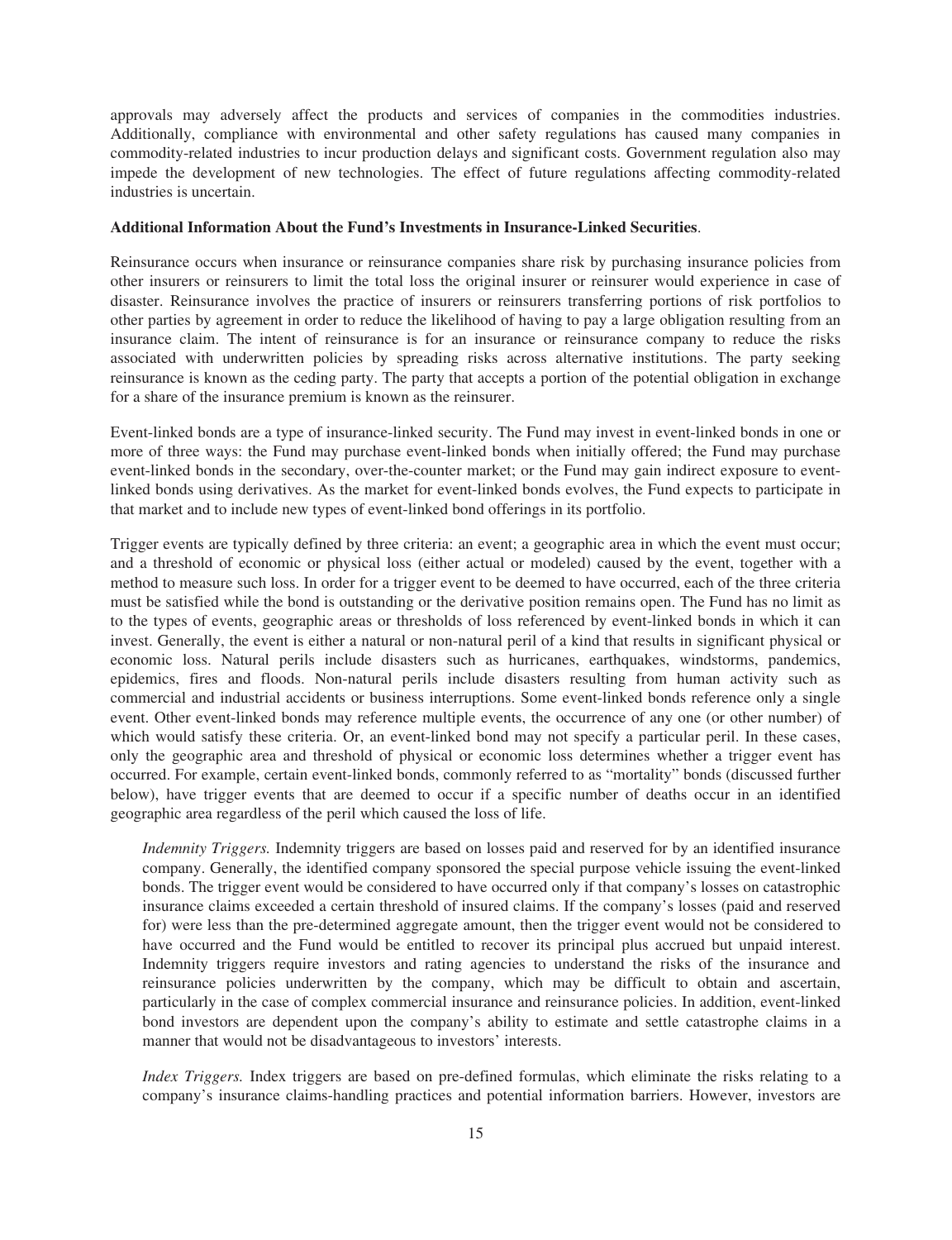dependent upon the accuracy of the models and other information received from reporting services used to calculate the loss or metric. Index triggers follow one of the three broad approaches: modeled-loss, industryloss and parametric.

- *Modeled-Loss.* Modeled-loss triggers are based upon a catastrophe-modeling firm's database estimate of a hypothetical company's losses based on a model policy portfolio.
- *Industry Loss.* Industry loss triggers are based upon the estimated loss for the insurance industry as a whole from a particular catastrophe. Estimates are derived from a reporting service, such as Property Claim Services.
- *Parametric.* Parametric triggers are based upon the occurrence of a catastrophic event with certain defined physical parameters (e.g., wind speed of a hurricane, as measured from a pre-determined location, or magnitude of an earthquake, as measured from a pre-determined location).

*Hybrid triggers.* Hybrid triggers involve more than one metric of physical or economic loss in a single event-linked bond transaction. For example, after the occurrence of a qualifying U.S. earthquake, a modeled-loss index is used to establish a company's overall market share, and then applied to the industryloss index associated with the qualifying event to determine any principal reduction. Hybrid triggers may be more complicated and difficult to understand for investors, and involve the applicable risks associated with the types of triggers described above.

**Excess of Loss Notes.** The Fund may invest in shares or notes issued in connection with excess-of-loss, stop-loss or other non-proportional reinsurance ("Excess of Loss Notes"). Investments in Excess of Loss Notes provide exposure to a form of reinsurance pursuant to which one party (typically an insurer or reinsurer) purchases protection against losses that exceed a specified threshold up to a set limit. For example, under such an arrangement, an insurer may have a book of business with \$6 billion of total risk in respect of large, catastrophic losses. Such an insurer can purchase reinsurance protection from an SPV for 40% of single-event losses the insurer suffers between \$4 billion and \$5 billion by paying the SPV a fixed premium. In this example, if the insurer suffered a loss of \$5 billion due to one event, it would cover the first \$4 billion itself and file a reinsurance claim with the SPV to pay 40% of the further \$1 billion in losses (*i.e.*, \$400 million) and pay the remaining \$600 million itself. If the insurer had losses of \$6 billion, it would cover the first \$4 billion itself, look to the SPV to pay 40% of \$1 billion (again paying the \$600 million itself) and would further retain the obligation to pay the additional \$1 billion that exceeds the reinsurance (which, in this example, covered losses between \$4 billion and \$5 billion). The "trigger" for this type of reinsurance contract would be losses in excess of the specified amount. The Fund, as a holder of an Excess of Loss Note, would be entitled to its pro rata share of the premiums received by the SPV and would be responsible for its pro rata share of the claims, up to the total amount invested.

**ILW Notes.** The Fund may invest in shares or notes issued in connection with industry loss warranties ("ILW Notes"). Investments in ILW Notes provide exposure to a transaction through which one party (typically, an insurance company or reinsurance company, or an insurance-linked asset manager) purchases protection based on the total loss arising from a catastrophic event to the entire insurance industry rather than the losses of any particular insurer. For example, the buyer of a "\$100 million limit US Wind ILW attaching at \$20 billion" will pay an upfront premium to a protection writer (*i.e.*, the reinsurer or an SPV) and in return will receive \$100 million if total losses to the insurance industry from a single US hurricane exceed \$20 billion. The industry loss (\$20 billion in this case) is often referred to as the "trigger" and is reported by an independent third party after an event has occurred. The amount of protection offered by the contract (\$100 million in this case) is referred to as the "limit." ILW Notes could also provide exposure to transactions linked to an index not linked to insurance industry losses, such as wind speed or earthquake magnitude and location. The Fund, as holder of an ILW Note, would be entitled to a return linked to the premium paid by the sponsor and the occurrence or non-occurrence of the trigger event.

## **Additional Information About the Fund's Investments in Alternative Lending-Related Securities.**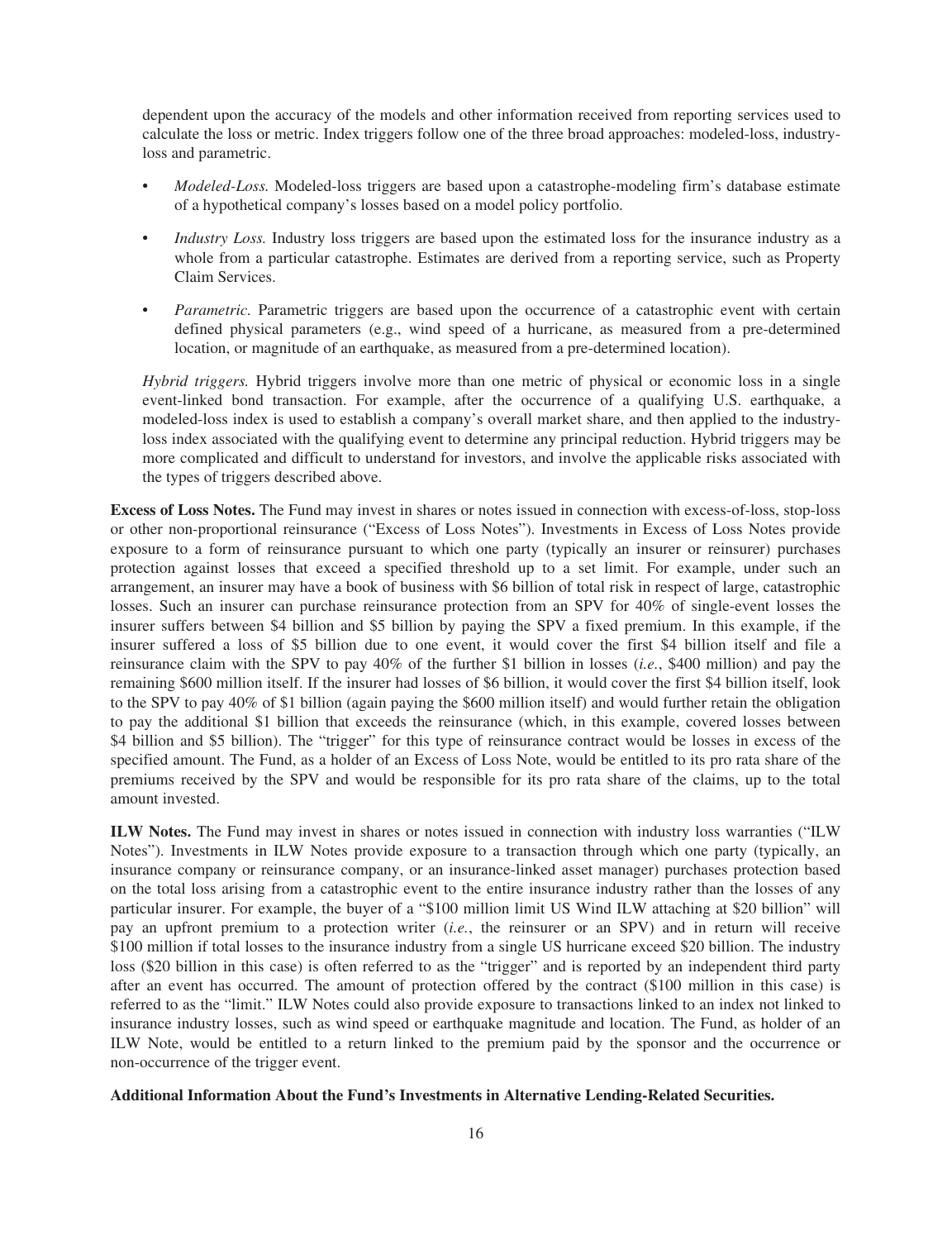**Bankruptcy Risk***.* In the event that a platform or third-party servicer become subject to a bankruptcy, the Fund's investments in the alternative lending-related securities serviced by such entity may be negatively impacted. Although many of the servicers may have been organized and operated in a manner that is intended to minimize the likelihood that they will become insolvent, if the servicing entity were to become subject to bankruptcy proceedings, payments on the corresponding alternative lending-related securities could be substantially delayed or reduced, and any interest accrued on those obligations may never be paid to investors.

In the event that a platform or issuer becomes subject to bankruptcy, the Fund's investments in securities issued by the platform or issuer may be negatively impacted. If a platform or issuer becomes subject to bankruptcy proceedings, the Fund can expect to realize on any investments only to the extent that the platform's or issuer's creditors are made whole and the platform or issuer still has residual profits that would benefit investors.

In the event that a borrower becomes subject to a bankruptcy proceeding, the Fund's investments in any loan that is an unsecured obligation of the borrower may be negatively impacted. If a borrower enters bankruptcy, an automatic stay of all proceedings against the borrower's property will typically be granted. This stay will prevent the platform or third-party servicer from foreclosing on such property unless relief from the stay can be obtained from the bankruptcy court, and there is no guarantee that any such relief will be obtained. The Fund may incur significant legal fees and costs in attempting to obtain relief from a bankruptcy stay from the bankruptcy court and, even if such relief is ultimately granted, it may take several months or more to obtain. In addition, bankruptcy courts have broad powers to permit the sale of any real property free of any lien that a servicer may have, to compel the servicer to accept an amount less than the balance due and to permit the borrower to repay the loan over a term which may be substantially longer than the original term of the loan, all of which could negatively impact the value of the Fund's investments.

**Chargeback Risk***.* Because the Fund expects to receive payments received by the servicing agent from borrowers, the Fund may be affected by "chargebacks," which occur when a borrower who has made a payment on an underlying loan has its bank cancel the payment or request a refund of that payment. In the event that a borrower successfully processes a chargeback on a payment after proceeds have been distributed to the Fund, the servicing agent will deduct the amount of that payment from the Fund's account with the servicing agent and amounts that would otherwise be credited to the Fund's account (including amounts deposited or that are payable on other loans) are subject to set-off against any such negative cash balance.

**Distressed and Defaulted Instruments or Special Situations Investments Risks***.* The Fund may invest directly or indirectly in securities of financially distressed issuers, which involve substantial risks. The Fund may invest in or acquire loans to companies involved in or undergoing work-outs, liquidations, spinoffs, reorganizations, bankruptcies or other catalytic changes or similar transactions. Such investments may include debtor-in-possession financing. Distressed debt may present a substantial risk of default or may be in default at the time the Fund invests. The Fund may incur additional expenses to the extent it is required to seek recovery upon a default in the payment of principal or interest on its investments. In any reorganization or liquidation proceeding relating to an investment in a financially distressed issuer, the Fund may lose its entire investment or may be required to accept cash or securities with a value substantially less than its original investment. Among the risks inherent in investments in a troubled issuer is that it is often difficult to obtain information as to the true financial condition of the issuer. The Adviser's judgments about the credit quality of a financially distressed issuer and the relative value of its instruments may prove to be inaccurate. Further, distressed investing gives rise to the risks that the contemplated transaction will be unsuccessful, will be considerably drawn out over time or will result in a distribution of cash or a new security with a value less than the purchase price of the security or other financial instrument in respect of which such distribution is received. Similarly, if an anticipated transaction does not in fact occur, the Fund may be required to sell its investment at a loss or, if there is no secondary market for such investment, may be required to hold an investment with little or no value. When dealing with investments in distressed issuers, the Fund may also experience other risks, including legal difficulties and negotiations with creditors and other claimants. Because there is substantial uncertainty concerning the outcome of transactions involving the financially troubled issuers in which the Fund may invest, there is a potential risk of loss by the Fund of its entire investment in such issuers.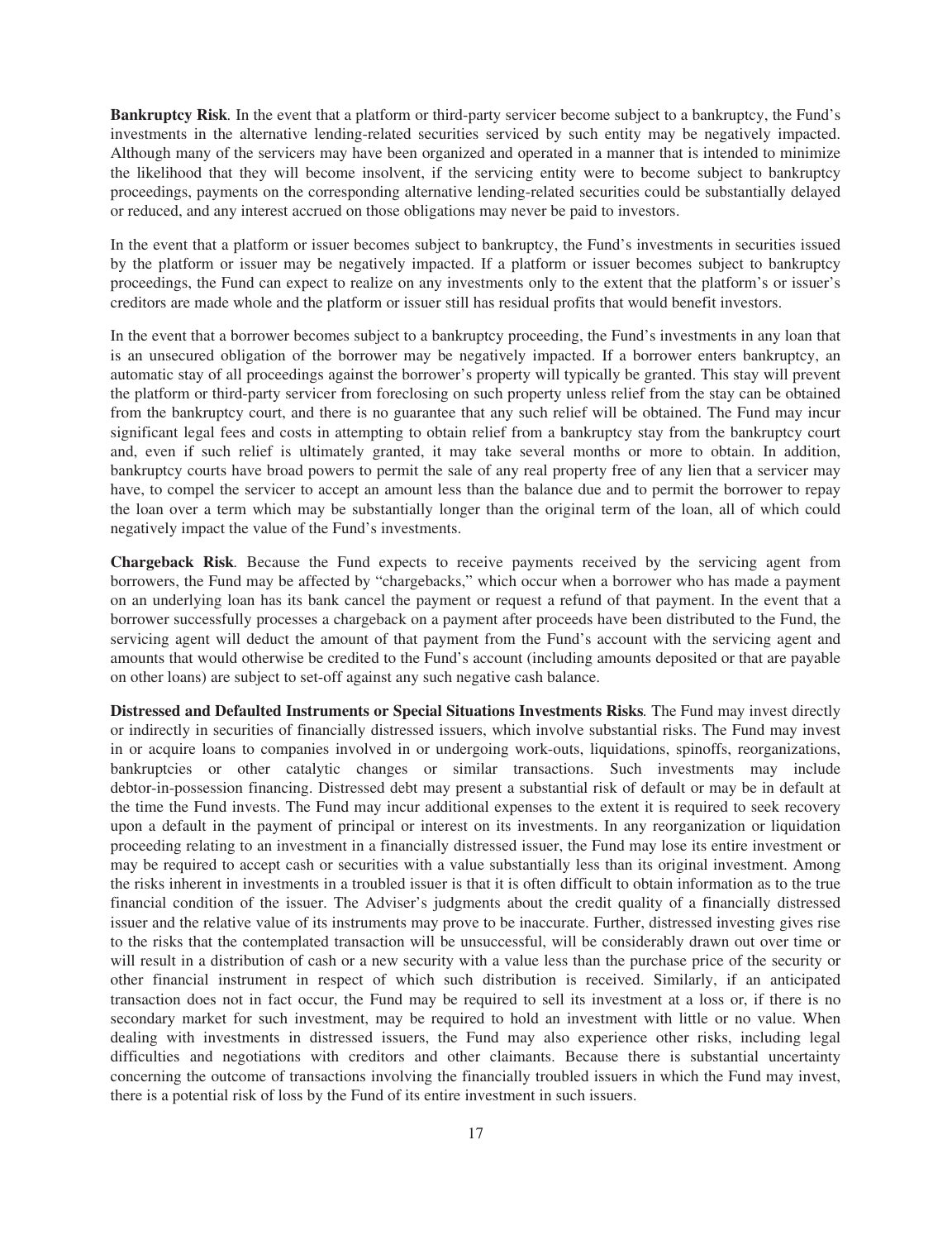**Legal and Regulatory Risk***.* The Fund may be adversely affected by new (or revised) laws or regulations that may be imposed by the CFTC, the Commission, the U.S. Federal Reserve, the U.S. Consumer Financial Protection Bureau or other banking or consumer credit regulators or other governmental regulatory authorities or self-regulatory organizations that supervise the financial markets. The Fund may also be adversely affected by changes in the enforcement or interpretation of existing statutes and rules, including the adoption and enforcement of statutes, regulations, orders or regulatory guidance in response to the COVID-19 pandemic. In addition, the securities and futures markets are subject to comprehensive statutes, regulations and margin requirements. The CFTC, the Commission, the Federal Deposit Insurance Corporation, other regulators and selfregulatory organizations and exchanges are authorized to take extraordinary actions in the event of market emergencies. The regulation of derivatives transactions and funds that engage in such transactions is an evolving area of law and is subject to modification by government and judicial action.

New regulations could, among other things, adversely affect the value of the investments held by the Fund, restrict the Fund's ability to engage in derivatives transactions (for example, by making certain types of derivatives transactions no longer available to the Fund) and/or increase the costs of such derivatives transactions (for example, by increasing margin or capital requirements) and the Fund's ability to execute certain investment strategies may be adversely affected as a result. It is unclear how the regulatory changes will affect counterparty risk.

If a perception develops that there is or in the future could be renewed regulatory focus on participants who benefit from their participation in any U.S. government-sponsored program, or attempts by legislative and/or regulatory bodies to impose new restrictions and/or taxes and penalties on such participants, possibly even with retroactive effect, then the Fund's position in such securities may be compromised.

As the alternative lending industry grows, governments and/or other regulatory bodies both inside and outside the U.S. may impose restrictions on participants in the alternative lending industry, including platforms, investors, such as the Fund, or others, that could adversely impact the Fund's investment performance. Such restrictions could include regulations limiting the Fund's ability to acquire loans or interests in loans or to collect the stipulated levels of interest on the loans underlying the Fund's alternative lending-related investments.

**Servicer Autonomy Risk***.* A servicer may be authorized to waive or modify non-material terms of a loan, to consent to the postponement of strict compliance with certain non-material terms or to grant a non-material indulgence to a borrower. In the event that a loan is in default or the servicer determines that default is reasonably foreseeable, the servicer may be permitted to waive or modify a material term of a loan, to accept payment of an amount less than the principal balance in final satisfaction of a loan or to grant any indulgence to a borrower, provided that the servicer has reasonably determined that such action will not be materially adverse to the interests of the holders of any security interest in such loan.

**Servicer Resources Risk***.* A platform may derive a substantial amount, if not all, of its revenue from fees generated through making and arranging loans. As a result, a platform may be incentivized to finance as many projects as possible in order to maximize the amount of origination fees it is able to generate. Increased project volume increases the demands on a platform's servicing resources, which could impact the platform's ability to devote adequate attention and resources to servicing loans. In the event that a platform takes on loan volumes that exceed its ability to service outstanding loans, payments on the Fund's loans may be adversely affected.

**Risks Related to Investments in Receivables or Invoices***.* The Fund may invest in alternative lending-related securities with exposure to receivables or invoice financing. In making such investments, the Fund is dependent upon the platforms' ability to monitor and curtail fraud, including factoring fraud, which involves the falsification of invoice documents. False invoices can easily be created online to appear as if they have been issued by legitimate debtors or as if the invoiced amounts are higher than they actually are. Platforms that originate trade receivables financing loans to corporations usually conduct due diligence but do not always conduct on-site visits to verify that the business exists and is in good standing. For this reason, the risk of fraud may be greater with corporate trade receivables. Typically, a platform will seek to validate that the debtor has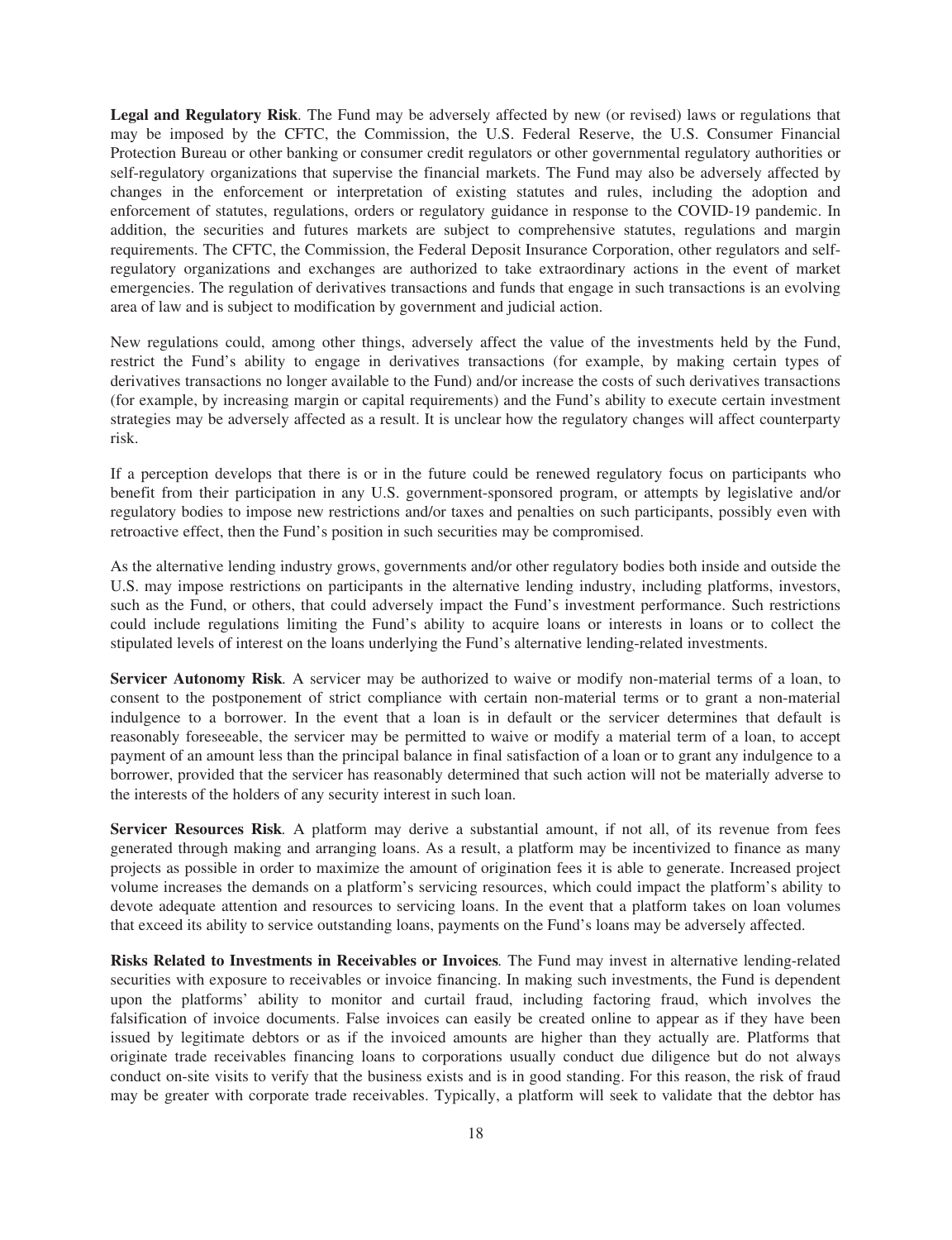received the goods or services for which it has been invoiced and is willing to pay the creditor before making the receivables available for investment, although this may not always be the case. There can be no assurance, however, that the debtor will not subsequently dispute the quality or price of the goods or services and withhold payments. Fraud, delays or write-offs associated with such disputes could directly impact the profitability of the Fund's investments in alternative lending-related securities with exposure to trade receivables. In the event of insolvency of any debtor owing funds on a receivable that the Fund has purchased directly or indirectly, the Fund may only rank as an unsecured creditor. In the case of receivables transferred with recourse, when a debtor defaults on its obligations to the purchaser of the receivable (such as the Fund, directly or indirectly), the seller of the receivable will become obligated to fulfill any remaining invoice amounts owed to the purchaser. In the case of receivables transferred without recourse, the Fund or other direct owner of the receivable will have no such "back-up" obligor in the event of a debtor default. In either scenario, there is a risk that the party with the payment obligation will fail to make payments timely or at all.

### **Additional Information About the Fund's Real Estate Investments.**

**Real Estate Investment Trusts**. The Fund may invest in equity securities of real estate investment trusts ("REITs") or other pooled investment vehicles that invest in REITs. REITs are pooled real estate investment vehicles that own, and typically operate, certain qualified real estate and real estate-related assets. The Fund may invest in equity REITs, mortgage REITs, or hybrid REITs. Equity REITs, which invest in and own real estate directly, generally invest a majority of their assets in income-producing properties to generate cash flow from rental income and gradual asset appreciation. The income-producing properties in which equity REITs may invest include land, office, retail, industrial, hotel and apartment buildings, single or multifamily homes, selfstorage, specialty and diversified and healthcare facilities. Equity REITs can realize capital gains (or losses) by selling properties that have appreciated (or depreciated) in value. Mortgage REITs, which make construction, development, or long-term mortgage loans, generally invest the majority of their assets in real estate mortgages or mortgage-backed securities and derive their income primarily from interest payments on the mortgages. Hybrid REITs share characteristics of equity REITs and mortgage REITs.

If a REIT meets certain requirements, including distributing to shareholders substantially all of its taxable income (other than net capital gains), then it is not generally taxed on the income distributed to shareholders. REITs and pooled investment vehicles that invest in REITs may be subject to management fees and other expenses, and so the Fund will bear its proportionate share of the costs of the REITs' and/or vehicles' operations if it invests in REITs or vehicles subject to such fees and expenses.

**Additional Property Types***.* In addition to the single family real estate investments in which the Fund will primarily invest, as described in the Prospectus, the Fund may also invest in debt instruments secured by, or in the equity of REITs that own, other alternative property types, including the following:

*Owner-Occupied Single Family Properties.* The Fund may invest in owner-occupied single family properties in the form of mortgage loans or other debt instruments secured by owner-occupied single family homes or related mortgage-backed securities. The Fund may also invest in owner-occupied single family properties in the form of appreciation interests (as described below).

*Multifamily Properties*. The Fund may invest in multifamily properties. There are three main types of multifamily properties — garden-style (mostly one- and two-story apartments), low-rise and high-rise. The Fund may make equity and debt investments in a variety of income-generating multifamily rental properties. The Fund may also make debt investments in multifamily development or renovation projects.

*Student Housing.* Student housing properties are generally categorized as either on-campus or off-campus housing. The most significant differences between them are governance, ownership and location. On-campus student housing is provided under the guidance and regulations of an educational institution, is typically owned by the institution and is located near or adjacent to the classroom buildings and other campus facilities. Off-campus housing is located in proximity to the school campus, generally within walking or bicycling distance, and is typically owned by private owner-operators.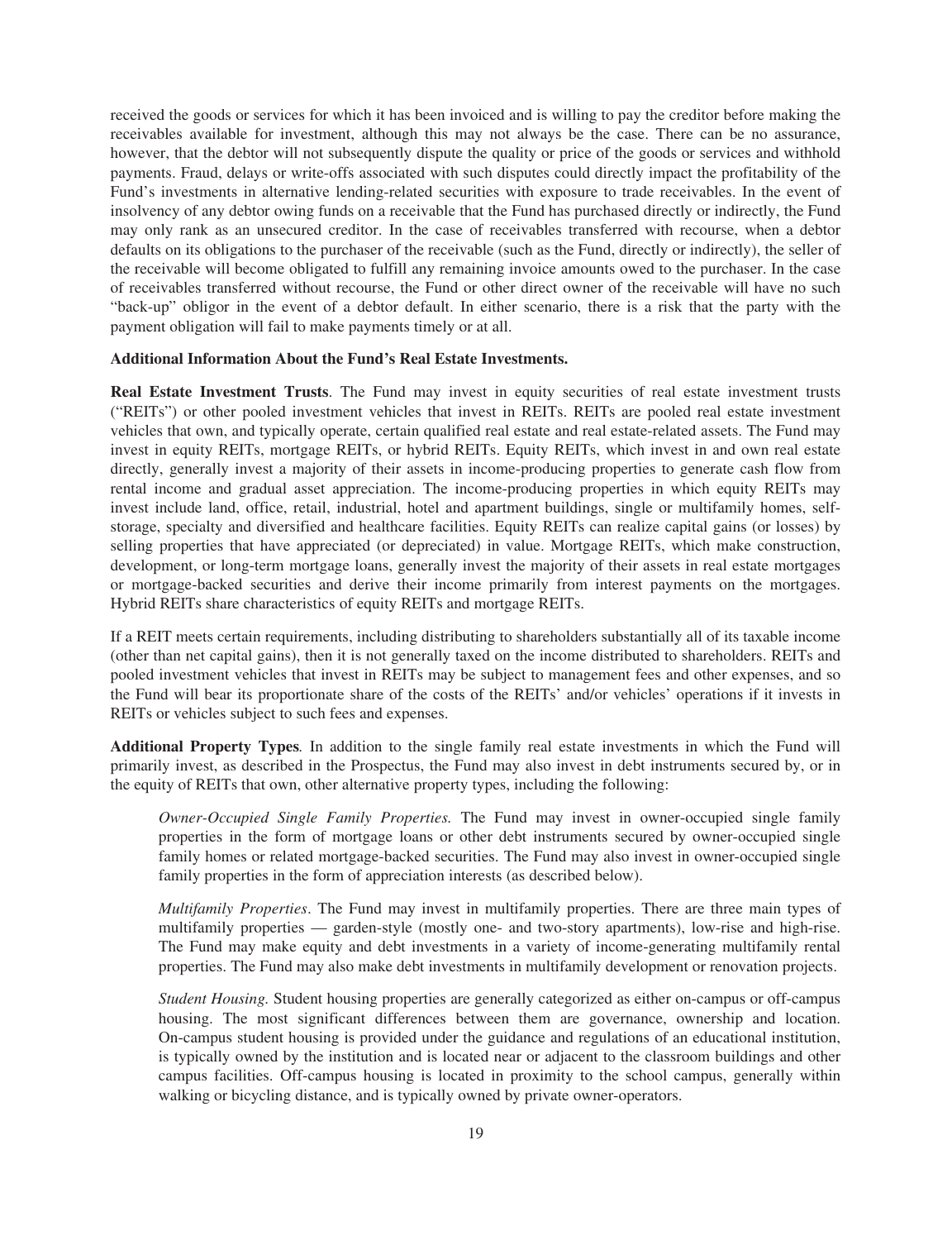*Senior Housing.* Broadly defined, senior housing refers to the aggregate of active adult and age-restricted communities, independent living communities, assisted living communities, memory care facilities, continuing care retirement communities and other properties that focus on providing housing to seniors.

*Manufactured Housing*. A manufactured home community is designed to accommodate detached, singlefamily manufactured homes. Manufactured homes are produced off-site by manufacturers and installed on sites within the community. These homes are often improved with the addition of features constructed on site, including garages, screened rooms and carports. Each owner of a manufactured home leases the site on which the home is located from the owner.

**Additional Information Regarding Mortgage-Backed Securities.** The Fund may invest in mortgage-backed securities. The following describes certain characteristics of, and risks associated with, mortgage-backed securities.

*Yield Characteristics*. Interest and principal payments on mortgage-backed securities are typically made monthly, and principal may be prepaid at any time because the underlying mortgage loans or other assets generally may be prepaid at any time. As a result, if the Fund purchases such a security at a premium, a prepayment rate that is faster than expected will reduce yield to maturity, while a prepayment rate that is slower than expected will have the opposite effect of increasing yield to maturity. Conversely, if the Fund purchases these securities at a discount, faster than expected prepayments will increase, while slower than expected prepayments will reduce, yield to maturity.

Prepayments on a pool of mortgage loans are influenced by a variety of economic, geographic, social and other factors, including changes in mortgagors' housing needs, job transfers, unemployment, mortgagors' net equity in the mortgaged properties and servicing decisions. Generally, however, prepayments on fixed rate mortgage loans will increase during a period of falling interest rates. Accordingly, amounts available for reinvestment by the Fund are likely to be greater during a period of relatively low interest rates and, as a result, are likely to be reinvested at lower interest rates than during a period of relatively high interest rates. In contrast, rising interest rates tend to extend the duration of fixed rate mortgage-related assets, making them more sensitive to changes in interest rates. As a result, in a period of rising interest rates, the Fund may exhibit additional volatility since individual mortgage holders are less likely to exercise prepayment options, thereby putting additional downward pressure on the value of these securities and potentially causing the Fund to lose money. This is known as extension risk. Mortgage-backed securities can be highly sensitive to rising interest rates, such that even small movements can cause the Fund to lose value. Mortgage-backed securities may decrease in value as a result of increases in interest rates and may benefit less than other fixed income securities from declining interest rates because of the risk of prepayment.

*Guaranteed Mortgage Pass-Through Securities*. Mortgage pass-through securities represent participation interests in pools of residential mortgage loans originated by U.S. governmental or private lenders and guaranteed, to the extent provided in such securities, by the U.S. government or one of its agencies or instrumentalities. Any guarantee of such securities runs only to principal and interest payments on the securities and not to the market value of such securities or the principal and interest payments on the underlying mortgages. Such securities, which are ownership interests in the underlying mortgage loans, differ from conventional debt securities, which provide for periodic payment of interest in fixed amounts (usually semi-annually) and principal payments at maturity or on specified call dates. Mortgage passthrough securities provide for monthly payments that are a "pass-through" of the monthly interest and principal payments (including any prepayments) made by the individual borrowers on the pooled mortgage loans, net of any fees paid to the guarantor of such securities and the servicer of the underlying mortgage loans. Guaranteed mortgage pass-through securities are often sold on a to-be-acquired or "TBA" basis. Such securities are typically sold one to three months in advance of issuance, prior to the identification of the underlying pools of mortgage securities but with the interest payment provisions fixed in advance. The underlying pools of mortgage securities are identified shortly before settlement and must meet certain parameters.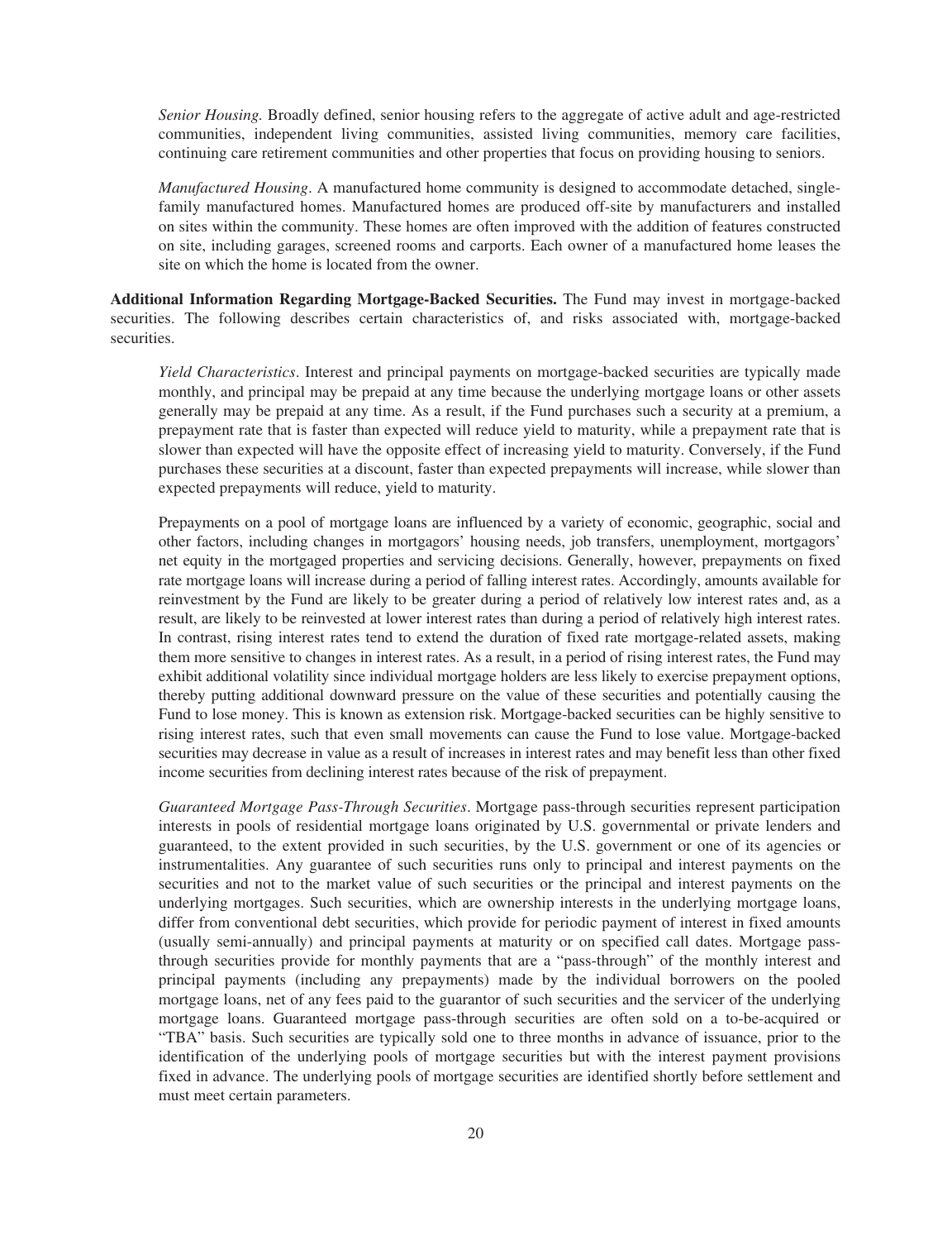The guaranteed mortgage pass-through securities in which the Fund may invest may include those issued or guaranteed by the Government National Mortgage Association ("Ginnie Mae Certificates"), the Federal National Mortgage Association ("Fannie Mae Certificates") and the Federal Home Loan Mortgage Corporation ("Freddie Mac Certificates").

*Ginnie Mae Certificates*. Ginnie Mae is a wholly-owned United States government corporation within the Department of Housing and Urban Development. The full faith and credit of the U.S. government is pledged to the payment of amounts that may be required to be paid under any guarantee, but not as to the market value of such securities. Ginnie Mae Certificates represent a pro rata interest in one or more pools of the following types of mortgage loans: (i) fixed rate level payment mortgage loans; (ii) fixed rate graduated payment mortgage loans; (iii) fixed rate growing equity mortgage loans; (iv) fixed rate mortgage loans secured by manufactured (mobile) homes; (v) mortgage loans on multifamily residential properties under construction; (vi) mortgage loans on completed multifamily projects; (vii) fixed rate mortgage loans as to which escrowed funds are used to reduce the borrower's monthly payments during the early years of the mortgage loans ("buydown" mortgage loans); (viii) mortgage loans that provide for adjustments in payments based on periodic changes in interest rates or in other payment terms of the mortgage loans; and (ix) mortgage-backed serial notes. All of these mortgage loans will be Federal Housing Administration Loans ("FHA Loans") or Veterans' Administration Loans ("VA Loans") and, except as otherwise specified above, will be fully amortizing loans secured by first liens on one- to four-family housing units.

*Fannie Mae Certificates*. Fannie Mae is a government sponsored corporation which is subject to general regulation by the Department of Housing and Urban Development. Each Fannie Mae Certificate entitles the registered holder thereof to receive amounts representing such holder's pro rata interest in scheduled principal payments and interest payments (at such Fannie Mae Certificate's pass-through rate, which is net of any servicing and guarantee fees on the underlying mortgage loans), and any principal prepayments on the mortgage loans in the pool represented by such Fannie Mae Certificate and such holder's proportionate interest in the full principal amount of any foreclosed or otherwise finally liquidated mortgage loan. The full and timely payment of principal of and interest on each Fannie Mae Certificate, but not the market value thereof, is guaranteed by Fannie Mae, which guarantee is not backed by the full faith and credit of the U.S. government. Each Fannie Mae Certificate represents a pro rata interest in one or more pools of FHA Loans, VA Loans or conventional mortgage loans (i.e., mortgage loans that are not insured or guaranteed by any governmental agency) of the following types: (i) fixed rate level payment mortgage loans; (ii) fixed rate growing equity mortgage loans; (iii) fixed rate graduated payment mortgage loans; (iv) variable rate California mortgage loans; (v) other adjustable rate mortgage loans; and (vi) fixed rate mortgage loans secured by multifamily projects.

*Freddie Mac Certificates*. Freddie Mac is a stockholder owned corporation created pursuant to the Emergency Home Finance Act of 1970, as amended (the "FHLMC Act"), and subject to general regulation by the Department of Housing and Urban Development. Freddie Mac guarantees to each registered holder of a Freddie Mac Certificate ultimate collection of all principal of the related mortgage loans, without any offset or deduction, but does not, generally, guarantee the timely payment of scheduled principal or the market value of the securities. Freddie Mac may remit the amount due on account of its guarantee of collection of principal at any time after default on an underlying mortgage loan, but not later than 30 days following: (i) foreclosure sale; (ii) payment of a claim by any mortgage insurer; or (iii) the expiration of any right of redemption, whichever occurs later, but in any event no later than one year after demand has been made upon the mortgagor for accelerated payment of principal. The obligations of Freddie Mac under its guarantee are obligations solely of Freddie Mac and are not backed by the full faith and credit of the U.S. government.

Freddie Mac Certificates represent a pro rata interest in a group of mortgage loans (a "Freddie Mac Certificate group") purchased by Freddie Mac. The mortgage loans underlying the Freddie Mac Certificates will consist of fixed rate or adjustable rate mortgage loans with original terms to maturity of between ten and thirty years, substantially all of which are secured by first liens on one- to four-family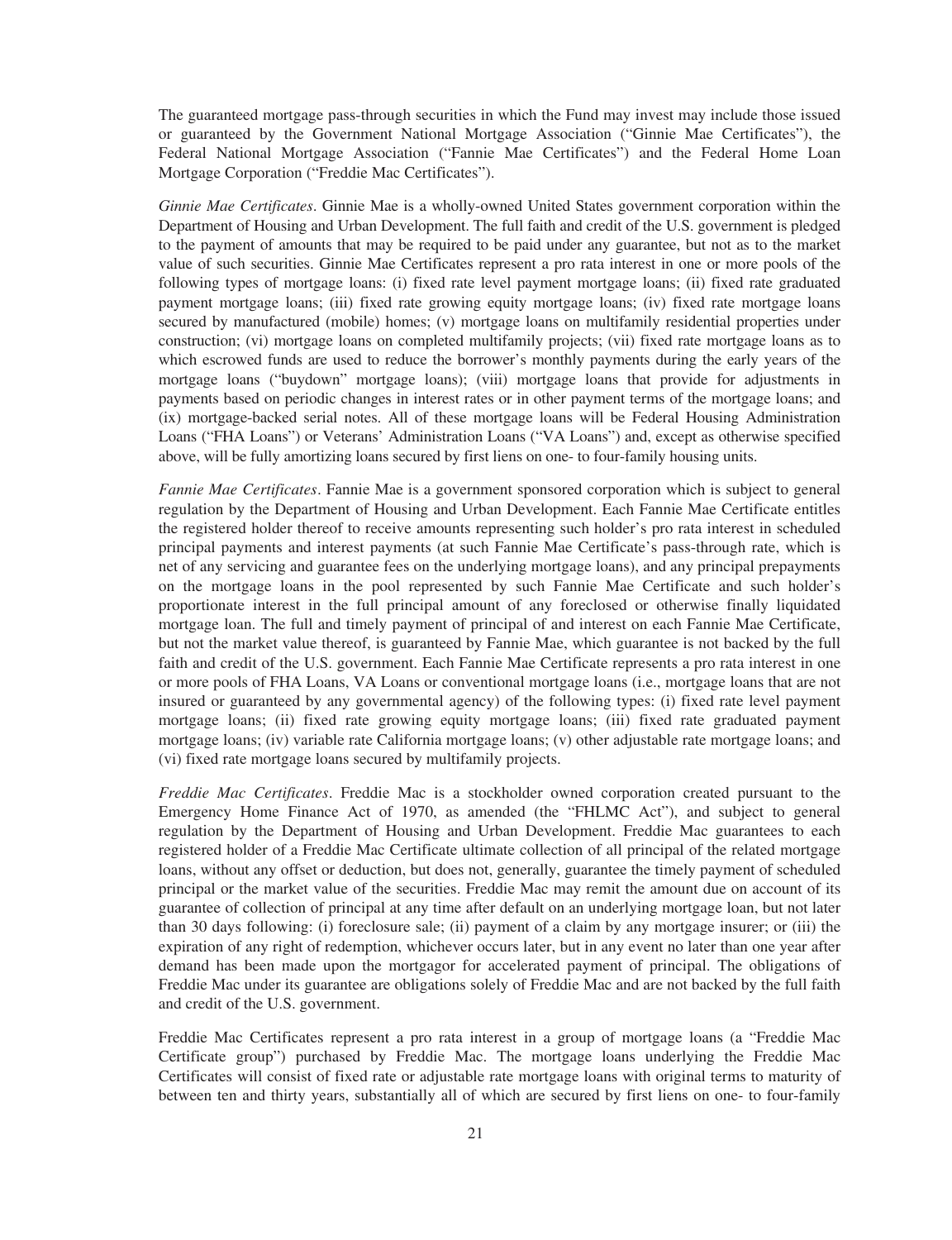residential properties or multifamily projects. Each mortgage loan must meet the applicable standards set forth in the FHLMC Act. A Freddie Mac Certificate group may include whole loans, participation interests in whole loans and undivided interests in whole loans and participations comprising another Freddie Mac Certificate group.

Although the U.S. government guarantees principal and interest payments on securities issued by the U.S. government and some of its agencies, such as securities issued by Ginnie Mae, this guarantee does not apply to losses resulting from declines in the market value of these securities. Some mortgage-backed securities that the Fund may hold are not guaranteed or backed by the full faith and credit of the U.S. government, such as those issued by Fannie Mae and Freddie Mac. Although the U.S. government has recently provided financial support to Fannie Mae and Freddie Mac, there can be no assurance that it will support these or other government-sponsored enterprises in the future.

Mortgage-backed securities may be more sensitive to changes in prevailing interest rates than other securities. The rate of pre-payments on underlying mortgages will affect the price and volatility of a mortgage-backed security, and may have the effect of shortening or extending the effective duration of the security relative to what was anticipated at the time of purchase.

The mortgage-backed securities in which the Fund may invest are also subject to risks associated with their structure and the nature of the underlying mortgages and the servicing of those mortgages; for this reason, many of the other risks described in the Prospectus are relevant to the mortgage-backed securities to which the Fund has exposure. There is risk that the underlying debt securities will default. In the event of default, the holder of a mortgage-backed security may not have a security interest in the underlying collateral, and even if such a security interest exists, the recovery on repossessed collateral might be unavailable or inadequate to support payments on the underlying investments. The risks and returns for investors like the Fund in mortgage-backed securities depend on the tranche in which the investor holds an interest. Many mortgage-backed securities in which the Fund invests may be difficult to value and may be deemed illiquid. Mortgage-backed securities may have the effect of magnifying the Fund's exposure to changes in the value of the underlying mortgages and may also result in increased volatility in the Fund's NAV. This means the Fund may have the potential for greater gains, as well as the potential for greater losses, than if the Fund owned the underlying mortgages directly. The value of an investment in the Fund may be more volatile and other risks tend to be compounded if and to the extent that the Fund is exposed to mortgage-backed securities. Any mishandling of related documentation by a servicer may also affect the rights of the security holders in and to the underlying collateral.

**Risk Related to Investments in REITs.** In general, the value of a REIT's shares changes in light of factors affecting the real estate industry. See "Investment Objective, Strategies and Risks — More Information on the Risks of Investing — Real Estate Investment Risk Generally" in the Prospectus. REITs are also subject to the risk of fluctuations in income from underlying assets, poor performance by the REIT's manager, the manager's inability to manage cash flows generated by the REIT's assets, adverse local or general economic conditions, possible lack of availability of financing, changes in interest rates, self-liquidation, adverse economic conditions, adverse changes in the tax laws, and, with regard to certain REITs, the risk of failing to qualify for tax-free passthrough of income under the Code and/or to maintain exempt status under the 1940 Act. If a REIT were not to be eligible for the favorable tax treatment afforded to REITs under the Code, it would be subject to federal income tax, thus reducing its value. REITs also depend upon specialized management skills, may have limited financial resources and may have limited diversification because they invest in a limited number of properties or mortgages, a narrow geographic area or a single type of property or mortgage. Also, the organizational documents of a REIT may contain provisions that make changes in control of the REIT difficult and timeconsuming. Finally, the equity securities of private REITs are not traded on a national securities exchanges, and are therefore generally illiquid.

Certain REITs in which the Fund may invest may be publicly traded. Share prices of publicly traded REITs may decline because of adverse developments affecting the real estate industry and real property values, including supply and demand for properties, the economic health of the country or of different regions, the strength of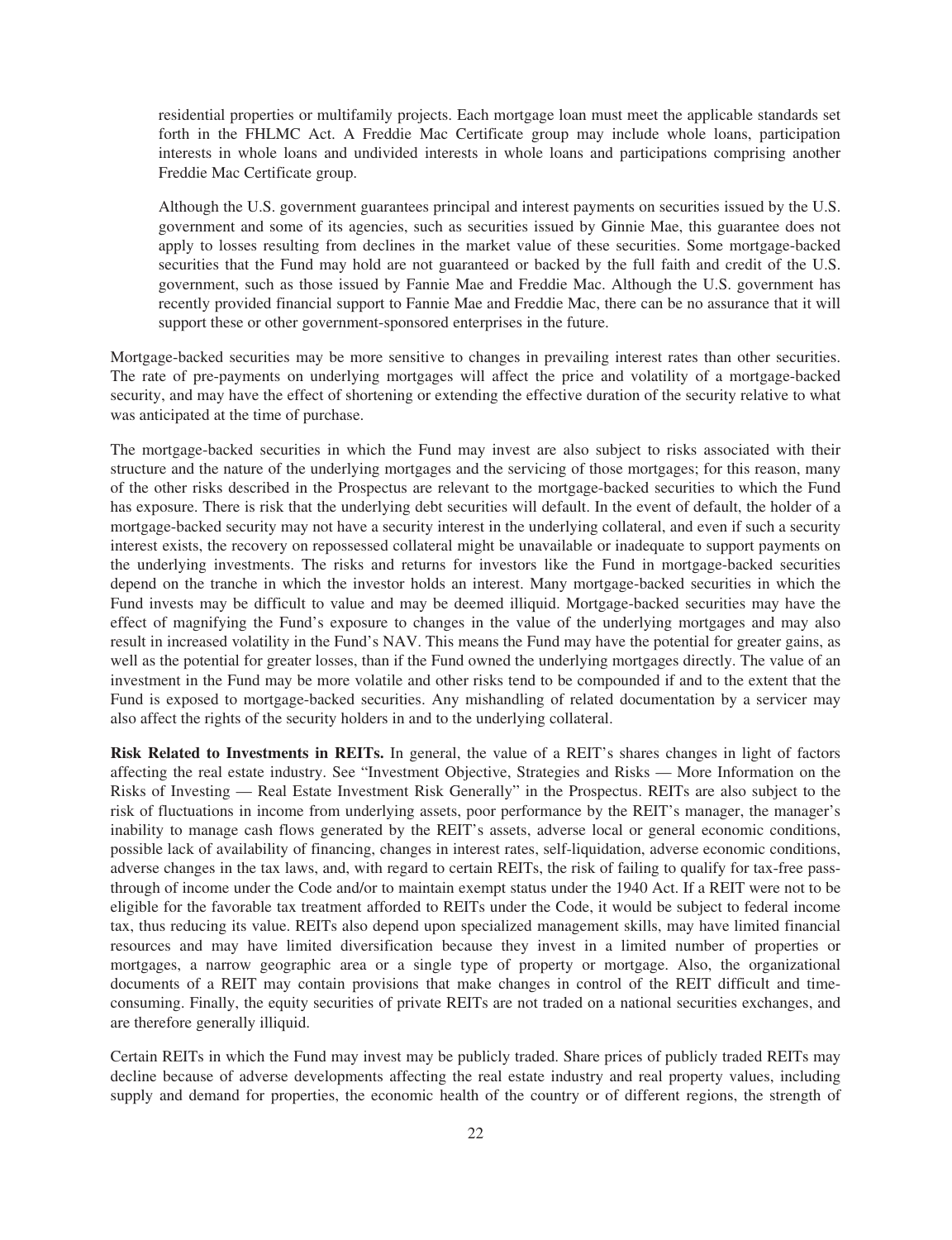specific industries that rent properties and interest rates. REITs often invest in highly leveraged properties. Returns from REITs, which typically are small or medium capitalization stocks, may trail returns from the overall stock market. In addition, changes in interest rates may hurt real estate values or make REIT shares less attractive than other income-producing investments. REITs are also subject to heavy cash flow dependency and defaults by borrowers and tenants.

## **Information About Healthcare Royalties.**

The Fund may seek to generate returns by purchasing healthcare royalties, which are rights to streams of cash flows based on a percentage of the sales of healthcare products (*e.g.*, pharmaceuticals, biotechnology, diagnostics and medical devices) that are in clinical development, under evaluation for approval by the United States Food and Drug Administration (the "FDA") or an equivalent foreign agency, or that have secured such approval. These rights may take many different forms, including traditional healthcare royalties created via license agreements; financial arrangements structured to function as traditional royalties, which may involve the Fund or a private fund in which it invests providing capital to a company in exchange for a contractual right to a percentage of future revenues from one or more healthcare products; performance-based structures where the Fund or a private fund in which it invests may provide capital in exchange for the right to receive milestone payments on contractually specified success milestones (such as regulatory approval or reaching specific sales targets); and royalty-backed securities, which are asset-backed securities collateralized by traditional healthcare royalties.

The Fund may gain exposure to healthcare royalties if such investments are available in the market and meet the Adviser's investment criteria. The Fund expects to gain this exposure primarily through investments in private funds that invest in a portfolio of private investments that the private fund believes have the potential to generate positive returns over the long term, including investments in the right to royalties. The Fund may also purchase royalty-backed securities directly.

Healthcare royalties are generally illiquid. There can be no assurance that investments in healthcare royalties will be available to the Fund in the amounts that it wishes to purchase or at all.

Healthcare royalties in which the Fund may invest may relate to products that are not yet approved by the FDA or an equivalent foreign regulator, and it may be difficult to predict whether and when such approval will be obtained. Failure to obtain such approval could result in substantial losses to the Fund, and even if approval is obtained, there is no guarantee that the relevant product will be successful in the market or that the healthcare royalties in which the Fund invests will be earned or paid. In addition, the healthcare products on which healthcare royalties are paid are subject to extensive and rigorous regulation by U.S. and foreign regulatory authorities, and failure to comply with these requirements could result in enforcement actions that could have a material adverse effect on sales of the healthcare product and, as a result, on the healthcare royalties in which the Fund invests. Such regulations are subject to change in the future, which could result in materially increased costs for, and material adverse effects on, the healthcare products underlying the Fund's healthcare royalties.

In the E.U. and some other international markets, the government provides health care at low cost to consumers and regulates pharmaceutical prices, patient eligibility or reimbursement levels to control costs for the government-sponsored health care system. Many countries have announced or implemented measures, and may in the future implement new or additional measures, to reduce health care costs to limit the overall level of government expenditures. These measures vary by country and may include, among other things, patient access restrictions, suspensions on price increases, prospective and possible retroactive price reductions and other recoupments and increased mandatory discounts or rebates, recoveries of past price increases and greater importation of drugs from lower-cost countries. These may negatively impact the value of the healthcare royalties in which the Fund invests.

There is a risk that third parties may use the intellectual property rights on which the healthcare royalties in which the Fund invests depend without authorization from the licensor or without paying royalties. Third parties may also develop or otherwise obtain intellectual property or competing products that could reduce the value of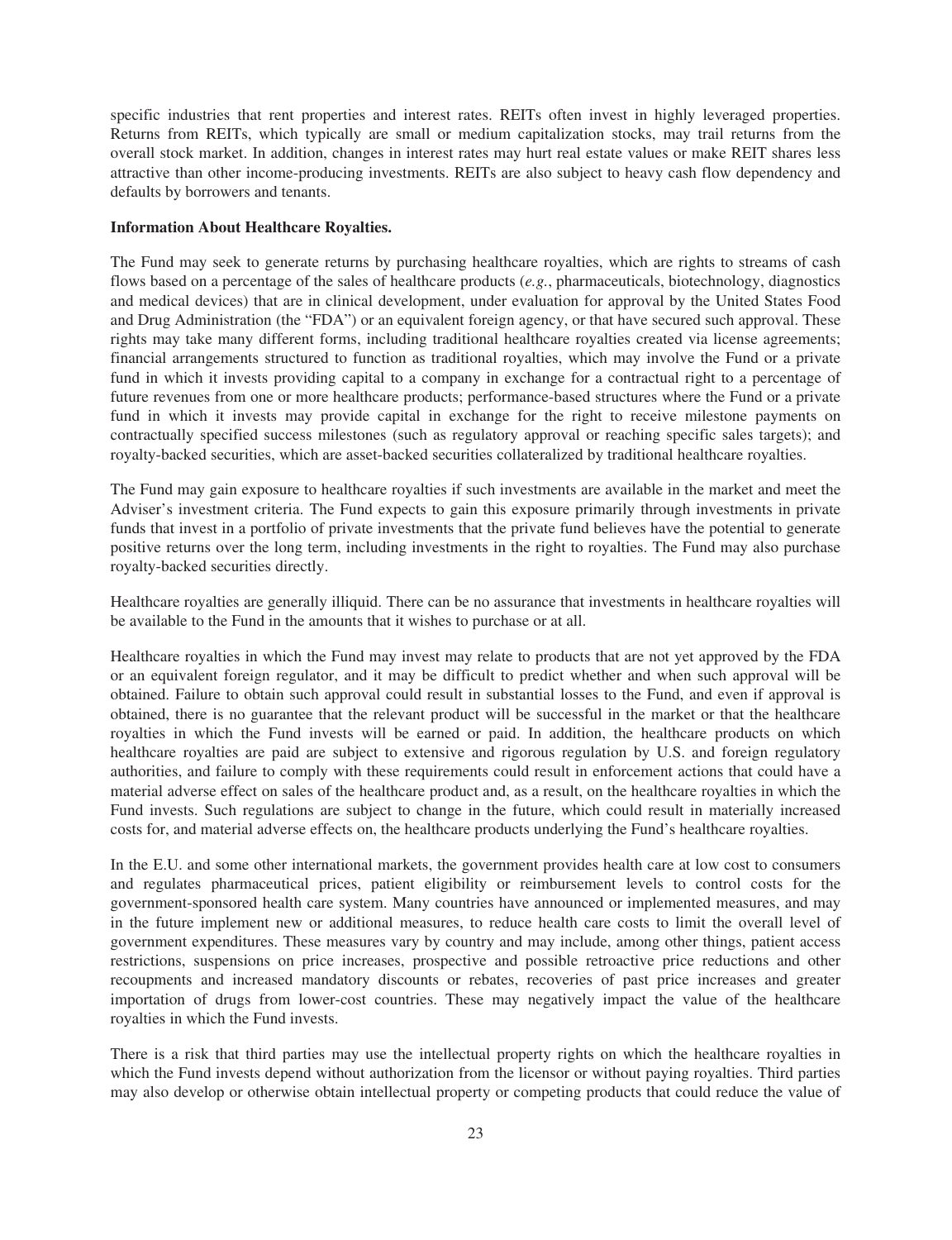any patents or other intellectual property on which these healthcare royalties depend. Because the commercial success of healthcare products generally depends in large part on the ability of the developing and marketing companies to obtain patents and successfully enforce and defend them, any such use or development by third parties could result in substantial loss to investors like the Fund. There can be no assurance that the healthcare products underlying the healthcare royalties in which the Fund invests will be protected by such patents or other intellectual property or that the developing or marketing company will successfully be able to defend or enforce such intellectual property.

Healthcare products underlying the healthcare royalties in which the Fund may invest typically are manufactured in specialized facilities that require the approval of, and ongoing regulation by, U.S. or foreign regulatory authorities. If applicable manufacturing standards are not adhered to, manufacturing facilities may be closed, or production of healthcare products interrupted, until such time as any deficiencies are remedied, if at all. Any such closure or interruption may cause substantial losses to investors in the relevant healthcare royalties.

**Private Funds.** The performance of the Fund's investments in healthcare royalties depends on the Adviser's ability to select private fund managers and effectively allocate Fund assets among them and the primary fund vehicles and special purpose vehicles sponsored by them. The securities in which a private fund manager may invest, or in which the Fund may indirectly invest through special purpose vehicles, may be among the most junior in the target company's capital structure and, thus, subject to the greatest risk of loss. Generally, there will be no collateral to protect an investment once made. The Fund's investments through these vehicles may be in companies whose capital structure are highly leveraged. Such investments involve a high degree of risk in that adverse fluctuations in the cash flow of such companies, or increased interest rates, may impair their ability to meet their obligations, which may accelerate and magnify declines in the value of any such portfolio company investments in a down market. The realization of portfolio company investments made through these vehicles may take longer than would the realization of investments under the sole control of the Adviser or the Fund because the vehicle's sponsor or other investors in these vehicles may require an exit procedure requiring notification of the other investors and possibly giving the other investors a right of first refusal or other such contractually limiting right. Third-party vehicle sponsors or investors in these vehicles may also have economic or business interests or goals that are inconsistent with those of the Fund, or may be in a position to take or block action in a manner contrary to the Fund's investment objective. The Fund may indirectly make binding commitments to these vehicles without an ability to participate in their management and control and with no or limited ability to transfer its interests in these vehicles.

The Fund's investments in private funds are subject to the risks of such funds' underlying investments, which will vary depending on the industries and business lines in which such private funds invest. These risks include additional illiquidity risk, foreign investing risk, currency risk, interest rate risk, default risk, valuation risk and derivatives risk. Generally, little public information exists for private fund investments, and there is a risk the Fund may not have sufficient information to make a fully informed investment decision.

Private funds may have relatively concentrated investment portfolios, consisting of a relatively small number of holdings. A consequence of this limited number of investments is that the aggregate returns realized may be adversely impacted by the poor performance of a small number of investments, or even a single investment, particularly if a private fund experiences the need to write down the value of an investment.

Private funds may, in some cases, be newly organized with limited operating histories upon which to evaluate their performance.

Investors in a private fund must rely on the ability of the general partner and/or the manager to manage both the private fund and the portfolio companies in which it invests, and generally do not have the right to participate in the making of investment decisions. The general partner and/or the manager typically has sole and absolute discretion in structuring, negotiating, making, and selling investments for the private fund, and investors such as the Fund will have to rely exclusively on the ability of the general partner and/or the manager to select and manage such investments. In addition, the general partner and/or manager may manage other funds that could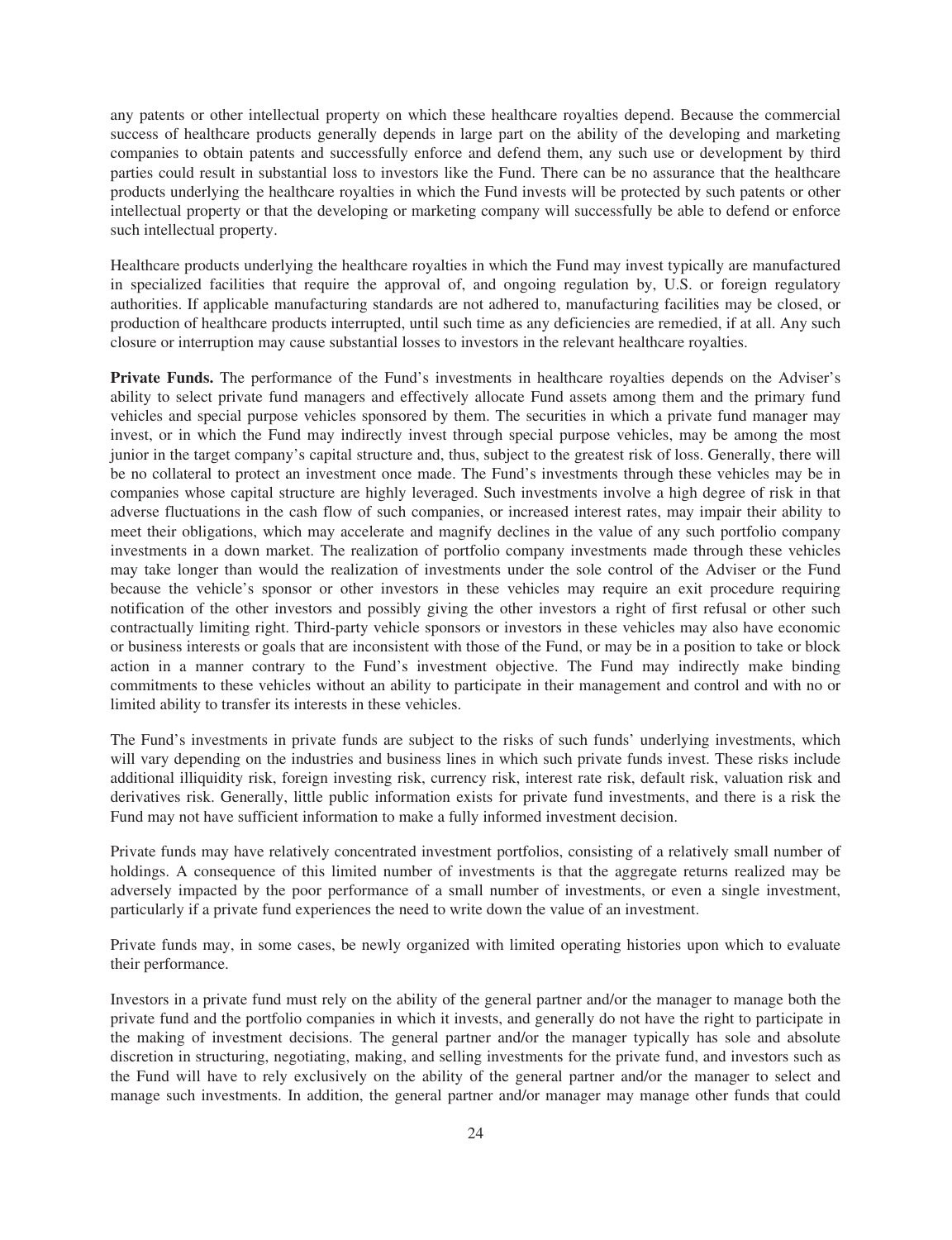engage in activities which would conflict with the interests of the private fund or its investors. Any failure by the general partner and/or the manager to select successful investments for the private fund could result in substantial losses to the Fund.

A private fund in which the Fund invests may compete for investments (such as investments in healthcare royalties) with other private funds, investment affiliates of large financial institutions and others. There can be no assurance that a private fund in which the Fund invests will be able to identify and execute a sufficient amount of transactions to meet the private fund's objectives, and there can be no assurance that the private fund will successfully deploy all of the private fund's committed capital during the relevant investment period.

Investment in a private fund requires a long-term commitment by the Fund, with no certainty of return. Investments made by a private fund may not be disposed of at a profit prior to the date the private fund expires or otherwise dissolves, which may result in a sale at a disadvantageous time and price, which could result in a loss to investors like the Fund. Investment in a private fund typically involves the risk of loss of the entire investment, with limited or no downside protection.

Investments in private funds are typically subject to substantial fees and expenses, including incentive fees paid to the general partner and/or manager based on the private fund's performance. Many such fees and expenses will generally be paid regardless of whether the private fund produces positive investment returns, and if the relevant private fund does not produce significant positive returns, these fees and expenses could cause an investor like the Fund to recover less than its initial investment at the time of the private fund's dissolution.

### **Additional Information About the Fund's Investments Generally.**

**Distressed and Defaulted Instruments or Special Situations Investments Risks.** The Fund may invest directly or indirectly in securities of financially distressed issuers, which involve substantial risks. The Fund may invest in or acquire loans to companies involved in or undergoing work-outs, liquidations, spinoffs, reorganizations, bankruptcies or other catalytic changes or similar transactions. Such investments may include debtor-in-possession financing. Distressed debt may present a substantial risk of default or may be in default at the time the Fund invests. The Fund may incur additional expenses to the extent it is required to seek recovery upon a default in the payment of principal or interest on its investments. In any reorganization or liquidation proceeding relating to an investment in a financially distressed issuer, the Fund may lose its entire investment or may be required to accept cash or securities with a value substantially less than its original investment. Among the risks inherent in investments in a troubled issuer is that it is often difficult to obtain information as to the true financial condition of the issuer. The Adviser's judgments about the credit quality of a financially distressed issuer and the relative value of its instruments may prove to be inaccurate. Further, distressed investing gives rise to the risks that the contemplated transaction will be unsuccessful, will be considerably drawn out over time or will result in a distribution of cash or a new security with a value less than the purchase price of the security or other financial instrument in respect of which such distribution is received. Similarly, if an anticipated transaction does not in fact occur, the Fund may be required to sell its investment at a loss or, if there is no secondary market for such investment, may be required to hold an investment with little or no value. When dealing with investments in distressed issuers, the Fund may also experience other risks, including legal difficulties and negotiations with creditors and other claimants. Because there is substantial uncertainty concerning the outcome of transactions involving the financially troubled issuers in which the Fund may invest, there is a potential risk of loss by the Fund of its entire investment in such issuers.

**Floating Rate and Variable Rate Obligations**. The Fund can invest directly or indirectly in debt securities other than event-linked bonds that have floating or variable interest rates. Those variable rate obligations may have a demand feature that allows the Fund to tender the obligation to the issuer or a third party prior to its maturity. The tender may be at par value plus accrued interest, according to the terms of the obligations.

Because the interest rates on floating rate bonds adjust periodically to reflect current market rates, falling shortterm interest rates should tend to decrease the income payable to the Fund on its floating rate investments and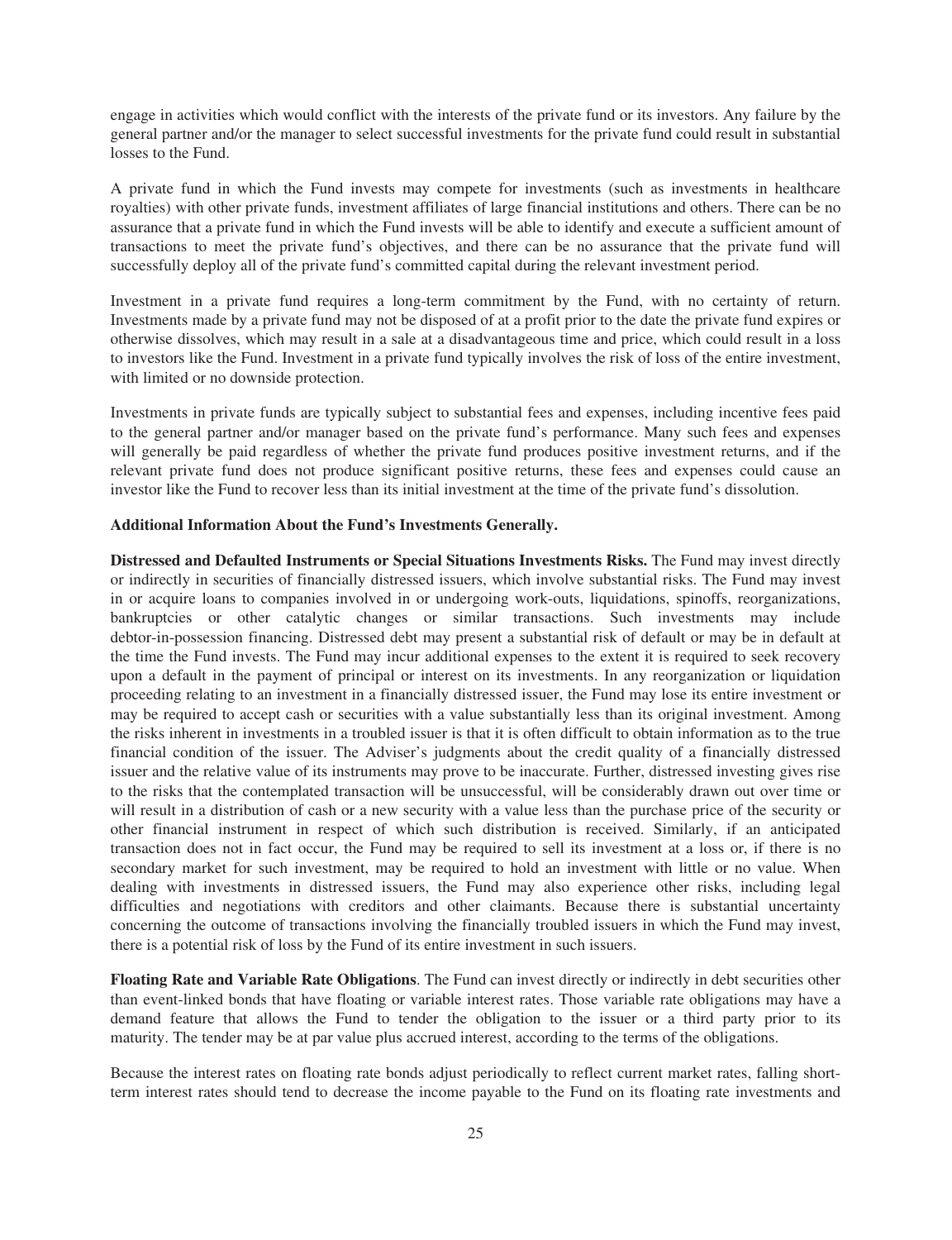rising rates should tend to increase that income. However, investments in floating rate and variable rate obligations should also mitigate the fluctuations in the Fund's net asset value during periods of changing interest rates, compared to changes in values of fixed-rate debt securities. Nevertheless, changes in interest rates can affect the value of the Fund's floating rate investments, especially if rates change sharply in a short period, because the resets of the interest rates on the investments occur periodically and will not all happen simultaneously with changes in prevailing rates. Having a shorter average reset period for its portfolio of investments may help mitigate that risk.

The interest rate on a floating rate demand note is adjusted automatically according to a stated prevailing market rate, such as the Prime Rate, the 91-day U.S. Treasury Bill rate or some other standard. The instrument's rate is adjusted automatically each time the base rate is adjusted. The interest rate on a variable rate note is also based on a stated prevailing market rate but is adjusted automatically at specified intervals. Generally, the changes in the interest rate on such securities reduce the fluctuation in their market value. As interest rates decrease or increase, the potential for capital appreciation or depreciation is less than that for fixed-rate obligations of the same maturity.

Floating rate and variable rate demand notes that have a stated maturity in excess of one year may have features that permit the holder to recover the principal amount of the underlying security at specified intervals not exceeding one year and upon no more than 30 days' notice. The issuer of that type of note normally has a corresponding right in its discretion, after a given period, to prepay the outstanding principal amount of the note plus accrued interest. Generally, the issuer must provide a specified number of days' notice to the holder. The Fund can also invest directly or indirectly in step-coupon bonds that have a coupon rate that changes periodically during the life of the security on pre-determined dates that are set when the security is issued.

**LIBOR Risk.** The terms of many investments, financings or other transactions to which the Fund may be a party have been historically tied to the London Interbank Offered Rate, or "LIBOR." LIBOR is the offered rate at which major international banks can obtain wholesale, unsecured funding, and LIBOR may be available for different durations (e.g., 1 month or 3 months) and for different currencies. LIBOR may be a significant factor in determining the Fund's payment obligations under a derivative investment, the cost of financing to the Fund or an investment's value or return to the Fund, and may be used in other ways that affect the Fund's investment performance. In July 2017, the Financial Conduct Authority, the United Kingdom's financial regulatory body, announced that after 2021 it will cease its active encouragement of banks to provide the quotations needed to sustain LIBOR. On November 30, 2020, the administrator of LIBOR announced a delay in the phase out of a majority of the U.S. dollar LIBOR publications until June 30, 2023, with the remainder of LIBOR publications to still end at the end of 2021. LIBOR may cease to be published after that time. In addition, the E.U. Benchmarks Regulation imposed conditions under which only compliant benchmarks may be used in new contracts after 2021. Various financial industry groups have begun planning for that transition, but there are obstacles to converting certain securities and transactions to a new benchmark. Transition planning is at an early stage and the nature of a substitute rate, if any, is unknown, and neither the effect of the transition process nor its ultimate success is certain. To identify a successor rate for U.S. dollar LIBOR, the Alternative Reference Rates Committee ("ARRC"), a U.S.-based group convened by the Federal Reserve Board and the Federal Reserve Bank of New York, was formed. The ARRC has identified the Secured Overnight Financing Rate ("SOFR") as its preferred alternative rate for LIBOR. SOFR is a measure of the cost of borrowing cash overnight, collateralized by U.S. Treasury securities, and is based on directly observable U.S. Treasury-backed repurchase transactions. Although SOFR appears to be the preferred replacement rate for U.S. dollar LIBOR, at this time, it is not possible to predict the effect of any such changes, any establishment of alternative reference rates or other reforms to LIBOR that may be enacted in the United States, United Kingdom or elsewhere.

The transition process might lead to increased volatility and illiquidity in markets for instruments whose terms currently include LIBOR. It could also lead to a reduction in the value of some LIBOR based investments and reduce the effectiveness of new hedges placed against existing LIBOR based investments. While some LIBOR based instruments may contemplate a scenario where LIBOR is no longer available by providing for an alternative rate-setting methodology and/or increased costs for certain LIBOR-related instruments or financing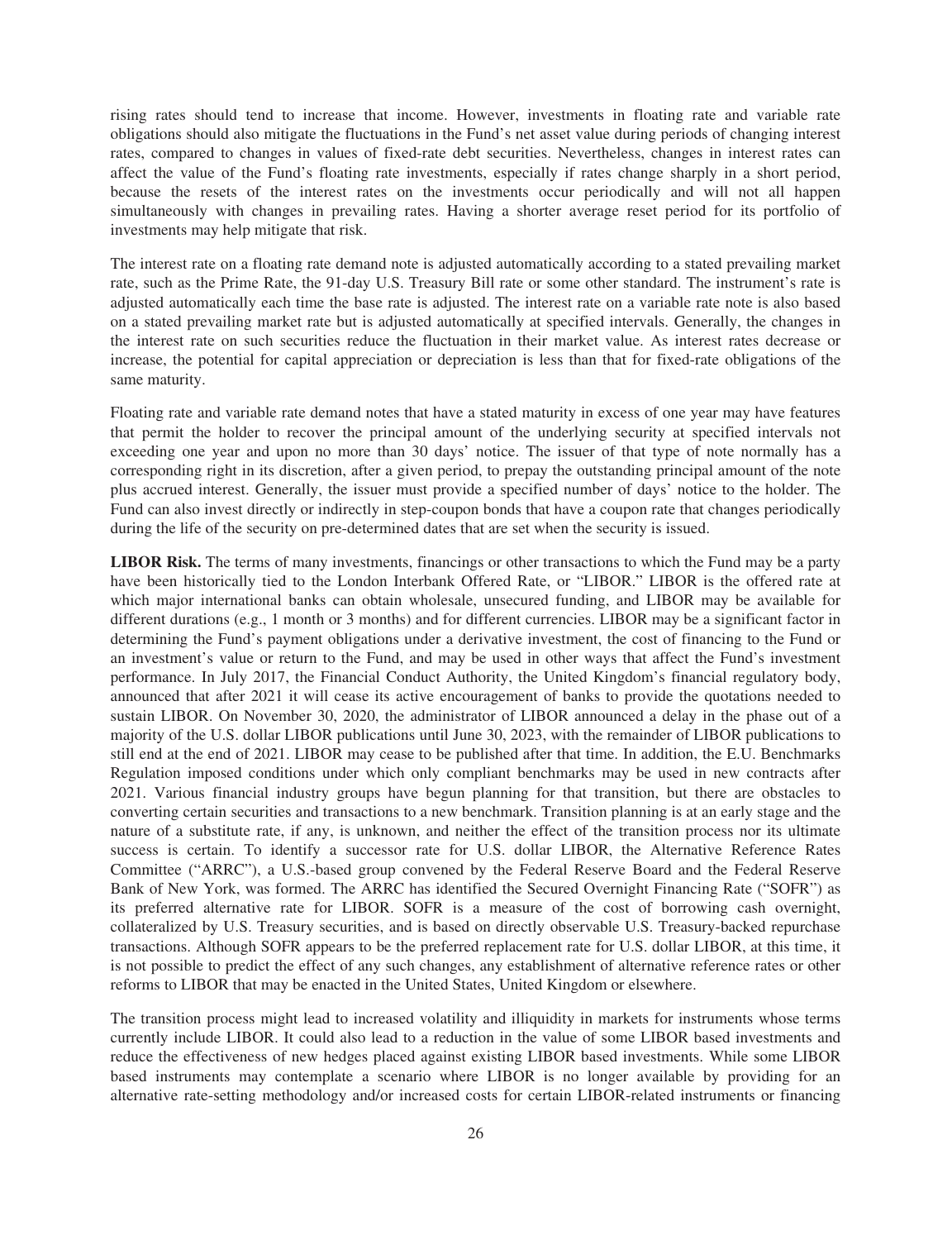transactions, not all may have such provisions and there may be significant uncertainty regarding the effectiveness of any such alternative methodologies, resulting in prolonged adverse market conditions for the Fund. Since the usefulness of LIBOR as a benchmark could deteriorate during the transition period, these effects could occur prior to the end of 2021. There also remains uncertainty and risk regarding the willingness and ability of issuers to include enhanced provisions in new and existing contracts or instruments. All of the aforementioned may adversely affect the Fund's performance or NAV.

**Corporate Debt Securities.** The Fund can purchase or gain exposure to a variety of debt securities of varying maturities issued by U.S. and foreign corporations, partnerships or other business entities. Corporate debt securities include bills, notes, debentures, money market instruments and similar instruments and securities, and are generally used by corporations and other issuers to borrow money from investors for such purposes as working capital or capital expenditures. The issuer pays the investor a variable or fixed rate of interest and normally must repay the amount borrowed on or before maturity. Certain bonds are "perpetual" in that they have no maturity date. The debt securities in which the Fund is directly or indirectly invested may be subordinate to other liabilities of the issuer. If a borrower becomes insolvent, the borrower's assets may be insufficient to meet its obligations to the holders of its subordinated debt. The investment return of corporate debt securities reflects interest earnings and changes in the market value of the security. The rate of return or return of principal on some debt obligations may be linked or indexed to the level of exchange rates between the U.S. dollar and a foreign currency or currencies.

**Foreign Securities.** The Fund may invest or have exposure to investments in foreign (non-U.S.) securities. "Foreign securities" include equity and debt securities of companies organized under the laws of countries other than the United States and debt securities issued or guaranteed by governments other than the U.S. government or issued by foreign supra-national entities.

Investments in foreign securities may offer special opportunities for investing but also present special additional risks and considerations not typically associated with investments in domestic securities. Some of these additional risks are:

- <sup>O</sup> transaction charges for currency exchange;
- <sup>O</sup> greater difficulties in commencing lawsuits;
- <sup>O</sup> higher brokerage commission rates than in the United States;
- <sup>O</sup> increased risks of delays in settlement of portfolio transactions or loss of certificates for portfolio securities;
- <sup>O</sup> unfavorable differences between the U.S. economy and foreign economies.

Foreign countries may have reporting requirements with respect to the ownership of securities, and those reporting requirements may be subject to interpretation or change without prior notice to investors. While the Fund makes efforts to stay informed of foreign reporting requirements relating to the Fund's foreign portfolio securities (*e.g.*, through Fund's brokerage contacts and the Fund's custodial network), no assurance can be given that the Fund will satisfy applicable foreign reporting requirements at all times.

**Additional Information Regarding Leverage**. The Fund may use leverage. Although the use of leverage may create an opportunity for increased returns of the Fund, it also results in additional risks and can magnify the effect of any losses and thus could negatively impact the Fund's business and results of operation and have important adverse consequences to the Fund's investments. The loss on leverage transactions may substantially exceed the initial investment.

The terms of financing arrangements entered into by the Fund may restrict the Fund's operating flexibility, including covenants that, among others, may limit the Fund's ability to: (i) pay distributions in certain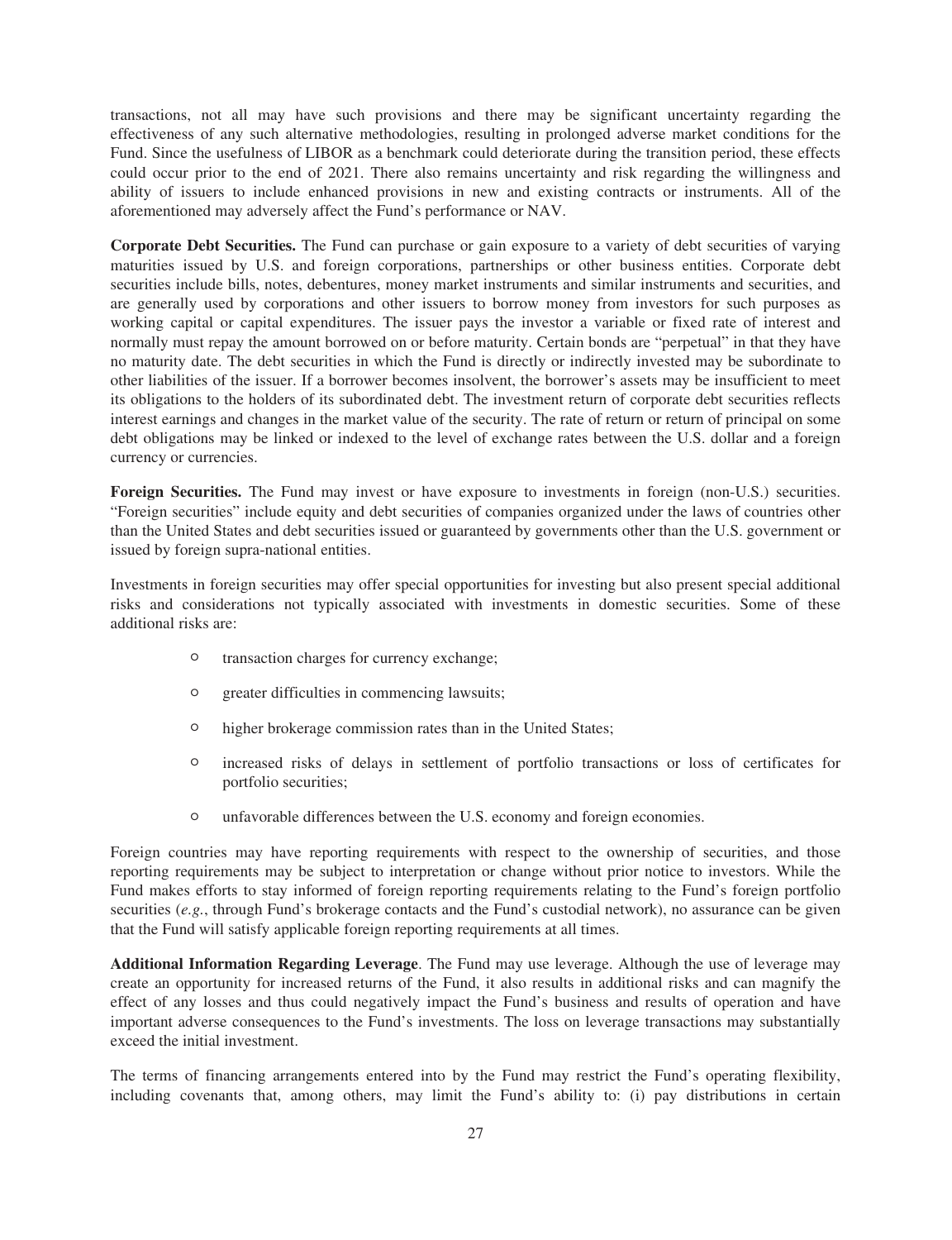circumstances, (ii) incur additional debt and (iii) engage in certain transactions. If the Fund secures its leverage through the pledging of collateral, the Fund may, if the Fund is unable to generate sufficient cash flow to meet principal and interest payments on its indebtedness, be subject to risk that it is required to surrender its collateral and that such collateral may be liquidated at inopportune times or at prices that are not favorable to the Fund and cause significant losses. If a lender seizes and liquidates pledged collateral, such collateral may be sold at distressed price levels. The Fund will fail to realize the full value of such asset in a distressed sale.

The Fund may be required to pay commitment fees and other costs of borrowings under the terms of a credit facility. Moreover, interest on borrowings will be an expense of the Fund. With the use of borrowings, there is a risk that the interest rates paid by the Fund on the amount it borrows will be higher than the return on the Fund's investments. Such additional costs and expenses may affect the operating results of the Fund.

If the Fund cannot generate sufficient cash flow from investments, it may need to refinance all or a portion of indebtedness on or before maturity. During the economic downturn that began in 2008, the U.S. capital markets experienced historic dislocations and liquidity disruptions, which caused financing to be unavailable in many cases and, even if available, caused the cost of prospective financings to increase. These circumstances materially impacted liquidity in the debt markets, making financing terms for borrowers able to find financing less attractive, and in many cases have resulted in the unavailability of certain types of debt financing. Uncertainty in the debt and equity markets may negatively impact the Fund's ability to access financing on favorable terms or at all. The inability to obtain additional financing could have a material adverse effect on the Fund's operations and on its ability to meet its debt obligations. If it is unable to refinance any of its indebtedness on commercially reasonable terms or at all, the Fund's returns may be harmed.

**Additional Information Regarding Operational Risk**. The Fund, its service providers and other market participants increasingly depend on complex information technology and communications systems to conduct business functions. These systems are subject to a number of different threats or risks that could adversely affect the Fund and its shareholders.

For example, unauthorized third parties may attempt to improperly access, modify, disrupt the operations of or prevent access to these systems or data within them (a "cyber attack"), whether systems of the Fund, the Fund's service providers, counterparties or other market participants. Power or communications outages, acts of God, information technology equipment malfunctions, operational errors (both human and systematic) and inaccuracies within software or data processing systems may also disrupt business operations or impact critical data. Market events also may occur at a pace that overloads current information technology and communication systems and processes of the Fund, the Fund's service providers or other market participants, impacting the ability to conduct the Fund's operations.

Cyber attacks, disruptions or failures that affect the Fund's service providers or counterparties may adversely affect the Fund and its shareholders, including by causing losses for the Fund or impairing Fund operations. In addition, cyber attacks, disruptions or failures may cause reputational damage and subject the Fund or its service providers to regulatory fines, litigation costs, penalties or financial losses, reimbursement or other compensation costs and/or additional compliance costs. The Fund and its service providers may also incur substantial costs for cyber-security risk management in order to prevent or mitigate cyber-security incidents, and the Fund and its shareholders could be negatively impacted as a result of such costs.

Similar types of operational (both human and systematic) and technology risks are also present for issuers of securities or other instruments in which the Fund invests, which could result in material adverse consequences for such issuers and may cause the Fund's investments to lose value. In addition, cyber attacks involving a Fund counterparty could affect such counterparty's ability to meet its obligations to the Fund, which may result in losses to the Fund and its shareholders. Furthermore, as a result of cyber attacks, disruptions or failures, an exchange or market may close or issue trading halts on specific securities or the entire market, which may result in, among other things, the Fund's inability to buy or sell certain securities or financial instruments or to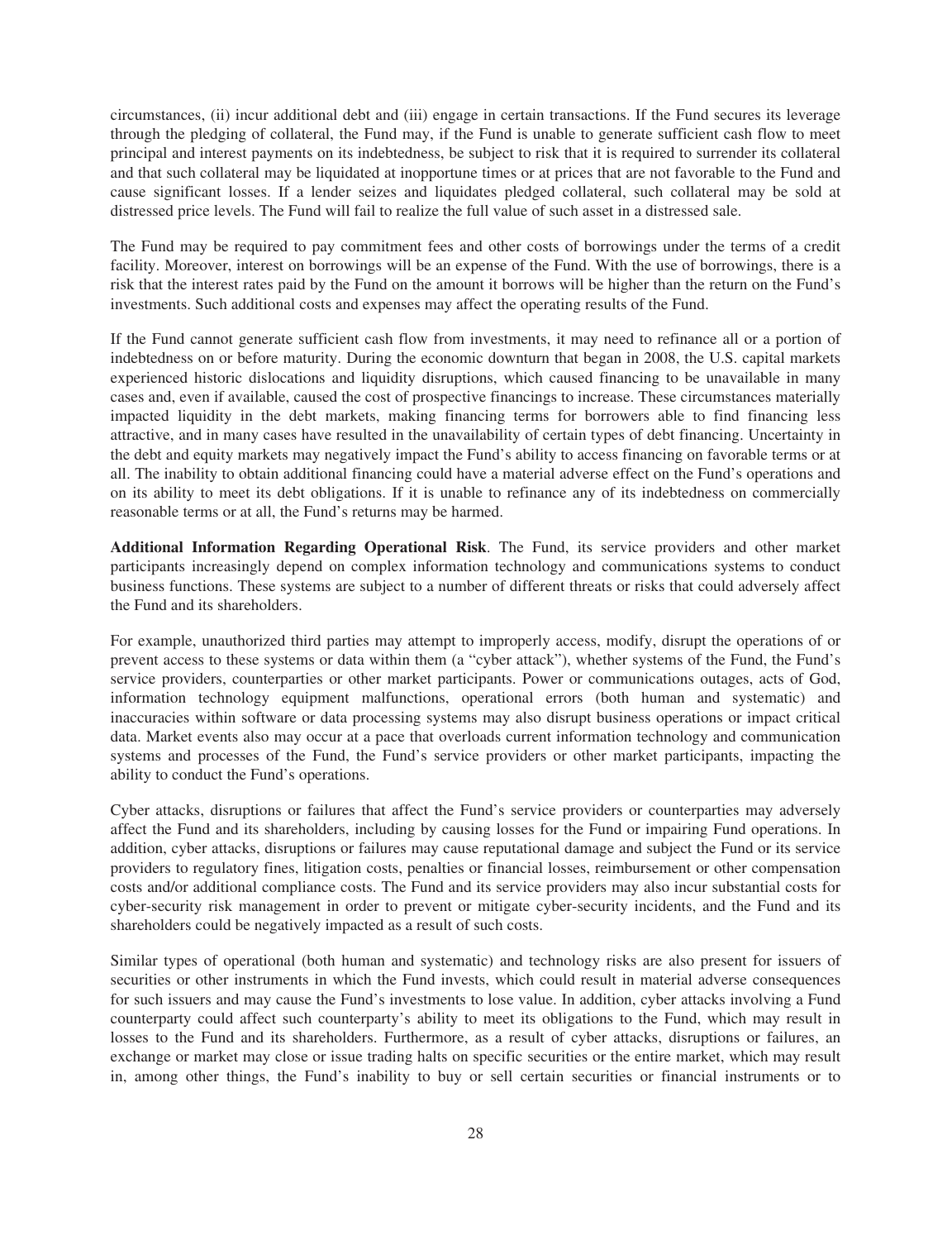accurately price its investments. The Fund cannot directly control any cyber-security plans or systems put in place by its service providers, Fund counterparties, issuers in which the Fund invests or securities markets and exchanges.

**Money Market Instruments**. The Fund can invest in money market instruments, which are U.S. dollardenominated, high-quality, short-term debt obligations, to provide liquidity, for temporary defensive purposes or for other purposes. Money market instruments may have fixed, variable or floating interest rates. Examples of money market instruments include obligations issued or guaranteed by the U.S. government (or any of its agencies or instrumentalities); bank obligations, such as time deposits, certificates of deposit and bankers' acceptances; commercial paper; and variable amount master demand notes.

**Obligations Issued or Guaranteed by U.S. Government Agencies or Instrumentalities**. These include direct obligations and mortgage-related securities that have different levels of credit support from the U.S. government. Some are supported by the full faith and credit of the United States, such as Government National Mortgage Association pass-through mortgage certificates. Some are supported by the right of the issuer to borrow from the U.S. Treasury under certain circumstances, such as Federal National Mortgage Association ("Fannie Mae") bonds and Federal Home Loan Mortgage Corporation ("Freddie Mac") obligations. Others are supported only by the credit of the entity that issued them. Securities issued by Fannie Mae and Freddie Mac are also supported by commitments from the U.S. Treasury to purchase certain of those agencies' securities during market conditions in which the U.S. Treasury deems it necessary for the promotion of market stability. In September 2008, the Federal Housing Finance Agency, an independent regulatory agency, placed the Federal National Mortgage Association and Federal Home Loan Mortgage Corporation into conservatorship. The U.S. Department of Treasury also entered into a secured lending credit facility with those companies and a preferred stock purchase agreement. The preferred stock purchase agreement was designed to ensure that each company maintain a positive net worth, be able to meet its outstanding obligations, and continue providing liquidity to the mortgage market.

Under the Federal Housing Finance Regulatory Reform Act of 2008 (the "Reform Act"), which was included as part of Housing and Economic Recovery Act of 2008, FHFA, as conservator or receiver, has the power to repudiate any contract entered into by Fannie Mae or Freddie Mac prior to FHFA's appointment as conservator or receiver, as applicable, if FHFA determines, in its sole discretion, that performance of the contract is burdensome and that repudiation of the contract promotes the orderly administration of Fannie Mae's or Freddie Mac's affairs. The Reform Act requires FHFA to exercise its right to repudiate any contract within a reasonable period of time after its appointment as conservator or receiver.

FHFA, in its capacity as conservator, has indicated that it has no intention to repudiate the guaranty obligations of Fannie Mae or Freddie Mac because FHFA views repudiation as incompatible with the goals of the conservatorship. However, in the event that FHFA, as conservator or if it is later appointed as receiver for Fannie Mae or Freddie Mac, were to repudiate any such guaranty obligation, the conservatorship or receivership estate, as applicable, would be liable for actual direct compensatory damages in accordance with the provisions of the Reform Act. Any such liability could be satisfied only to the extent of Fannie Mae's or Freddie Mac's available assets. The future financial performance of Fannie Mae and Freddie Mac is heavily dependent on the performance of the U.S. housing market.

**Zero-Coupon Securities.** The Fund can invest in zero-coupon securities. Zero-coupon U.S. government securities will typically be U.S. Treasury notes and U.S. Treasury bonds that have been stripped of their interest coupons or certificates representing interests in those stripped debt obligations and coupons.

Zero-coupon securities do not make periodic interest payments and are sold at a deep discount from their face value at maturity. The buyer recognizes a rate of return determined by the gradual appreciation of the security, which is redeemed at face value on a specified maturity date. This discount depends on the time remaining until maturity, as well as prevailing interest rates, the liquidity of the security and the credit quality of the issuer. The discount typically decreases as the maturity date approaches.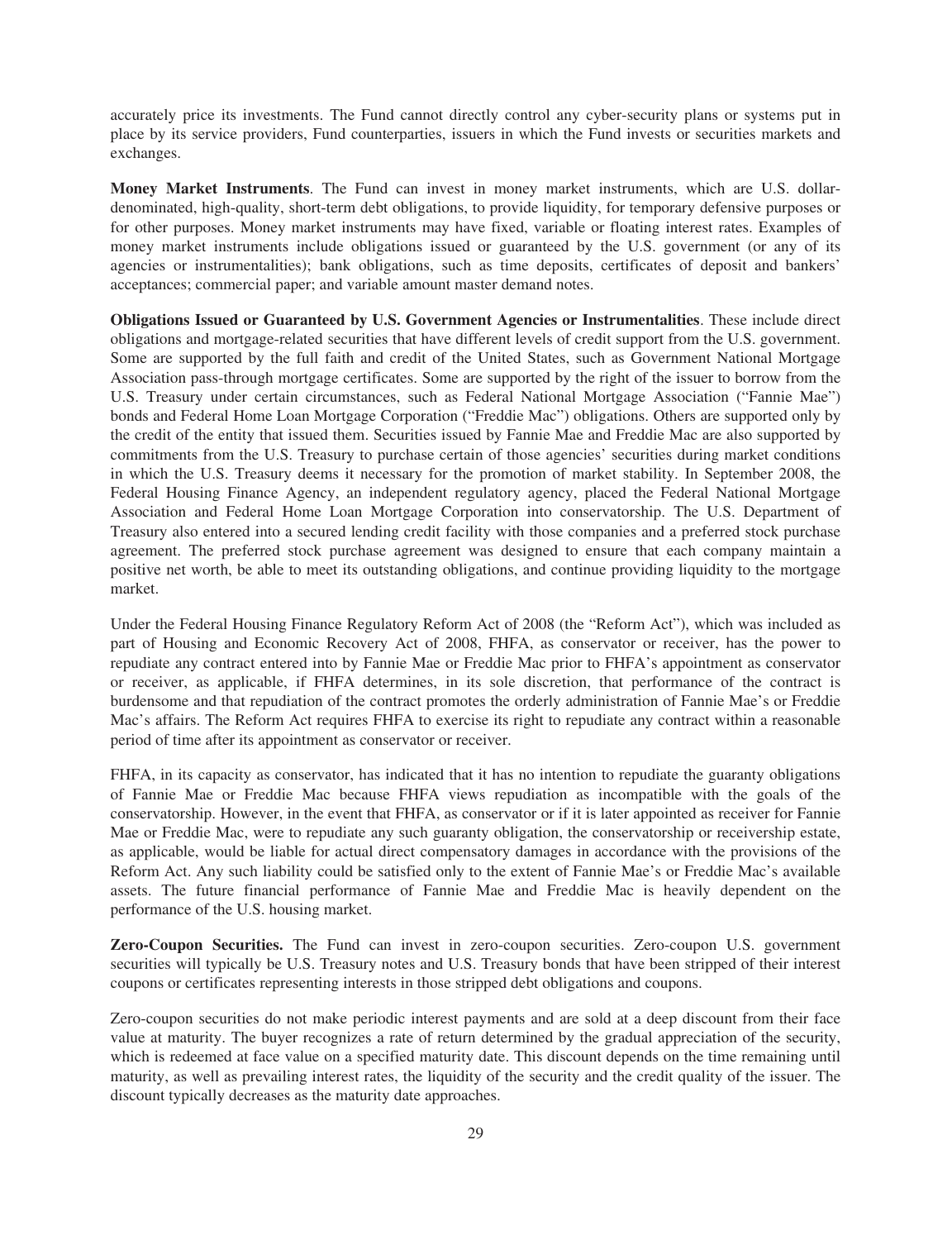Because zero-coupon securities pay no interest and compound semi-annually at the rate fixed at the time of their issuance, their value is generally more volatile than the value of other debt securities that pay interest. Their value may fall more dramatically than the value of interest-bearing securities when interest rates rise. When prevailing interest rates fall, zero-coupon securities tend to rise more rapidly in value because they have a fixed rate of return.

The Fund's investment in zero-coupon securities may cause the Fund to recognize income for federal income tax purposes without a corresponding receipt of cash; this can require the Fund to dispose of investments, including when not otherwise advantageous to do so, to meet distribution requirements.

The Fund may also invest in zero-coupon and delayed interest securities, and "stripped" securities of U.S. and foreign corporations and of foreign government issuers. These are similar in structure to zero-coupon and "stripped" U.S. government securities, but in the case of foreign government securities may or may not be backed by the "full faith and credit" of the issuing foreign government. Zero-coupon securities issued by foreign governments and by corporations will be subject to greater credit risks than U.S. government zero-coupon securities.

**Foreign Government Debt Obligations**. The debt obligations of foreign governments and entities may or may not be supported by the full faith and credit of the foreign government. The Fund may buy securities issued by certain supra-national entities, which include entities designated or supported by governments to promote economic reconstruction or development, international banking organizations and related government agencies.

The governmental members of these supra-national entities are "stockholders" that typically make capital contributions and may be committed to make additional capital contributions if the entity is unable to repay its borrowings. A supra-national entity's lending activities may be limited to a percentage of its total capital, reserves and net income. There can be no assurance that the constituent foreign governments will continue to be able or willing to honor their capitalization commitments for those entities. In the past, U.S. government policies have discouraged certain investments abroad by U.S. investors, through taxation or other restrictions, and it is possible that such restrictions could be re-imposed.

**Controlled Foreign Corporations and Passive Foreign Investment Companies**. The Subsidiaries will be and many or most of the other foreign issuers in which the Fund invests may be controlled foreign corporations ("CFCs") for U.S. federal income tax purposes. A U.S. person that owns (directly, indirectly, or constructively) 10% or more of the total combined voting power of all classes of stock of a foreign corporation or 10% or more of the total value of shares of all classes of stock of a foreign corporation is a "U.S. Shareholder" of such foreign corporation for purposes of the CFC provisions of the Internal Revenue Code of 1986, as amended (the "Code"). If the Fund is a U.S. Shareholder of a foreign issuer in which it invests (directly or indirectly) and a sufficient portion of the voting interests in or total value of such foreign issuer is held directly, indirectly, or constructively by the Fund, individually or together with other U.S. Shareholders, that issuer will be treated as a CFC, in which case the Fund will generally be required to take into account each year, as ordinary income, its share of certain amounts of that issuer's income, whether or not the foreign issuer distributes such amounts to the Fund. Investments by the Fund in CFCs could cause the Fund to recognize taxable income in excess of cash generated by such investments, potentially requiring the Fund to borrow money or to dispose of certain investments to make the distributions required to qualify for treatment as a RIC under Subchapter M of Chapter 1 of the Code and to eliminate a Fund-level tax and could affect the amount, timing and character of the Fund's distributions.

Under U.S. federal income tax laws, passive foreign investment companies ("PFICs") are those foreign corporations which generate primarily "passive" income. For federal income tax purposes, a foreign corporation is a PFIC if 75% or more of its gross income during a fiscal year is passive income or if 50% or more of its assets are assets that produce, or are held to produce, passive income.

Subject to the limits under the 1940 Act, the Fund may invest in foreign mutual funds to gain exposure to the securities of companies in countries that limit or prohibit all direct foreign investment. Foreign mutual funds are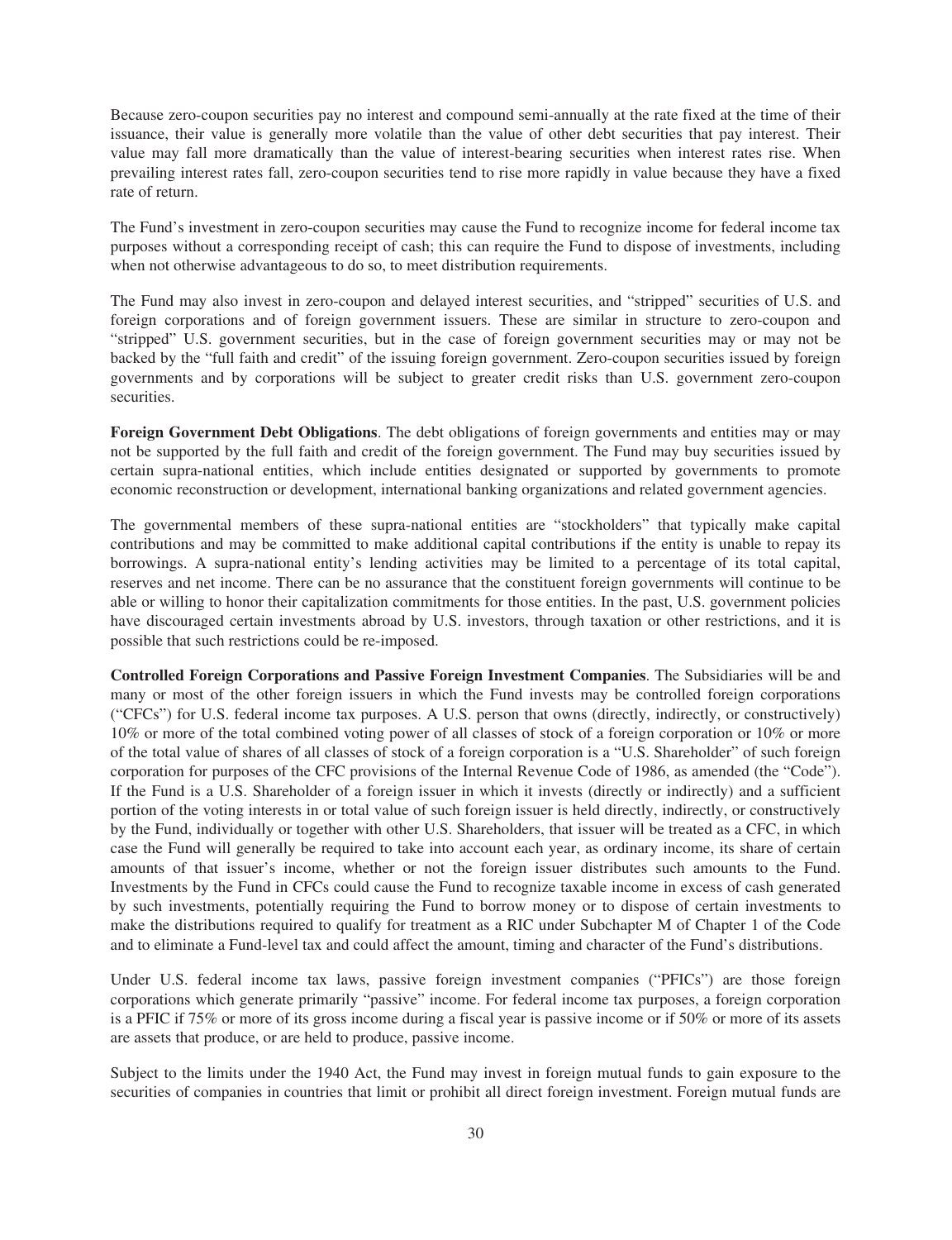generally PFICs, since nearly all of the income of a mutual fund is passive income. Some of the other foreign corporations that the Fund may invest in, such as issuers of "event-linked" bonds and other interests, may also be considered PFICs. A foreign issuer in which the Fund invests will not be treated as a PFIC with respect to the Fund if such issuer is a CFC and the Fund is a U.S. Shareholder thereof. Investments in PFICs potentially (i) accelerate the recognition of income without the receipt of cash, (ii) increase the amount required to be distributed by the Fund to qualify as a RIC or eliminate a Fund-level tax, (iii) result in a higher percentage of Fund distributions treated as ordinary income or (iv) subject the Fund to a Fund-level tax that cannot be eliminated through distributions.

Because the Fund can purchase securities denominated in foreign currencies, a change in the value of a foreign currency against the U.S. dollar could result in a change in the amount of income the Fund has available for distribution. Because a portion of the Fund's investment income may be received in foreign currencies, the Fund will be required to compute its income in U.S. dollars for distribution to shareholders, and therefore the Fund will absorb the cost of currency fluctuations. After the Fund has distributed income, subsequent foreign currency losses may result in the Fund's having distributed more income in a particular fiscal period than was available from investment income, which could result in a return of capital to shareholders.

For additional information, see "Tax Status" below.

**Other "Stripped" Securities.** In addition to buying stripped Treasury securities (as described herein), the Fund can invest in stripped mortgage-related securities that are created by segregating the cash flows from underlying mortgage loans or mortgage securities to create two or more new securities. Each has a specified percentage of the underlying security's principal or interest payments. These are a form of derivative investment.

Mortgage securities may be partially stripped so that each class receives some interest and some principal. However, they may be completely stripped. In that case all of the interest is distributed to holders of one type of security, known as an "interest-only" security, or "I/O," and all of the principal is distributed to holders of another type of security, known as a "principal-only" security or "P/O." Strips can be created for pass-through certificates or collateralized mortgage obligations (CMOs).

The yields to maturity of I/Os and P/Os are very sensitive to principal repayments (including prepayments) on the underlying mortgages. If the underlying mortgages experience greater than anticipated prepayments of principal, the Fund might not fully recoup its investment in an I/O based on those assets. If underlying mortgages experience less than anticipated prepayments of principal, the yield on the P/Os based on them could decline substantially.

**Additional Information Regarding Small and Mid-Capitalization Investing***.* The Fund may gain exposure to the securities of small capitalization companies, ETFs whose portfolios consist primarily of common stocks of small-capitalization companies, mid-capitalization companies, recently organized companies and derivative instruments related to those securities. Historically, such securities, and particularly securities of smaller capitalization companies, have been more volatile in price than those of larger capitalization, more established companies. Many of the risks that apply to small capitalization companies also apply to mid-capitalization companies, and such companies are included in the term "small capitalization companies" for the purposes of this risk factor. The securities of small capitalization and recently organized companies pose greater investment risks because such companies may have limited product lines, distribution channels and financial and managerial resources. In particular, small capitalization companies may be operating at a loss or have significant variations in operating results; may be engaged in a rapidly changing business with products subject to substantial risk of obsolescence; may require substantial additional capital to support their operations, to finance expansion or to maintain their competitive position; and may have substantial borrowings or may otherwise have a weak financial condition. In addition, these companies may face intense competition, including competition from companies with greater financial resources, more extensive development, manufacturing, marketing and other capabilities and a larger number of qualified managerial and technical personnel. The equity securities of small capitalization companies are often traded over the counter or on regional exchanges and may not be traded in the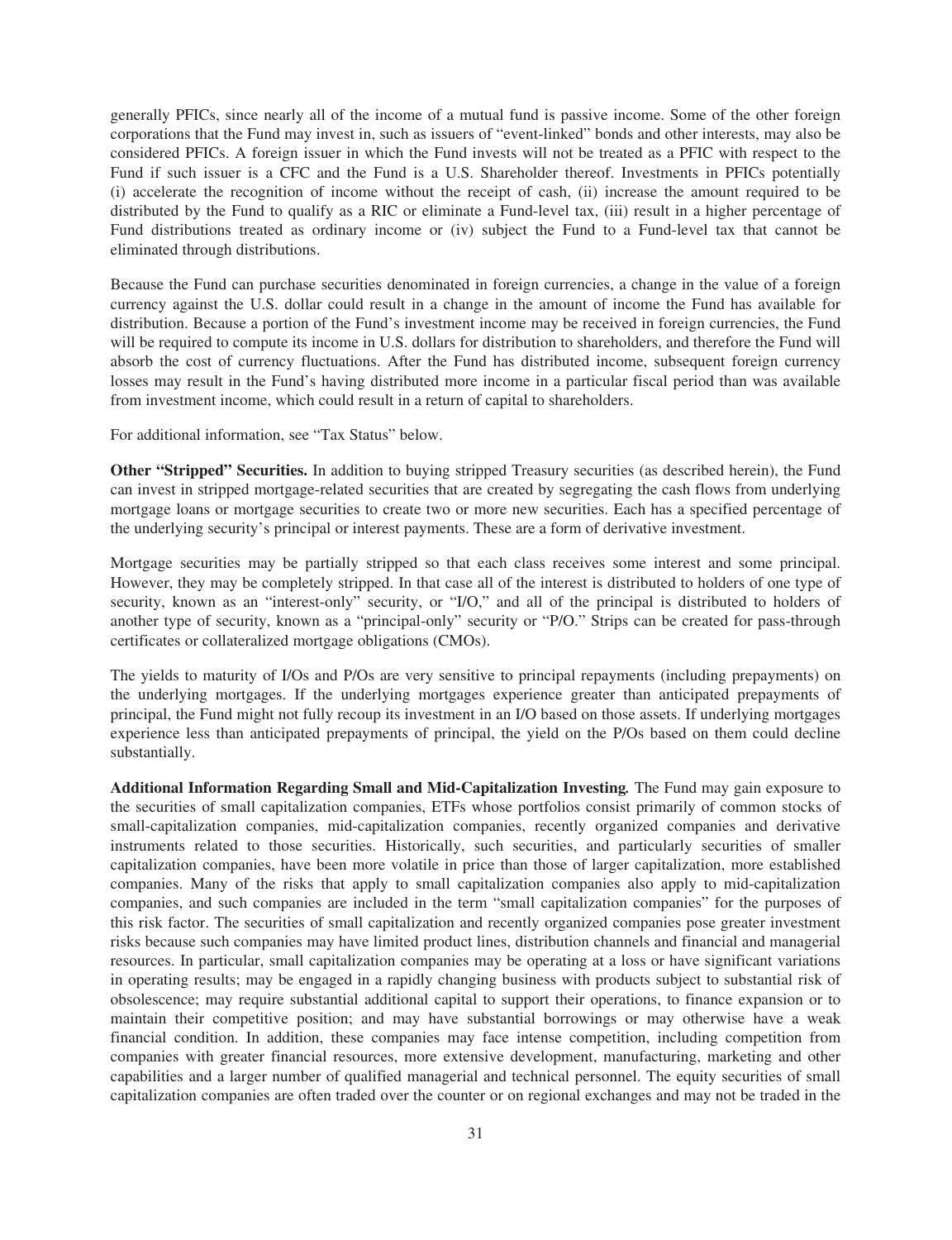volumes typical on a national securities exchange. Consequently, the Fund or entities in which the Fund obtains exposure may be required to dispose of such securities or remain in a short position over a longer (and potentially less favorable) period of time than is required to dispose of or close out of a short position with respect to the securities of larger, more established companies. Investments in equity or debt instruments issued by small capitalization companies may also be more difficult to value than other types of securities because of the foregoing considerations as well as, if applicable, lower trading volumes. Investments in companies with limited or no operating histories are more speculative and entail greater risk than do investments in companies with an established operating record.

**Additional Information Regarding Equity Securities.** The Fund may invest directly or indirectly in public or private equity securities, including common stock, preferred stock, convertible stock and/or warrants. Equity investments may afford the Fund voting rights as well as the opportunity to receive dividends and/or capital appreciation, although warrants, which are options to purchase equity securities at specific prices valid for a specific period of time, typically have no voting rights, receive no dividends and have no rights with respect to the securities of the issuer unless and until they are exercised for the underlying equity securities. The Fund may also invest directly or indirectly in equity securities of both foreign and U.S. companies. These equity investments may take any of the following forms:

*Common Stock.* Holders of common stock generally have voting rights in the issuer and are entitled to receive common stock dividends when, as and if declared by the corporation's board of directors. Common stock normally occupies the most subordinated position in an issuer's capital structure.

*Preferred Stocks.* Preferred stock, unlike common stock, has a stated dividend rate payable from the corporation's earnings. Preferred stock dividends may be cumulative or non-cumulative, participating or auction rate. "Cumulative" dividend provisions require all or a portion of prior unpaid dividends to be paid. Preferred stock may be "participating" stock, which means that it may be entitled to a dividend exceeding the stated dividend in certain cases. Preferred stock may have mandatory sinking fund provisions, as well as provisions allowing calls or redemption prior to maturity, which also can have a negative impact on prices when interest rates decline. Preferred stock may pay fixed or adjustable rates of return. Preferred stock generally pays a dividend and ranks ahead of common stocks and behind debt securities in claims for dividends and for assets of the issuer in a liquidation or bankruptcy.

*Rights and Warrants.* Warrants are options to purchase equity securities at specific prices valid for a specific period of time. Their values do not necessarily move parallel to the prices of the underlying securities. Rights are similar to warrants, but normally have a short duration and certain other distinguishing features. Rights and warrants are typically distributed directly by the issuer to its shareholders. Rights and warrants have no voting rights, receive no dividends and have no rights with respect to the assets of the issuer unless and until they are exercised for the underlying equity securities.

*Convertible Securities.* Convertible securities are debt securities or preferred stock that may be converted in whole or in part into common stock or other equity securities. Their prices do not necessarily move parallel to the prices of the underlying securities. Convertible securities generally have no voting rights. The value of a convertible security is a function of its "bond value," which is the value of the debt or preferred stock component of the security, and its "conversion value," which is the value of the right to convert the securities into common stock or other equity securities. The bond value will likely increase when interest rates fall and decrease when interest rates rise, and the conversion value will likely increase when the value of the underlying equity security increases and decrease when the value of the underlying equity security decreases. If the bond value is relatively high compared to the conversion value, the security will behave more like a debt security, and if the conversion value is relatively high compared to the bond value, the security will behave more like an equity security.

*Additional Information Regarding Risks of Investing in Equities.* Equities fluctuate in price, and their shortterm volatility at times may be great. Many factors can affect a particular equity security's price, such as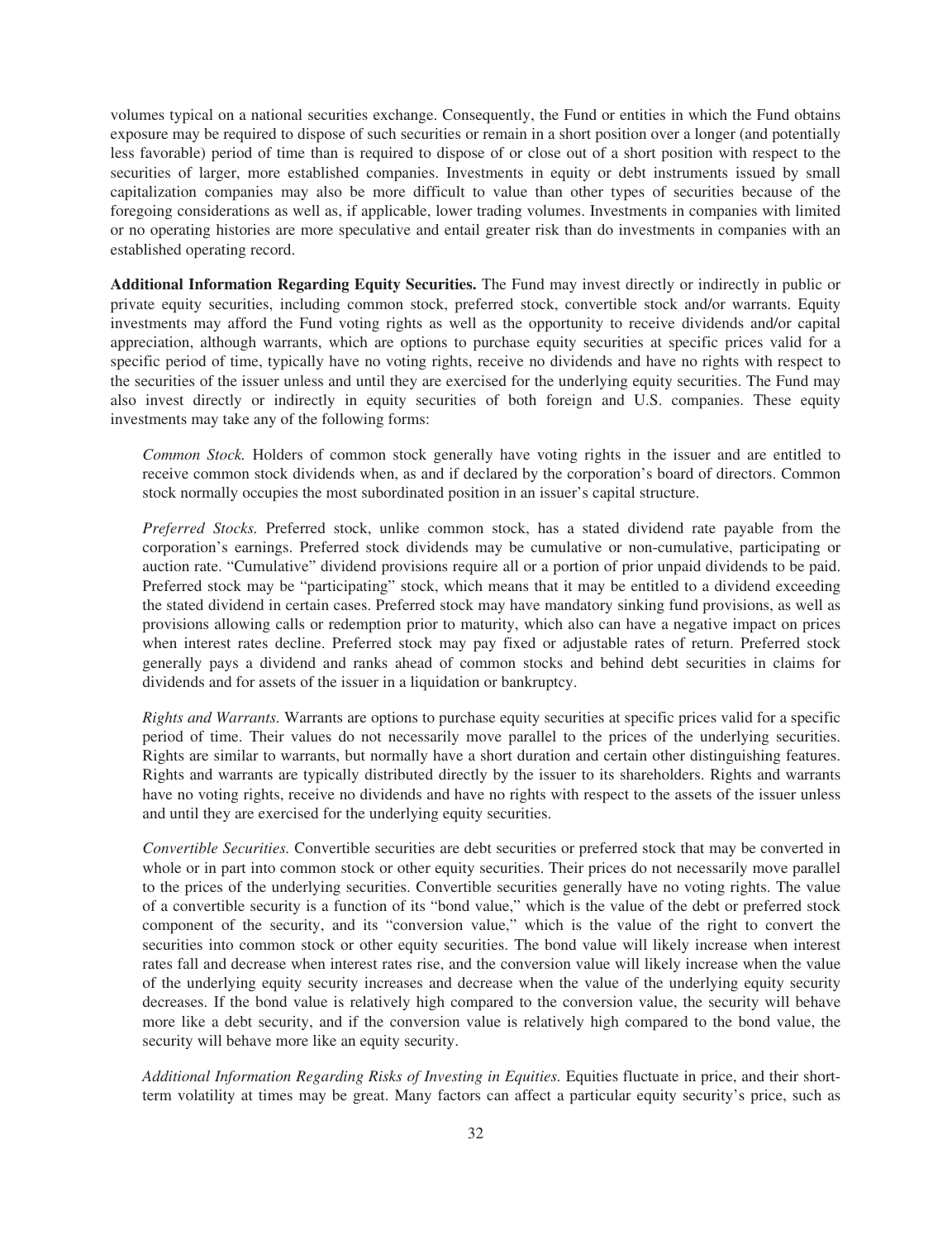poor earnings reports by the issuer, loss of major customers, major litigation against the issuer or changes in government regulations affecting the issuer or its industry. To the extent that the Fund obtains exposure to equity securities, the value of the Fund's portfolio will be affected by changes in the stock markets. Market risk can affect the Fund's net asset value per share, which will fluctuate as the values of the Fund's portfolio securities change. The prices of individual equity securities do not all move in the same direction uniformly or at the same time. Different stock markets may behave differently from one another. The value of preferred securities will usually react more strongly than bonds and other debt to actual or perceived changes in the company's financial condition or prospects. Preferred securities may also be sensitive to changes in interest rates. When interest rates rise, the fixed dividend on preferred securities may be less attractive, causing the price of preferred stocks to decline. Preferred securities of smaller companies may be more vulnerable to adverse developments than preferred stock of larger companies.

**American Depositary Receipts**. ADRs, or American Depositary Receipts, are dollar-denominated depositary receipts issued generally by domestic banks and representing the deposit with the bank of a security of a foreign issuer, and are publicly traded on exchanges or over-the counter in the United States. Investing in these instruments exposes the Fund to credit risk with respect to the issuer of the ADR, in addition to the risks of the underlying foreign securities, such as changes in political or economic conditions of other countries and changes in the exchange rates of foreign currencies. The value of ADRs will rise and fall in response to the activities of the company that issued the securities represented by the depositary receipts, general market conditions and/or economic conditions. ADRs may be purchased through "sponsored" or "unsponsored" facilities. A sponsored facility is established jointly by the issuer of the underlying security and a depositary, whereas a depositary may establish an unsponsored facility without participation by the issuer of the depositary security. Holders of unsponsored ADRs generally bear all the costs of such ADRs, and the issuers of unsponsored ADRs frequently are under no obligation to distribute shareholder communications received from the company that issues the underlying foreign securities or to pass through voting rights to the holders of the ADRs. As a result, there may not be a correlation between such information and the market values of unsponsored ADRs.

**Exchange-Traded Funds.** The Fund may invest directly or indirectly in ETFs, which are investment companies or special purpose trusts typically designed to provide investment results that generally correspond (on a direct basis or on a multiple, inverse or multiple inverse basis) to the performance of an index. ETFs are listed on an exchange and trade in the secondary market on a per-share basis. The Fund may purchase and sell individual shares of ETFs in the secondary market. These secondary market transactions require the payment of commissions.

Investments in ETFs are subject to the same risks as investments in other investment companies, as described above. Certain risks of investing in an index-based ETF are similar to those of investing in an indexed mutual fund, including tracking error risk (the risk of errors in matching the ETF's underlying assets to the index) and the risk that because an ETF is not actively managed, it cannot sell poorly performing stocks as long as they are represented in the index. The values of ETFs are subject to change as the values of their component assets fluctuate according to market volatility. ETFs may trade in the secondary market at a discount from their NAVs. The Fund may purchase ETFs at prices that exceed the net asset value of their underlying investments and may sell ETF investments at prices below such net asset value. Because the market price of ETF shares depends on the demand in the market for them, the market price of an ETF may be more volatile than the underlying portfolio of securities the ETF is designed to track, and the Fund may not be able to liquidate ETF holdings at the time and price desired, which may impact Fund performance. Furthermore, there may be times when the exchange halts trading, in which case the investors owning ETF shares would be unable to sell them until trading is resumed. In addition, because ETFs often invest in a portfolio of common stocks and "track" a designated index, an overall decline in stocks comprising an ETF's benchmark index could have a greater impact on the ETF and investors than might be the case in an investment company with a more widely diversified portfolio. Losses could also occur if the ETF is unable to replicate the performance of the chosen benchmark index. Other risks associated with ETFs include the possibility that: (i) an ETF's distributions may decline if the issuers of the ETF's portfolio securities fail to continue to pay dividends; and (ii) under certain circumstances, an ETF could be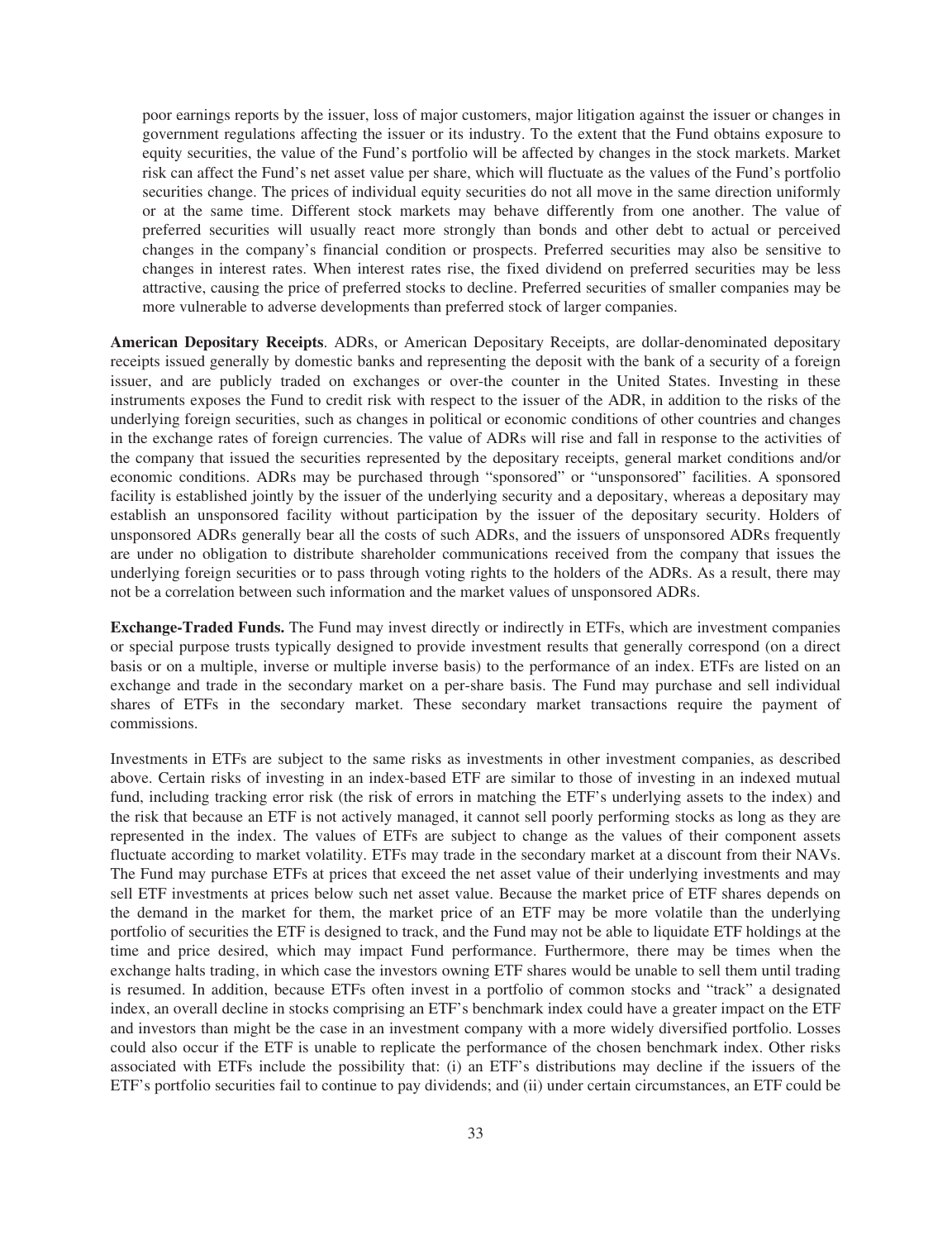terminated. Should termination occur, the ETF could have to liquidate its portfolio when the prices for those assets are falling. In addition, inadequate or irregularly provided information about an ETF or its investments could expose investors in ETFs to unknown risks.

**Exchange-Traded Notes ("ETNs").** An investment in an ETN involves risks, including possible loss of principal. ETNs are a type of structured note, and are unsecured debt securities that are linked to the total return of a market index. Risks of investing in ETNs also include limited portfolio diversification, uncertain principal payment and illiquidity. Additionally, the investor fee will reduce the amount of return at maturity or upon redemption, and as a result the investor may receive less than the principal amount at maturity or upon redemption, even if the value of the relevant index has increased.

**Repurchase Agreements**. The Fund may enter into repurchase agreements with banks and broker-dealers, with the Fund as the initial purchaser of securities held by the banks or broker-dealers. It might do so with temporarily available cash (e.g., pending the investment of the proceeds from sales of Fund shares or pending the settlement of portfolio securities transactions) or for temporary defensive purposes. In this case, a repurchase agreement is a contract under which the Fund acquires a security, typically for a relatively short period for cash and subject to the commitment of the seller to repurchase the security for an agreed-upon price on a specified date. The repurchase price exceeds the acquisition price and reflects an agreed-upon market rate unrelated to any coupon rate on the purchased security. Approved sellers for repurchase agreements on U.S. government securities include U.S. commercial banks, U.S. branches of foreign banks or broker-dealers that have been designated as primary dealers in government securities. They must meet credit requirements set by the Adviser from time to time. Repurchase agreements afford the Fund the opportunity to earn a return on temporarily available cash without market risk, although the Fund bears the risk of a seller's failure to meet its obligation to pay the repurchase price when it is required to do so. Such a default may subject the Fund to expenses, delays and risks of loss including: (i) possible declines in the value of the underlying security while the Fund seeks to enforce its rights thereto, (ii) possible reduced levels of income and lack of access to income during this period and (iii) the inability to enforce its rights and the expenses involved in attempted enforcement. Entering into repurchase agreements entails certain risks, which include the risk that the counterparty to the repurchase agreement may not be able to fulfill its obligations, as discussed above, that the parties may disagree as to the meaning or application of contractual terms or that the instrument may not perform as expected. There is no limit on the amount of the Fund's net assets that may be subject to repurchase agreements, subject to any limitations on illiquid investments.

**Reverse Repurchase Agreements**. The Fund may enter into reverse repurchase agreements with banks and brokers, with the Fund as the initial seller of securities to the banks or brokers. In this case, a reverse repurchase agreement involves a sale by the Fund of portfolio securities concurrently with an agreement by the Fund to repurchase the same securities at a later date at a fixed price. During the reverse repurchase agreement period, the Fund continues to receive principal and interest payments on the securities.

If the buyer in a reverse repurchase agreement files for bankruptcy or becomes insolvent, the Fund's use of proceeds from the sale of its securities may be restricted while the other party or its trustee or receiver determines whether to honor the Fund's right to repurchase the securities. Furthermore, in that situation the Fund may be unable to recover the securities it sold in connection with a reverse repurchase agreement and as a result would realize a loss equal to the difference between the value of the securities and the payment it received for them. This loss would be greater to the extent the buyer paid less than the value of the securities the Fund sold to it (e.g., a buyer may only be willing to pay \$95 for a security with a market value of \$100). The Fund's use of reverse repurchase agreements also subjects the Fund to interest costs based on the difference between the sale and repurchase price of a security involved in such a transaction. Additionally, reverse repurchase agreements entail the same risks as OTC derivatives. These include the risk that the counterparty to the reverse repurchase agreement may not be able to fulfill its obligations, that the parties may disagree as to the meaning or application of contractual terms or that the instrument may not perform as expected. Reverse repurchase agreements and dollar rolls are not considered borrowings by the Fund for purposes of the Fund's fundamental investment restriction on borrowings if the Fund covers its obligations under these transactions or maintains liquid assets equal in value to its obligations in respect of these transactions.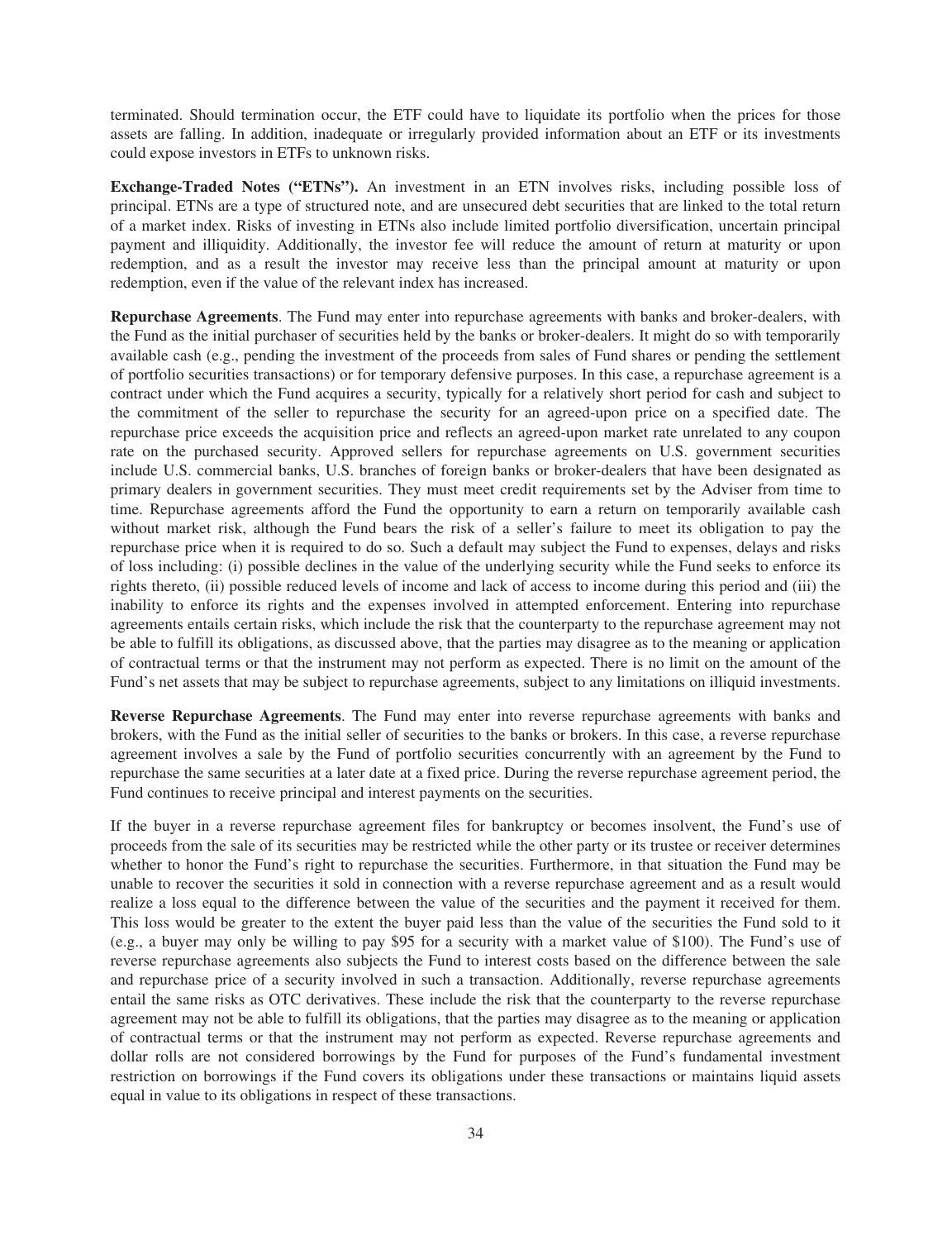As noted above, in October 2020, the SEC adopted new Rule 18f-4 under the 1940 Act, and compliance with Rule 18f-4 will not be required until August 2022. Under Rule 18f-4, the Fund will have the option to either treat reverse repurchase agreements as (1) senior securities under Section 18 of the 1940 Act**,** in which case they would be subject to the 300% asset coverage requirement described in the Prospectus and this SAI**,** or (2) derivatives subject to the VaR test imposed by Rule 18f-4.

**"When-Issued" and "Delayed-Delivery" Transactions**. The Fund may invest in securities on a "when-issued" basis and may purchase or sell securities on a "delayed-delivery" (or "forward-commitment") basis. "Whenissued" and "delayed-delivery" are terms that refer to securities whose terms and indenture are available and for which a market exists, but which are not available for immediate delivery.

When such transactions are negotiated, the price (which is generally expressed in yield terms) is fixed at the time the commitment is made. Delivery and payment for the securities take place at a later date. The securities are subject to change in value from market fluctuations during the period until settlement. The value at delivery may be less than the purchase price. For example, changes in interest rates in a direction other than that expected by the Adviser before settlement will affect the value of such securities and may cause a loss to the Fund. During the period between purchase and settlement, the Fund makes no payment to the issuer and no interest accrues to the Fund from the investment until it receives the security at settlement.

The Fund may engage in when-issued transactions to secure what the Adviser considers to be an advantageous price and yield at the time the obligation is entered into. When the Fund enters into a when-issued or delayeddelivery transaction, it relies on the other party to complete the transaction. Its failure to do so may cause the Fund to lose the opportunity to obtain the security at a price and yield the Adviser considers to be advantageous.

When the Fund engages in when-issued and delayed-delivery transactions, it does so for the purpose of acquiring or selling securities consistent with its investment objective and policies or for delivery pursuant to options contracts it has entered into, and not for the purpose of investment leverage. Although the Fund's purpose in entering into delayed-delivery or when-issued purchase transactions is to acquire securities, it may dispose of a commitment prior to settlement. If the Fund chooses to dispose of the right to acquire a when-issued security prior to its acquisition or to dispose of its right to delivery or receive against a forward commitment, it may incur a gain or loss.

At the time the Fund makes the commitment to purchase or sell a security on a when-issued or delayed-delivery basis, it records the transaction on its books and reflects the value of the security purchased in determining the Fund's net asset value. In a sale transaction, it records the proceeds to be received. The Fund identifies on its books liquid assets at least equal in value to the value of the Fund's purchase commitments until the Fund pays for the investment.

When-issued and delayed-delivery transactions can be used by the Fund as a defensive technique to hedge against anticipated changes in interest rates and prices. For instance, in periods of rising interest rates and falling prices, the Fund might sell securities in its portfolio on a forward commitment basis to attempt to limit its exposure to anticipated falling prices. In periods of falling interest rates and rising prices, the Fund might sell portfolio securities and purchase the same or similar securities on a when-issued or delayed-delivery basis to obtain the benefit of currently higher cash yields.

**Bank Loans**. The Fund may invest in bank loans. By purchasing a loan, the Fund acquires some or all of the interest of a bank or other lending institution in a loan to a particular borrower. The Fund may hold an interest in a loan through another financial institution, and in such cases would be purchasing a "participation" in the loan. The Fund also may purchase loans by assignment from another lender, and in such cases would act as part of a lending syndicate. Many loans are secured by the assets of the borrower, and most impose restrictive covenants that must be met by the borrower. These loans are typically made by a syndicate of banks, represented by an agent bank which has negotiated and structured the loan and which is responsible generally for collecting interest, principal and other amounts from the borrower on its own behalf and on behalf of the other lending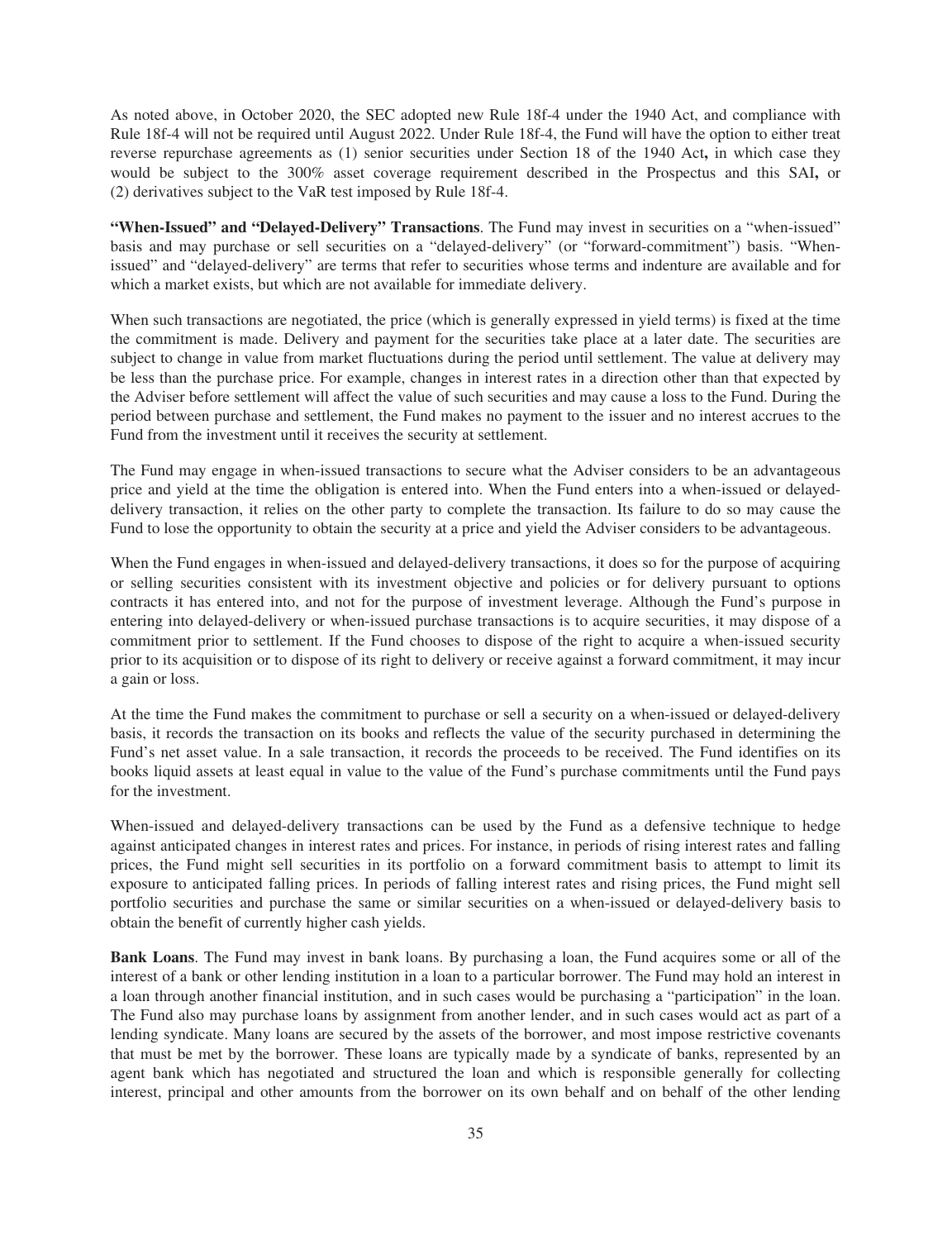institutions in the syndicate, and for enforcing its and their other rights against the borrower. Each of the lending institutions, typically including the agent bank, lends to the borrower a portion of the total amount of the loan, and retains the corresponding interest in the loan.

The Fund's ability to receive payments of principal and interest and other amounts in connection with loan participations held by it will depend primarily on the financial condition of the borrower as well as the financial institution from which it purchases the participation interest. The value of collateral, if any, securing a loan can decline, or may be insufficient to meet the borrower's obligations or difficult to liquidate. In addition, the Fund's access to collateral may be limited by bankruptcy or other insolvency laws. The failure by the Fund to receive scheduled interest or principal payments on a loan would adversely affect the income of the Fund and would likely reduce the value of its assets, which would be reflected in a reduction in the Fund's NAV. Banks and other lending institutions generally perform a credit analysis of the borrower before originating a loan or participating in a lending syndicate. In selecting the loans in which the Fund will invest, however, the Adviser will not rely solely on that credit analysis, but will perform its own investment analysis of the borrowers. The Adviser's analysis may include consideration of the borrower's financial strength and managerial experience, debt coverage, additional borrowing requirements or debt maturity schedules, changing financial conditions and responsiveness to changes in business conditions and interest rates. The Adviser generally will not have access to non-public information to which other investors in syndicated loans may have access. Because loans in which the Fund may invest generally are not rated by independent credit rating agencies, a decision by the Fund to invest in a particular loan will depend almost exclusively on the Adviser's, and the original lending institution's, credit analysis of the borrower. Investments in loans may be of any quality, including "distressed" loans, and will be subject to the Fund's credit quality policy. The loans in which the Fund may invest include those that pay fixed rates of interest and those that pay floating rates — i.e., rates that adjust periodically based on a known lending rate, such as a bank's prime rate.

Investing directly in loans or other direct debt instruments exposes the Fund to various risks similar to those borne by a creditor. Such risks include the risk of default, the risk of delayed repayment and the risk of inadequate collateral. Transactions in many loans settle on a delayed basis, and the Fund may not receive the proceeds from the sale of a loan for a substantial period after the sale. As a result, those proceeds will not be available to make additional investments or to meet the Fund's redemption obligations.

In addition, when holding a loan participation, the Fund is subject to the credit risk of the intermediary financial institution. If the Fund holds its interest in a loan through another financial institution, the Fund likely would not be able to exercise its rights directly against the borrower and may not be able to cause the financial institution to take what it considers to be appropriate action. If the Fund relies on a financial institution to administer a loan, the Fund is subject to the risk that the financial institution may be unwilling or unable to demand and receive payments from the borrower in respect of the loan, or otherwise unwilling or unable to perform its administrative obligations.

**Investment in Relatively New Issuers**. The Fund may occasionally gain exposure to the equities of selected new issuers. Direct or indirect investments in relatively new issuers, i.e*.*, those having continuous operating histories of less than three years, may carry special risks and may be more speculative because such companies are relatively unseasoned. Such companies also may lack sufficient resources, may be unable to generate internally the funds necessary for growth and may find external financing to be unavailable on favorable terms or even totally unavailable. Those companies will often be involved in the development or marketing of a new product with no established market, which could lead to significant losses. The securities of such issuers may have a limited trading market, which may adversely affect their disposition and can result in their being priced lower than might otherwise be the case. If other investors who invest in such issuers trade the same securities when the Fund attempts to dispose of its holdings, the Fund may receive lower prices than might otherwise be the case.

**Adjustable Rate and Auction Preferred Securities**. The Fund may invest in adjustable rate or auction rate preferred securities. Typically, the dividend rate on an adjustable rate preferred security is determined prospectively each quarter by applying an adjustment formula established at the time of issuance of the security.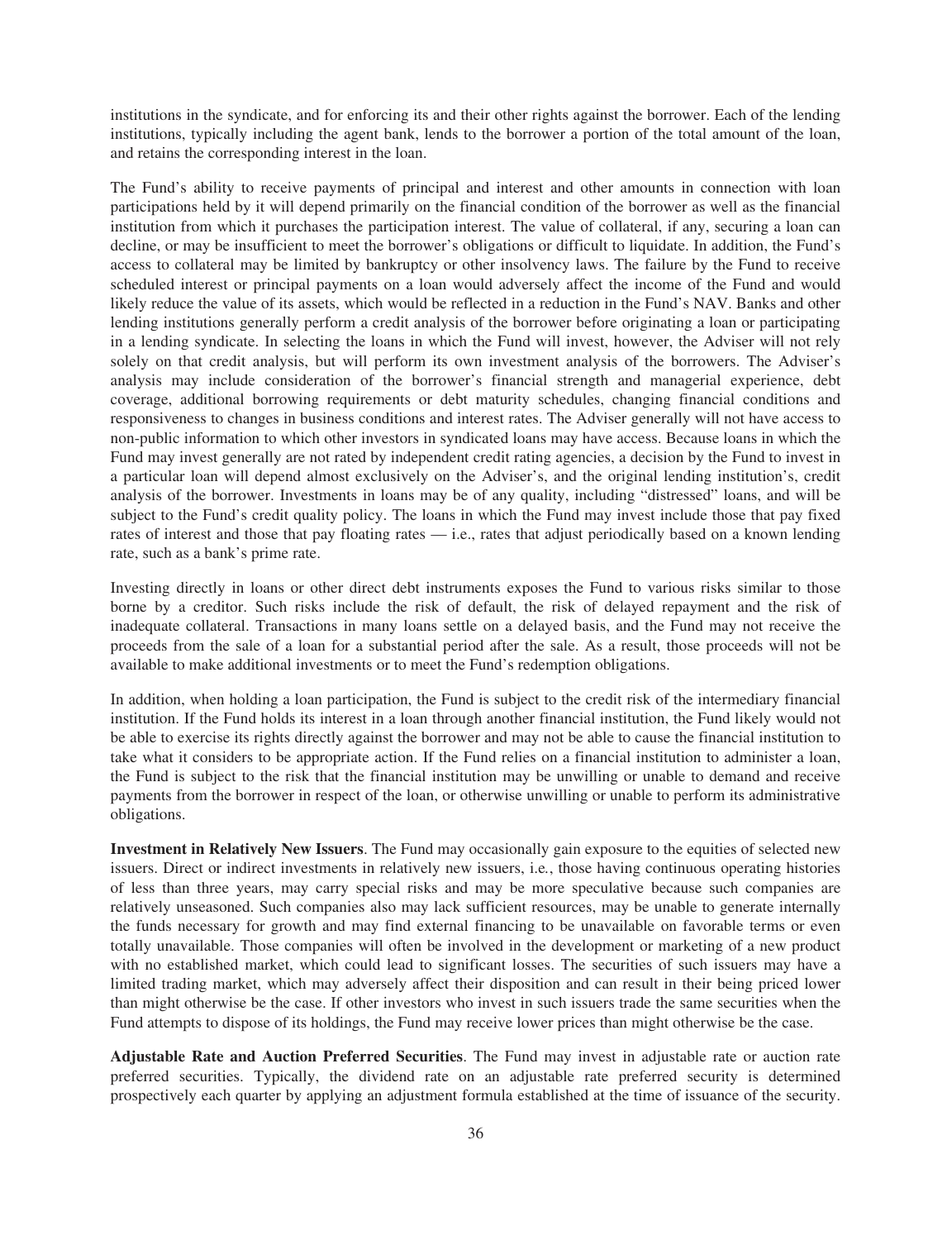Although adjustment formulas vary among issues, they typically involve a fixed premium or discount relative to rates on specified debt securities issued by the U.S. Treasury. Typically, an adjustment formula will provide for a fixed premium or discount adjustment relative to the highest base yield of three specified U.S. Treasury securities: the 90-day Treasury bill, the 10-year Treasury note and the 20-year Treasury bond. The premium or discount adjustment to be added to or subtracted from this highest U.S. Treasury base rate yield is fixed at the time of issue and cannot be changed without the approval of the holders of the security. The dividend rate on other preferred securities, commonly known as auction preferred securities, is adjusted at intervals that may be more frequent than quarterly, such as every 49 days, based on bids submitted by holders and prospective purchasers of such securities and may be subject to stated maximum and minimum dividend rates. The issues of most adjustable rate and auction preferred securities currently outstanding are perpetual, but are redeemable after a specified date at the option of the issuer. Certain issues supported by the credit of a high-rated financial institution provide for mandatory redemption prior to expiration of the credit arrangement. No redemption can occur if full cumulative dividends are not paid. Although the dividend rates on adjustable and auction preferred securities generally are adjusted or reset frequently, the market values of these preferred securities still may fluctuate in response to changes in interest rates. Market values of adjustable preferred securities also may substantially fluctuate if interest rates increase or decrease once the maximum or minimum dividend rate for a particular security is approached.

**Illiquid Securities.** Illiquid investments include investments that the Adviser reasonably expects cannot be sold or disposed of in seven calendar days or less under then-current market conditions without the sale or disposition significantly changing the market value of the investment. The Fund may hold illiquid securities, including, among other instruments, securities of private issuers, securities traded in unregulated or shallow markets and securities that are purchased in private placements and are subject to legal or contractual restrictions on resale. Because relatively few purchasers of these securities may exist, especially in the event of adverse economic and liquidity conditions or adverse changes in the issuer's financial condition, the Fund may not be able to initiate a transaction or liquidate a position in such investments at a desirable price or time. Disposing of illiquid securities may involve time-consuming negotiation and legal expenses, and selling them promptly at an acceptable price may be difficult or impossible.

**Additional Information Regarding Borrowing Risk**. The Fund may borrow to meet redemption requests or for investment purposes (*i.e.*, to purchase additional portfolio securities). The Fund's investment portfolio may limit the number of lenders willing to enter into a borrowing arrangement with the Fund, result in higher borrowing costs to the Fund or less favorable terms under the arrangement because such securities are higher risk instruments. As a result, the Fund may be required to modify its investment program in order to meet the terms of any borrowing arrangement. If so, the Fund may not meet its investment objective.

**Portfolio Turnover**. Purchases and sales of portfolio investments may be made as considered advisable by the Adviser in the best interests of the shareholders. The Fund's portfolio turnover rate may vary from year-to-year, as well as within a year. The Fund's distributions of any net short-term capital gains realized from portfolio transactions are taxable to shareholders as ordinary income. In addition, higher portfolio turnover rates can result in corresponding increases in portfolio transaction costs for the Fund.

For reporting purposes, the Fund's portfolio turnover rate is calculated by dividing the lesser of purchases or sales of portfolio securities for the fiscal year by the monthly average of the value of the portfolio securities owned by the Fund during the fiscal year. In determining such portfolio turnover, all securities whose maturities at the time of acquisition were one year or less are excluded. A 100% portfolio turnover rate would occur, for example, if all of the securities in the Fund's investment portfolio (other than short-term money market securities) were replaced once during the fiscal year. Portfolio turnover will not be a limiting factor should the Adviser deem it advisable to purchase or sell securities.

The historical portfolio turnover rate for the Fund is shown under the heading "Financial Highlights" in the Fund's Prospectus.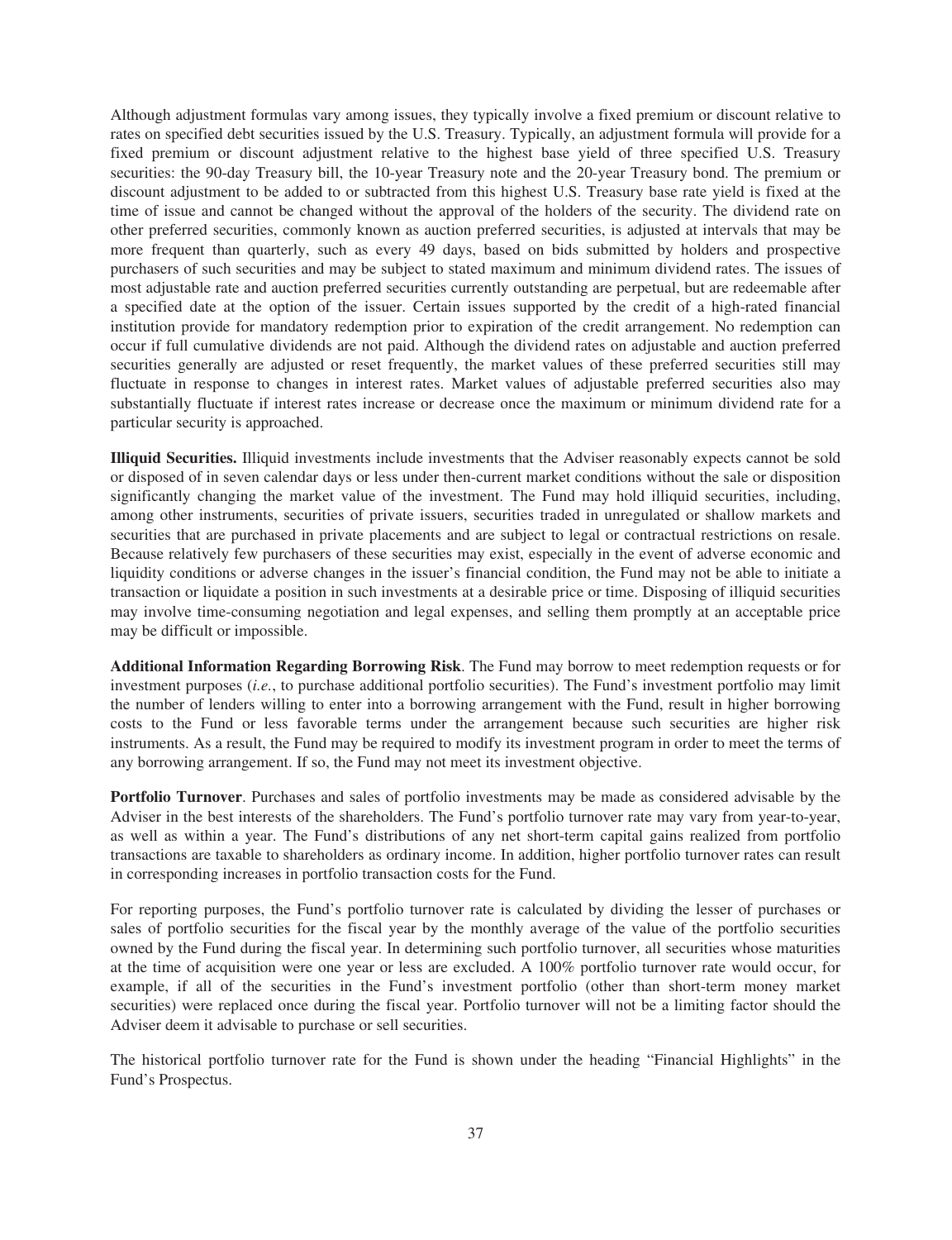## **Investment Restrictions**

**Fundamental Investment Restrictions.** The following investment restrictions of the Fund are designated as fundamental policies and as such cannot be changed without the approval of the holders of a majority of the Fund's outstanding voting securities. Under the 1940 Act, a "majority" vote is defined as the vote of the holders of the lesser of: (a) 67% or more of the shares of the Fund present at a meeting if the holders of more than 50% of the outstanding shares are present or represented by proxy at the meeting; or (b) more than 50% of the outstanding shares of the Fund. Under these restrictions, the Fund:

- (1) may issue senior securities to the extent permitted by applicable law;
- (2) may borrow money to the extent permitted by applicable law;
- (3) may underwrite securities to the extent permitted by applicable law;
- (4) may purchase or sell real estate to the extent permitted by applicable law;
- (5) may make loans to the extent permitted by applicable law;
- (6) may purchase or sell commodities to the extent permitted by applicable law; and

(7) may not invest more than 25% of its net assets in a particular industry or group of industries (other than securities issued or guaranteed by the U.S. government or its agencies or instrumentalities).

Where applicable, the foregoing investment restrictions shall be interpreted based on the applicable rules, regulations and pronouncements of the Commission and its Staff.

## **Summary of 1940 Act Restrictions on Certain Activities**

All percentage limitations on investments will apply at the time of investment and shall not be considered violated unless an excess or deficiency occurs or exists immediately after and as a result of such investment, except that with respect to Fundamental Investment Restriction (2) above, the Fund will take steps to restore the asset coverage ratio required under applicable law within three days after such deficiency occurs (excluding Sundays and holidays) or such longer period as may be permitted by applicable regulations. Except for the investment restrictions listed above as fundamental or to the extent designated as such in the Prospectus, the other investment policies described in this SAI or in the Prospectus are not fundamental and may be changed by approval of the Board. As an open-end investment company, the Fund may not acquire any illiquid investment if, immediately after the acquisition, the Fund would have invested more than 15% of its net assets in illiquid investments that are assets.

## **Temporary Defensive Positions**

Normally, the Fund invests substantially all of its assets to meet its investment objective. The Fund may invest the remainder of its assets in securities with remaining maturities of less than one year or cash equivalents, or may hold cash. For temporary defensive purposes, including during periods of unusual cash flows, the Fund may depart from its principal investment strategies and invest part or all of its assets in these securities or may hold cash. The Fund may adopt defensive strategies when the Adviser believes securities in which the Fund normally invests have special or unusual risks or are less attractive due to adverse market, economic, political or other conditions.

## **DISCLOSURE OF PORTFOLIO HOLDINGS**

The Board has adopted, on behalf of the Fund, policies and procedures relating to disclosure of the Fund's portfolio securities. These policies and procedures are designed to protect the confidentiality of the Fund's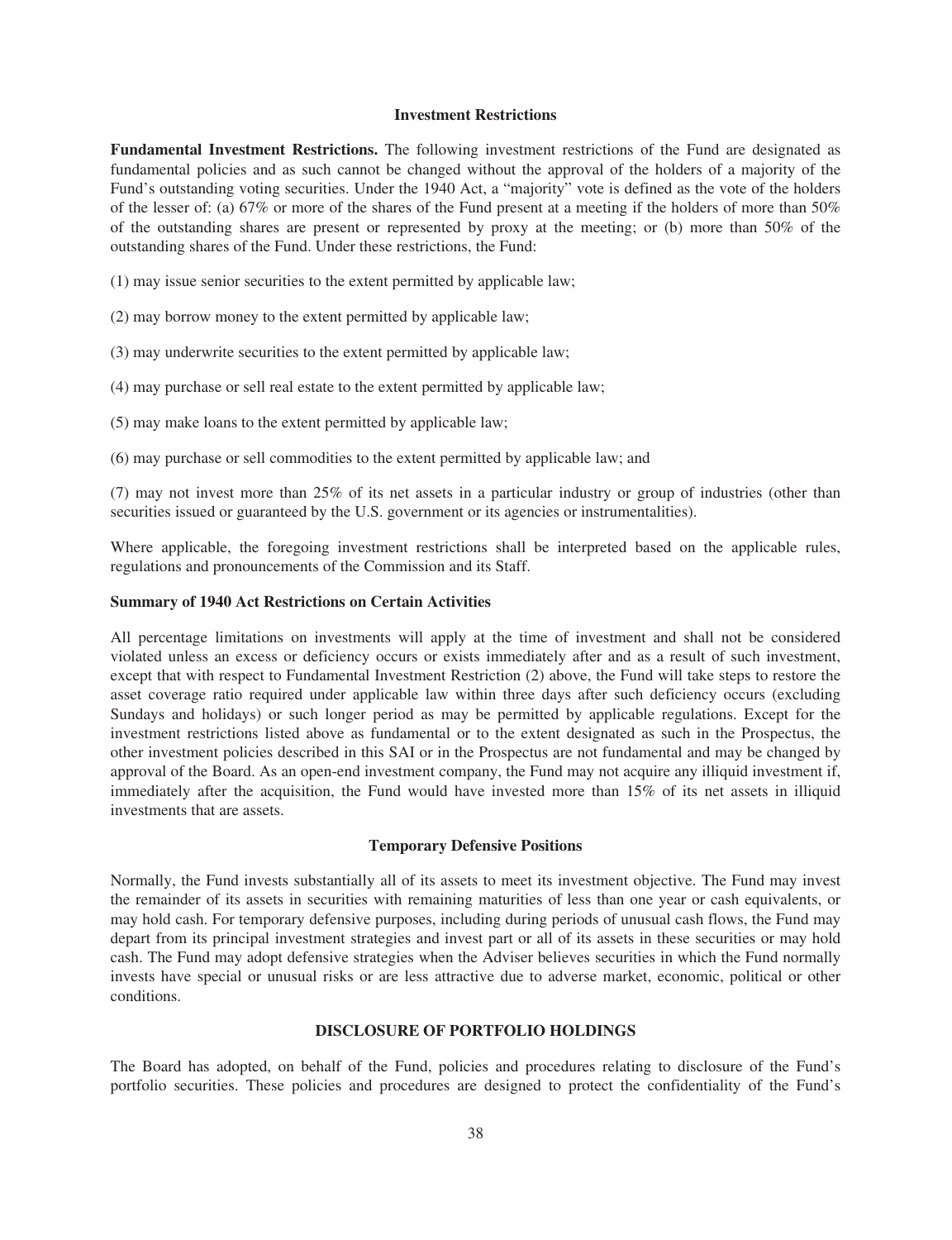portfolio holdings that are not publicly available ("Confidential Portfolio Holdings") and to prevent the selective disclosure of such information. These policies and procedures may be modified at any time with the approval of the Board.

The holdings of the Fund currently are disclosed in quarterly filings with the Commission on Form N-PORT as of the end of the first and third quarters of the Fund's fiscal year and on Form N-CSR as of the second and fourth quarters of the Fund's fiscal year. In addition, the Fund may disclose to the general public its holdings information from time to time.

The Trust may disclose Confidential Portfolio Holdings to certain persons, including shareholders of the Trust (including shareholders of record of indirect investments in the Fund through another fund managed by the Adviser), qualified potential shareholders as determined by the Adviser (including qualified potential shareholders who are considering an indirect investment in the Fund through another fund managed by the Adviser), and their consultants or agents ("Permitted Recipients"). This information may be made available as soon as the business day following the date to which the information relates.

Except as otherwise noted, to receive Confidential Portfolio Holdings, Permitted Recipients must enter into a confidentiality agreement with the Adviser and the Trust that requires that the Confidential Portfolio Holdings be used solely for purposes determined by senior management of the Adviser to be in the best interest of the shareholders of the Fund.

If the Adviser becomes aware that a recipient has or is likely to violate the terms of a confidentiality agreement regarding Confidential Portfolio Holdings, the Adviser shall cease providing such information to such recipient.

If an employee of the Adviser identifies a potential conflict with respect to the disclosure of Confidential Portfolio Holdings between the interest of the Fund's shareholders, on the one hand, and the Adviser or an affiliated person of the Adviser or the Fund, on the other, the Adviser is required to inform the Trust's Chief Compliance Officer ("CCO") of the potential conflict, and the CCO has the power to decide whether, in light of the circumstances, disclosure should be permitted.

The Trust may also disclose Confidential Portfolio Holdings on a selective basis if the CCO (or an individual designated by the CCO) approves the disclosure and determines that: (i) there is a legitimate business purpose for such disclosure; (ii) recipients are subject to a duty of confidentiality, including a duty not to trade on the nonpublic information; and (iii) the disclosure is in the best interests of Fund shareholders.

Notwithstanding the foregoing, Confidential Portfolio Holdings of the Fund may generally be made available more frequently and prior to its public availability (i) to the Adviser, the Fund's administrator, custodian, principal underwriter and certain other service providers (such as pricing services, proxy voting services, financial printers, pricing information vendors, third parties that deliver analytical, statistical, or consulting services, ratings and rankings agencies and other unaffiliated third parties or their affiliates that provide services and may require Confidential Portfolio Holdings to provide services to the Fund) (collectively, "Service Providers"); (ii) to an accounting firm, an auditing firm or outside legal counsel retained by the Service Providers, their affiliates, or the Fund; (iii) to certain Fund affiliates; (iv) as required by law and (v) to any other party for a legitimate business purpose upon waiver or exception with the approval of the CCO.

The policies and procedures of the Fund provide that none of the Fund, its service providers, the Adviser, or any other party may receive compensation in connection with the disclosure of Confidential Portfolio Holdings.

The Adviser has primary responsibility for ensuring that the Fund's Confidential Portfolio Holdings are disclosed only in accordance with these policies. As part of this responsibility, the Adviser will maintain such internal policies and procedures as it believes are reasonably necessary for preventing the unauthorized disclosure of Confidential Portfolio Holdings.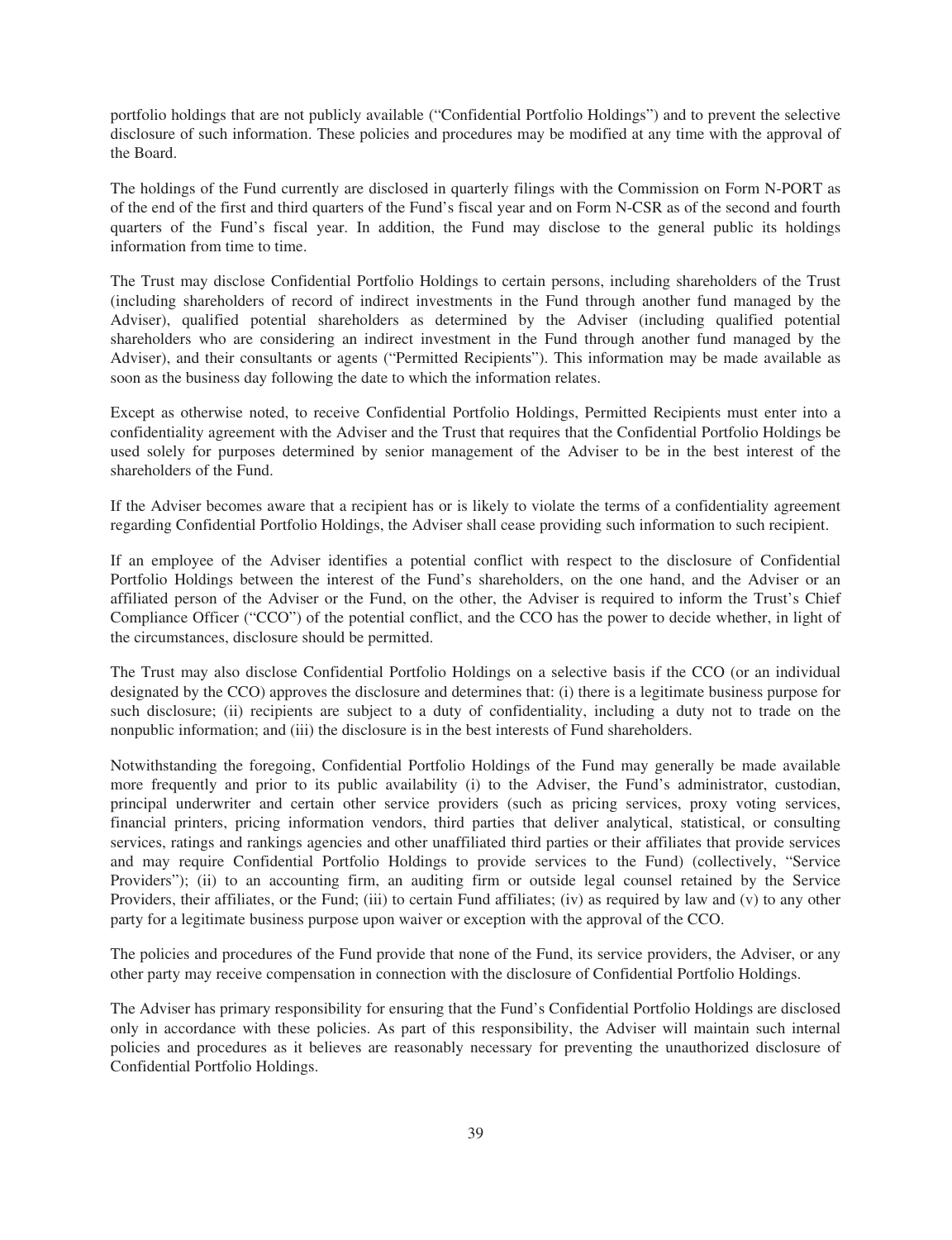## **MANAGEMENT OF THE FUND**

## **Board of Trustees**

The business and affairs of the Fund are managed under the oversight of the Board subject to the laws of the State of Delaware and the Trust's Third Amended and Restated Agreement and Declaration of Trust (the "Declaration of Trust"). The Trustees are responsible for oversight of the practices and processes of the Fund and its service providers, rather than active management of the Fund, including in matters relating to risk management. The Trustees seek to understand the key risks facing the Fund, including those involving conflicts of interest; how Fund management identifies and monitors those risks on an ongoing basis; how Fund management develops and implements controls to mitigate those risks; and how Fund management tests the effectiveness of those controls. The Board cannot foresee, know or guard against all risks, nor are the Trustees guarantors against risk. The officers of the Fund conduct and supervise the Fund's daily business operations. Trustees who are not deemed to be "interested persons" of the Fund as defined in the 1940 Act are referred to as "Independent Trustees." Trustees who are deemed to be "interested persons" of the Fund are referred to as "Interested Trustees."

The Board meets as often as necessary to discharge its responsibilities. Currently, the Board conducts regular quarterly meetings, including in-person or telephonic meetings, and holds special in-person or telephonic meetings as necessary to address specific issues that require attention prior to the next regularly scheduled meeting. At these meetings, officers of the Trust provide the Board (or one of its committees) with written and oral reports on regulatory and compliance matters, operational and service provider matters, organizational developments, product proposals, audit results and insurance and fidelity bond coverage. In addition, it is expected that the Independent Trustees meet at least annually to review, among other things, investment management agreements and certain plans and other agreements and to consider such other matters as they deem appropriate.

The Board has established two standing committees — an Audit Committee and a Valuation Committee — to assist the Board in its oversight of risk as part of its broader oversight of the Fund's affairs. The Committees, both of which are comprised solely of the Board's Independent Trustees, are described below. The Board may establish other committees, or nominate one or more Trustees to examine particular issues related to the Board's oversight responsibilities, from time to time. Each Committee meets periodically to perform its delegated oversight functions and reports its findings and recommendations to the Board.

The Board does not have a lead Independent Trustee. The Board, taking into consideration its oversight responsibility of the Fund, including the Fund's regular use of fair valuation and the Board's extensive experience overseeing the development and implementation of fair valuation processes, believes that its leadership structure is appropriate. In addition, the Board's use of Committees (each of which is chaired by an Independent Trustee with substantial industry experience) and the chair's role as chief executive officer of the Adviser, serve to enhance the Board's understanding of the operations of the Fund and the Adviser.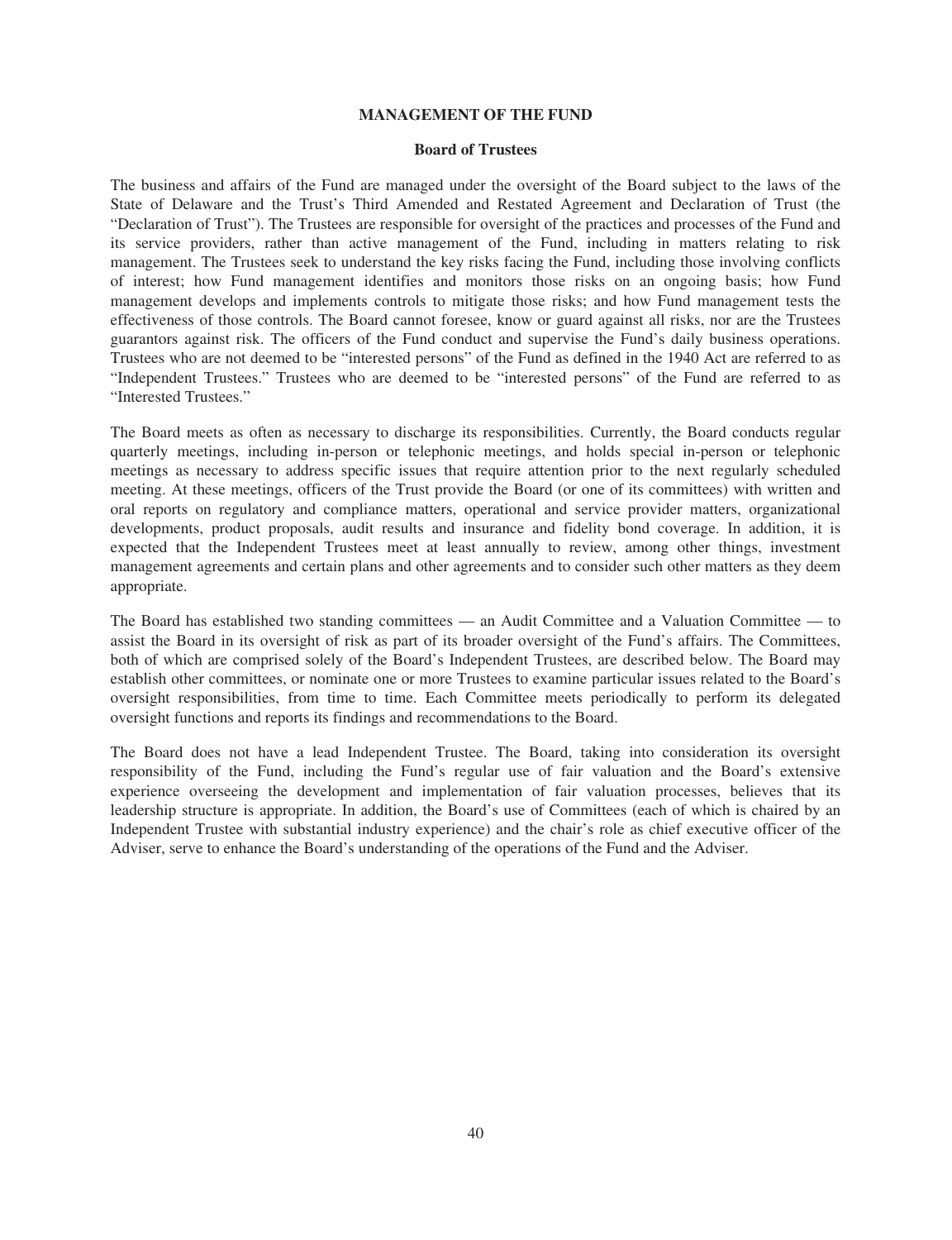Board members of the Trust, together with information as to their positions with the Trust, principal occupations and other board memberships, are shown below. Unless otherwise noted, each Trustee has held each principal occupation and board membership indicated for at least the past five years. Each Trustee's mailing address is c/o Stone Ridge Asset Management LLC, 510 Madison Avenue, 21st Floor, New York, NY 10022.

#### **Independent Trustees**

| <b>Name</b><br>(Year of Birth)        | <b>Position(s)</b> Held<br>with the Trust | <b>Term of Office</b><br>and Length of<br>Time Served $^{(1)}$       | <b>Principal Occupation(s)</b><br>During the Past 5 Years                                                                                                                                                                              | <b>Number of Portfolios</b><br>in the Fund Complex<br>Overseen by $Trustee^{(2)}$        | <b>Other Directorships/</b><br><b>Trusteeships Held by</b><br><b>Trustee During the</b><br>Past 5 Years |
|---------------------------------------|-------------------------------------------|----------------------------------------------------------------------|----------------------------------------------------------------------------------------------------------------------------------------------------------------------------------------------------------------------------------------|------------------------------------------------------------------------------------------|---------------------------------------------------------------------------------------------------------|
| Jeffery Ekberg<br>(1965)              | <b>Trustee</b>                            | since $2012$                                                         | Self-employed (personal<br>investing), since $2011$ ;<br>Principal, TPG Capital,<br>L.P. (private equity<br>firm) until 2011; Chief<br>Financial Officer,<br>Newbridge Capital,<br>LLC (subsidiary of TPG<br>Capital, L.P.) until 2011 | 51                                                                                       | None.                                                                                                   |
| Daniel Charney<br>(1970)              | Trustee                                   | since $2012$                                                         | Co-President, Cowen<br>and Company, Cowen<br>Inc. (financial services<br>firm) since 2012                                                                                                                                              | 51                                                                                       | None.                                                                                                   |
|                                       |                                           |                                                                      | <b>Interested Trustee</b>                                                                                                                                                                                                              |                                                                                          |                                                                                                         |
| <b>Name</b><br>(Year of Birth)        | <b>Position(s)</b> Held<br>with the Trust | <b>Term of Office</b><br>and Length of<br>Time Served <sup>(1)</sup> | <b>Principal Occupation(s)</b><br>During the Past 5 Years                                                                                                                                                                              | <b>Number of Portfolios</b><br>in the Fund Complex<br>Overseen by Trustee <sup>(2)</sup> | <b>Other Directorships/</b><br><b>Trusteeships Held by</b><br><b>Trustee During the</b><br>Past 5 Years |
| Ross Stevens <sup>(3)</sup><br>(1969) | Trustee,<br>Chairman                      | since $2012$                                                         | Founder and Chief<br>Executive Officer of                                                                                                                                                                                              | 51                                                                                       | None.                                                                                                   |

(1) Each Trustee serves until resignation or removal from the Board.

(2) The Fund Complex includes the Trust and Stone Ridge Trust II, Stone Ridge Trust IV, Stone Ridge Trust V, Stone Ridge Residential Real Estate Income Fund I, Inc., Stone Ridge Longevity Risk Premium Fixed Income Master Trust 2045 and trusts that invest substantially all of their assets in a series of Stone Ridge Longevity Risk Premium Fixed Income Master Trust 2045, other investment companies managed by the Adviser.

Stone Ridge since 2012

(3) Mr. Stevens is an "interested person" of the Trust, as defined in Section 2(a)(19) of the 1940 Act, due to his position with the Adviser.

## **Additional Information About the Trustees.**

*Jeffery Ekberg —* Through his experience as a senior officer, director and accountant of financial and other organizations, Mr. Ekberg contributes experience overseeing financial and investment organizations to the Board. The Board also benefits from his previous experience as a member of the board of other funds.

*Daniel Charney —* Through his experience as a senior officer of financial and other organizations, Mr. Charney contributes his experience in the investment management industry to the Board.

*Ross Stevens —* Through his experience as a senior executive of financial organizations, Mr. Stevens contributes his experience in the investment management industry to the Board.

**Additional Information About the Board's Committees.** The Trust has an Audit Committee and a Valuation Committee. The members of both the Audit Committee and the Valuation Committee consist of all the Independent Trustees, namely Messrs. Ekberg and Charney. Mr. Ekberg is the Audit Committee Chair and has been designated as the Audit Committee financial expert. Mr. Charney is the Valuation Committee Chair.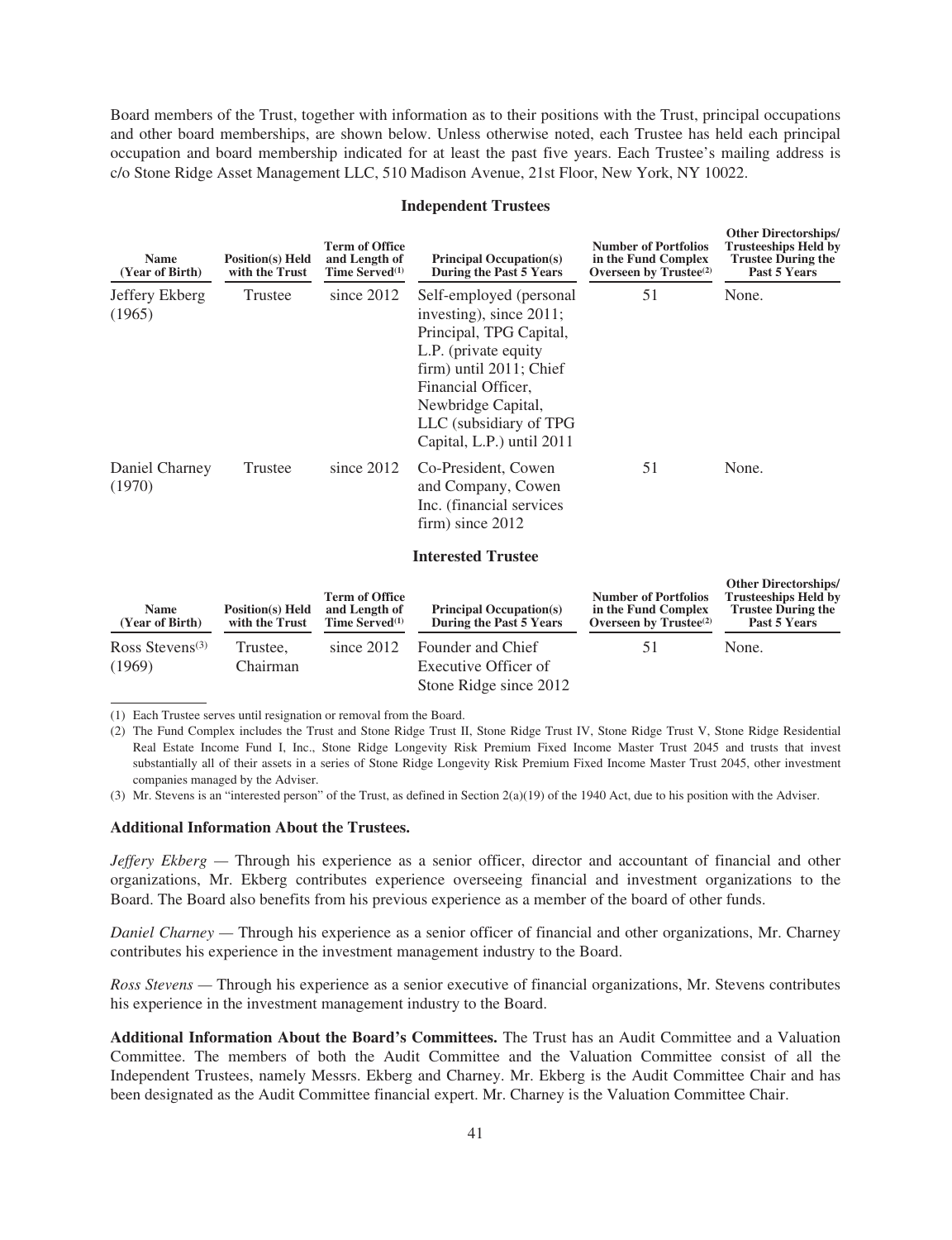In accordance with its written charter, the Audit Committee's primary purposes are: (1) to oversee the Trust's accounting and financial reporting policies and practices, and its internal controls and procedures; (2) to oversee the quality and objectivity of the Trust's and the Fund's financial statements and the independent audit thereof; (3) to oversee the activities of the CCO; (4) to oversee the Trust's compliance program adopted pursuant to Rule 38a-1 under the 1940 Act, and the Trust's implementation and enforcement of its compliance policies and procedures thereunder; (5) to oversee the Trust's compliance with applicable laws in foreign jurisdictions, if any; and (6) to oversee compliance with the Code of Ethics by the Trust and the Adviser.

The Audit Committee reviews the scope of the Fund's audits, the Fund's accounting and financial reporting policies and practices and its internal controls. The Audit Committee approves, and recommends to the Independent Trustees for their ratification, the selection, appointment, retention or termination of the Fund's independent registered public accounting firm and approves the compensation of the independent registered public accounting firm. The Audit Committee also approves all audit and permissible non-audit services provided to the Fund by the independent registered public accounting firm and all permissible non-audit services provided by the Fund's independent registered public accounting firm to the Adviser and any affiliated service providers if the engagement relates directly to the Fund's operations and financial reporting. The Audit Committee met four times during the fiscal year ended October 31, 2021.

The Valuation Committee also operates pursuant to a written charter. The duties and powers, to be exercised at such times and in such manner as the Valuation Committee shall deem necessary or appropriate, are as follows: (1) reviewing, from time to time, the Trust's valuation policy and procedures (the "Valuation Policy"), which Valuation Policy serves to establish policies and procedures for the valuation of the Fund's assets; (2) making any recommendations to the Trust's audit committee and/or the Board regarding (i) the functioning of the Valuation Policy, or (ii) the valuation(s) of individual assets; (3) consulting with the Adviser regarding the valuation of the Fund's assets, including fair valuation determinations of any such assets; (4) periodically reviewing information regarding fair value and other determinations made pursuant to the Trust's valuation procedures; (5) reporting to the Board on a regular basis regarding the Valuation Committee's duties; (6) making recommendations in conjunction with the Board's annual (or other periodical) review of the Trust's Valuation Policy; (7) periodically reviewing information regarding industry developments in connection with valuation of assets; and (8) performing such other duties as may be assigned to it, from time to time, by the Board. The Valuation Committee met four times during the fiscal year ended October 31, 2021.

**Trustee Ownership of the Fund.** The following table shows the dollar range of equity securities owned by the Trustees in the Fund and in other investment companies overseen by the Trustee within the same family of investment companies as of December 31, 2021. Investment companies are considered to be in the same family if they share the same investment adviser or principal underwriter and hold themselves out to investors as related companies for purposes of investment and investor services. The information as to ownership of securities which appears below is based on statements furnished to the Fund by its Trustees and executive officers.

**Aggregate Dollar**

|                                          | <b>Dollar Range of</b><br><b>Equity Securities</b><br>in the Fund | $\frac{1}{2}$ gan Donai<br><b>Range of Equity</b><br><b>Securities in All</b><br><b>Registered Investment</b><br><b>Companies Overseen by</b><br><b>Trustee in Family of</b><br><b>Investment Companies</b> <sup>(1)</sup> |
|------------------------------------------|-------------------------------------------------------------------|----------------------------------------------------------------------------------------------------------------------------------------------------------------------------------------------------------------------------|
| <b>Independent Trustees</b>              |                                                                   |                                                                                                                                                                                                                            |
| Jeffery Ekberg                           | Over \$100,000                                                    | Over \$100,000                                                                                                                                                                                                             |
| Daniel Charney                           | Over \$100,000                                                    | Over \$100,000                                                                                                                                                                                                             |
| <b>Interested Trustee</b>                |                                                                   |                                                                                                                                                                                                                            |
| Ross Stevens <sup><math>(2)</math></sup> | Over \$100,000                                                    | Over \$100,000                                                                                                                                                                                                             |
|                                          |                                                                   |                                                                                                                                                                                                                            |

<sup>(1)</sup> Family of Investment Companies includes the Trust and Stone Ridge Trust II, Stone Ridge Trust IV, Stone Ridge Trust V, Stone Ridge Residential Real Estate Income Fund I, Inc., Stone Ridge Longevity Risk Premium Fixed Income Master Trust 2045 and trusts that invest substantially all of their assets in a series of Stone Ridge Longevity Risk Premium Fixed Income Master Trust 2045, other investment companies managed by the Adviser.

<sup>(2)</sup> Beneficial ownership through the Adviser's or its affiliates' investments in the Fund.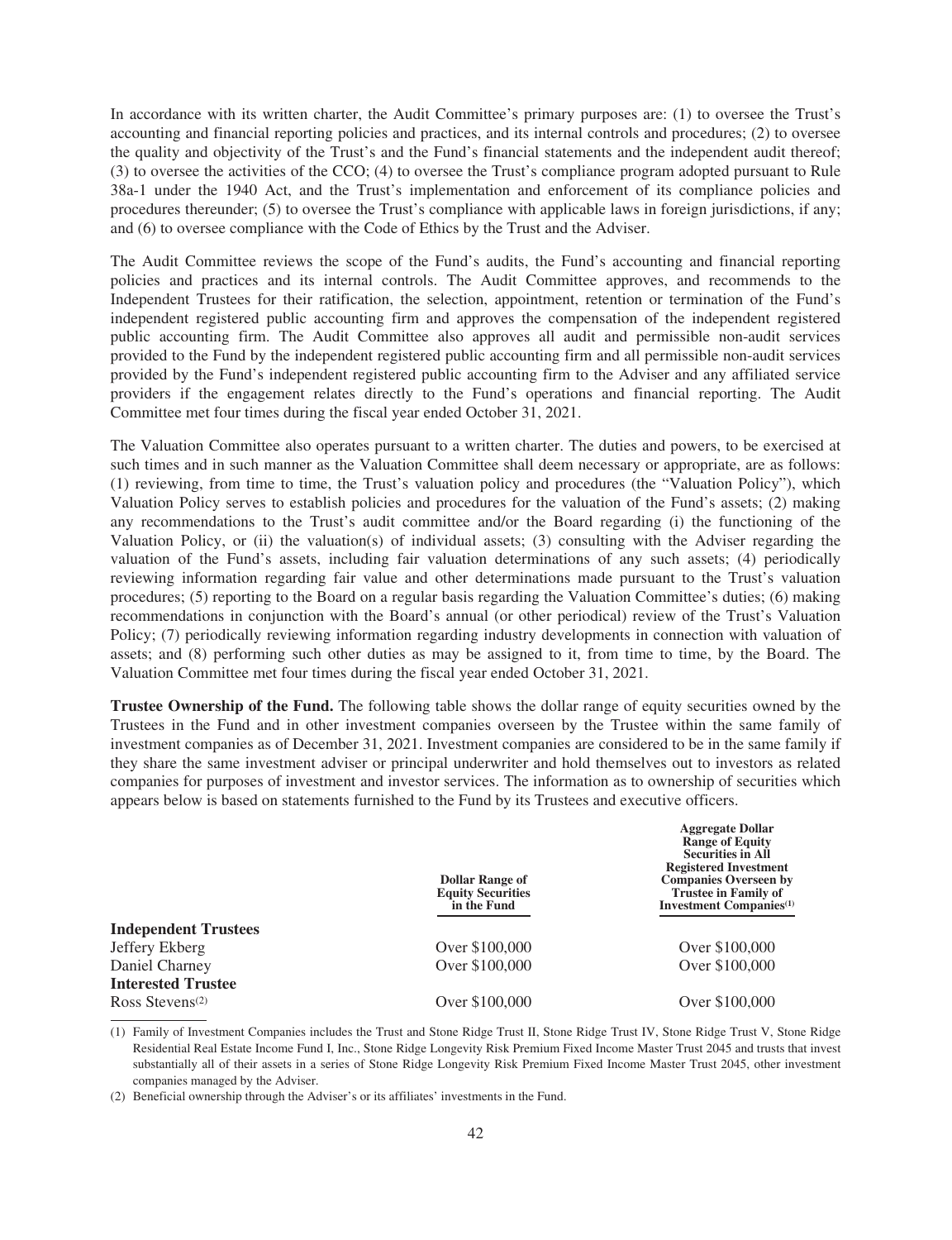Other than as disclosed in the following table, none of the Independent Trustees or their family members beneficially owned any class of securities of the Adviser or principal underwriter of the Fund, or a person (other than a registered investment company) directly or indirectly controlling, controlled by or under common control with the Adviser or the principal underwriter of the Fund, as of December 31, 2021.

| Name of Director | Name of Owners<br>and Relationships<br>to Director | Company                               | Title of Class | Value of<br>Securities     | Percent<br>of Class |
|------------------|----------------------------------------------------|---------------------------------------|----------------|----------------------------|---------------------|
| Daniel Charney   | Self                                               | New York Digital Investment Group LLC |                | Class B2 \$1,142,592 0.13% |                     |
| Jeffery Ekberg   | Self                                               | New York Digital Investment Group LLC |                | Class B2 $$571,296$ 0.06%  |                     |

(1) New York Digital Investment Group LLC is under common control with the Adviser.

**Compensation of Board Members.** Each Trustee who is not an employee of the Adviser is compensated by an annual retainer. Each such Trustee's compensation is invested in Stone Ridge funds. The Trust does not pay retirement benefits to its Trustees and officers. The Fund pays a portion of the compensation of the CCO. Other officers and Interested Trustees of the Trust are not compensated by the Fund. The following table sets forth compensation received by the Independent Trustees for the Fund's fiscal year ending October 31, 2021:

| <b>Independent Trustees</b> | <b>Aggregate Compensation</b><br>From the Fund | <b>Total Compensation From the</b><br>Fund Complex <sup>(1)</sup> Paid to Trustee |
|-----------------------------|------------------------------------------------|-----------------------------------------------------------------------------------|
| Jeffery Ekberg              | \$7,512                                        | \$350,000                                                                         |
| Daniel Charney              | \$7,512                                        | \$350,000                                                                         |

(1) The Fund Complex includes the Trust and Stone Ridge Trust II, Stone Ridge Trust IV, Stone Ridge Trust V, Stone Ridge Residential Real Estate Income Fund I, Inc., Stone Ridge Longevity Risk Premium Fixed Income Master Trust 2045 and trusts that invest substantially all of their assets in a series of Stone Ridge Longevity Risk Premium Fixed Income Master Trust 2045, other investment companies managed by the Adviser.

| <b>Officers of the Trust</b> |  |  |
|------------------------------|--|--|
|------------------------------|--|--|

| <b>Name</b><br>(Year of Birth)<br>and Address $(1)$ $(2)$ | <b>Position(s)</b> Held<br>with the Trust                                                                                       | <b>Term of Office and</b><br><b>Length of Time</b><br>Served <sup>(3)</sup> | <b>Principal Occupation(s) During Past 5 Years</b>                          |
|-----------------------------------------------------------|---------------------------------------------------------------------------------------------------------------------------------|-----------------------------------------------------------------------------|-----------------------------------------------------------------------------|
| Ross Stevens<br>(1969)                                    | President, Chief<br><b>Executive Officer</b><br>and Principal<br>Executive Officer                                              | since $2012$                                                                | Founder and Chief Executive Officer of the<br>Adviser, since 2012.          |
| Lauren D. Macioce<br>(1978)                               | <b>Chief Compliance</b><br>Officer, Secretary,<br>Chief Legal<br>Officer and Anti-<br>Money Laundering<br>Compliance<br>Officer | since $2016$                                                                | General Counsel and Chief Compliance Officer<br>of the Adviser, since 2016. |
| Anthony Zuco<br>(1975)                                    | Treasurer,<br>Principal Financial<br>Officer, Chief<br>Financial Officer<br>and Chief<br>Accounting<br>Officer                  | since $2018$                                                                | Supervising Fund Controller at the Adviser,<br>since $2015$ .               |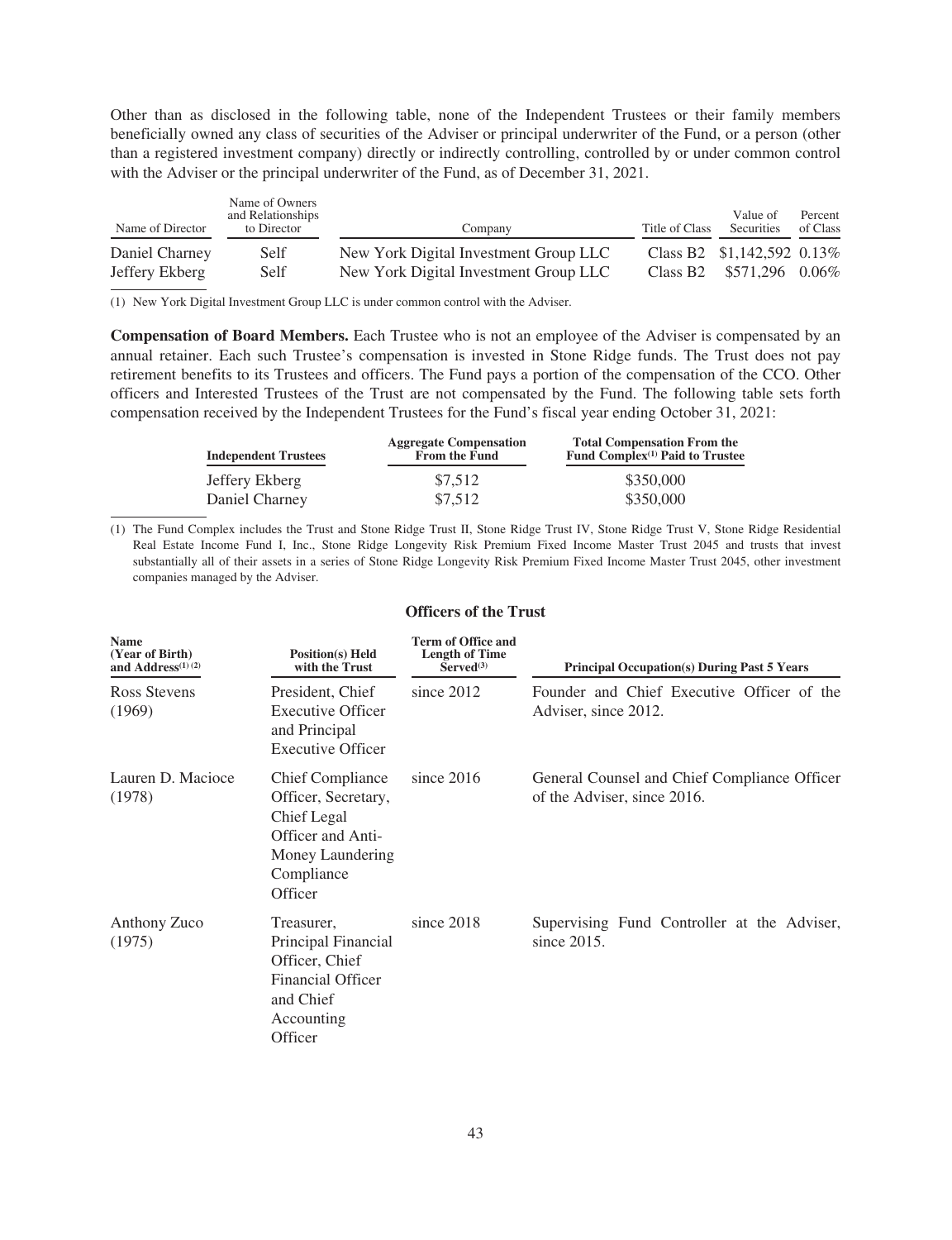| Name<br>(Year of Birth)<br>and Address $(1)$ $(2)$ | <b>Position(s)</b> Held<br>with the Trust | Term of Office and<br><b>Length of Time</b><br>Served <sup>(3)</sup> | <b>Principal Occupation(s) During Past 5 Years</b>                                                                                                   |
|----------------------------------------------------|-------------------------------------------|----------------------------------------------------------------------|------------------------------------------------------------------------------------------------------------------------------------------------------|
| Alexander Nyren<br>(1980)                          | <b>Assistant Secretary</b>                | since $2018$                                                         | Head of Reinsurance of the Adviser, since 2018;<br>member of Reinsurance portfolio management<br>team at the Adviser, since 2013.                    |
| David Thomas<br>(1980)                             | Assistant Treasurer                       | since 2018                                                           | Member of Operations at the Adviser, since<br>2015.                                                                                                  |
| Leson Lee<br>(1975)                                | <b>Assistant Treasurer</b>                | since $2019$                                                         | Member of Operations at the Adviser, since<br>2018; prior to that Treasury Manager at Eton<br>Park Capital Management (investment advisory<br>firm). |
| Domingo Encarnacion<br>(1983)                      | <b>Assistant Treasurer</b>                | since 2020                                                           | Tax Manager at the Adviser, since 2016.                                                                                                              |

(1) Each Officer's mailing address is c/o Stone Ridge Asset Management LLC, 510 Madison Avenue, 21st Floor, New York, NY 10022.

(2) Each of the Officers is an affiliated person of the Adviser as a result of his or her position with the Adviser.

(3) The term of office of each Officer is indefinite.

**Codes of Ethics.** The Trust and the Adviser have adopted a code of ethics in accordance with Rule 17j-1 under the 1940 Act. This code of ethics permits the personnel of these entities to invest in securities under some circumstances, including securities that the Fund may purchase or hold.

The code of ethics is available on the EDGAR database of the Commission's website at www.sec.gov. In addition, copies of the code of ethics may be obtained, after mailing the appropriate duplicating fee, by e-mail request to publicinfo@sec.gov.

### **PROXY VOTING POLICIES AND PROCEDURES**

Attached as Appendix B to this SAI is the summary of the guidelines and procedures that the Adviser uses to determine how to vote proxies relating to portfolio securities, including the procedures that the Adviser uses when a vote presents a conflict between the interests of Fund shareholders, on the one hand, and those of the Adviser or any affiliated person of the Fund or the Adviser, on the other. This summary of the guidelines gives a general indication as to how the Adviser will vote proxies relating to portfolio securities on each issue listed. However, the guidelines do not address all potential voting issues or the intricacies that may surround individual proxy votes. For that reason, there may be instances in which votes may vary from the guidelines presented. Notwithstanding the foregoing, the Adviser always endeavors to vote proxies relating to portfolio securities in accordance with the Fund's investment objective. Information on how the Fund voted proxies relating to portfolio securities during the most recent prior 12-month period ending June 30 is available without charge, (1) upon request, by calling (855) 609-3680, and (2) on the Commission's website at www.sec.gov.

## **CONTROL PERSONS AND PRINCIPAL HOLDERS OF SECURITIES**

A principal shareholder is any person who owns of record or is known by the Fund to own of record or beneficially 5% or more of any class of the Fund's outstanding equity securities. A control person is one who owns beneficially, either directly or through controlled companies, more than 25% of the voting securities of the Fund or acknowledges the existence of control. A controlling person possesses the ability to control the outcome of matters submitted for shareholder vote by the Fund.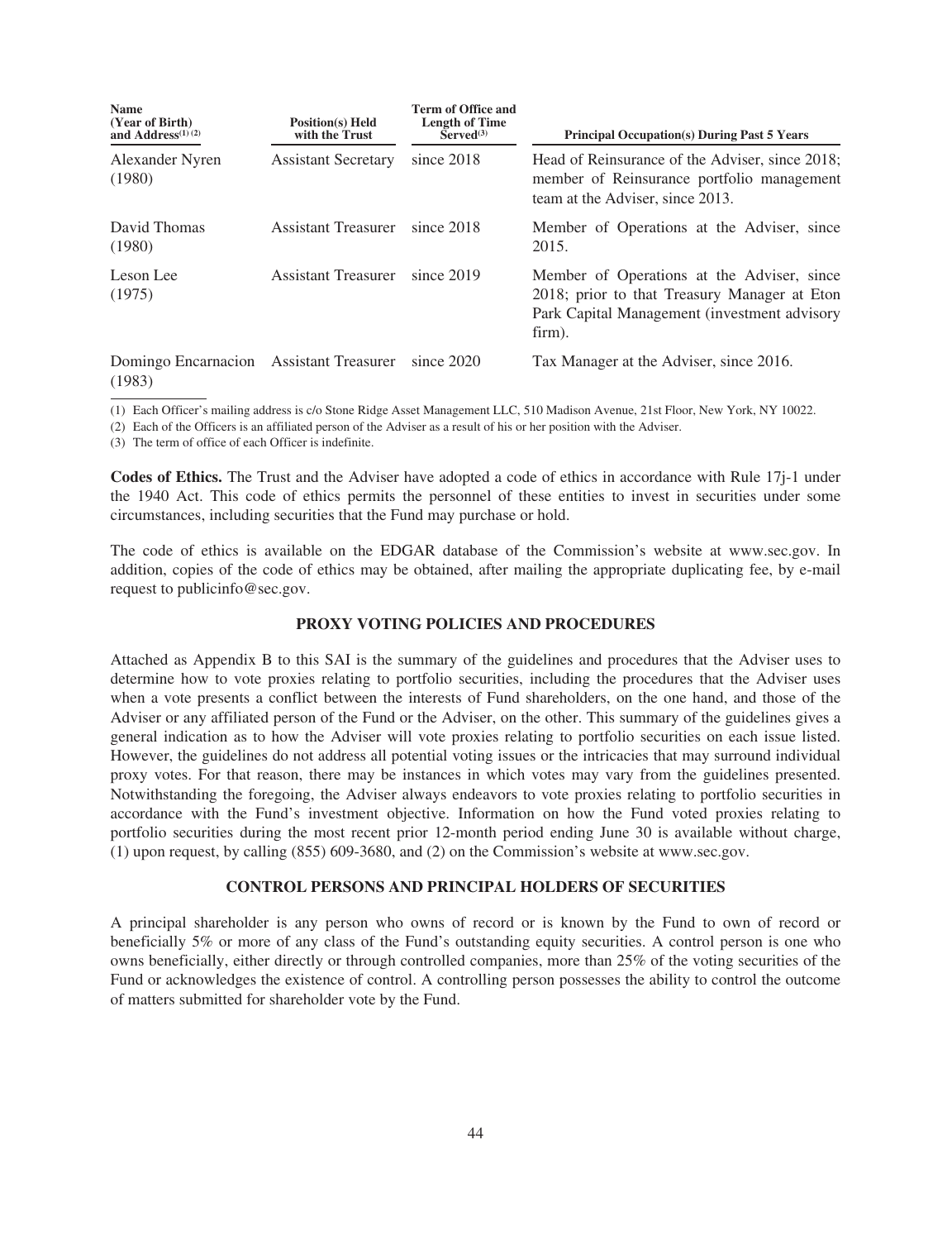As of January 31, 2022, (i) no person was known by the Fund to be a control person of the Fund, and the following persons owned of record or beneficially more than 5% of the outstanding shares of a particular class of the Fund:

## **Stone Ridge Diversified Alternatives Fund —** Class I Shares

| <b>Name and Address</b>                                                               | $\%$<br>Ownership<br>of Class | $\%$<br>Ownership<br>of Fund | <b>Parent</b>                     | <b>Jurisdiction</b> | Type of<br>$Ownership(1)$ |
|---------------------------------------------------------------------------------------|-------------------------------|------------------------------|-----------------------------------|---------------------|---------------------------|
| Charles Schwab & Co<br>211 Main St.<br>San Francisco, CA 94105                        | 58.09%                        | 56.57%                       | The Charles Schwab<br>Corporation | DE                  | Record                    |
| TD Ameritrade, Inc.<br>200 S. 108th Ave.<br>Omaha, NE 68154                           | 18.68%                        | 18.94%                       | N/A                               | N/A                 | Record                    |
| National Financial Services, LLC<br>499 Washington Blvd<br>Jersey City, NJ 07310-1995 | 17.96%                        | $19.50\%$                    | N/A                               | N/A                 | Record                    |

### **Stone Ridge Diversified Alternatives Fund —** Class J Shares

| <b>Name and Address</b>                                                               | $\%$<br>Ownership<br>of Class | $\%$<br>Ownership<br>of Fund | <b>Parent</b>                                   | <b>Jurisdiction</b> | Type of<br>$Ownership(1)$ |
|---------------------------------------------------------------------------------------|-------------------------------|------------------------------|-------------------------------------------------|---------------------|---------------------------|
| National Financial Services, LLC<br>499 Washington Blvd<br>Jersey City, NJ 07310-1995 | 47.51\%                       | 19.50%                       | <b>Fidelity Global Brokerage</b><br>Group, Inc. | DE                  | Record                    |
| Charles Schwab & Co<br>211 Main St.<br>San Francisco, CA 94105                        | 28.79%                        | 56.57%                       | The Charles Schwab<br>Corporation               | DE                  | Record                    |
| TD Ameritrade, Inc.<br>200 S. 108th Ave.<br>Omaha, NE 68154                           | 23.67%                        | 18.94%                       | N/A                                             | N/A                 | Record                    |

(1) "Record Ownership" means the shareholder of record, or the exact name of the shareholder on the account, i.e. "ABC Brokerage, Inc." Beneficial ownership refers to the actual pecuniary, or financial, interest in the security, i.e. "Jane Doe Shareholder."

As of December 31, 2021, the Trustees and officers of the Trust as a group owned beneficially an aggregate of 537,789.05 shares, or 1.77%, of the outstanding Class I shares of the Fund and less than 1% of the outstanding Class J shares of the Fund.

## **INVESTMENT ADVISORY AND OTHER SERVICES**

# **The Adviser**

Stone Ridge Asset Management LLC is the Adviser of the Fund. The Adviser was organized as a Delaware limited liability company in 2012. The manager of the general partner of the managing member of the Adviser is Ross Stevens.

Stone Ridge Asset Management LLC serves as the Adviser of the Fund pursuant to an investment management agreement. The investment management agreement has an initial term of two years from its effective date and continues in effect with respect to the Fund (unless terminated sooner) if its continuance is specifically approved at least annually by the affirmative vote of: (i) a majority of the Independent Trustees, cast in person at a meeting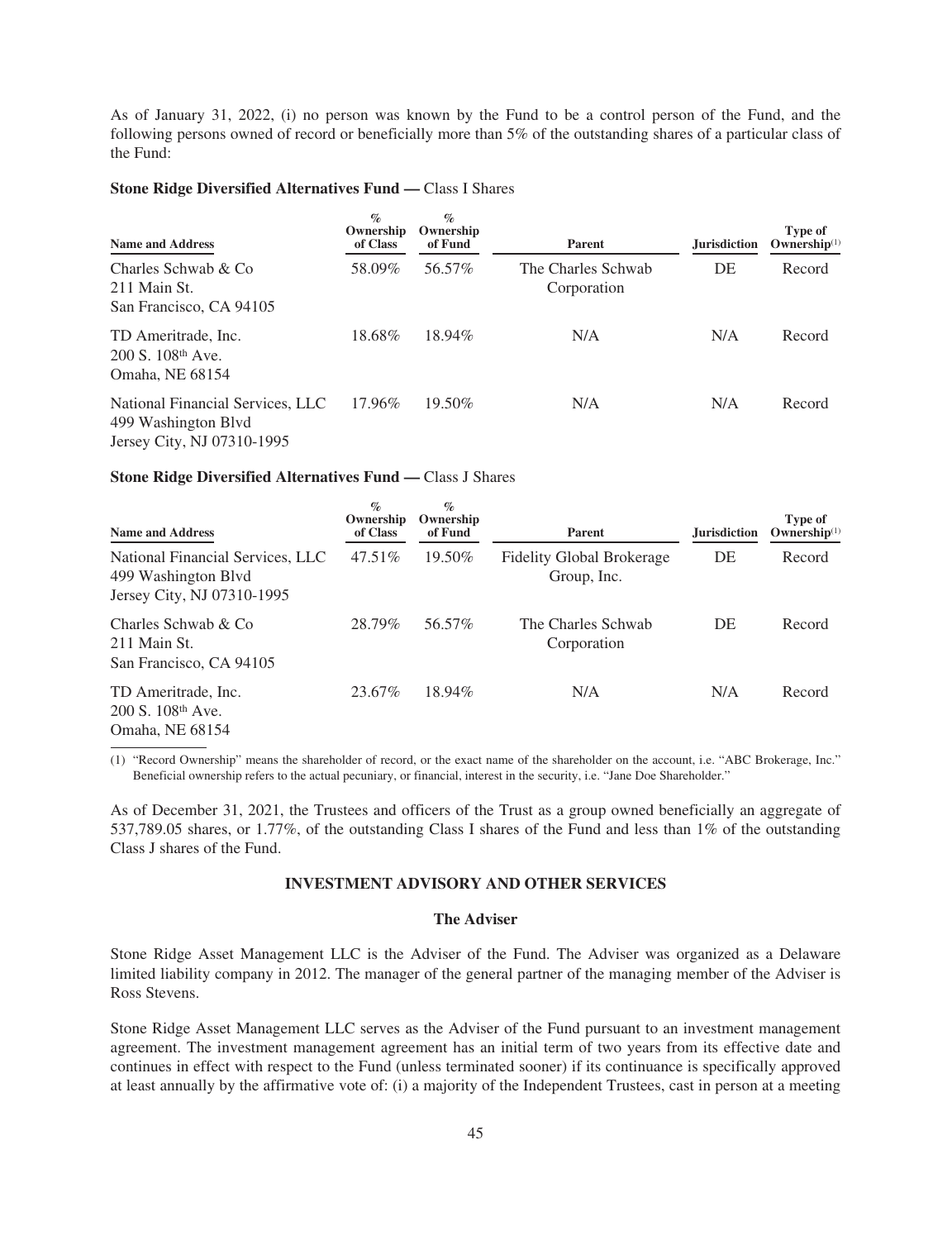called for the purpose of voting on such approval; and (ii) a majority of the Board or the holders of a majority of the outstanding voting securities of the Fund. The investment management agreement may nevertheless be terminated at any time without penalty, on 60 days' written notice, by the Board, by vote of holders of a majority of the outstanding voting securities of the Fund or by the Adviser. The investment management agreement terminates automatically in the event of its assignment (as defined in the 1940 Act).

Pursuant to the Fund's investment management agreement, the Adviser agrees to manage the investment and reinvestment of the Fund's assets, determine what investments will be purchased, held, sold or exchanged by the Fund and what portion, if any, of the assets of the Fund will be held uninvested, and continuously review, supervise and administer the investment program of the Fund. The Adviser bears its own operating and overhead expenses attributable to its duties under the investment management agreement (such as salaries, bonuses, rent, office and administrative expenses, depreciation and amortization, and auditing expenses), except that the Fund bears travel expenses (or an appropriate portion thereof) of Trustees or Fund officers who are partners, directors, trustees or employees of the Adviser to the extent that such expenses relate to attendance at meetings of the Board or any committees thereof or advisers thereto, and the Fund bears all or a portion of the expenses related to the Trust's CCO, as may be approved by the Board from time to time.

The Fund bears all other costs of its operations, including ordinary administrative and operating expenses, including the management fee and all expenses associated with the pricing of Fund assets; risk management expenses; ordinary and recurring investment expenses, including all fees and expenses directly related to portfolio transactions and positions for the Fund's account (including brokerage, clearing and settlement costs), custodial costs and interest charges; professional fees (including expenses of consultants, experts and specialists); fees and expenses in connection with repurchase offers and any repurchases or redemptions of Fund shares; expenses in connection with the filing of Form PQR; compensation of members of the Board of Trustees who are not directors, officers or employees of the Adviser or of any "affiliated person" (other than a registered investment company) of the Adviser; legal expenses (including legal and other out-of-pocket expenses incurred in connection with the organization of the Fund and the offering of its shares); accounting and auditing expenses incurred in preparing, printing and delivering all reports (including such expenses incurred in connection with any Fund document) and tax information for shareholders and regulatory authorities; and all filing costs, fees, travel expenses and any other expenses directly related to the investment of the Fund's assets. The Fund will pay any extraordinary expenses it may incur, including any litigation expenses.

As compensation for its advisory services, the Fund pays the Adviser a fee, computed daily and paid monthly in arrears, at the annual rate of (i) 0.00% of the Fund's average daily net assets invested in any fund advised by the Adviser and (ii) 1.50% of the Fund's average daily net assets invested in other investments.

Under the terms of the investment management agreement, neither the Adviser nor its affiliates shall be liable for losses or damages incurred by the Fund, unless such losses or damages are attributable to willful misfeasance, bad faith or gross negligence on the part of either the Adviser or its affiliates or from reckless disregard by it of its obligations and duties under the management contract ("disabling conduct"). In addition, the Fund will indemnify the Adviser and its affiliates and hold each of them harmless against any losses or damages not resulting from disabling conduct.

The Adviser contractually agreed to waive its management fee and/or pay or otherwise bear operating and other expenses of the Fund or a Class thereof (including organizational and offering expenses, but excluding the Fund's investment management fee, financial intermediary fees and expenses (including shareholder servicing fees and expenses, sub-transfer agency servicing fees and expenses and fees and expenses for custodial services rendered to shareholders), brokerage and transactional expenses, borrowing and other investment-related costs and fees including interest and commitment fees, short dividend expense, acquired fund fees and expenses, taxes, litigation and indemnification expenses, judgments and extraordinary expenses not incurred in the ordinary course of the Fund's business (collectively, the "Excluded Expenses")) solely to the extent necessary to limit the total annualized expenses, other than Excluded Expenses, of the applicable Class to 0.40% of the average daily net assets attributable to such Class.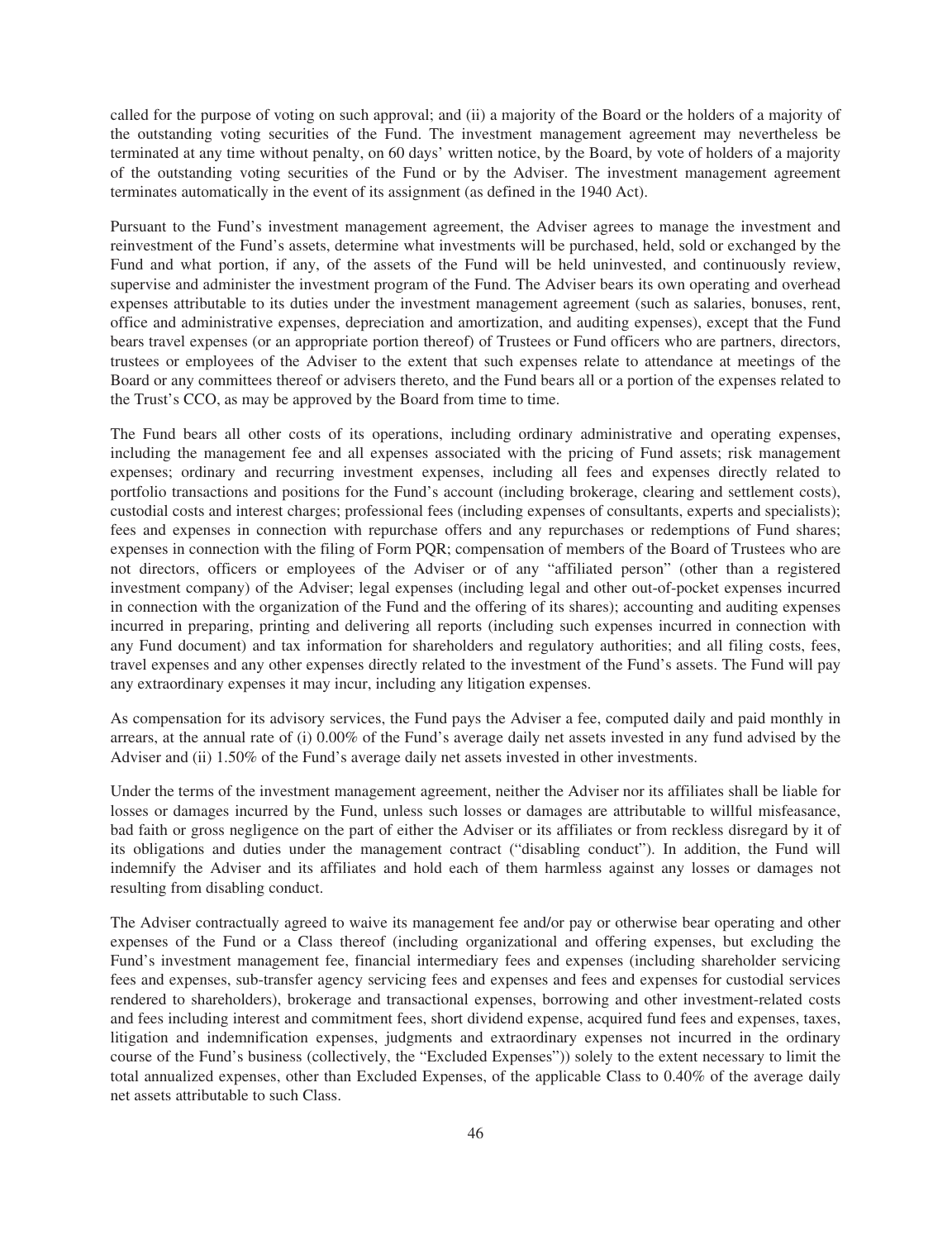The Adviser shall be entitled to recoup in later periods expenses attributable to a Class that the Adviser has paid or otherwise borne (whether through reduction of its management fee or otherwise) to the extent that expenses for the Class of shares (including offering expenses, but excluding Excluded Expenses) after such recoupment do not exceed the lower of (i) the annual expense limitation rate in effect at the time of the actual waiver/ reimbursement and (ii) the annual expense limitation rate in effect at the time of the recoupment; *provided* that the Adviser shall not be permitted to recoup any such fees or expenses beyond three years from the end of the month in which such fee was reduced or such expense was reimbursed.

The Fund paid the following fees to the Adviser during the fiscal year ended October 31, 2021 and the fiscal period ended October 31, 2020:

| <b>Fiscal period ended</b><br><b>October 31, 2020</b> | <b>Fiscal year ended</b><br><b>October 31, 2021</b> |
|-------------------------------------------------------|-----------------------------------------------------|
| \$72.051                                              | \$980.979                                           |
| $$$ (325,656)                                         | \$(1,388,393)                                       |
| -80                                                   | \$0                                                 |

For the fiscal period ended October 31, 2020, the Adviser did not recoup an advisory fees or expenses. For the fiscal year ended October 31, 2021, the Adviser recouped, pursuant to its expense limitation agreement, advisory fees that it had previously waived and/or expenses that is had previously borne in the amount of \$37,786.

### **Portfolio Managers**

Daniel Cook, Paul Germain, Eric Hsu, Benjamin Robbins, Li Song and Allen Steere are jointly and primarily responsible for the day-to-day management of the Fund. The following tables set forth certain additional information with respect to the Portfolio Managers. The information is as of October 31, 2021.

## **Other Accounts Managed by the Portfolio Managers**

The table below identifies the number of accounts for which the Portfolio Managers have day-to-day management responsibilities and the total assets in such accounts, within each of the following categories: registered investment companies, other pooled investment vehicles and other accounts.

|                            | <b>Registered Investment</b><br><b>Companies</b> |                                      | <b>Other Pooled</b><br><b>Investment Vehicles</b> |                                      | <b>Other Accounts</b>        |                                      |
|----------------------------|--------------------------------------------------|--------------------------------------|---------------------------------------------------|--------------------------------------|------------------------------|--------------------------------------|
| <b>Portfolio Manager</b>   | Number of<br>$Accounts^{(1)}$                    | <b>Total Assets</b><br>(in millions) | Number of<br><b>Accounts</b>                      | <b>Total Assets</b><br>(in millions) | Number of<br><b>Accounts</b> | <b>Total Assets</b><br>(in millions) |
| Daniel Cook                |                                                  | \$219                                | 11                                                | \$3.681                              |                              | \$1,942                              |
| Paul Germain               | 6                                                | \$6,045                              | 10                                                | \$3,243                              |                              | \$1,942                              |
| $\text{Eric } H \text{su}$ |                                                  | \$219                                | 11                                                | \$3.681                              |                              | \$0                                  |
| Benjamin Robbins           |                                                  | \$3,227                              |                                                   | \$398                                |                              | \$0                                  |
|                            |                                                  | \$297                                |                                                   | \$0                                  |                              | \$0                                  |
| Allen Steere               |                                                  | \$297                                |                                                   | \$0                                  |                              | \$0                                  |

(1) Includes the Fund.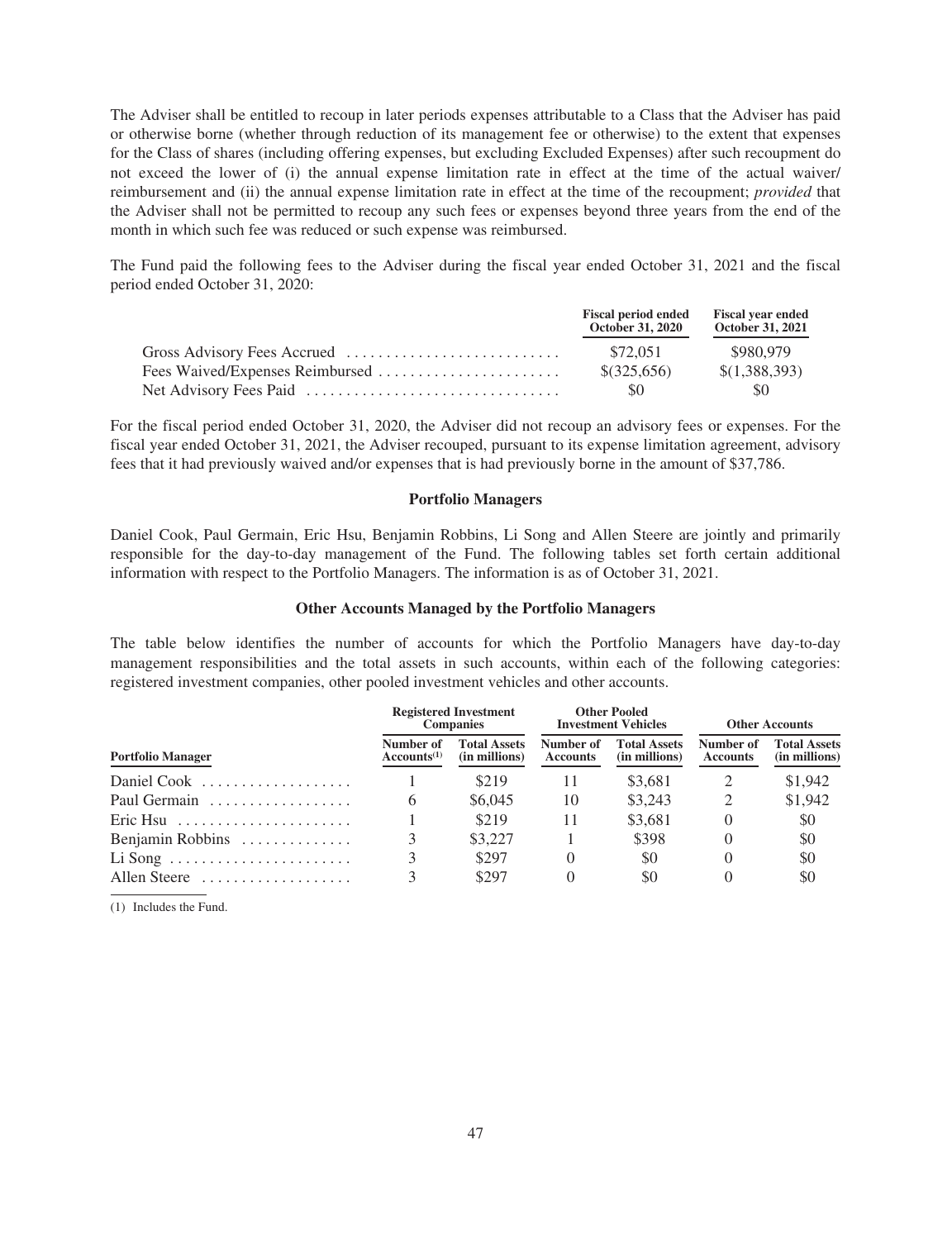The table below identifies the number of accounts for which the Portfolio Managers have day-to-day management responsibilities and the total assets in such accounts with respect to which the advisory fee is based on the performance of the account, within each of the following categories: registered investment companies, other pooled investment vehicles and other accounts.

|                                                           |                              | <b>Registered Investment</b><br>Companies for which the<br><b>Adviser receives a</b><br>performance-based fee |                              | <b>Other Pooled</b><br><b>Investment Vehicles</b><br>managed for which the<br><b>Adviser receives a</b><br>performance-based fee | <b>Other Accounts managed</b><br>for which the Adviser<br>receives a<br>performance-based fee |                                      |
|-----------------------------------------------------------|------------------------------|---------------------------------------------------------------------------------------------------------------|------------------------------|----------------------------------------------------------------------------------------------------------------------------------|-----------------------------------------------------------------------------------------------|--------------------------------------|
| <b>Portfolio Manager</b>                                  | Number of<br><b>Accounts</b> | <b>Total Assets</b><br>(in millions)                                                                          | Number of<br><b>Accounts</b> | <b>Total Assets</b><br>(in millions)                                                                                             | Number of<br><b>Accounts</b>                                                                  | <b>Total Assets</b><br>(in millions) |
| Daniel Cook $\ldots, \ldots, \ldots, \ldots$              |                              | \$0                                                                                                           |                              | \$0                                                                                                                              |                                                                                               | \$0                                  |
| Paul Germain                                              |                              | \$0                                                                                                           |                              | \$0                                                                                                                              | 0                                                                                             | \$0                                  |
| Eric Hsu $\dots \dots \dots \dots \dots \dots \dots$      |                              | \$0                                                                                                           |                              | \$0                                                                                                                              |                                                                                               | \$0                                  |
| Benjamin Robbins                                          |                              | \$0                                                                                                           |                              | \$398                                                                                                                            |                                                                                               | \$0                                  |
| Li Song $\dots \dots \dots \dots \dots \dots \dots \dots$ |                              | \$0                                                                                                           |                              | \$0                                                                                                                              |                                                                                               | \$0                                  |
|                                                           |                              | \$0                                                                                                           |                              | \$0                                                                                                                              |                                                                                               | \$0                                  |

## **Potential Conflicts of Interest**

Each of the Portfolio Managers is also responsible for managing other accounts in addition to the Fund, including other accounts of the Adviser or its affiliates. Other accounts may include other investment companies registered under the 1940 Act, unregistered investment companies that rely on Section  $3(c)(1)$  or Section  $3(c)(7)$  of the 1940 Act, separately managed accounts, foreign investment companies and accounts or investments owned by the Adviser or its affiliates or the Portfolio Managers. Management of other accounts in addition to the Fund can present certain conflicts of interest, as described below.

From time to time, conflicts of interest arise between a Portfolio Manager's management of the investments of the Fund, on the one hand, and the management of other accounts, on the other. The other accounts might have similar or different investment objectives or strategies as the Fund, or otherwise hold, purchase or sell securities or other assets or instruments that are eligible to be held, purchased or sold by the Fund, or may take positions that are opposite in direction from those taken by the Fund. In addition, investors in, or the owners of, certain accounts managed by the Adviser are also investors in the Adviser or its affiliates and/or have indicated an intention to invest additional assets in accounts managed by the Adviser and for which the Adviser will receive a management fee, performance allocation or incentive fee.

As a fiduciary, the Adviser owes a duty of loyalty to its clients and must treat each client fairly. The Adviser and the Fund have adopted compliance policies and procedures that are designed to avoid, mitigate, monitor and oversee areas that could present potential conflicts of interest.

**Allocation of Limited Time and Attention.** A Portfolio Manager who is responsible for managing multiple accounts may devote unequal time and attention to the management of those accounts. As a result, the Portfolio Manager may not be able to formulate as complete a strategy or identify equally attractive investment opportunities for each of the accounts as might be the case if he or she were to devote substantially more attention to the management of a single account. The effects of this potential conflict may be more pronounced where accounts overseen by a particular Portfolio Manager have different investment strategies.

**Allocation of Investment Opportunities.** Conflicts of interest arise as a result of the Adviser's or its affiliates' management of a number of accounts with similar or different investment strategies. When the Adviser or its affiliates purchase or sell securities or other assets or instruments for more than one account, the trades must be allocated in a manner consistent with their fiduciary duties. The Adviser and its affiliates attempt to allocate investments in a fair and equitable manner over time among client accounts, with no account receiving preferential treatment over time. To this end, the Adviser and its affiliates have adopted policies and procedures that are intended to provide the Adviser and its affiliates with flexibility to allocate investments in a manner that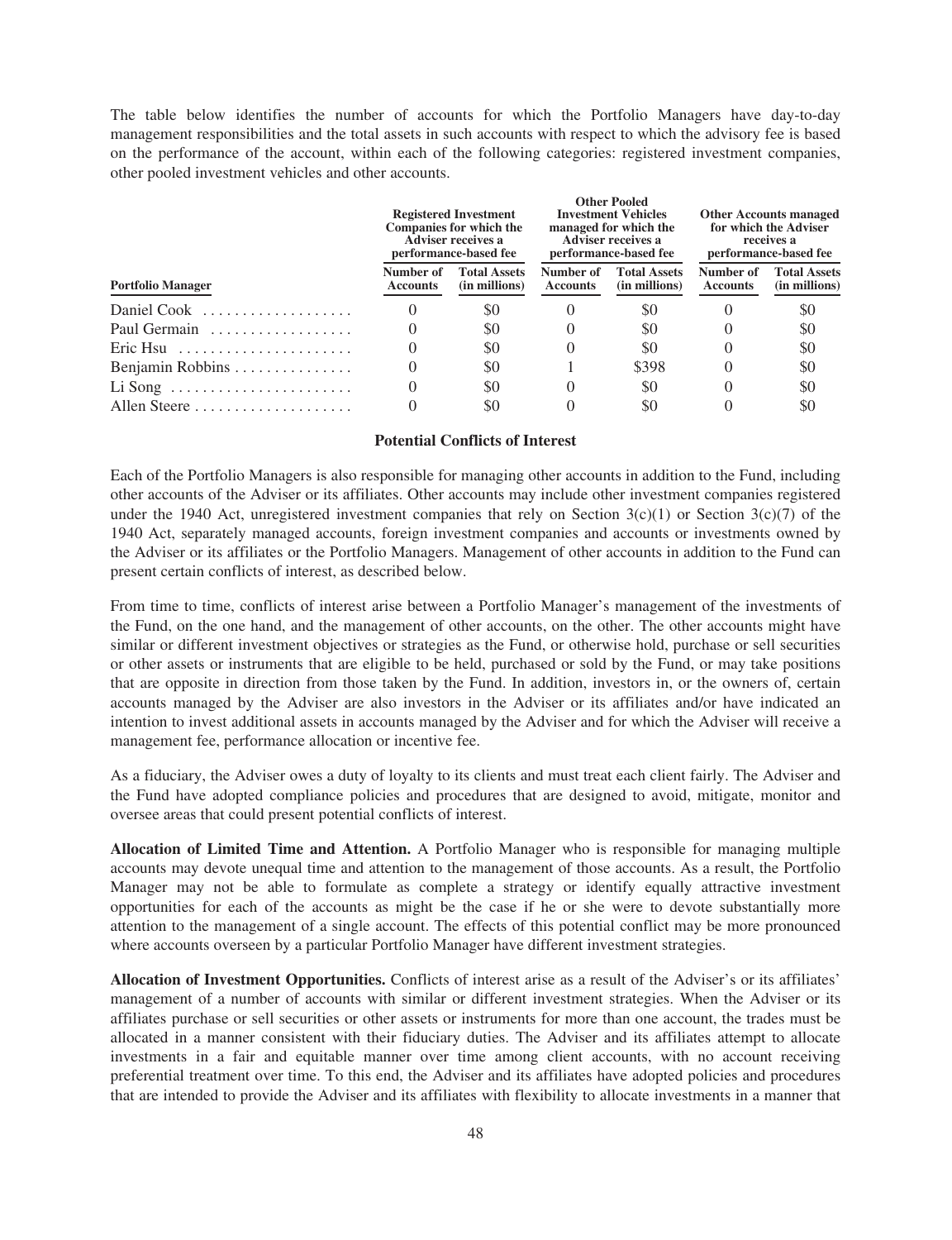is consistent with their fiduciary duties. There is no guarantee, however, that the policies and procedures adopted by the Adviser and its affiliates will be able to detect and/or prevent every situation in which an actual or potential conflict may appear.

An investment opportunity may be suitable for both the Fund and other accounts, but may not be available in sufficient quantities for both the Fund and the other accounts to participate fully. If a Portfolio Manager identifies a limited investment opportunity that may be suitable for multiple accounts, the opportunity may be allocated among these several accounts; as a result of these allocations, there may be instances in which the Fund will not participate in a transaction that is allocated among other accounts or the Fund may not be allocated the full amount of an investment opportunity. Similarly, there may be limited opportunity to sell an investment held by the Fund and another account. In addition, different account guidelines and/or differences within particular investment strategies may lead to the use of different investment practices for accounts with a similar investment strategy. Whenever decisions are made to buy or sell securities or other assets or instruments by the Fund and one or more of the other accounts simultaneously, the Adviser and its affiliates may aggregate the purchases and sales of the securities or other assets or instruments. The Adviser and its affiliates will not necessarily purchase or sell the same securities or other assets or instruments at the same time, in the same direction or in the same proportionate amounts for all eligible accounts, particularly if different accounts have different amounts of capital under management by the Adviser or its affiliates, different amounts of investable cash available, different strategies or different risk tolerances. As a result, although the Adviser and its affiliates may manage different accounts with similar or identical investment objectives, or may manage accounts with different objectives that trade in the same securities or other assets or instruments, the portfolio decisions relating to these accounts, and the performance resulting from such decisions, may differ from account to account, and the trade allocation and aggregation and other policies and procedures of the Fund or the Adviser and its affiliates could have a detrimental effect on the price or amount of the securities or other assets or instruments available to the Fund from time to time. Because the aforementioned considerations may differ between the Fund and other accounts, the investment activities of the Fund and other accounts may differ considerably from time to time. In addition, the Fund could be disadvantaged because of activities conducted by the Adviser or its affiliates for their other accounts, or by the Adviser or its affiliates for their own accounts, as a result of, among other things, the difficulty of liquidating an investment for more than one account where the market cannot absorb the sale of the combined positions.

As a result of regulations governing the ability of certain clients of the Adviser and its affiliates to invest side-by-side, it is possible that the Fund may not be permitted to participate in an investment opportunity at the same time as another fund or another account managed by the Adviser or its affiliates. These limitations may limit the scope of investment opportunities that would otherwise be available to the Fund. The decision as to which accounts may participate in any particular investment opportunity will take into account applicable law and the suitability of the investment opportunity for, and the strategy of, the applicable accounts. It is possible that the Fund may be prevented from participating due to such investment opportunity being more appropriate, in the discretion of the Adviser and its affiliates, for another account.

**Conflicts of Interest Among Strategies.** At times, a Portfolio Manager may determine that an investment opportunity may be appropriate for only some of the accounts for which he or she exercises investment responsibility, or may decide that certain of the accounts should take differing positions with respect to a particular security or other asset or instrument. In these cases, the Portfolio Manager may place separate transactions for one or more accounts, which may affect the market price of the security or other asset or instrument or the execution of the transaction, or both, to the detriment or benefit of one or more other accounts. Similarly, the Adviser or its affiliates may take positions in accounts or investments owned by them or on behalf of clients that are similar to or different from those taken by one or more client accounts.

Conflicts may also arise in cases when accounts invest in different parts of an issuer's capital structure, including circumstances in which one or more accounts own private securities or obligations of an issuer and other accounts may own public securities of the same issuer. Actions by investors in one part of the capital structure could disadvantage investors in another part of the capital structure. In addition, purchases or sales of the same investment may be made for two or more accounts on the same date. There can be no assurance that an account will not receive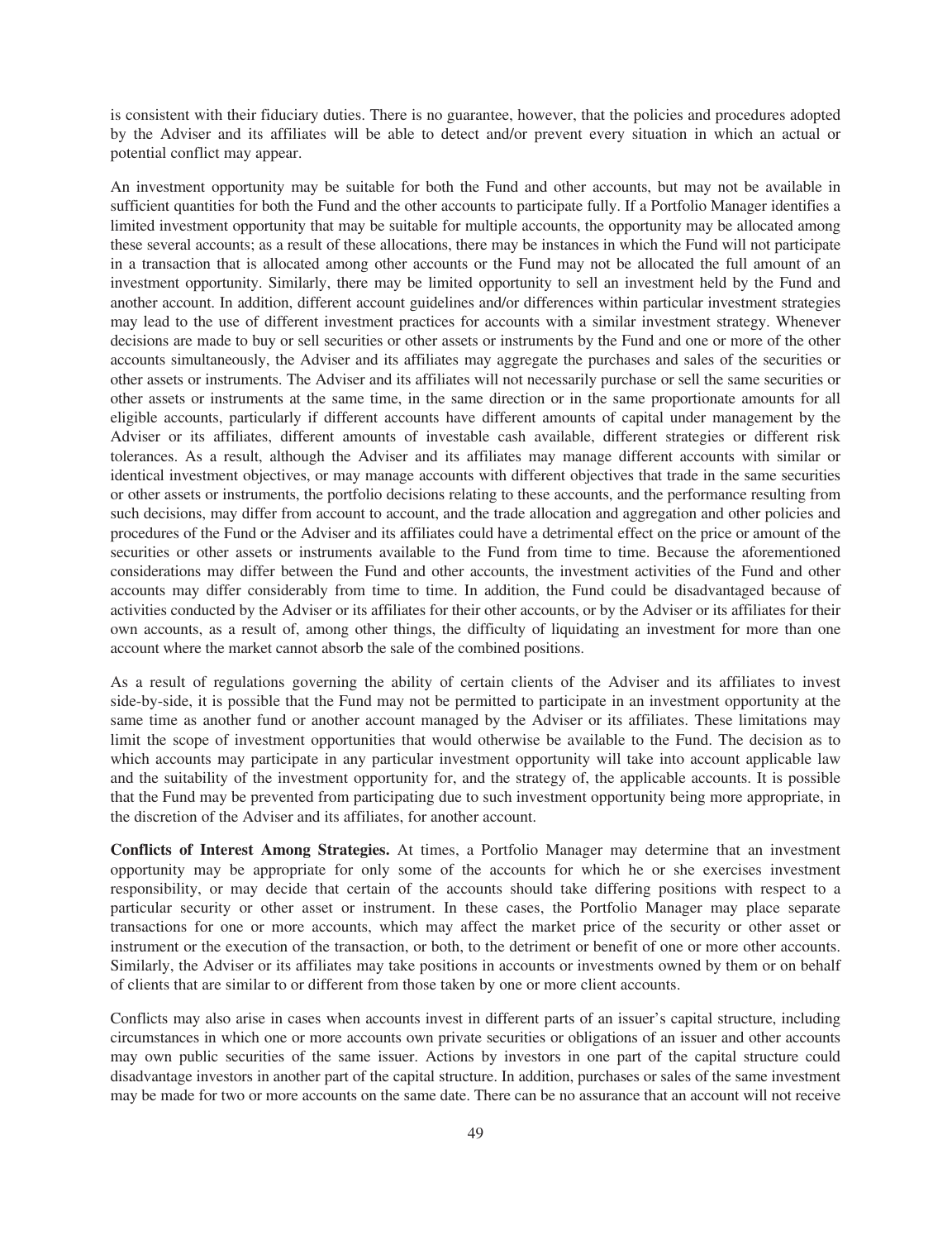less (or more) of a certain investment than it would otherwise receive if this conflict of interest among accounts did not exist. In effecting transactions, it may not be possible, or consistent with the investment objectives of accounts, to purchase or sell securities or other assets or instruments at the same time or at the same prices.

**Selection of Service Providers.** The Adviser or its affiliates may be able to select or influence the selection of service providers to clients, including the brokers and dealers that are used to execute securities or other transactions for the accounts that they supervise. In addition to executing trades, some brokers and dealers may provide the Adviser or its affiliates with brokerage and research services (as those terms are defined in Section 28(e) of the Securities Exchange Act of 1934, as amended (the "Exchange Act")), which may result in the payment of higher brokerage fees than might have otherwise been available. These services may be more beneficial to certain accounts than to others. In addition, the Adviser or its affiliates have received and may receive loans or other services from service providers to clients. Although such services are negotiated at arm's length, they pose conflicts of interest to the Adviser or its affiliates in selecting such service providers.

**Related Business Opportunities.** The Adviser or its affiliates may provide more services (such as distribution or recordkeeping) for some types of accounts than for others. In such cases, a Portfolio Manager may benefit, either directly or indirectly, by devoting disproportionate attention to the management of accounts that provide greater overall returns to the Adviser and its affiliates. Capital that the Fund invests in issuers of insurance-linked securities may be invested by that issuer in other strategies managed by the Adviser or its affiliates, and the Adviser or its affiliates may earn a management fee in connection with managing those strategies. To the extent that the Adviser or its affiliates know that the issuer has the ability to invest capital from the Fund in strategies managed by the Adviser or its affiliates, this creates an incentive for the Adviser to invest the Fund's assets in such securities. In addition, insurance and reinsurance companies that are counterparties to issuers of insurancelinked securities in which the Fund invests invest in the Adviser or its affiliates or in other funds or accounts managed by the Adviser or its affiliates, which could create an incentive for the Adviser to invest the Fund's assets in such securities.

Affiliates of the Adviser own and trade bitcoin and bitcoin-related derivatives for their own account, and in the ordinary course of their business provide bitcoin-focused asset management, custody, trading, financing and technology services to their clients. The Fund may invest in pooled investment vehicles that invest directly or indirectly in bitcoin, and such pooled investment vehicles may engage one or more affiliates of the Adviser as service providers (e.g., for bitcoin custody or execution services). These affiliates of the Adviser would receive compensation in exchange for their services, which creates a potential conflict of interest by giving the Adviser an incentive to invest in pooled investment vehicles that use one or more of the Adviser's affiliates as service providers rather than in pooled investment vehicles that utilize unaffiliated service providers, even if investing in the latter would be better for the Fund (i.e., with lower costs and/or less tracking error with respect to the price of bitcoin).

**Broad and Wide-Ranging Activities.** The Adviser and its related parties engage in a broad spectrum of activities and may expand the range of services that they provide over time. The Adviser and its related parties will generally not be restricted in the scope of their business or in the performance of any such services (whether now offered or undertaken in the future), even if such activities could give rise to conflicts of interest, and whether or not such conflicts are described herein. In the ordinary course of their business activities, including activities with third-party service providers, lenders and/or counterparties, the Adviser and its related parties engage in activities where the interests of the Adviser and its related parties or the interests of their clients conflict with the interests of the shareholders of the Fund. Certain employees of the Adviser, including certain Portfolio Managers, also have responsibilities relating to the business of one or more related parties. These employees are not restricted in the amount of time that may be allocated to the business activities of the Adviser's related parties, and the allocation of such employees' time between the Adviser and its related parties may change over time.

**Variation in Compensation.** A conflict of interest arises where the financial or other benefits available to the Adviser differ among the accounts that it manages. The structure of the Adviser's management fee differs among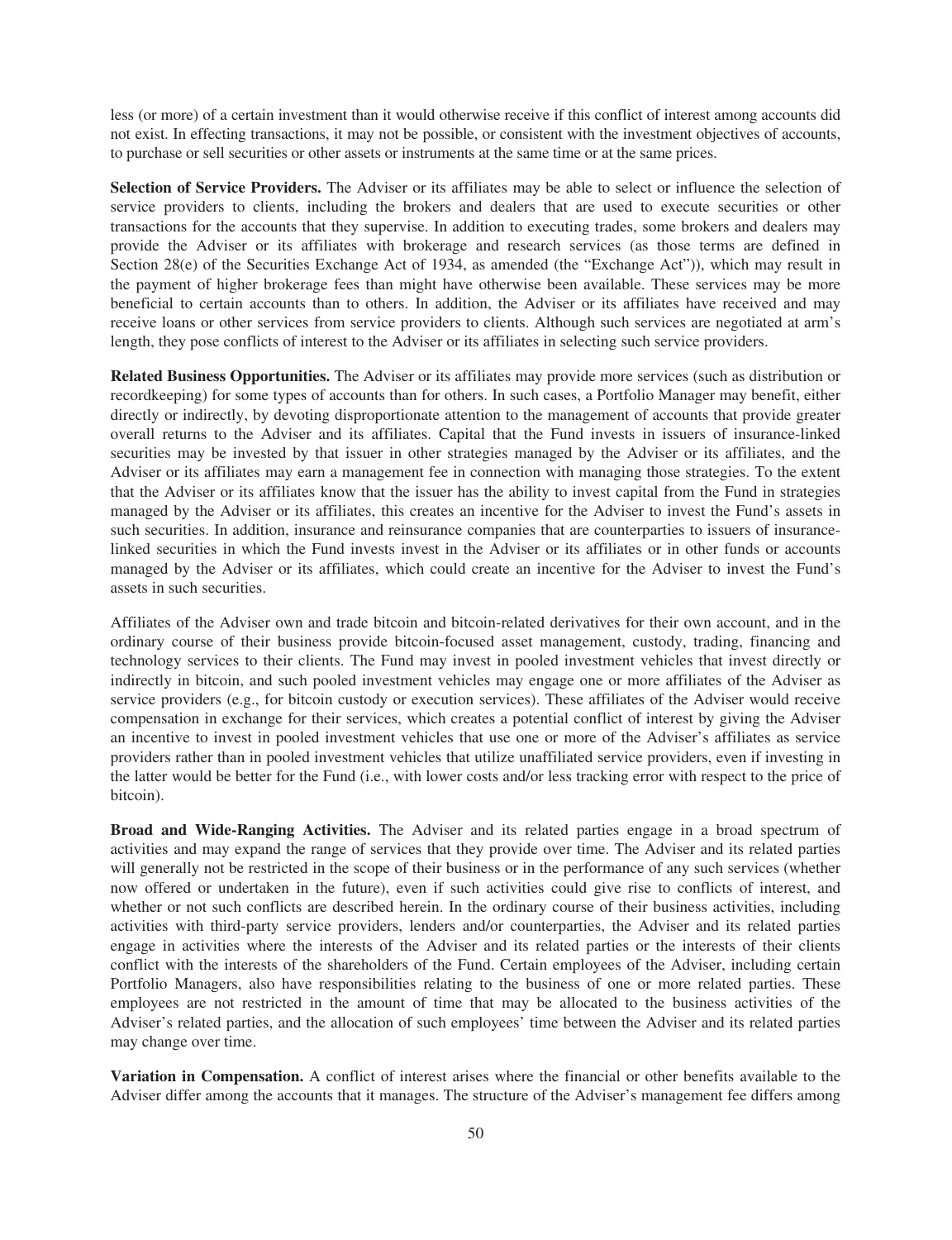accounts (such as where certain accounts pay higher management fees or a performance or incentive fee), which means the Adviser might be motivated to help certain accounts over others. In addition, a Portfolio Manager or the Adviser might be motivated to favor accounts in which such Portfolio Manager has an interest or in which the Adviser and/or its affiliates have interests. Similarly, the desire to maintain or raise assets under management or to enhance the Adviser's performance record or to derive other rewards, financial or otherwise, could influence the Adviser to lend preferential treatment to those accounts that could most significantly benefit the Adviser.

**Investments in the Fund by the Adviser.** The Adviser or its affiliates purchase shares from the Fund from time to time, and may hold a material position in the Fund. The Adviser or its affiliates face conflicting interests in determining whether, when and in what amount to redeem Fund shares. If the Adviser or its affiliate redeems a signification amount of Fund shares, this may adversely affect the Fund's performance to the extent that the Fund is required to sell investments when it would not otherwise do so.

**Investments in Other Funds Advised by Stone Ridge.** As described in the Prospectus, the Fund may invest in the Reinsurance Fund, which is also advised by Stone Ridge. To the extent the Fund invests in the Reinsurance Fund, Stone Ridge faces conflicting interests in determining whether, when and in what amount the Fund should redeem Reinsurance Fund shares. If the Fund redeems a significant amount of Reinsurance Fund shares, this may adversely affect the Reinsurance Fund's performance to the extent the Reinsurance Fund is required to sell investments at a time or price at which it would not otherwise do so. On the other hand, if the Fund were to fail to redeem Reinsurance Fund shares at the time and in the amount that Stone Ridge believes is in the Fund's best interests, the Fund could be adversely impacted if the Reinsurance Fund experiences losses or if the Fund instead sells other, higher-performing investments in order to generate liquidity. In addition, if the Fund spreads its redemption activity out over a longer period of time to manage the potential impact on the Reinsurance Fund, it could have the effect of increasing or decreasing the price received by the Fund in the redemption than if the transaction were executed all at once, which could also adversely affect the Fund's performance.

**Investments by Adviser or Related Entities.** The Adviser, its affiliates and/or related entities have made investments for their own account in assets in which the Fund invests in order to test the investment strategies and/or the related infrastructure and the Fund's service providers. The Adviser, its affiliates and/or related entities may also make new investments in securities or other instruments appropriate for investment by the Fund following the commencement of investment operations. In addition, the Adviser has made, and may from time to time make, investments in one or more issuers from or to which Stone Ridge may buy or sell securities for the Fund's account. The Adviser or a related entity may invest in entities that may provide financial or other services for the Fund.

**Certain Potential Conflicts Relating to Expenses.** The allocation of fees and expenses among the Fund and other funds or accounts advised by the Adviser will often require the Adviser to exercise its discretion to select an allocation method it determines to be appropriate in light of the particular facts and circumstances. The Adviser will be subject to conflicts of interest in making such determinations, and there can be no assurance that any allocations (i) will reflect an entity's *pro rata* share of such expenses based on the amounts invested (or anticipated to be invested) and/or the market value of the investment held (or anticipated to be held) by each fund advised by the Adviser, or (ii) will be in proportion to the number of participating funds advised by the Adviser or the proportion of time spent on each such fund. Similarly, the determination of whether an expense (for instance, the fees and expenses of service providers who work on Fund-related matters) is appropriately borne by the Fund (or a specific class of shares) or the Adviser often cannot be resolved by reference to a pre-existing formula and will require the exercise of discretion, and the Adviser will be subject to conflicts of interest in making such determinations.

## **Portfolio Manager Compensation**

Portfolio Managers receive a base salary and may also receive a bonus. Compensation of a Portfolio Manager is determined at the discretion of the Adviser and may be deferred. It may be based on a number of factors including the Portfolio Manager's experience, responsibilities, the perception of the quality of his or her work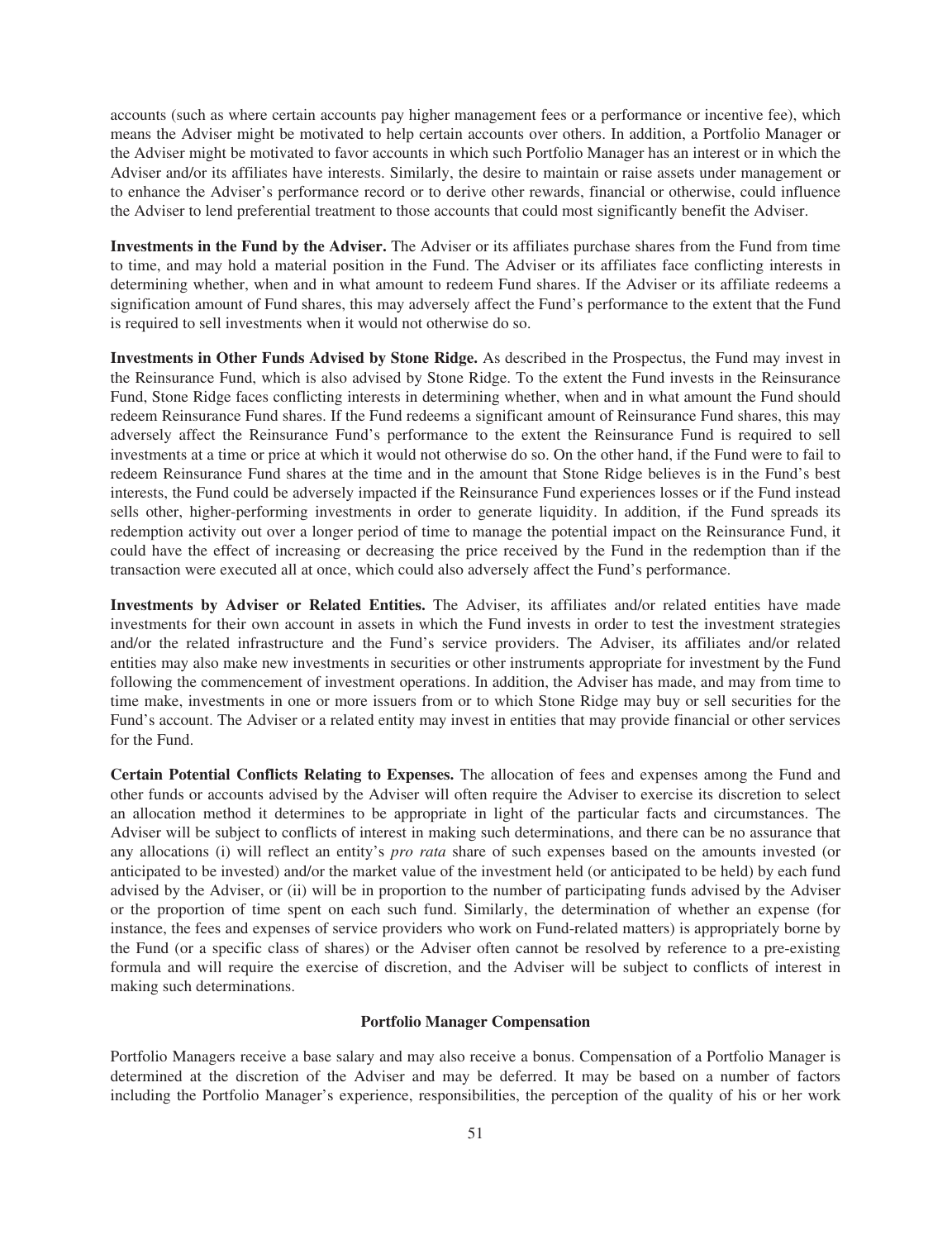efforts, and the consistency with which he or she demonstrates kindness to other employees, trading counterparties, vendors and clients. As a firm focused on beta, the compensation of Portfolio Managers is not based upon the performance of client accounts that the Portfolio Managers manage. The Adviser reviews the compensation of each Portfolio Manager at least annually.

## **Portfolio Manager Securities Ownership**

As of October 31, 2021, the Portfolio Managers beneficially owned the following shares of the Fund:

| <b>Portfolio Manager</b>                                        | <b>Dollar Range of Shares</b><br><b>Beneficially Owned</b> |
|-----------------------------------------------------------------|------------------------------------------------------------|
|                                                                 | $$1 - $10,000$                                             |
|                                                                 | $$1 - $10,000$                                             |
|                                                                 | \$1-\$10,000                                               |
| Benjamin Robbins                                                | \$100,001-\$500,000                                        |
| $Li$ Song $\ldots$ $\ldots$ $\ldots$ $\ldots$ $\ldots$ $\ldots$ | \$100,001-\$500,000                                        |
| Allen Steere                                                    | \$10,001-\$50,000                                          |

### **Principal Underwriter**

Subject to the conditions described in the "Shareholder Information" section of the Prospectus, shares of the Fund are offered on a continuous basis through ALPS Distributors, Inc. (the "Distributor"), located at 1290 Broadway, Suite 1000, Denver, Colorado 80203, as distributor pursuant to a distribution agreement (the "Distribution Agreement") between the Distributor and the Trust, on behalf of the Fund. Pursuant to the Distribution Agreement, the Distributor shall devote its best efforts to effect sales of shares of the Fund but shall not be obligated to sell any certain number of shares. The Distributor receives no compensation from the Fund for distribution of the Fund's shares.

## **Other Service Providers**

**Administrator.** The Trust has entered into an administration agreement with U.S. Bancorp Fund Services, LLC, doing business as U.S. Bank Global Fund Services (the "Administrator") pursuant to which the Administrator provides administrative services to the Fund. The Administrator is responsible for (i) the general administrative duties associated with the day-to-day operations of the Fund; (ii) conducting relations with the custodian, independent registered public accounting firm, legal counsel and other service providers; (iii) providing regulatory reporting; and (iv) providing necessary office space, equipment, personnel, compensation and facilities for handling the affairs of the Fund. In performing its duties and obligations under the administration agreement, the Administrator shall not be held liable except for a loss arising out of the Administrator's refusal or failure to comply with the terms of the administration agreement or from its bad faith, negligence or willful misconduct in the performance of its duties under the administration agreement.

U.S. Bank Global Fund Services also serves as fund accountant to the Fund under a separate agreement with the Trust and is responsible for calculating the Fund's total NAV, total net income and NAV per share of the Fund on a daily basis.

The Fund paid the following administration and fund accounting fees to the Administrator during the most recent two fiscal periods ended October 31.

| <b>Fiscal Period Ended</b> | <b>Fiscal Year Ended</b> |
|----------------------------|--------------------------|
| <b>October 31, 2020</b>    | <b>October 31, 2021</b>  |
| \$21,633                   | \$225,910                |

**Transfer Agent/Dividend Disbursing Agent.** U.S. Bancorp Fund Services, LLC, doing business as U.S. Bank Global Fund Services (the "Transfer Agent") is the transfer agent for the Fund's shares and the dividend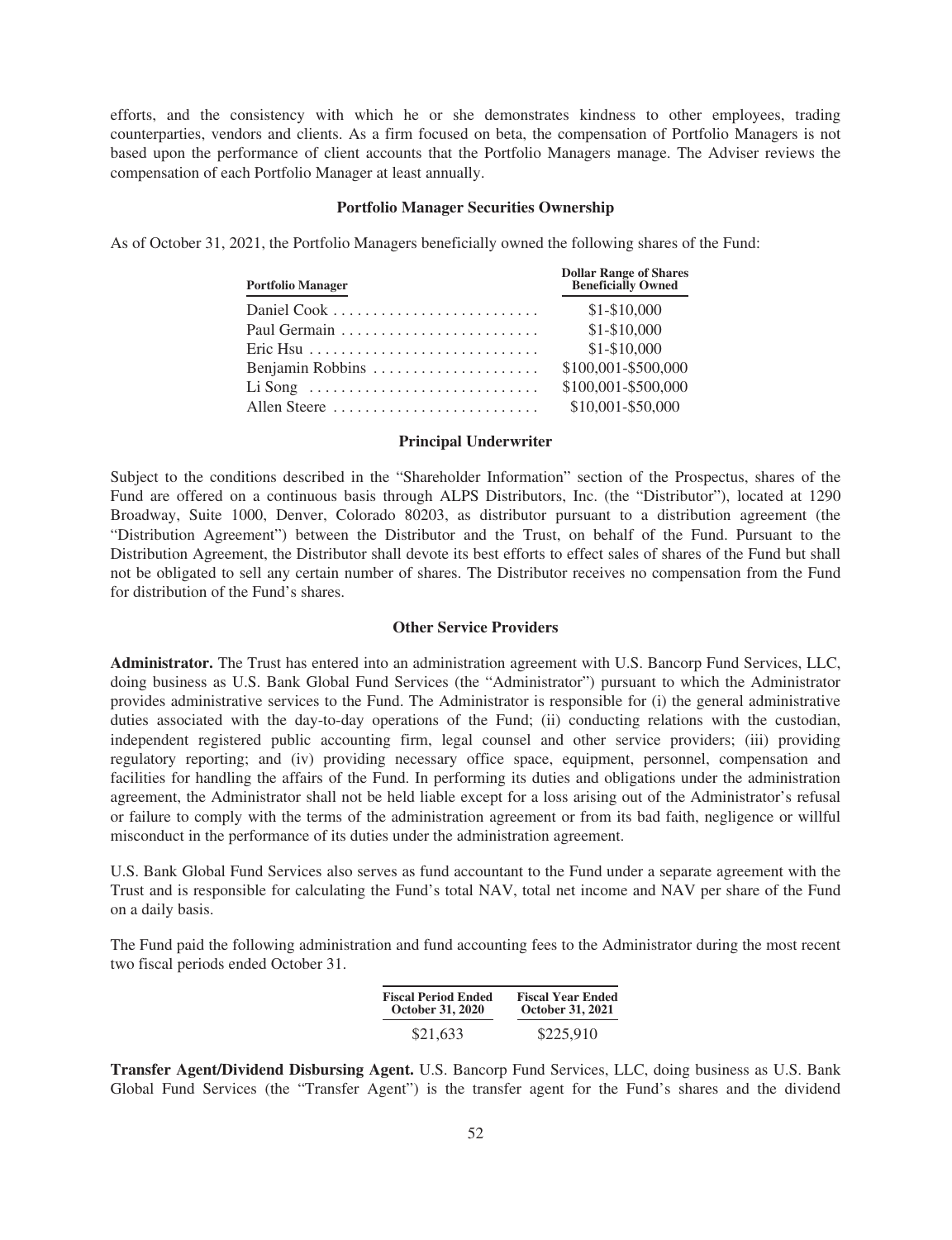disbursing agent for payment of dividends and distributions on Fund shares. The principal business address of the Transfer Agent is 615 East Michigan Street, Milwaukee, Wisconsin 53202.

**Custodian.** U.S. Bank NA (the "Custodian"), located at 1555 N. River Center Drive, Suite 302, Milwaukee, Wisconsin 53212, serves as the custodian for the Fund. As such, the Custodian holds in safekeeping certificated securities and cash belonging to the Fund and, in such capacity, is the registered owner of securities in bookentry form belonging to the Fund. Upon instruction, the Custodian receives and delivers cash and securities of the Fund in connection with Fund transactions and collects all dividends and other distributions made with respect to portfolio securities of the Fund. The Custodian also maintains certain accounts and records of the Fund.

**Independent Registered Public Accounting Firm.** Ernst & Young LLP serves as the Fund's independent registered public accountant. Ernst & Young LLP provides audit services and assistance and consultation in connection with the review of Commission filings and certain tax compliance services. Ernst & Young LLP is located at 220 South 6th Street, Minneapolis, Minnesota 55402.

**Counsel.** Ropes & Gray LLP serves as counsel to the Fund, and is located at 800 Boylston Street, Boston, Massachusetts 02199.

## **TAX STATUS**

The following discussion of U.S. federal income tax consequences of investment in the Fund is based on the Internal Revenue Code of 1986, as amended (the "Code"), U.S. Treasury regulations and other applicable authority, as of the date of the preparation of this SAI. These authorities are subject to change by legislative or administrative action, possibly with retroactive effect. The following discussion is only a summary of some of the important U.S. federal income tax considerations generally applicable to investments in the Fund and does not address all aspects of taxation that may apply to shareholders or to particular shareholders. Shareholders should consult their own tax advisers regarding their particular situation and the possible application of federal, state, local or non-U.S. tax laws.

## **Taxation of the Fund**

The Fund currently intends to elect to be treated and to qualify and be treated as a RIC under Subchapter M of Chapter 1 of the Code. In order to qualify for the special tax treatment accorded RICs and their shareholders, the Fund generally must, among other things:

- (a) derive at least 90% of its gross income for each taxable year from (i) dividends, interest, payments with respect to certain securities loans, and gains from the sale or other disposition of stock, securities or foreign currencies, or other income (including gains from options, futures, or forward contracts) derived with respect to its business of investing in such stock, securities, or currencies, and (ii) net income derived from interests in "qualified publicly traded partnerships" (as defined below);
- (b) diversify its holdings so that, at the end of each quarter of the Fund's taxable year, (i) at least 50% of the value of the Fund's total assets is represented by cash and cash items, U.S. government securities, securities of other RICs, and other securities limited in respect of any one issuer to a value not greater than 5% of the value of the Fund's total assets and not more than 10% of the outstanding voting securities of such issuer, and (ii) not more than 25% of the value of the Fund's total assets is invested, including through corporations in which the Fund owns a 20% or more voting stock interest, (x) in the securities (other than those of the U.S. government or other RICs) of any one issuer or of two or more issuers that the Fund controls and that are engaged in the same, similar, or related trades or businesses, or (y) in the securities of one or more qualified publicly traded partnerships (as defined below); and
- (c) distribute with respect to each taxable year at least 90% of the sum of its investment company taxable income (as that term is defined in the Code without regard to the deduction for dividends paid generally, taxable ordinary income and the excess, if any, of net short-term capital gains over net longterm capital losses) and any net tax-exempt interest income, for such year.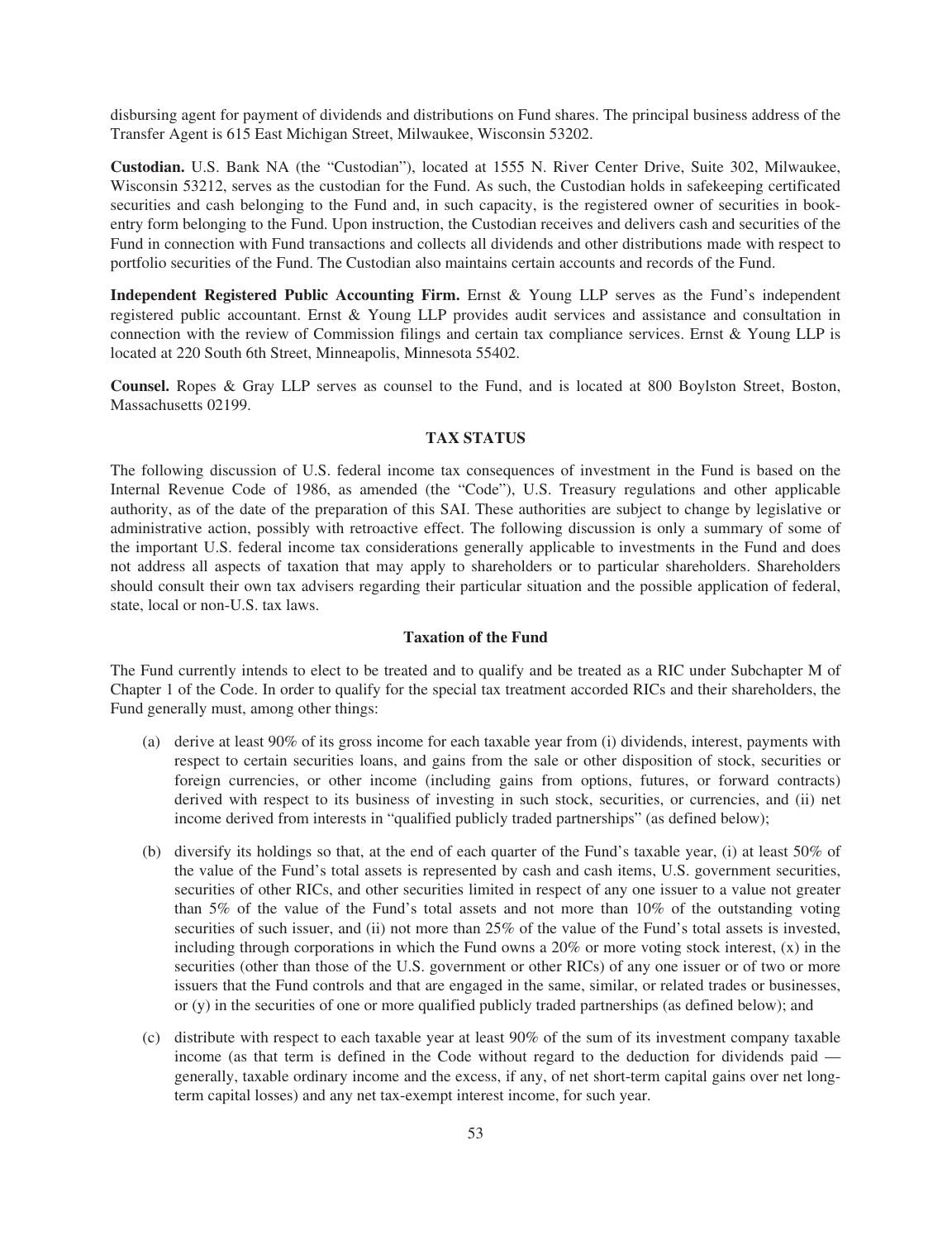In general, for purposes of the 90% gross income requirement described in paragraph (a) above, income derived from a partnership will be treated as qualifying income only to the extent such income is attributable to items of income of the partnership that would be qualifying income if realized directly by the RIC. However, 100% of the net income derived from an interest in a "qualified publicly traded partnership" (a partnership (x) the interests in which are traded on an established securities market or are readily tradable on a secondary market or the substantial equivalent thereof, and (y) that derives less than 90% of its income from the qualifying income described in paragraph (a)(i) above) will be treated as qualifying income. In general, such entities will be treated as partnerships for federal income tax purposes because they meet the passive income requirement under Code section  $7704(c)(2)$ . In addition, although in general the passive loss rules of the Code do not apply to RICs, such rules do apply to a RIC with respect to items attributable to an interest in a qualified publicly traded partnership.

For purposes of the diversification test in (b) above, the term "outstanding voting securities of such issuer" will include the equity securities of a qualified publicly traded partnership. Also, for purposes of the diversification test in (b) above, the identification of the issuer (or, in some cases, issuers) of a particular Fund investment can depend on the terms and conditions of that investment. In some cases, identification of the issuer (or issuers) is uncertain under current law, and an adverse determination or future guidance by the Internal Revenue Service ("IRS") with respect to issuer identification for a particular type of investment may adversely affect the Fund's ability to meet the diversification test in (b) above. In addition, if the Fund were to own 20% or more of the voting interests of a corporation, the Fund would be required to "look through" such corporation to its holdings and combine the appropriate percentage of such corporation's assets with the Fund's assets for purposes of satisfying the 25% diversification test described in (b)(ii) above.

Gains from foreign currencies (including foreign currency options, foreign currency swaps, foreign currency futures and foreign currency forward contracts) currently constitute qualifying income for purposes of the 90% gross income test, described in (a) above. However, the Treasury Department has the authority to issue regulations (possibly with retroactive effect) excluding from the definition of "qualifying income" the Fund's foreign currency gains to the extent that such income is not directly related to the Fund's principal business of investing in stock or securities.

The Fund's investment strategy will potentially be limited by its intention to qualify for treatment as a RIC. The tax treatment of certain of the Fund's investments under one or more of the qualification or distribution tests applicable to RICs is not certain. An adverse determination or future guidance by the IRS or a change in law might affect the Fund's ability to qualify for such treatment.

If the Fund qualifies as a RIC that is accorded special tax treatment, the Fund generally will not be subject to U.S. federal income tax on its income distributed in a timely manner to its shareholders in the form of dividends (including Capital Gain Dividends, as defined below). If the Fund were to fail to meet the income, diversification or distribution tests described above, the Fund could in some cases cure such failure, including by paying a Fundlevel tax, paying interest, making additional distributions or disposing of certain assets. If the Fund were ineligible to or otherwise did not cure such failure for any year, or if the Fund were otherwise to fail to qualify as a RIC accorded special tax treatment for such year, the Fund would be a "C corporation" and, as such, would be subject to tax on its taxable income at corporate rates, and all distributions from earnings and profits, including any distributions of net tax-exempt income and net long-term capital gains, would be taxable to shareholders as ordinary income. Some portions of such distributions could be eligible for the dividends-received deduction in the case of corporate shareholders and may be eligible to be treated as "qualified dividend income" in the case of shareholders taxed as individuals, provided, in both cases, that the shareholder meets certain holding period and other requirements in respect of the Fund's shares (as described below). In addition, the Fund could be required to recognize unrealized gains, pay substantial taxes and interest and make substantial distributions before re-qualifying as a RIC that is accorded special tax treatment.

The Fund may be treated as a "dealer in securities" within the meaning of Section  $475(c)(1)$  of the Code with respect to its alternative lending activities. Section 475 of the Code requires that a dealer must generally "mark to market" all the securities which it holds (except for securities held for investment that the dealer properly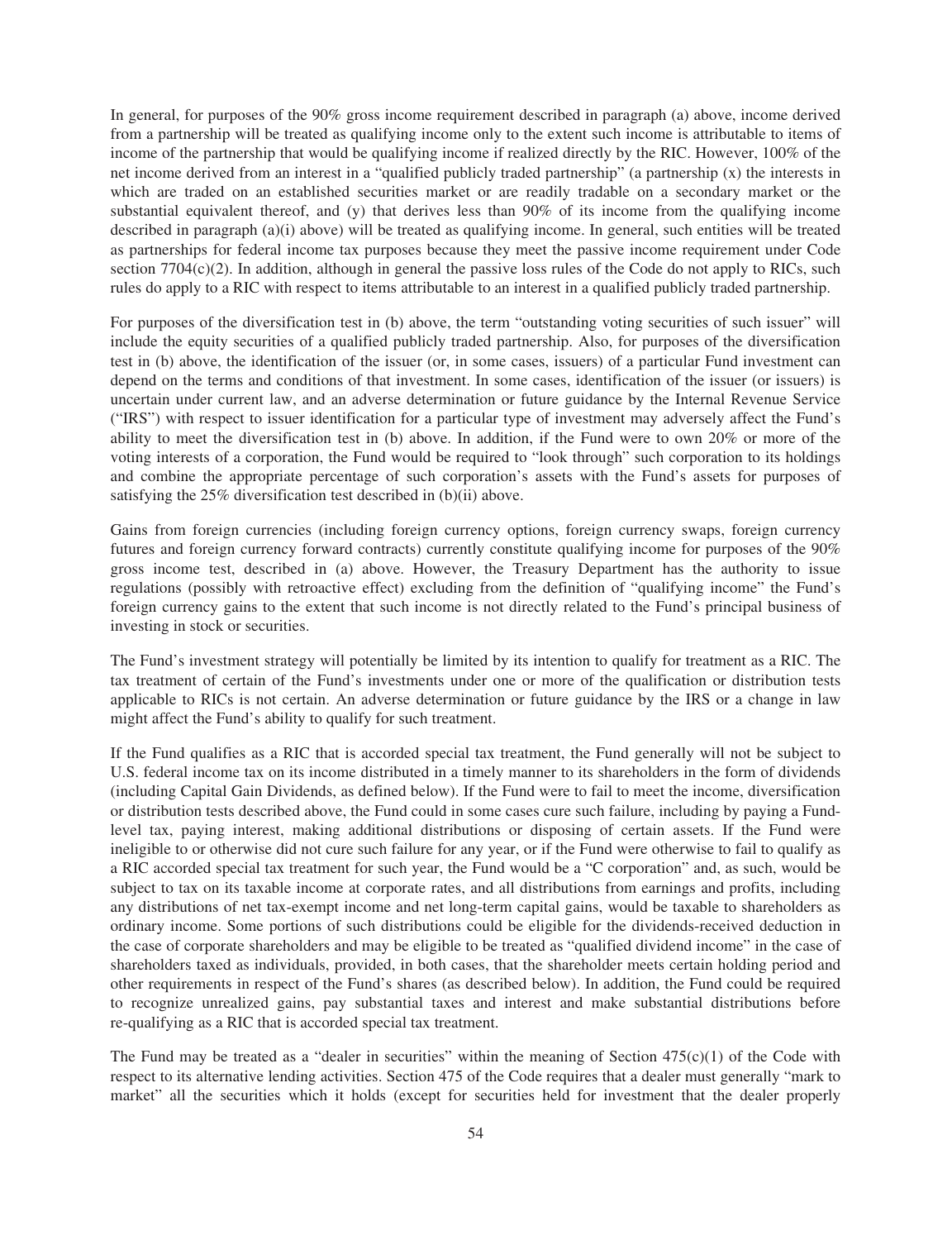identifies as such) at the close of any taxable year. Any gain or loss realized or deemed realized with respect to a security held by a dealer, regardless of whether such gain or loss is realized as a result of an actual disposition or a deemed disposition under the mark-to-market rule, is generally treated as ordinary income or loss. The mark-to-market rule does not apply to any security held for investment that the dealer properly identifies as such.

If the Fund is treated as a dealer in securities, a portion of the investments held by the Fund at the end of each taxable year would be "marked to market" under Section 475 of the Code with the result that unrealized gains or losses would be treated as though they were realized. Such deemed realized gains and losses, as well as gains and losses actually realized during the taxable year due to an actual disposition of a security that would have been marked to market if held at the end of the year, would then generally be treated as ordinary gain or loss. If the Fund is treated as a dealer in securities, such status would potentially affect the amount, timing and character of the Fund's distributions, including by potentially increasing the amount of distributions that are taxable to shareholders as ordinary income. Even if the Fund is so treated, the mark-to-market rules under Section 475 of the Code likely will not apply to all of the Fund's investments; in such instances, other rules of the Code, including in some cases the mark-to-market rules of Section 1256 of the Code, would apply to determine the amount, timing and character of income.

The Fund currently intends to distribute to its shareholders, at least annually, substantially all of its investment company taxable income (computed without regard to the dividends-paid deduction), any net tax-exempt income and any net capital gains. Investment company taxable income that is retained by the Fund will be subject to tax at regular corporate rates. The Fund may also retain for investment its net capital gain. If the Fund retains any net capital gain, it will be subject to tax at the regular corporate rates on the amount retained, but it may designate the retained amount as undistributed capital gains in a notice mailed within 60 days of the close of the Fund's taxable year to its shareholders who, in turn, (i) will be required to include in income for U.S. federal income tax purposes, as long-term capital gain, their shares of such undistributed amount, and (ii) will be entitled to credit their proportionate shares of the tax paid by the Fund on such undistributed amount against their U.S. federal income tax liabilities, if any, and to claim refunds on properly-filed U.S. tax returns to the extent the credit exceeds such liabilities. If the Fund makes this designation, for U.S. federal income tax purposes, the tax basis of shares owned by a shareholder of the Fund will be increased by an amount equal under current law to the difference between the amount of undistributed capital gains included in the shareholder's gross income under clause (i) of the preceding sentence and the tax deemed paid by the shareholder under clause (ii) of the preceding sentence. The Fund is not required to, and there can be no assurance that the Fund will, make this designation if it retains all or a portion of its net capital gain in a taxable year.

In determining its net capital gain, including in connection with determining the amount available to support a Capital Gain Dividend, its taxable income and its earnings and profits, a RIC generally may elect to treat part or all of any post-October capital loss (defined as any net capital loss attributable to the portion, if any, of the taxable year after October 31, or, if there is no such loss, the net long-term capital loss or net short-term capital loss attributable to any such portion of the taxable year), or late-year ordinary loss (generally, the sum of its (i) net ordinary loss from the sale, exchange or other taxable disposition of property attributable to the portion, if any, of the taxable year after October 31, and its (ii) other net ordinary loss attributable to the portion, if any, of the taxable year after December 31) as if incurred in the succeeding taxable year.

If the Fund fails to distribute in a calendar year at least an amount equal to the sum of 98% of its ordinary income for such year and 98.2% of its capital gain net income for the one-year period ending on October 31 of such year, plus any retained amount for the prior year, the Fund will be subject to a nondeductible 4% excise tax on the undistributed amounts. For these purposes, ordinary gains and losses from the sale, exchange or other taxable disposition of property that would be properly taken into account after October 31 are treated as arising on January 1 of the following calendar year. For purposes of the excise tax, the Fund will be treated as having distributed any amount on which it has been subject to corporate income tax in the taxable year ending within the calendar year. A dividend paid to shareholders in January of a year generally is deemed to have been paid on December 31 of the preceding year, if the dividend is declared and payable to shareholders of record on a date in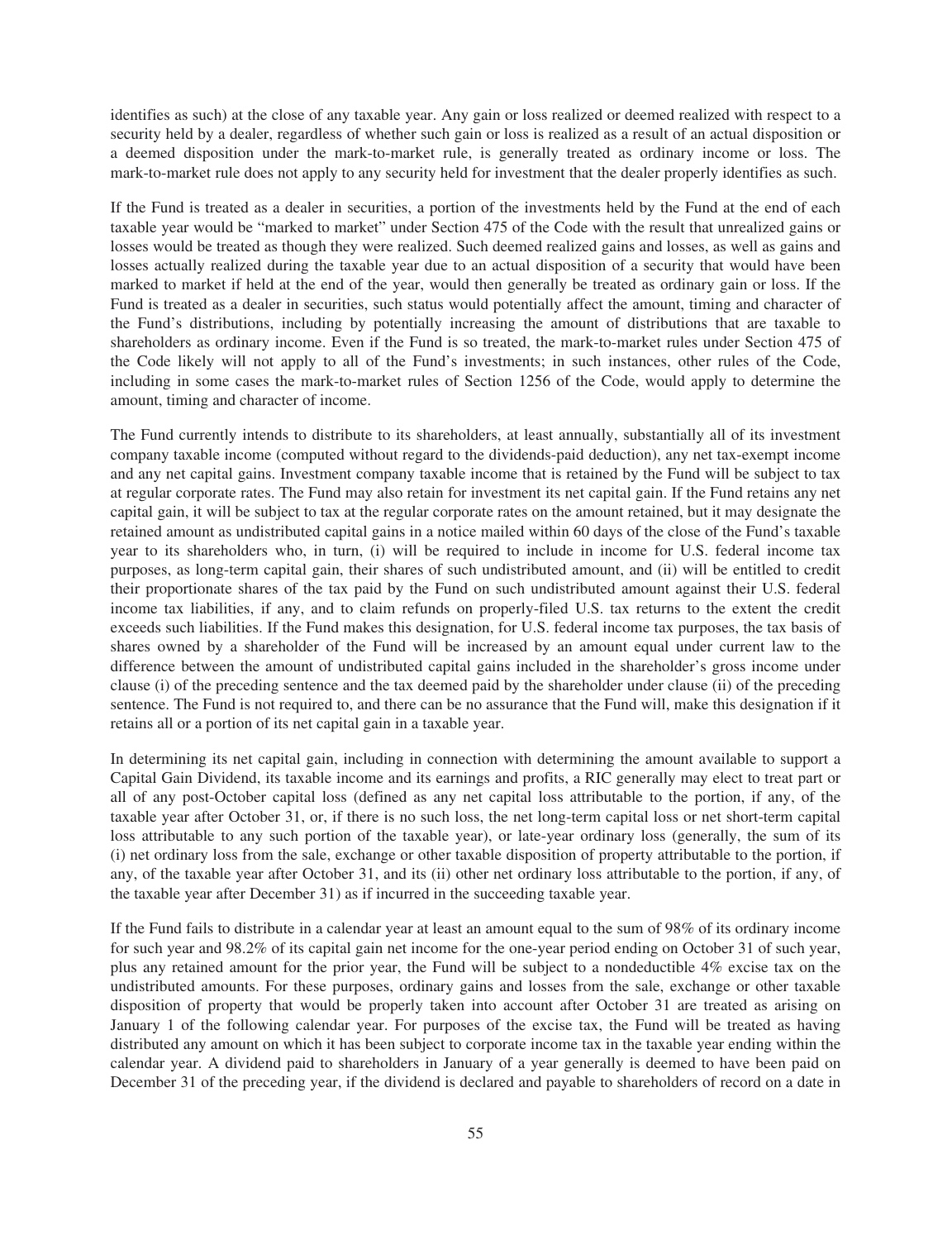October, November or December of that preceding year. The Fund intends generally to make distributions sufficient to avoid imposition of the 4% excise tax, although there can be no assurance that it will be able to do so.

## **Fund Distributions**

Shareholders subject to U.S. federal income tax will be subject to tax on dividends received from the Fund, regardless of whether received in cash or reinvested in additional shares. Such distributions generally will be taxable to shareholders in the calendar year in which the distributions are received, except that a dividend declared and payable to shareholders of record in October, November or December and paid to shareholders the following January generally is deemed to have been paid by the Fund on the preceding December 31. Distributions received by tax-exempt shareholders generally will not be subject to U.S. federal income tax to the extent permitted under applicable tax law.

For U.S. federal income tax purposes, distributions of investment income generally are taxable to shareholders as ordinary income. Taxes to shareholders on distributions of capital gains are determined by how long the Fund owned (and is treated for U.S. federal income tax purposes as having owned) the investments that generated them, rather than how long a shareholder has owned his or her shares. In general, the Fund will recognize longterm capital gain or loss on investments it has owned (or is deemed to have owned) for more than one year, and short-term capital gain or loss on investments it has owned (or is deemed to have owned) for one year or less. Tax rules can alter the Fund's holding period in investments and thereby affect the tax treatment of gain or loss on such investments. Distributions of net capital gain (that is, the excess of net long-term capital gain over net short-term capital loss, in each case determined with reference to any loss carryforwards) that are properly reported by the Fund as capital gain dividends ("Capital Gain Dividends") generally will be taxable to shareholders as long-term capital gains includible in net capital gain and taxed to individuals at reduced rates. The IRS and the Department of the Treasury have issued proposed regulations that would impose special rules in respect of Capital Gain Dividends received through partnership interests constituting "applicable partnership interests" under Section 1061 of the Code. Distributions of net short-term capital gain (as reduced by any longterm capital loss for the taxable year) will be taxable to shareholders as ordinary income, and shareholders will not be able to offset distributions of the Fund's net short-term capital gains with capital losses that they recognize with respect to their other investments. As required by federal law, detailed federal tax information with respect to each calendar year will be furnished to each shareholder early in the succeeding year.

The ultimate tax characterization of the Fund's distributions made in a taxable year cannot finally be determined until after the end of that taxable year. The Fund may make total distributions during a taxable year in an amount that exceeds the Fund's "current and accumulated earnings and profits" (generally, the net investment income and net capital gains of the Fund with respect to that year), in which case the excess generally will be treated as a return of capital, which will be tax-free to the holders of the shares, up to the amount of the shareholder's tax basis in the applicable shares, with any amounts exceeding such basis treated as gain from the sale of such shares.

Capital losses in excess of capital gains ("net capital losses") are not permitted to be deducted against the Fund's net investment income. Instead, potentially subject to certain limitations, the Fund may carry net capital losses from any taxable year forward to subsequent taxable years without expiration to offset capital gains, if any realized during such subsequent taxable years. Capital loss carryforwards are reduced to the extent they offset current-year net realized capital gains, whether the Fund retains or distributes such gains. The Fund must apply such carryforwards first against gains of the same character. The Fund's available capital loss carryforwards, if any, will be set forth in its annual shareholder report for each fiscal year.

"Qualified dividend income" received by an individual will be taxed at the rates applicable to net capital gain. In order for some portion of the dividends received by the Fund shareholder to be qualified dividend income, the Fund must meet holding period and other requirements with respect to some portion of the dividend-paying stocks in its portfolio and the shareholder must meet holding period and other requirements with respect to the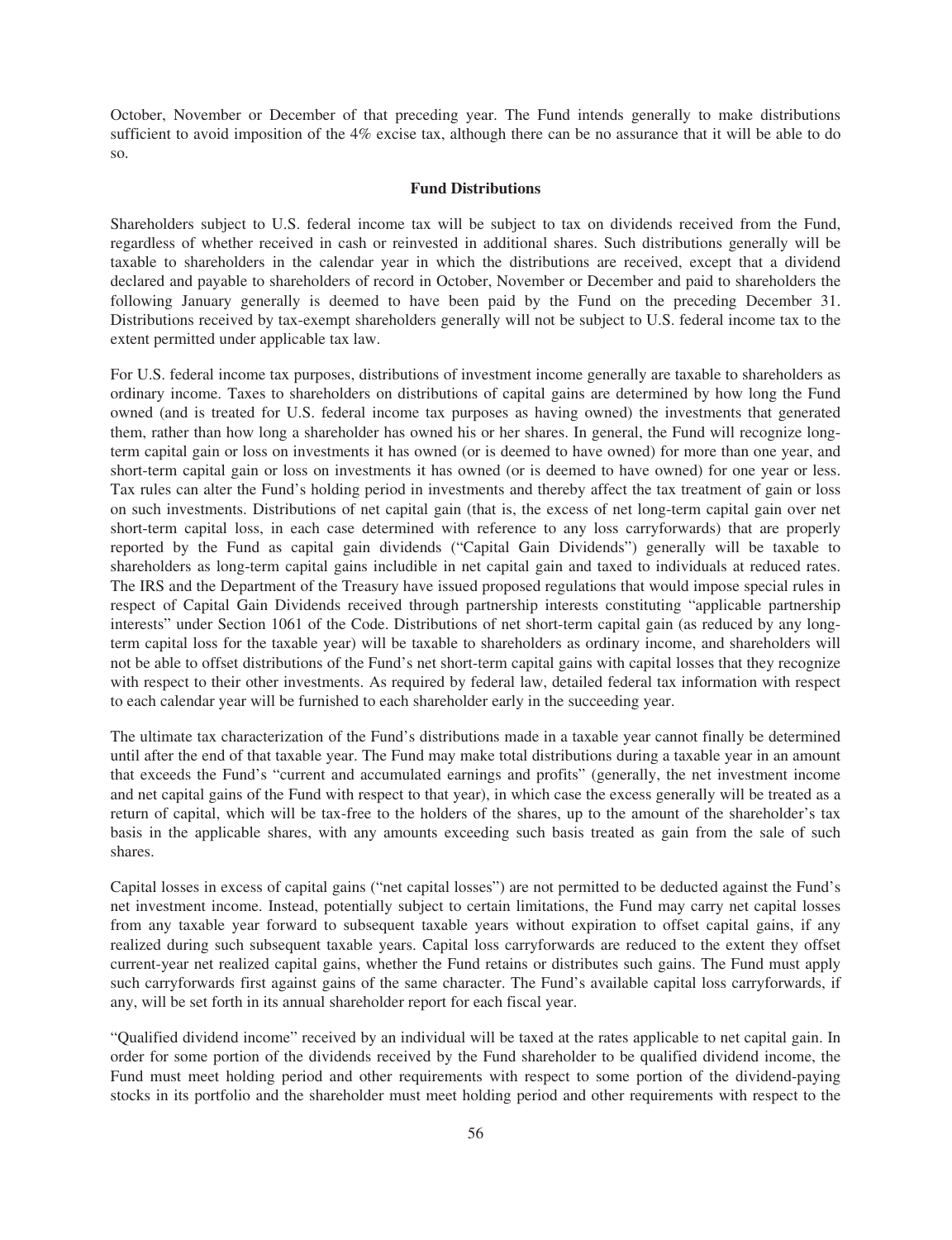Fund's shares. In general, a dividend will not be treated as qualified dividend income (at either the Fund or shareholder level) (1) if the dividend is received with respect to any share of stock held for fewer than 61 days during the 121-day period beginning on the date that is 60 days before the date on which such share becomes ex-dividend with respect to such dividend (or, in the case of certain preferred stock, 91 days during the 181-day period beginning 90 days before such date), (2) to the extent that the recipient is under an obligation (whether pursuant to a short sale or otherwise) to make related payments with respect to positions in substantially similar or related property, (3) if the recipient elects to have the dividend income treated as investment income for purposes of the limitation on deductibility of investment interest, or (4) if the dividend is received from a foreign corporation that is (a) not eligible for the benefits of a comprehensive income tax treaty with the United States (with the exception of dividends paid on stock of such a foreign corporation readily tradable on an established securities market in the United States) or (b) treated as a PFIC.

In general, distributions of investment income reported by the Fund as derived from qualified dividend income will be treated as qualified dividend income by a shareholder taxed as an individual, provided both the shareholder and the Fund meet the holding period and other requirements described above. If the aggregate qualified dividends received by the Fund during any taxable year are 95% or more of its gross income (excluding net long-term capital gain over net short-term capital loss), then 100% of the Fund's dividends (other than Capital Gain Dividends) will be eligible to be treated as qualified dividend income. It is unclear whether or to what extent distributions from the Fund will constitute qualified dividend income.

In general, dividends of net investment income received by corporate shareholders of the Fund will qualify for the dividends-received deduction generally available to corporations to the extent of the amount of eligible dividends received by the Fund from domestic corporations for the taxable year. A dividend received by the Fund will not be treated as a dividend eligible for the dividends-received deduction (1) if it has been received with respect to any share of stock that the Fund has held for less than 46 days (91 days in the case of certain preferred stock) during the 91-day period beginning on the date which is 45 days before the date on which such share becomes ex-dividend with respect to such dividend (during the 181-day period beginning 90 days before such date in the case of certain preferred stock) or (2) to the extent that the Fund is under an obligation (pursuant to a short sale or otherwise) to make related payments with respect to positions in substantially similar or related property. Moreover, the dividends-received deduction may otherwise be disallowed or reduced (1) if the corporate shareholder fails to satisfy the foregoing requirements with respect to its shares of the Fund or (2) by application of various provisions of the Code (for instance, the dividends-received deduction is reduced in the case of a dividend received on debt-financed portfolio stock (generally, stock acquired with borrowed funds)). It is unclear whether or to what extent distributions from the Fund will qualify for the dividends-received deduction.

Any distribution of income that is attributable to (i) income received by the Fund in lieu of dividends with respect to securities on loan pursuant to a securities lending transaction or (ii) dividend income received by the Fund on securities it temporarily purchased from a counterparty pursuant to a repurchase agreement that is treated for U.S. federal income tax purposes as a loan by the Fund, will not constitute qualified dividend income to individual shareholders and will not be eligible for the dividends-received deduction for corporate shareholders.

The Code generally imposes a 3.8% Medicare contribution tax on the net investment income of certain individuals, trusts and estates to the extent their income exceeds certain threshold amounts. For these purposes, "net investment income" generally includes, among other things, (i) distributions paid by the Fund of net investment income and capital gains as described above, and (ii) any net gain from the sale, redemption or exchange of Fund shares. Shareholders are advised to consult their tax advisers regarding the possible implications of this additional tax on their investment in the Fund.

Dividends and distributions on shares of the Fund are generally subject to U.S. federal income tax as described herein to the extent they do not exceed the Fund's realized income and gains ("current and accumulated earnings and profits"), even though such dividends and distributions may economically represent a return of a particular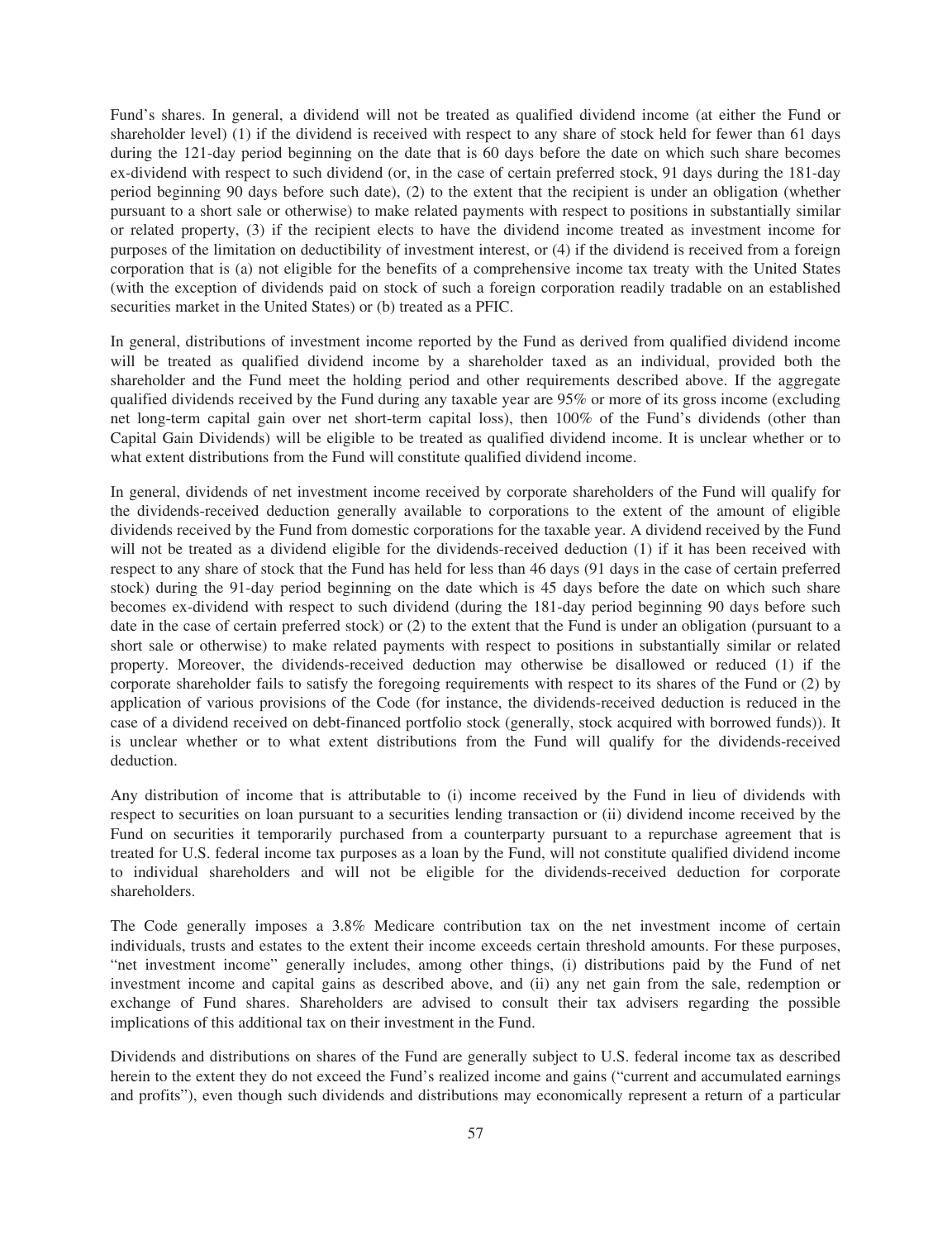shareholder's investment. Such distributions are likely to occur in respect of shares purchased at a time when the net asset value of the Fund reflects either unrealized gains, or realized and undistributed income or gains, which were therefore included in the price the shareholder paid. Such realized income or gains may be required to be distributed regardless of whether the Fund's net asset value also reflects unrealized losses. Such distributions may reduce the fair market value of the Fund's shares below the shareholder's cost basis in those shares.

#### **Sale, Exchange or Redemption of Shares**

The sale, exchange or redemption of shares of the Fund will generally give rise to a gain or loss. In general, any gain or loss realized upon a taxable disposition of shares will be treated as long-term capital gain or loss if the shareholder has held the shares for more than 12 months. Otherwise, the gain or loss generally will be treated as short-term capital gain or loss. However, any loss realized upon a taxable disposition of shares held for six months or less will be treated as long-term, rather than short-term, to the extent of any Capital Gain Dividends received (or deemed received) by the shareholder with respect to those shares. All or a portion of any loss realized upon a taxable disposition of shares will be disallowed under the Code's "wash sale" rule if other substantially identical shares of the Fund are purchased within 30 days before or after the disposition. In such a case, the basis of the newly purchased shares will be adjusted to reflect the disallowed loss.

If the Fund were to be deemed a "nonpublicly offered" RIC as described in "Expenses Subject to Special Pass-Through Rules" below, depending on a shareholder's percentage ownership in the Fund, a shareholder's partial redemption of Fund shares could cause the shareholder to be treated as having received a distribution under Section 301 of the Code ("Section 301 distribution") unless the redemption is treated as being either (i) "substantially disproportionate" with respect to such shareholder or (ii) otherwise "not essentially equivalent to a dividend" under the relevant rules of the Code. A Section 301 distribution is not treated as a sale or exchange giving rise to capital gain or loss, but rather is treated as a dividend to the extent supported by the Fund's current and accumulated earnings and profits, with the excess treated as a return of capital reducing the shareholder's tax basis in its Fund shares, and thereafter as capital gain. Where a redeeming shareholder is treated as receiving a dividend, there is a risk that other shareholders of the Fund whose percentage interests in the Fund increase as a result of such redemption will be treated as having received a taxable distribution from the Fund.

Upon the sale, exchange or redemption of Fund shares, the Fund or, in the case of shares purchased through a financial intermediary, the financial intermediary may be required to provide you and the IRS with cost basis and certain other related tax information about the Fund shares you sold, exchanged or redeemed. See "Tax Basis Information" below for more information.

## **Controlled Foreign Corporations**

The Subsidiaries will be and many or most of the other foreign issuers in which the Fund invests may be "controlled foreign corporations" ("CFCs") for U.S. federal income tax purposes. A U.S. person who owns (directly, indirectly or constructively) 10% or more of the total combined voting power of all classes of stock of a foreign corporation or 10% or more of the total value of shares of all classes of stock of a foreign corporation is a "U.S. Shareholder" of such foreign corporation for purposes of the CFC provisions of the Code. If the Fund is a "U.S. Shareholder" of a CFC, the Fund will generally be required to include in gross income for U.S. federal income tax purposes for each taxable year of the Fund its pro rata share of the CFC's "subpart F income" (defined below) for the CFC's taxable year ending within the Fund's taxable year whether or not such income is distributed by the CFC. "Subpart F income" generally includes interest, original issue discount, dividends, net gains from the disposition of stocks or securities, receipts with respect to securities loans, net gains from transactions (including futures, forward and similar transactions) in commodities, net payments received with respect to equity swaps and similar derivatives, and certain income attributable to issuing (or reinsuring) of an insurance or annuity contract that Section 953(a)(1) of the Code defines as "insurance income." Subpart F income is treated as ordinary income and is included in net investment income, regardless of the character of the CFC's underlying income. Net losses incurred by a CFC during a tax year do not flow through to the Fund and thus will not be available to offset income or capital gain generated from the Fund's other investments. In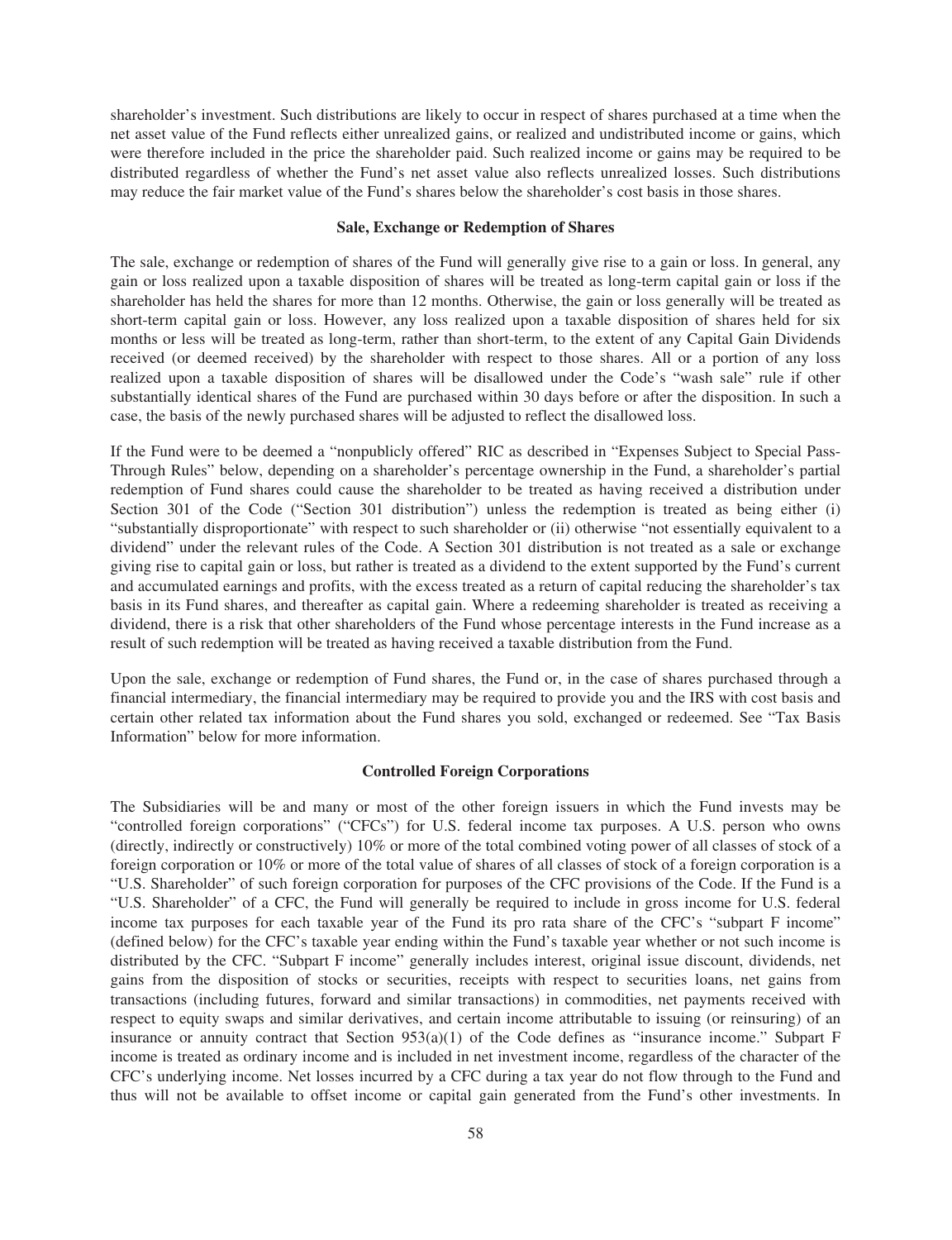addition, net losses incurred by a CFC during a tax year generally cannot be carried forward by the CFC to offset gains realized by it in subsequent tax years. The Fund's recognition of any subpart F income from an investment in a CFC will increase the Fund's tax basis in such CFC. Distributions by the CFC to the Fund will be tax-free, to the extent of the CFC's previously undistributed subpart F income, and will correspondingly reduce the Fund's tax basis in the CFC, and any distributions in excess of the Fund's tax basis in such CFC will be treated as realized gain. To the extent the Fund recognizes subpart F income in excess of actual cash distributions from a CFC, the Fund may be required to borrow money or sell assets (including when it is not advantageous to do so) to generate the cash necessary to distribute as dividends to its shareholders all of its income and gains and therefore to eliminate any tax liability at the Fund level.

Generally, a foreign corporation is a CFC if, on any day of its taxable year, more than 50% of the voting power or value of its stock is owned (directly, indirectly or constructively) by U.S. Shareholders. For purposes of taking into account subpart F income of a foreign corporation that is insurance income (as defined above), the foreign corporation is a CFC if, on any day of its taxable year, more than 25% of the voting power or value of its stock is owned (directly, indirectly, or constructively) by U.S. Shareholders and the gross amount of premiums or other consideration in respect of the reinsurance or the issuing of insurance or annuity contracts described in Section 953(a)(1) of the Code exceeds 75% of the gross amount of all premiums or other consideration in respect of all risks.

In general, in order to qualify as a RIC, the Fund must, among other things, derive at least 90% of its gross income from certain specified sources ("qualifying income"). Under regulations, subpart F inclusions from investments in CFCs will constitute "qualifying income" for the purposes of the 90% gross income requirement to the extent it is either (i) timely and currently repatriated or (ii) derived with respect to the Fund's business of investing in stock, securities or currencies.

## **Passive Foreign Investment Companies**

A passive foreign investment company ("PFIC") is any foreign corporation: (i) 75% or more of the gross income of which for the taxable year is passive income, or (ii) the average percentage of the assets of which (generally by value, but by adjusted tax basis in certain cases) that produce or are held for the production of passive income is at least 50%. Generally, passive income for this purpose means dividends, interest (including income equivalent to interest), royalties, rents, annuities, the excess of gains over losses from certain property transactions and commodities transactions and foreign currency gains. Passive income for this purpose does not include rents and royalties received by the foreign corporation from active business and certain income received from related persons. A foreign corporation in which the Fund invests, including a foreign issuer of event-linked bonds, will not be treated as a PFIC with respect to the Fund if such corporation is a CFC (as defined herein) and the Fund is a U.S. Shareholder (as defined herein) thereof.

Equity investments by the Fund in PFICs could potentially subject the Fund to a U.S. federal income tax or other charge (including interest charges) on the distributions received from the PFIC or on proceeds received from the disposition of shares in the PFIC. This tax cannot be eliminated by making distributions to Fund shareholders. However, the Fund may elect to avoid the imposition of that tax. For example, if the Fund is in a position to and elects to treat a PFIC as a "qualified electing fund" (i.e., make a "QEF election"), the Fund will be required to include its share of the PFIC's income and net capital gains annually, regardless of whether it receives any distribution from the PFIC. Alternatively, the Fund may make an election to mark the gains (and to a limited extent losses) in such holdings "to the market" as though it had sold and repurchased its holdings in those PFICs on the last day of the Fund's taxable year. Such gains and losses are treated as ordinary income and loss. The QEF and mark-to-market elections may accelerate the recognition of income (without the receipt of cash) and increase the amount required to be distributed by the Fund to avoid taxation. Making either of these elections therefore may require the Fund to liquidate other investments (including when it is not advantageous to do so) to meet its distribution requirement, which also may accelerate the recognition of gain and affect the Fund's total return. Dividends paid by PFICs will not be eligible to be treated as "qualified dividend income."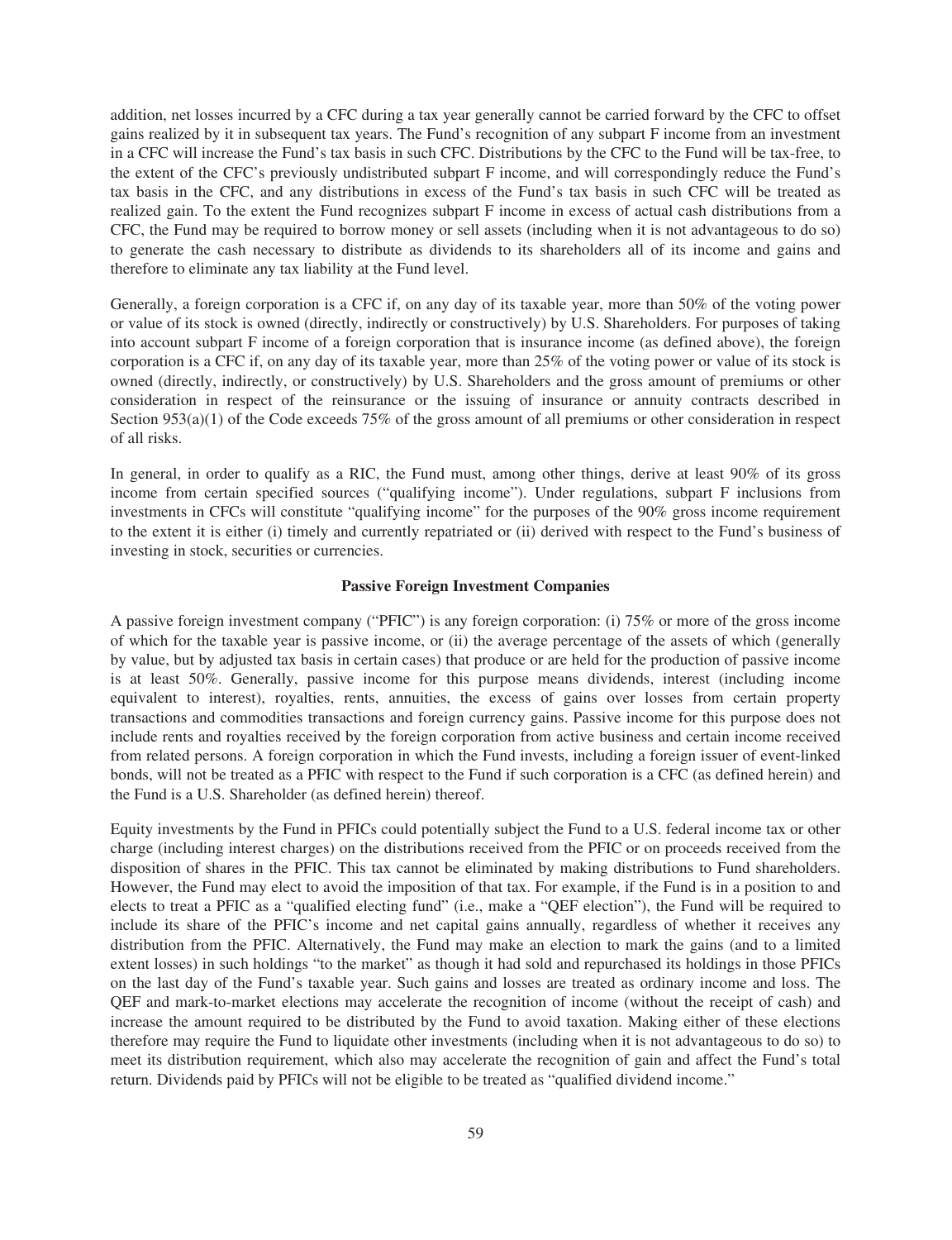It is not always possible to identify a foreign corporation as a PFIC, and the Fund may therefore incur the tax and interest charges described above in some instances.

## **Foreign Taxation**

Income and proceeds received by the Fund from sources within foreign countries may be subject to withholding and other taxes imposed by such countries. Tax treaties between certain countries and the U.S. may reduce or eliminate such taxes. If more than 50% of the Fund's assets at the close of the taxable year consist of the securities of foreign corporations, the Fund may elect to permit shareholders to claim a credit or deduction on their income tax returns for their pro rata portions of qualified taxes paid by the Fund to foreign countries in respect of foreign securities that the Fund has held, under Code rules, for at least the minimum period specified in the Code. For this purpose, "securities of foreign corporations" generally includes securities of foreign governments. In such cases, shareholders will include in gross income from foreign sources their pro rata shares of such taxes paid by the Fund. A shareholder's ability to claim an offsetting foreign tax credit or deduction in respect of such foreign taxes is subject to certain limitations imposed by the Code, which may result in the shareholder's not receiving a full credit or deduction (if any) for the amount of such taxes. For example, shareholders who do not itemize on their U.S. federal income tax returns may claim a credit but not a deduction for such foreign taxes. Even if the Fund were eligible to make such an election for a given year, it may determine not to do so. Shareholders that are not subject to U.S. federal income tax, and those who invest in the Fund through tax-advantaged accounts (including those who invest through individual retirement accounts or other tax-advantaged retirement plans), generally will receive no benefit from any tax credit or deduction passed through by the Fund.

## **Investments in Other Investment Companies**

If the Fund receives dividends from another investment company, including an ETF and including the Reinsurance Fund, that qualifies as a RIC, and the investment company reports such dividends as qualified dividend income, then the Fund is permitted in turn to report a portion of its distributions as qualified dividend income, provided the Fund meets holding period and other requirements with respect to shares of the investment company.

If the Fund receives dividends from such an investment company and the investment company reports such dividends as eligible for the dividends-received deduction, then the Fund is permitted in turn to report its distributions derived from those dividends as eligible for the dividends-received deduction as well, provided the Fund meets holding period and other requirements with respect to shares of the investment company.

### **Investments in Securities of Special Purpose Entities**

The tax treatment of the Fund's investments in the securities of special purpose entities that acquire and hold alternative lending-related securities will depend on the terms of such investments and may affect the amount, timing or character of income recognized by the Fund and therefore the amount, timing, or character of distributions to shareholders. Because tax rules applicable to these types of investments are in some cases uncertain, an adverse determination or future guidance by the IRS or a change in law might affect the Fund's ability to qualify as a RIC.

## **Certain Investments in REITs and Mortgage-Related Securities**

The Fund may invest in REITs. The Fund's investments in REIT equity securities may result in the Fund's receipt of cash in excess of the REIT's earnings; if the Fund distributes such amounts, such distribution could constitute a return of capital to Fund shareholders for U.S. federal income tax purposes. Dividends received by the Fund from a REIT will not qualify for the corporate dividends-received deduction and generally will not constitute qualified dividend income.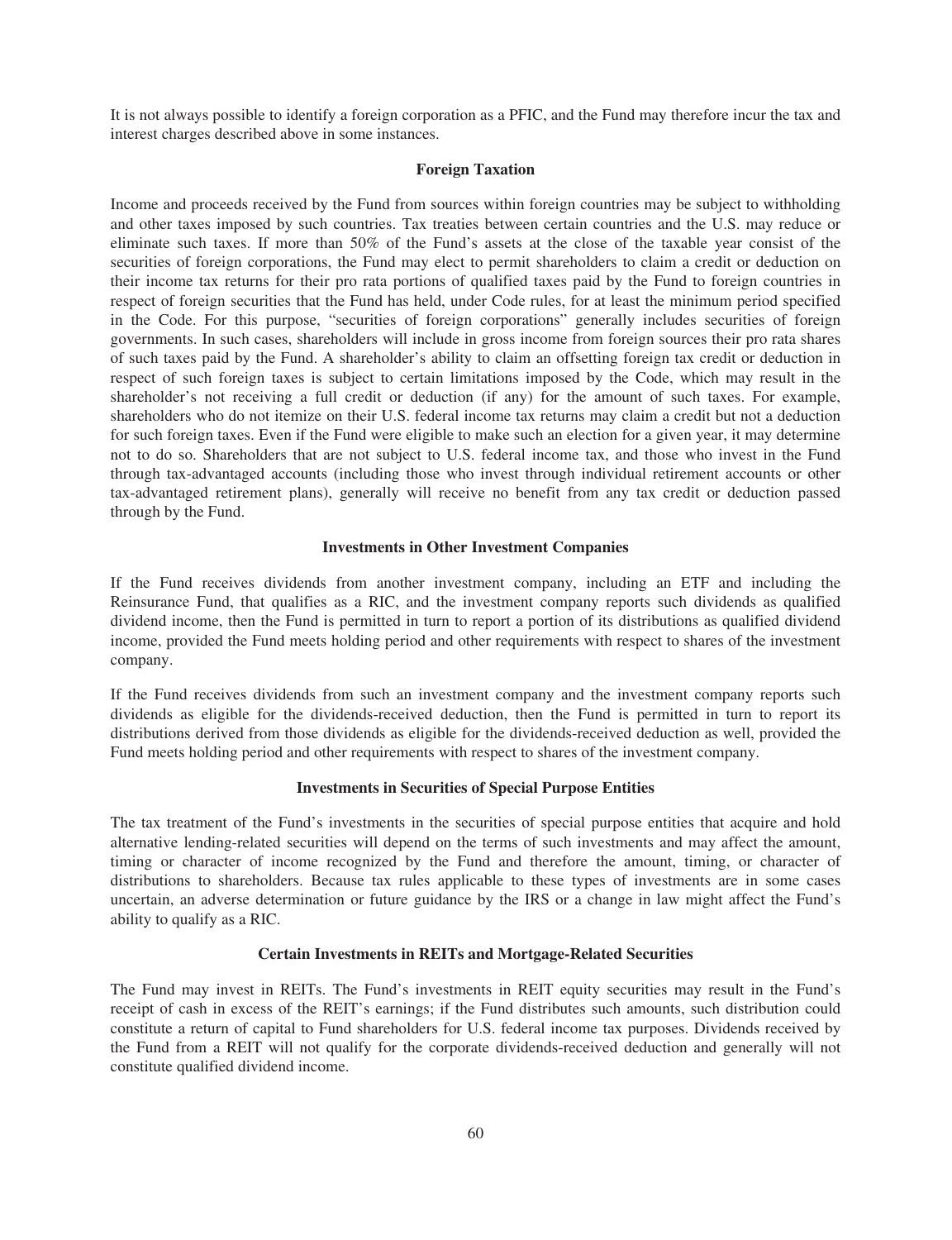Under recently finalized regulations, distributions by the Fund to its shareholders that the Fund properly reports as "section 199A dividends," as defined and subject to certain conditions described below, are treated as qualified REIT dividends in the hands of non-corporate shareholders. Non-corporate shareholders are permitted a U.S. federal income tax deduction equal to 20% of qualified REIT dividends received by them, subject to certain limitations. Very generally, a "section 199A dividend" is any dividend or portion thereof that is attributable to certain dividends received by a regulated investment company from REITs, to the extent such dividends are properly reported as such by the regulated investment company in a written notice to its shareholders. A section 199A dividend is treated as a qualified REIT dividend only if the shareholder receiving such dividend holds the dividend-paying regulated investment company shares for at least 46 days of the 91-day period beginning 45 days before the shares become ex-dividend, and is not under an obligation to make related payments with respect to a position in substantially similar or related property. The Fund is permitted to report such part of its dividends as section 199A dividends as are eligible, but is not required to do so.

## **Original Issue Discount, Pay-in-Kind Securities, and Market Discount**

Some debt obligations with a fixed maturity date of more than one year from the date of issuance (and all zero-coupon debt obligations with a fixed maturity date of more than one year from the date of issuance) will be treated as debt obligations that are issued originally at a discount. Generally, the amount of the original issue discount ("OID") is treated as interest income and is included in the Fund's taxable income (and required to be distributed by the Fund) over the term of the debt obligation, even though payment of that amount is not received until a later time (i.e., upon partial or full repayment or disposition of the debt security) or is received in kind rather than in cash. Increases in the principal amount of an inflation-indexed bond will be treated as OID.

Some debt obligations with a fixed maturity date of more than one year from the date of issuance that are acquired by the Fund in the secondary market may be treated as having "market discount." Very generally, market discount is the excess of the stated redemption price of a debt obligation (or in the case of an obligation issued with OID, its "revised issue price") over the purchase price of such obligation. In the case of higher-risk securities, the amount of market discount may be unclear. See "Higher-Risk Securities." Subject to the discussion below regarding Section 451 of the Code, (i) generally, any gain recognized on the disposition of, and any partial payment of principal on, a debt obligation having market discount is treated as ordinary income to the extent the gain, or principal payment, does not exceed the "accrued market discount" on such debt obligation, (ii) alternatively, the Fund may elect to accrue market discount currently, in which case the Fund will be required to include the accrued market discount in the Fund's income (as ordinary income) and thus distribute it over the term of the debt security, even though payment of that amount is not received until a later time, upon partial or full repayment or disposition of the debt security, and (iii) the rate at which the market discount accrues, and thus is included in the Fund's income, will depend upon which of the permitted accrual methods the Fund elects. Notwithstanding the foregoing, effective for taxable years beginning after 2017, Section 451 of the Code generally requires any accrual method taxpayer to take into account items of gross income no later than the time at which such items are taken into account as revenue in the taxpayer's financial statements. The IRS and the Department of the Treasury have issued final regulations providing that this rule does not apply to the accrual of market discount.

Some debt obligations with a fixed maturity date of one year or less from the date of issuance may be treated as having "acquisition discount" (very generally, the excess of the stated redemption price over the purchase price), or OID in the case of certain types of debt obligations. Generally, the Fund will be required to include the acquisition discount, or OID, in income (as ordinary income) over the term of the debt obligation, even though payment of that amount is not received until a later time (i.e., upon partial or full repayment or disposition of the debt security) or is received in kind rather than in cash. The Fund may make one or more of the elections applicable to debt obligations having acquisition discount, or OID, which could affect the character and timing of recognition of income.

In addition, payment-in-kind securities will give rise to income that is required to be distributed and is taxable even though the Fund holding the security receives no interest payment in cash on the security during the year.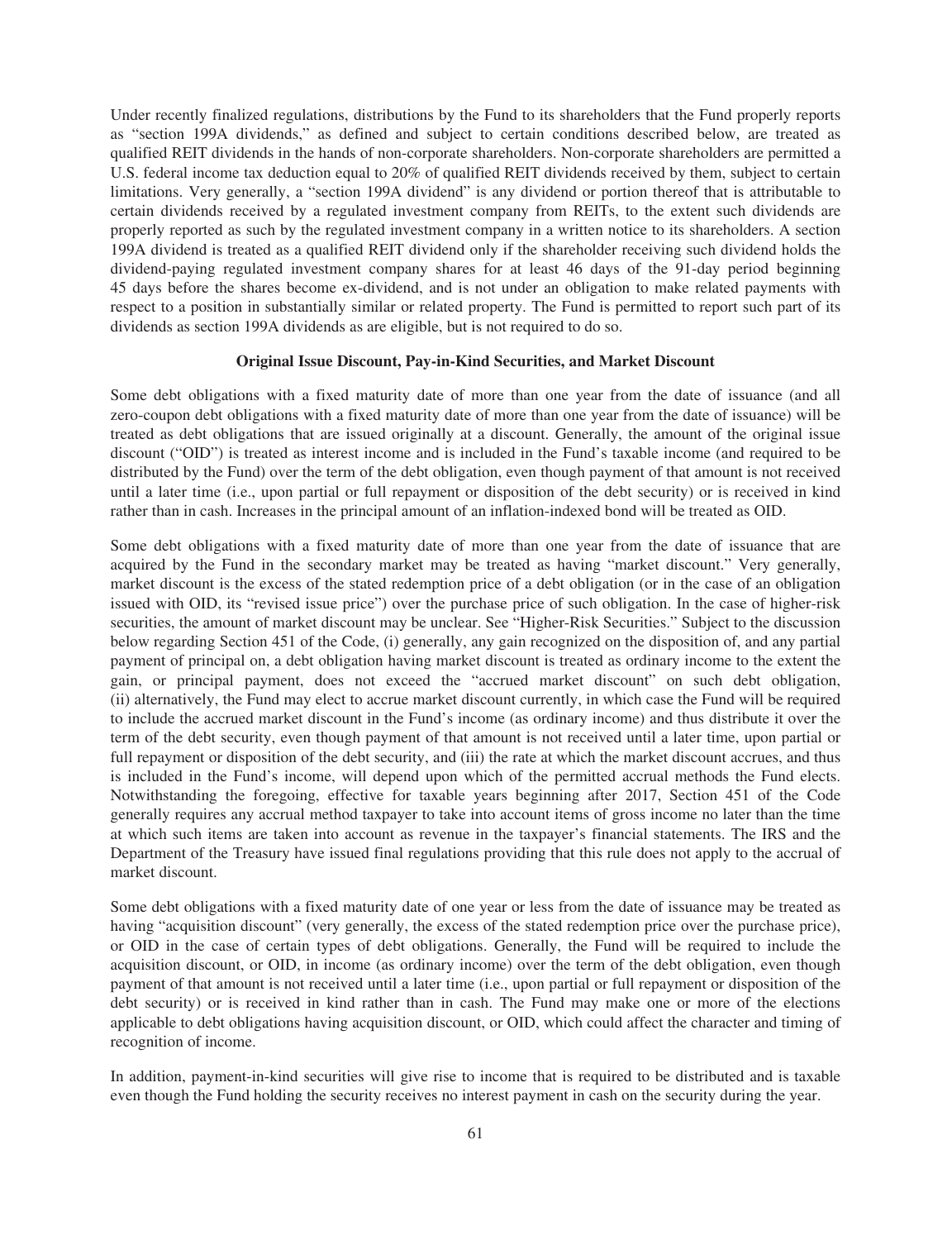If the Fund holds the foregoing kinds of securities, it may be required to pay out as an income distribution each year an amount that is greater than the total amount of cash interest the Fund actually received. Such distributions may be made from the cash assets of the Fund or by liquidation of portfolio securities, if necessary (including when it is not advantageous to do so). The Fund may realize gains or losses from such liquidations. In the event the Fund realizes net capital gains from such transactions, its shareholders may receive a larger capital gain distribution than they would in the absence of such transactions.

## **Securities Purchased at a Premium**

Very generally, where the Fund purchases a bond at a price that exceeds the redemption price at maturity — that is, at a premium — the premium is amortizable over the remaining term of the bond. In the case of a taxable bond, if the Fund makes an election applicable to all such bonds it purchases, which election is irrevocable without consent of the IRS, the Fund reduces the current taxable income from the bond by the amortized premium and reduces its tax basis in the bond by the amount of such offset; upon the disposition or maturity of such bonds, the Fund is permitted to deduct any remaining premium allocable to a prior period.

## **Higher-Risk Securities**

Investments in debt obligations that are at risk of or in default present special tax issues for the Fund. Tax rules are not entirely clear about issues such as whether, when or to what extent the Fund should recognize market discount on a debt obligation; when the Fund may cease to accrue interest, OID or market discount; when and to what extent deductions may be taken for bad debts or worthless securities; and how payments received on obligations in default should be allocated between principal and income. These and other related issues will be addressed by the Fund when, as and if it invests in such securities, in order to seek to ensure that it distributes sufficient income to preserve its eligibility for treatment as a RIC and does not become subject to U.S. federal income or excise tax.

#### **Issuer Deductibility of Interest**

A portion of the interest paid or accrued on certain high yield discount obligations owned by the Fund may not be deductible to (and thus, may affect the cash flow of) the issuer. If a portion of the interest paid or accrued on certain high yield discount obligations is not deductible, that portion will be treated as a dividend for purposes of the corporate dividends received deduction. In such cases, if the issuer of the high yield discount obligations is a domestic corporation, dividend payments by the Fund may be eligible for the dividends-received deduction to the extent of the deemed dividend portion of such accrued interest. Interest paid on debt obligations owned by the Fund, if any, that are considered for U.S. tax purposes to be payable in the equity of the issuer or a related party will not be deductible to the issuer, possibly affecting the cash flow of the issuer.

## **Options, Futures, Forward Contracts, Swap Agreements, Hedges, Straddles and Other Transactions**

In general, option premiums received by the Fund are not immediately included in the income of the Fund. Instead, the premiums are recognized (i) when the option contract expires, (ii) the option is exercised by the holder or (iii) the Fund transfers or otherwise terminates the option  $(e.g., throughta$  a closing transaction). If a call option written by the Fund is exercised and the Fund sells or delivers the underlying security, the Fund generally will recognize capital gain or loss equal to (a) the sum of the strike price and the option premium received by the Fund minus (b) the Fund's basis in the security. Such gain or loss generally will be short-term or long-term depending upon the holding period of the underlying security. If securities are purchased by the Fund pursuant to the exercise of a put option written by it, the Fund generally will subtract the premium received for purposes of computing its cost basis in the securities purchased. In either case, provided the tax treatment of an option transaction is not governed by Section 1256 of the Code (discussed further below), the gain or loss that may arise in respect of a termination of the Fund's obligation under the option other than through the exercise of the option will be shortterm gain or loss, depending on whether the premium income received by the Fund is greater or less than the amount paid by the Fund (if any) in terminating the transaction. Thus, for example, if an option written by the Fund expires unexercised, the Fund generally will recognize short-term gain equal to the premium received.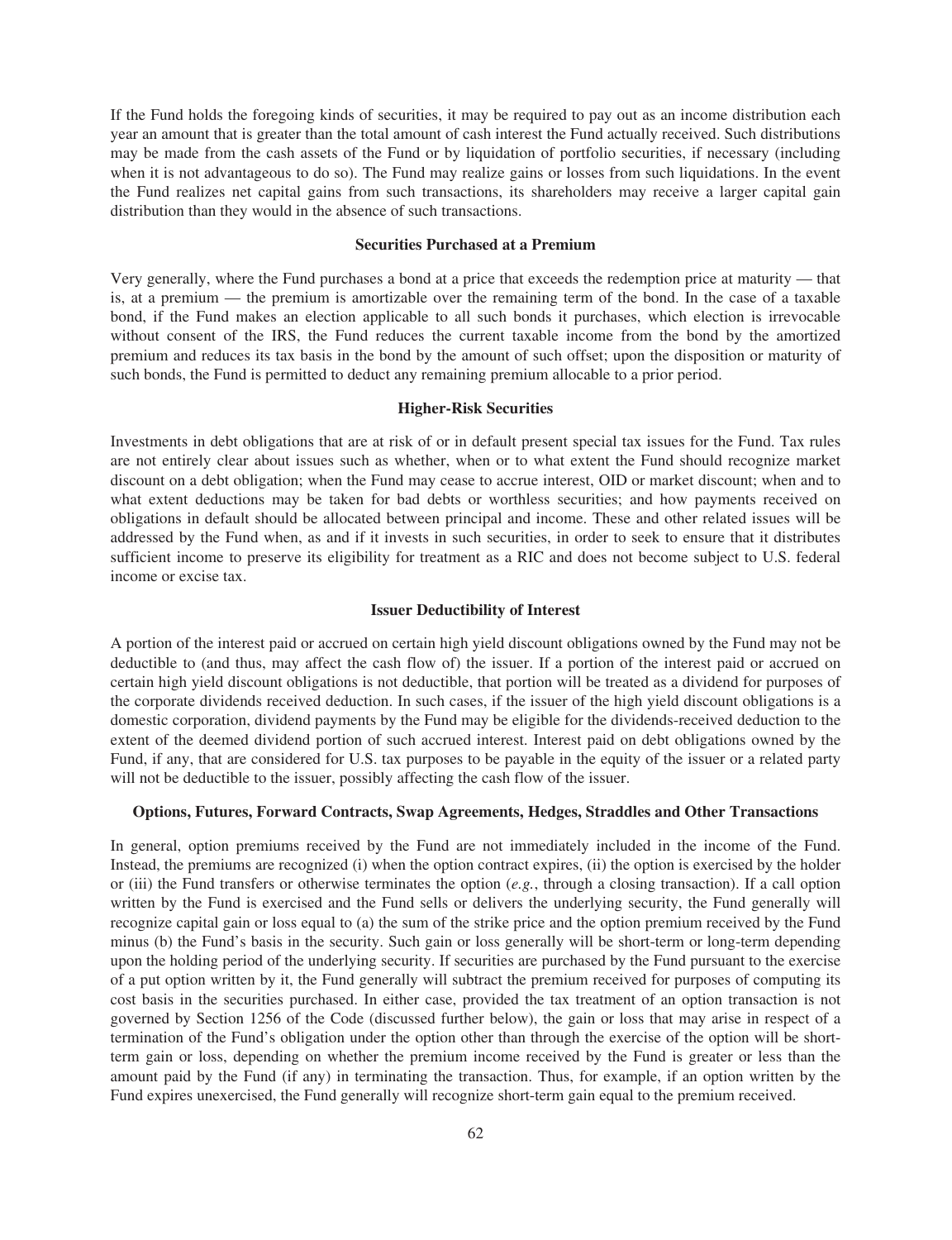Certain covered call writing activities of the Fund may trigger the U.S. federal income tax straddle rules contained primarily in Section 1092 of the Code. Very generally, where applicable, Section 1092 requires (i) that losses be deferred on positions deemed to be offsetting positions with respect to "substantially similar or related property," to the extent of unrealized gain in the latter, and (ii) that the holding period of such a straddle position that has not already been held for the long-term holding period be terminated and begin anew once the position is no longer part of a straddle. Options on single stocks that are not "deep in the money" may constitute qualified covered calls, which generally are not subject to the straddle rules; the holding period on stock underlying qualified covered calls that are "in the money" although not "deep in the money" will be suspended during the period that such calls are outstanding. Thus, the straddle rules and the rules governing qualified covered calls could cause gains that would otherwise constitute long-term capital gains to be treated as short-term capital gains, and distributions that would otherwise constitute "qualified dividend income" or qualify for the dividendsreceived deduction to fail to satisfy the holding period requirements and therefore to be taxed as ordinary income or fail to qualify for the dividends-received deduction, as the case may be.

The tax treatment of certain positions entered into by the Fund, including regulated futures contracts, certain foreign currency positions and certain listed non-equity options, will be governed by section 1256 of the Code ("Section 1256 Contracts"). Gains or losses on Section 1256 Contracts generally are considered 60% long-term and 40% short-term capital gains or losses ("60/40"), although certain foreign currency gains and losses from such contracts may be treated as ordinary in character. Also, Section 1256 Contracts held by the Fund at the end of each taxable year (and, for purposes of the 4% excise tax, on certain other dates as prescribed under the Code) are "marked to market" with the result that unrealized gains or losses are treated as though they were realized and the resulting gain or loss is treated as ordinary or 60/40 gain or loss, as applicable.

In addition to the special rules described above in respect of futures and options transactions, the Fund's transactions in other derivative instruments (*e.g.*, forward contracts and swap agreements) as well as any of its other hedging, short sale, securities loan or similar transactions, may be subject to one or more special tax rules (*e.g.*, mark-to-market, notional principal contract, straddle, constructive sale, wash sale and short sale rules). These rules may affect whether gains and losses recognized by the Fund are treated as ordinary or capital or as short-term or long-term, accelerate the recognition of income or gains to the Fund, defer losses to the Fund and cause adjustments in the holding periods of the Fund's securities. These rules could therefore affect the amount, timing and/or character of distributions to shareholders. Because these and other tax rules applicable to these types of transactions are in some cases uncertain under current law, an adverse determination or future guidance by the IRS with respect to these rules may affect whether the Fund has made sufficient distributions, and otherwise satisfied the relevant requirements, to maintain its qualification as a regulated investment company and avoid a Fund-level tax.

The Fund's use of commodity-linked derivatives can be limited by the Fund's intention to qualify as a RIC, and can bear on the Fund's ability to so qualify. Income and gains from certain commodity-linked derivatives does not constitute qualifying income to a regulated investment company for purposes of the 90% gross income test described above. The tax treatment of certain other commodity-linked instruments in which the Fund might invest, including ("ETNs") and certain structured notes, is not certain, in particular with respect to whether income or gains from such instruments constitute qualifying income to a RIC. If the Fund were to treat income or gain from a particular instrument as qualifying income and the income or gain were later determined not to constitute qualifying income and, together with any other nonqualifying income, caused the Fund's nonqualifying income to exceed 10% of its gross income in any taxable year, the Fund would fail to qualify as a regulated investment company unless it is eligible to and does pay a tax at the Fund level.

Certain of the Fund's investments in derivative instruments and foreign currency-denominated instruments, and any of the Fund's transactions in foreign currencies and hedging activities, are likely to produce a difference between the Fund's book income and the sum of its taxable income and net tax-exempt income (if any). If the Fund's book income is less than the sum of its taxable income and net tax-exempt income (if any), the Fund could be required to make distributions exceeding book income to qualify as a regulated investment company that is accorded special tax treatment and to avoid a Fund-level tax. If, in the alternative, the Fund's book income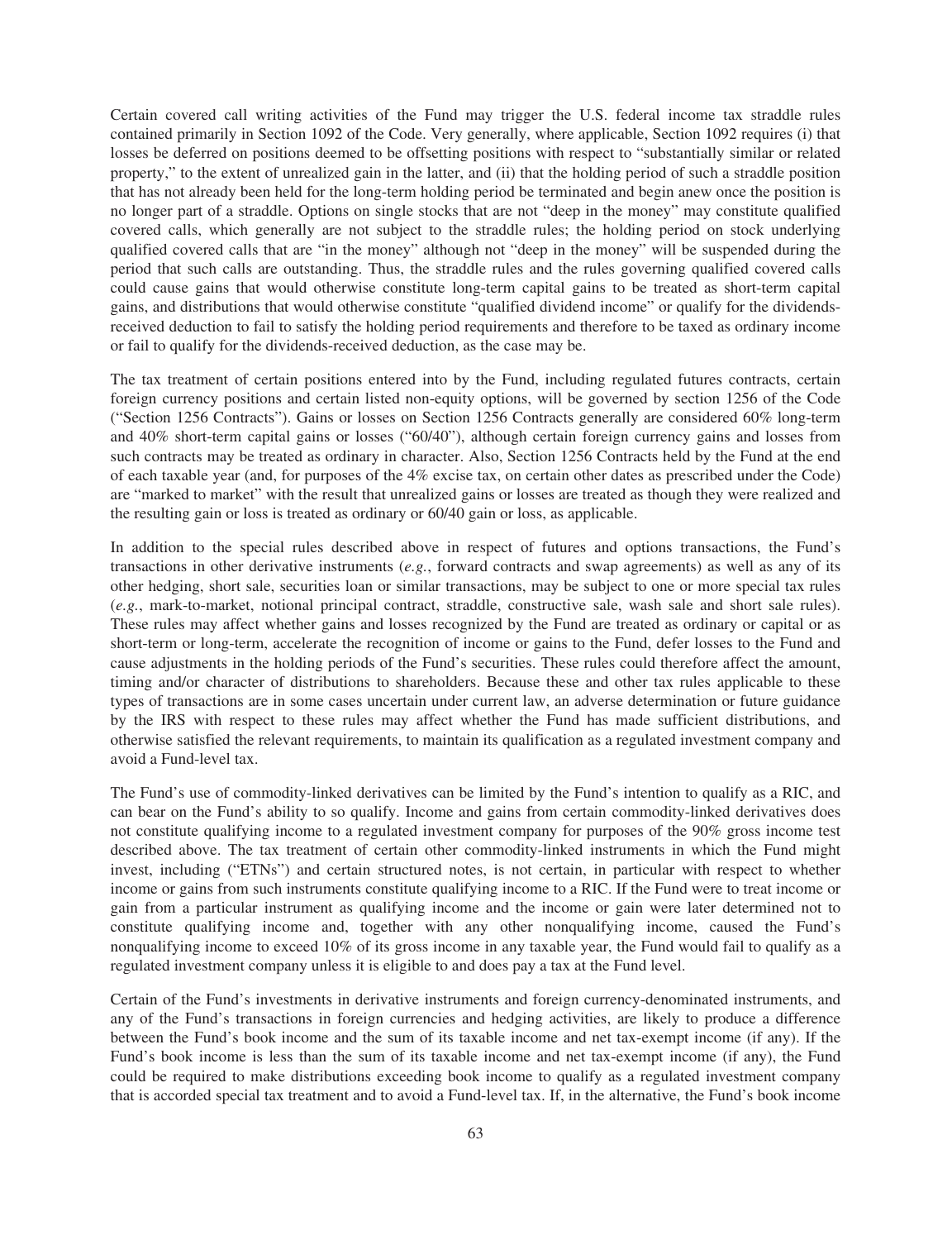exceeds the sum of its taxable income (including realized capital gains) and net tax-exempt income (if any), the distribution (if any) of such excess will be treated as (i) a dividend to the extent of the Fund's remaining earnings and profits (including earnings and profits arising from tax-exempt income), (ii) thereafter, as a return of capital to the extent of the recipient's basis in its shares and (iii) thereafter, as gain from the sale or exchange of a capital asset.

#### **Tax-Exempt Shareholders**

Income of a RIC that would be UBTI if earned directly by a tax-exempt entity will not generally be attributed as UBTI to a tax-exempt shareholder of a RIC. Notwithstanding this "blocking" effect, a tax-exempt shareholder could recognize UBTI by virtue of its investment in the Fund if shares in the Fund constitute debt-financed property in the hands of the tax-exempt shareholder within the meaning of Section 514(b) of the Code.

## **Bitcoin Transactions**

The Fund's use of bitcoin can be limited by the Fund's intention to qualify as a RIC, and can bear on the Fund's ability to so qualify. Income and gains from digital assets and digital asset-linked derivatives may not constitute qualifying income to a regulated investment company for purposes of the 90% gross income test described above. If the Fund were to treat income or gain from a particular instrument as qualifying income and the income or gain were later determined not to constitute qualifying income and, together with any other nonqualifying income, caused the Fund's nonqualifying income to exceed 10% of its gross income in any taxable year, the Fund would fail to qualify as a regulated investment company unless it is eligible to and does pay a tax at the Fund level. The Fund currently expects to pursue its bitcoin strategy primarily through investments in the Subsidiaries.

If the Fund invests in bitcoin through a pooled investment vehicle there may be certain circumstances in which the Fund may recognize and be required to distribute income without a corresponding receipt of cash (for example in the event a hard fork occurs). Such distributions may be made from the cash assets of the Fund or by liquidation of portfolio securities, if necessary (including when it is not advantageous to do so). The Fund may realize gains or losses from such liquidations. In the event the Fund realizes net capital gains from such transactions, its shareholders may receive a larger capital gain distribution than they would in the absence of such transactions

## **Foreign Currency Transactions**

The Fund's transactions in foreign currencies, foreign currency-denominated debt obligations and certain foreign currency options, futures contracts and forward contracts (and similar instruments) may give rise to ordinary income or loss to the extent such income or loss results from fluctuations in the value of the foreign currency concerned. Any such net gains could require a larger dividend toward the end of the calendar year. Any such net losses will generally reduce and potentially require the recharacterization of prior ordinary income distributions. Such ordinary income treatment may accelerate Fund distributions to shareholders and increase the distributions taxed to shareholders as ordinary income. Any net ordinary losses so created cannot be carried forward by the Fund to offset income or gains earned in subsequent taxable years.

## **Foreign Shareholders**

In general, the Fund's dividends are not subject to a U.S. withholding tax when paid to a shareholder that is not a "U.S. Person" within the meaning of the Code (such a shareholder, a "foreign shareholder") to the extent properly reported by the Fund as (1) interest-related dividends or short-term capital gains dividends, each as defined below and subject to certain conditions described below, (2) Capital Gain Dividends or (3) distributions treated as a return of capital with respect to such foreign shareholder.

The exception to withholding for "interest-related dividends" generally applies with respect to distributions (other than distributions to a foreign shareholder (w) that does not provide a satisfactory statement that the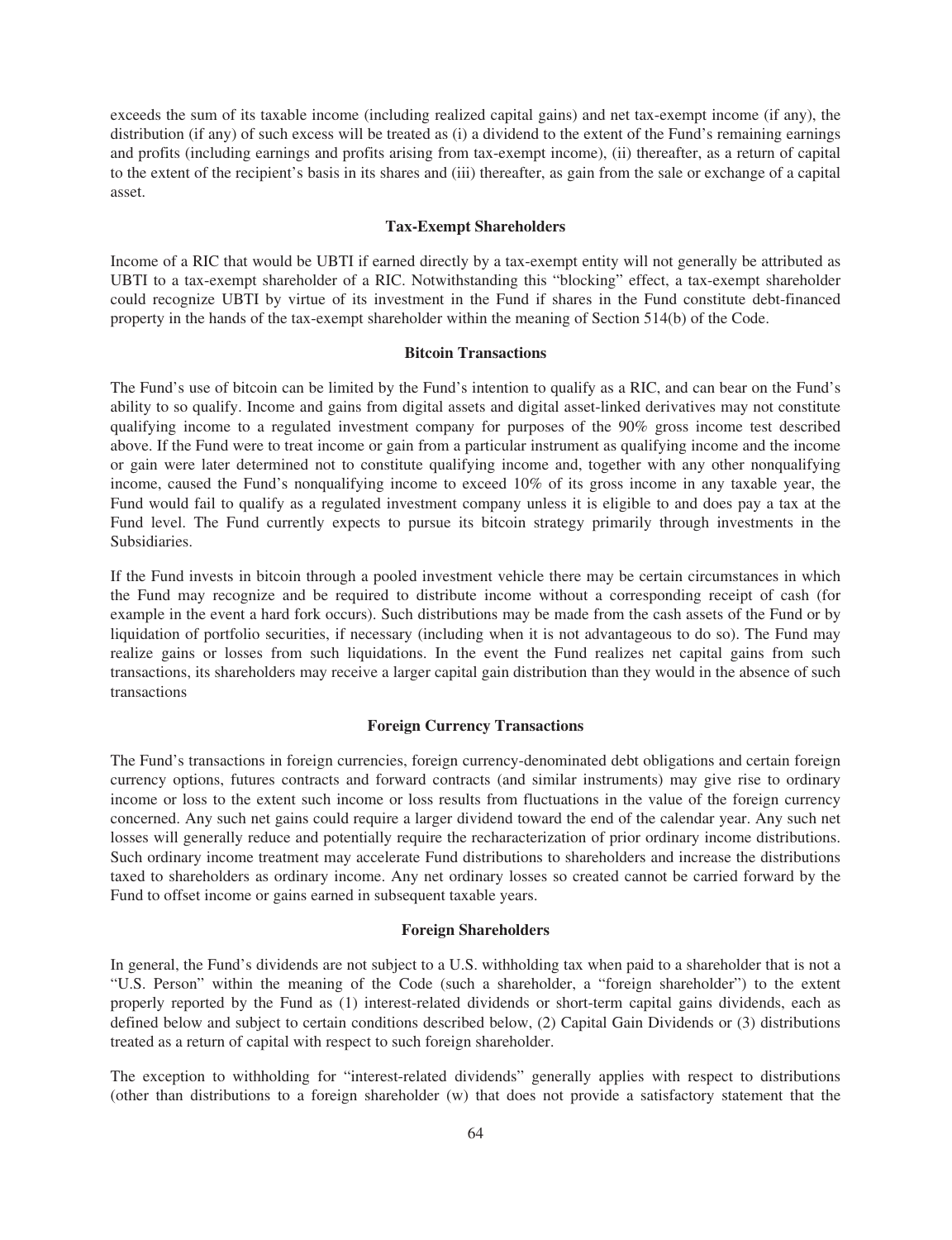beneficial owner is not a U.S. person, (x) to the extent that the dividend is attributable to certain interest on an obligation if the foreign shareholder is the issuer or is a 10% shareholder of the issuer, (y) that is within certain foreign countries that have inadequate information exchange with the United States or (z) to the extent the dividend is attributable to interest paid by a person that is a related person of the foreign shareholder and the foreign shareholder is a controlled foreign corporation) from U.S.-source interest income of types similar to those not subject to U.S. federal income tax if earned directly by an individual foreign shareholder, to the extent such distributions are properly reported as such by the Fund in a written notice to shareholders ("interest-related dividends"). The exception to withholding for "short-term capital gain dividends" generally applies with respect to distributions (other than (a) distributions to an individual foreign shareholder who is present in the United States for a period or periods aggregating 183 days or more during the year of the distribution or (b) distributions subject to special rules regarding the disposition of U.S. real property interests) of net short-term capital gains in excess of net long-term capital losses to the extent such distributions are properly reported by the Fund ("shortterm capital gain dividends"). The Fund is permitted to report such part of its dividends as interest-related or short-term capital gain dividends as are eligible, but is not required to do so. In the case of shares held through an intermediary, the intermediary may withhold even if the Fund reports all or a portion of a payment as an interestrelated or short-term capital gain dividend to shareholders. These exemptions from withholding will not be available to foreign shareholders of the Fund if it does not currently report its dividends as interest-related or short-term capital gain dividends. Foreign shareholders should contact their intermediaries regarding the application of these rules to their accounts.

Distributions by the Fund to foreign shareholders other than Capital Gain Dividends, interest-related dividends, and short-term capital gain dividends (e.g., distributions attributable to dividends and foreign-source interest income) are generally subject to withholding of U.S. federal income tax at a rate of 30% (or lower applicable treaty rate).

Under U.S. federal tax law, a foreign shareholder generally is not subject to U.S. federal income tax on gains (and is not allowed a deduction for losses) realized on the sale of shares of the Fund or on Capital Gain Dividends, interest-related dividends or short-term capital gain dividends unless (i) such gain or dividend is effectively connected with the conduct of a trade or business carried on by such holder within the United States, (ii) in the case of an individual holder, the holder is present in the United States for a period or periods aggregating 183 days or more during the year of the sale or the receipt of the Capital Gain Dividend and certain other conditions are met or (iii) the special rules relating to gain attributable to the sale or exchange of "U.S. real property interests" ("USRPIs") apply to the foreign shareholder's sale of shares of the Fund or to the Capital Gain Dividend the foreign shareholder received (as described below).

Special rules would apply if the Fund were a qualified investment entity ("QIE") because it is either a "U.S. real property holding corporation" ("USRPHC") or would be a USRPHC but for the operation of certain exceptions to the definition of USRPIs described below. Very generally, a USRPHC is a domestic corporation that holds USRPIs the fair market value of which equals or exceeds 50% of the sum of the fair market values of the corporation's USRPIs, interests in real property located outside the United States and other trade or business assets. USRPIs generally are defined as any interest in U.S. real property and any interest (other than solely as a creditor) in a USRPHC or, very generally, an entity that has been a USRPHC in the last five years. A RIC that holds, directly or indirectly, significant interests in REITs may be a USRPHC. Interests in domestically controlled QIEs, including REITs and RICs that are QIEs, not-greater-than-10% interests in publicly traded classes of stock in REITs and not-greater-than-5% interests in publicly traded classes of stock in RICs generally are not USRPIs, but these exceptions do not apply for purposes of determining whether a RIC is a QIE.

If an interest in the Fund were a USRPI, a greater-than-5% foreign shareholder or any foreign shareholder if shares of the Fund are not considered regularly traded on an established securities market generally would be required to file a U.S. tax return in connection with the sale of its Fund shares, and pay related taxes due on any gain realized on the sale.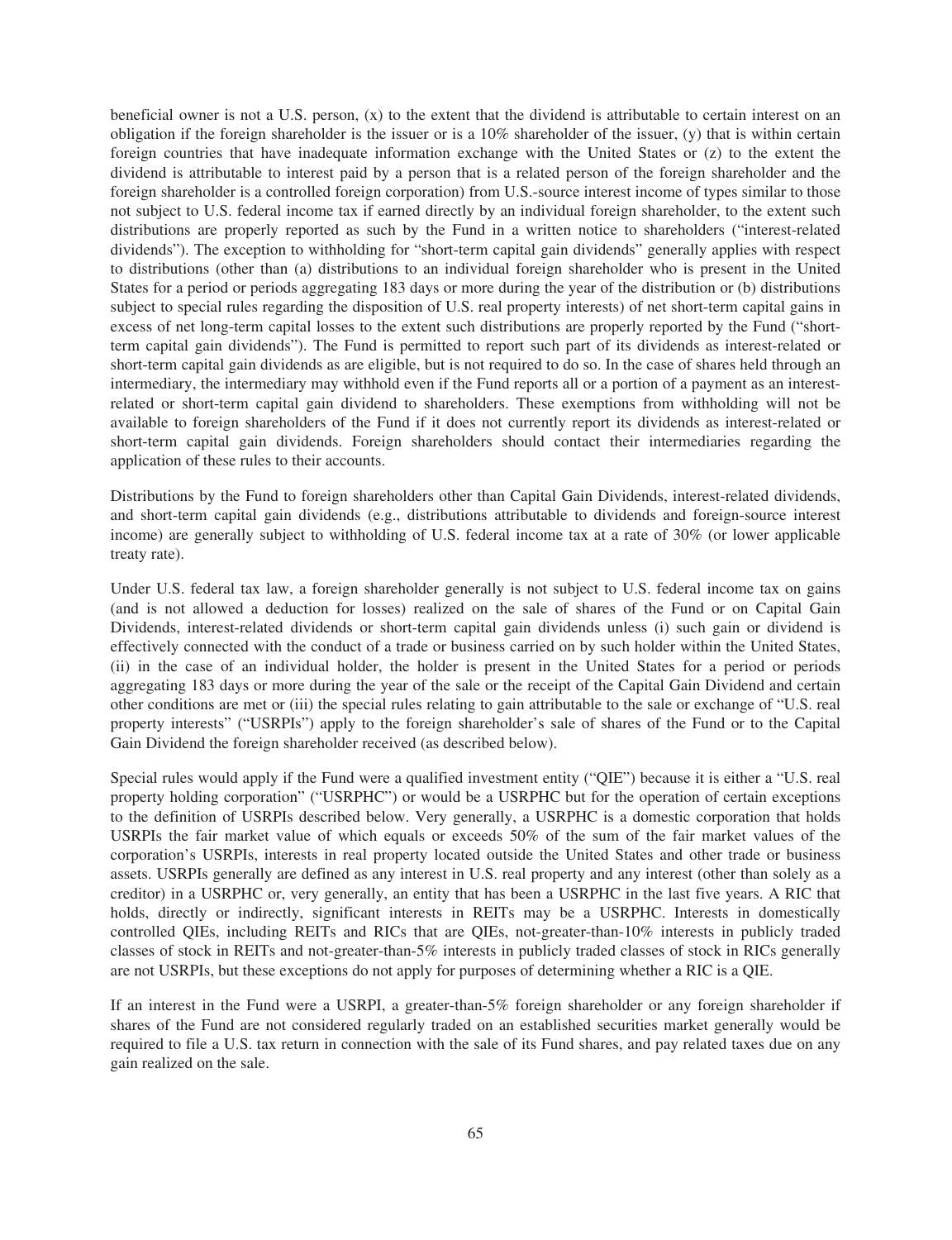Moreover, if the Fund were a USRPHC or, very generally, had been one in the last five years, it would be required to withhold on amounts distributed to a greater-than-5% foreign shareholder to the extent such amounts would not be treated as a dividend, i.e., are in excess of the Fund's current and accumulated "earnings and profits" for the applicable taxable year. Such withholding generally is not required if the Fund is a domestically controlled QIE.

If the Fund were a QIE, under a special "look-through" rule, any distributions by the Fund to a foreign shareholder attributable directly or indirectly to (i) distributions received by the Fund from a lower-tier RIC or REIT that the Fund is required to treat as USRPI gain in its hands and (ii) gains realized on the disposition of USRPIs by the Fund would retain their character as gains realized from USRPIs in the hands of the Fund's foreign shareholders and would be subject to U.S. tax withholding. In addition, such distributions could result in the foreign shareholder being required to file a U.S. tax return and pay tax on the distributions at regular U.S. federal income tax rates. The consequences to a foreign shareholder, including the rate of such withholding and character of such distributions (e.g., as ordinary income or USRPI gain), would vary depending upon the extent of the foreign shareholder's current and past ownership of the Fund.

Foreign shareholders of the Fund also may be subject to "wash sale" rules to prevent the avoidance of the tax-filing and — payment obligations discussed above through the sale and repurchase of Fund shares.

Foreign shareholders should consult their tax advisers and, if holding shares through intermediaries, their intermediaries, concerning the application of these rules to their investment in the Fund.

Foreign shareholders with respect to whom income from the Fund is effectively connected with a trade or business conducted by the foreign shareholder within the United States will in general be subject to U.S. federal income tax on the income derived from the Fund at the graduated rates applicable to U.S. citizens, residents or domestic corporations, whether such income is received in cash or reinvested in shares of the Fund and, in the case of a foreign corporation, may also be subject to a branch profits tax. If a foreign shareholder is eligible for the benefits of a tax treaty, any effectively connected income or gain will generally be subject to U.S. federal income tax on a net basis only if it is also attributable to a permanent establishment maintained by the shareholder in the United States. More generally, foreign shareholders who are residents in a country with an income tax treaty with the United States may obtain different tax results than those described herein, and are urged to consult their tax advisers.

In order to qualify for any exemptions from withholding described above or for lower withholding tax rates under income tax treaties, or to establish an exemption from backup withholding, a foreign shareholder must comply with special certification and filing requirements relating to its non-U.S. status (including, in general, furnishing an IRS Form W-8BEN, W-8BEN-E or substitute form). Foreign shareholders in the Fund should consult their tax advisers in this regard.

Special rules (including withholding and reporting requirements) apply to foreign partnerships and those holding Fund shares through foreign partnerships. Additional considerations may apply to foreign trusts and estates. Investors holding Fund shares through foreign entities should consult their tax advisers about their particular situation. A beneficial holder of Fund shares who is a foreign shareholder may be subject to state and local tax and to the U.S. federal estate tax in addition to the federal tax on income referred to above.

#### **Backup Withholding**

The Fund generally is required to withhold and remit to the U.S. Treasury a percentage of the taxable distributions and redemption proceeds paid to any individual shareholder (i) who fails to properly furnish the Fund with a correct taxpayer identification number, (ii) who has under-reported dividend or interest income, or (iii) who fails to certify to the Fund that he or she is not subject to such withholding.

Backup withholding is not an additional tax. Any amounts withheld may be credited against the shareholder's U.S. federal income tax liability; *provided* that the appropriate information is furnished to the IRS.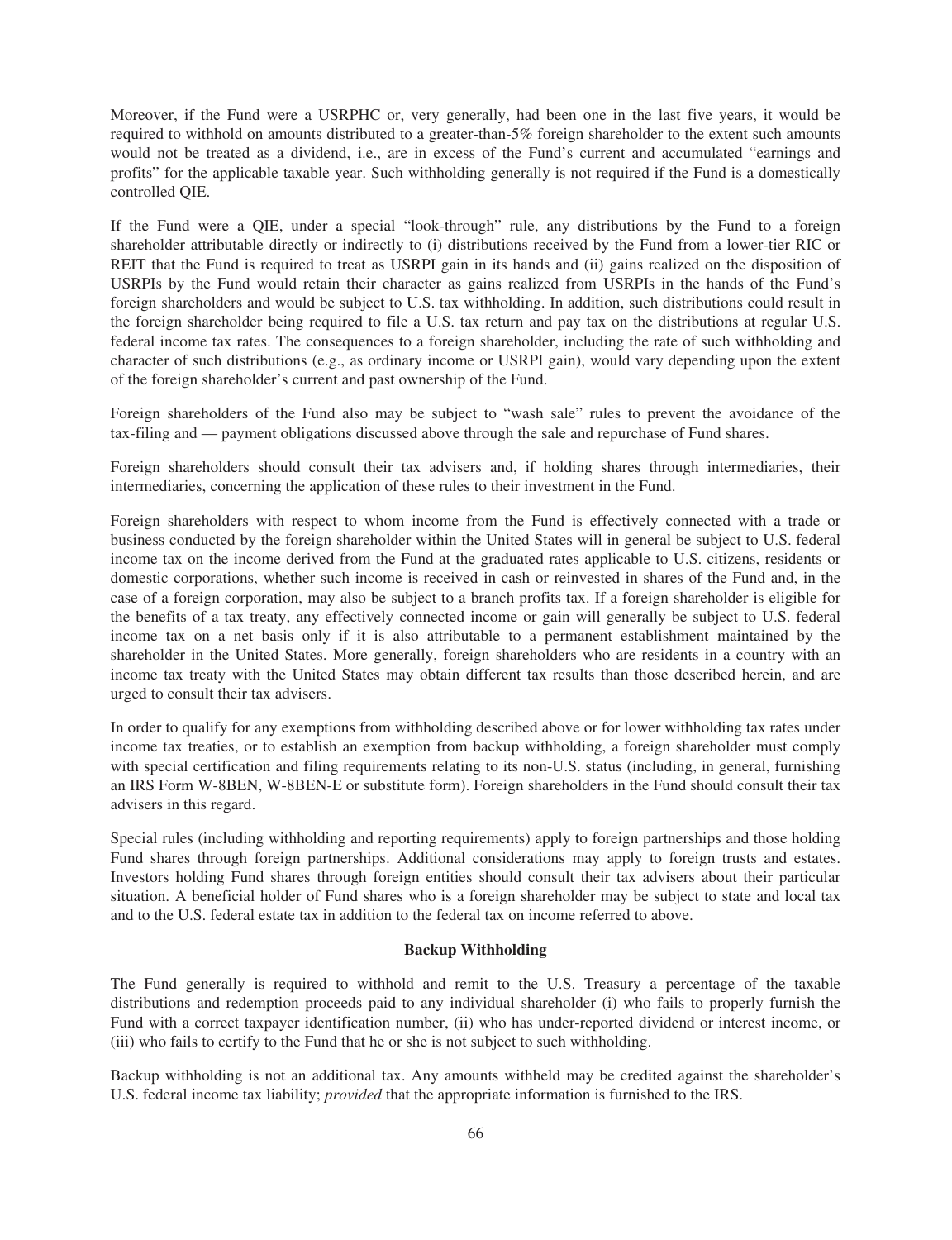### **Tax Basis Information**

The Fund (or its administrative agent) must report to the IRS and furnish to Fund shareholders the cost basis information and holding period for Fund shares. The Fund will permit Fund shareholders to elect from among several IRS-accepted cost basis methods, including average cost. In the absence of an election, shareholder cost basis will be determined under the default method selected by the Fund. The cost basis method a shareholder elects (or the cost basis method applied by default) may not be changed with respect to a redemption of shares after the settlement date of the redemption. Fund shareholders should consult with their tax advisers to determine the best IRS-accepted cost basis method for their tax situation and to obtain more information about how the new cost basis reporting rules apply to them.

## **Tax Shelter Reporting Regulations**

Under U.S. Treasury regulations, if a shareholder recognizes a loss with respect to the Fund's shares of \$2 million or more for an individual shareholder or \$10 million or more for a corporate shareholder, the shareholder must file with the IRS a disclosure statement on Form 8886. Direct shareholders of portfolio securities are in many cases excepted from this reporting requirement, but under current guidance, shareholders of a RIC are not excepted. Future guidance may extend the current exception from this reporting requirement to shareholders of most or all RICs. The fact that a loss is reportable under these regulations does not affect the legal determination of whether the taxpayer's treatment of the loss is proper. Shareholders should consult their tax advisers to determine the applicability of these regulations in light of their individual circumstances.

## **Shareholder Reporting Obligations With Respect to Foreign Bank and Financial Accounts**

Shareholders that are U.S. persons and own, directly or indirectly, more than 50% of the Fund by vote or value could be required to report annually their "financial interest" in the Fund's "foreign financial accounts," if any, on FinCEN Form 114, Report of Foreign Bank and Financial Accounts. Shareholders should consult a tax adviser, and persons investing in the Fund through an intermediary should contact their intermediary, regarding the applicability to them of this reporting requirement.

## **Other Reporting and Withholding Requirements**

Sections 1471-1474 of the Code and the U.S. Treasury Regulations and IRS guidance issued thereunder (collectively, "FATCA") generally require the Fund to obtain information sufficient to identify the status of each of its shareholders under FATCA or under an applicable intergovernmental agreement (an "IGA"). If a shareholder fails to provide this information or otherwise fails to comply with FATCA or an IGA, the Fund or its agents may be required to withhold under FATCA 30% of the distributions, other than distributions properly reported as Capital Gain Dividends, the Fund pays to that shareholder. If a payment by the Fund is subject to FATCA withholding, the Fund or its agent is required to withhold even if such payment would otherwise be exempt from withholding under the rules applicable to foreign shareholders described above. The IRS and the Department of Treasury have issued proposed regulations providing that the gross proceeds of share redemptions or exchanges and Capital Gain Dividends the Fund pays will not be subject to FATCA withholding.

Each prospective investor is urged to consult its tax adviser regarding the applicability of FATCA and any other reporting requirements with respect to the prospective investor's own situation, including investments through an intermediary. In addition, foreign countries have implemented or are considering, and may implement, laws similar in purpose and scope to FATCA, as more fully described above.

## **Expenses Subject to Special Pass-Through Rules**

The Fund will not be considered to be a "publicly offered" RIC if it does not have at least 500 investors at all times during a taxable year, it is not regularly traded on an established securities market, and its shares are not treated as continuously offered pursuant to a public offering. It is possible that the Fund will not be treated as a "publicly offered" RIC for one or more of its taxable years. Very generally, pursuant to Treasury Department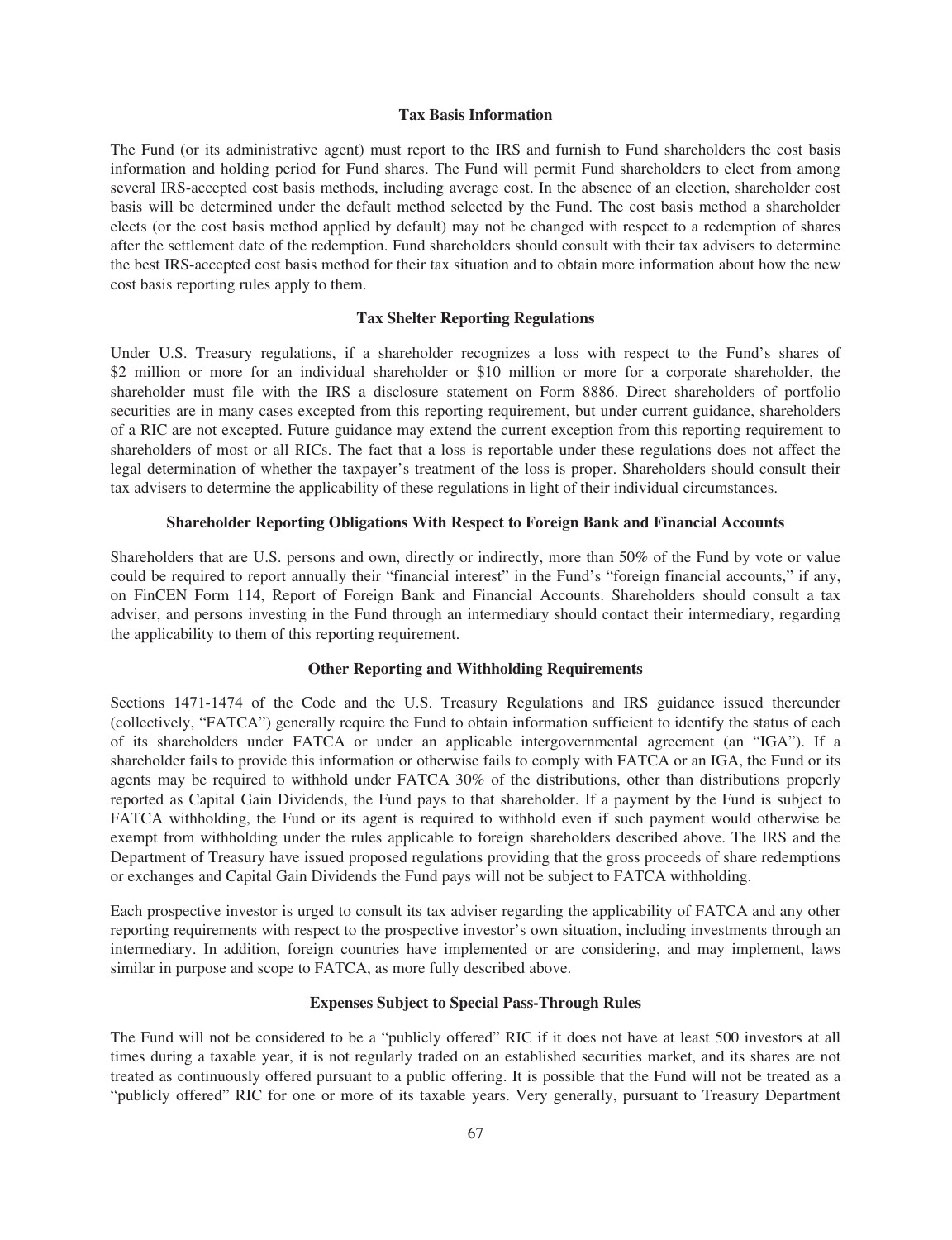regulations, expenses of a RIC that is not "publicly offered," except those specific to its status as a RIC or separate entity (e.g., registration fees or transfer agency fees), are subject to special "pass-through" rules. These expenses (which include direct and certain indirect advisory fees) are treated as additional dividends to certain Fund shareholders (generally including other RICs that are not "publicly offered," individuals and entities that compute their taxable income in the same manner as an individual), and are, other than in the case of a shareholder that is a RIC that is not "publicly offered," not deductible by those shareholders under current law.

## **Shares Purchased Through Tax-Qualified Plans**

Special tax rules apply to investments through defined contribution plans and other tax-qualified plans. Shareholders should consult their tax advisers to determine the suitability of shares of the Fund as an investment through such plans, and the precise effect of an investment on their particular tax situation.

Shareholders should consult their own tax advisers as to the state or local tax consequences of investing in the Fund.

## **PORTFOLIO TRANSACTIONS AND BROKERAGE**

## **Investment Decisions and Portfolio Transactions**

Investment decisions for the Fund are made with a view to achieving its investment objective. Investment decisions are the product of many factors in addition to basic suitability for the particular client involved (including the Fund). Some securities considered for investment by the Fund also may be appropriate for other accounts managed by the Adviser. Thus, a particular security may be bought or sold for certain accounts even though it could have been bought or sold for other accounts at the same time. If a purchase or sale of securities consistent with the investment policies of the Fund and one or more of these other accounts is considered at or about the same time, transactions in such securities will generally be allocated among the Fund and other accounts in the manner described above under "Potential Conflicts of Interest — Allocation of Investment Opportunities" and "— Conflicts of Interest Among Strategies" above. When the Adviser determines that an investment opportunity is appropriate for the Fund and one or more other accounts, the Adviser will generally execute transactions for the Fund on an aggregated basis with the other accounts when the Adviser believes that to do so will allow it to obtain best execution and to negotiate more favorable commission rates or other transaction costs than might have otherwise been paid had such orders been placed independently. Aggregation, or "bunching," describes a procedure whereby an investment adviser combines the orders of two or more clients into a single order for the purpose of obtaining better prices and lower execution costs.

## **Brokerage and Research Services**

There is generally no stated commission in the case of securities traded on a principal basis in the over-the-counter markets, but the price paid by the Fund usually includes an undisclosed dealer commission or markup. In underwritten offerings, the price paid by the Fund includes a disclosed, fixed commission or discount retained by the underwriter or dealer. Transactions on U.S. stock exchanges and other agency transactions involve the payment by the Fund of negotiated brokerage commissions. Such commissions vary among different brokers. Also, a particular broker may charge different commissions according to such factors as the difficulty and size of the transaction. Transactions in non-U.S. securities generally involve the payment of fixed brokerage commissions, which are generally higher than those in the United States. The purchase by the Fund of participations or assignments may be pursuant to privately negotiated transactions pursuant to which the Fund may be required to pay fees to the seller or forego a portion of payments in respect of the participation agreement.

The Adviser places orders for the purchase and sale of portfolio securities, options and futures contracts and buys and sells such securities, options and futures for the Fund through multiple brokers and dealers. The Adviser will place trades for execution only with approved brokers or dealers. In effecting such purchases and sales, the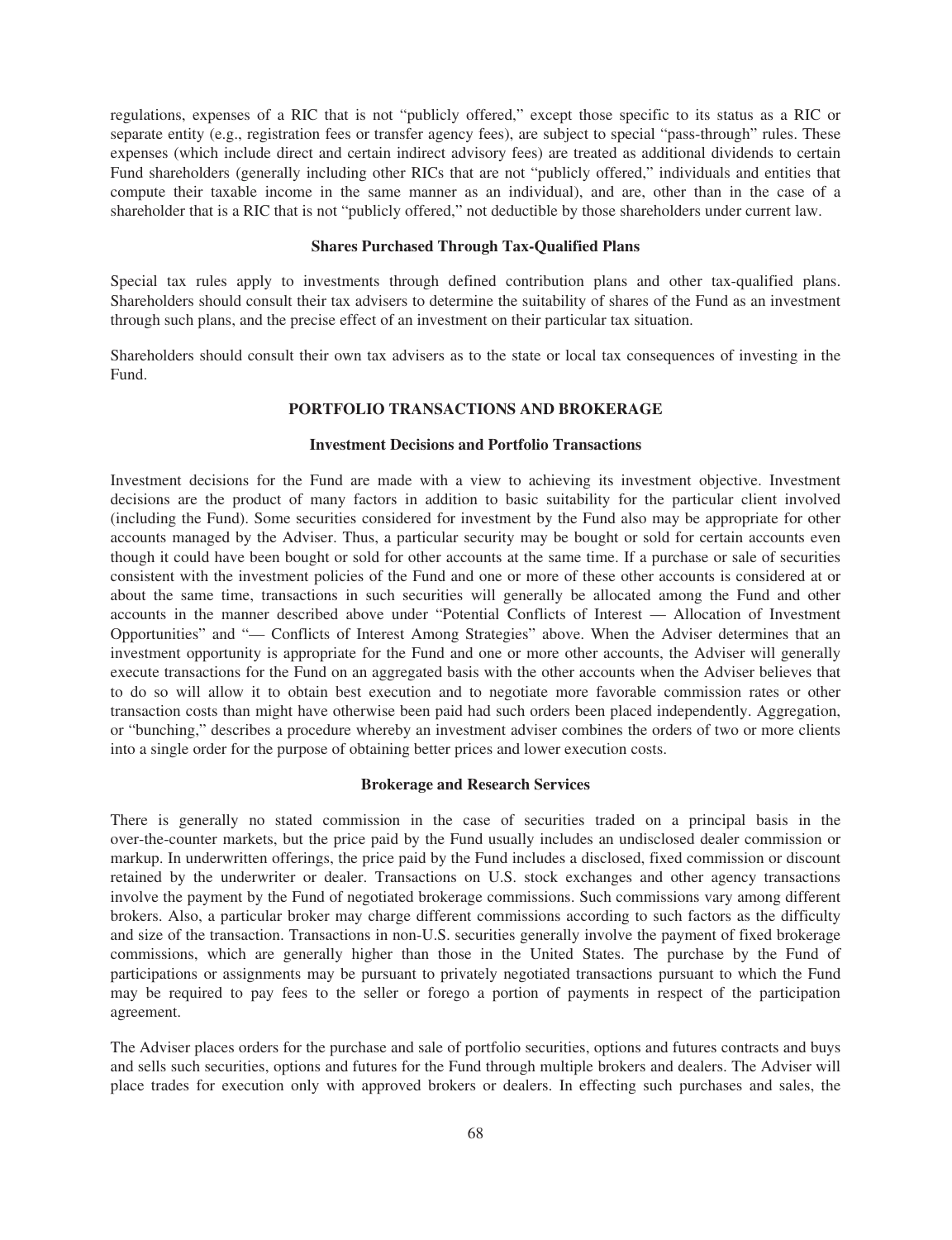Adviser seeks the most favorable price and execution of the Fund's orders. In doing so, the Fund may pay higher commissions than the lowest available when the Adviser believes it is reasonable to do so. In seeking the most favorable price and execution, the Adviser, having in mind the Fund's best interests, considers all factors it deems relevant, including, price, the size of the transaction, the nature of the market for the security, the amount of the commission, the timing of the transaction taking into account market prices and trends, the reputation, experience and financial stability of the broker-dealer involved and the quality of service rendered by the brokerdealer in that or other transactions.

It has for many years been a common practice in the investment advisory business for advisers of investment companies and other institutional investors to receive research and brokerage products and services (together, "research and brokerage services") from broker-dealers which execute portfolio transactions for the clients of such advisers. Consistent with this practice, the Adviser may receive research and brokerage services from broker-dealers with which the Adviser places the Fund's portfolio transactions. These research and brokerage services, which in some cases also may be purchased for cash, may include, among other things, such items as general economic and security market reviews, industry and company reviews, evaluations of securities, recommendations as to the purchase and sale of securities, and services related to the execution of securities transactions. The advisory fees paid by the Fund are not reduced because the Adviser receives such research and brokerage services even though the receipt of such research and brokerage services relieves the Adviser from expenses it might otherwise bear. Research and brokerage services provided by broker-dealers chosen by the Adviser to place the Fund's transactions may be useful to the Adviser in providing services to the Adviser's other clients, although not all of these research and brokerage services may be necessarily useful and of value to the Adviser in managing the Fund. Conversely, research and brokerage services provided to the Adviser by brokerdealers in connection with trades executed on behalf of other clients of the Adviser may be useful to the Adviser in managing the Fund, although not all of these research and brokerage services may be necessarily useful and of value to the Adviser in managing such other clients. To the extent the Adviser uses such research and brokerage services, it will use them for the benefit of all clients, to the extent reasonably practicable. Currently, the Adviser does not direct portfolio transactions for the Fund to a particular broker-dealer because the broker-dealer provides soft dollar benefits to the Adviser.

In reliance on the "safe harbor" provided by Section 28(e) of the Exchange Act, the Adviser may cause the Fund to pay a broker-dealer which provides "brokerage and research services" (as defined for purposes of Section  $28(e)$ ) to the Adviser an amount of commission for effecting a securities transaction for the Fund in excess of the commission which another broker-dealer would have charged for effecting that transaction if the Adviser makes a good faith determination that the commissions are reasonable in relation to the value of brokerage and research services provided, viewed in terms of either a particular transaction or the Adviser's overall responsibilities to all discretionary accounts.

The Adviser may place orders for the purchase and sale of exchange-listed portfolio securities with a brokerdealer that is an affiliate of the Adviser where, in the judgment of the Adviser, such firm will be able to obtain a price and execution at least as favorable as other qualified broker-dealers. Pursuant to rules of the Commission, a broker-dealer that is an affiliate of the Adviser may receive and retain compensation for effecting portfolio transactions for the Fund on a securities exchange if the commissions paid to such an affiliated broker-dealer by the Fund on exchange transactions do not exceed "usual and customary brokerage commissions." The rules define "usual and customary" commissions to include amounts which are "reasonable and fair compared to the commission, fee or other remuneration received or to be received by other brokers in connection with comparable transactions involving similar securities being purchased or sold on a securities exchange during a comparable period of time."

The Fund paid \$1,789 of brokerage commissions during the fiscal period ended October 31, 2020 and \$247,108 of brokerage commissions during the fiscal year ended October 31, 2021.

**Regular Broker Dealers.** The Fund is required to identify the securities of its regular brokers or dealers (as defined in Rule 10b-1 under the 1940 Act) or their parent companies held by the Fund as of the close of its most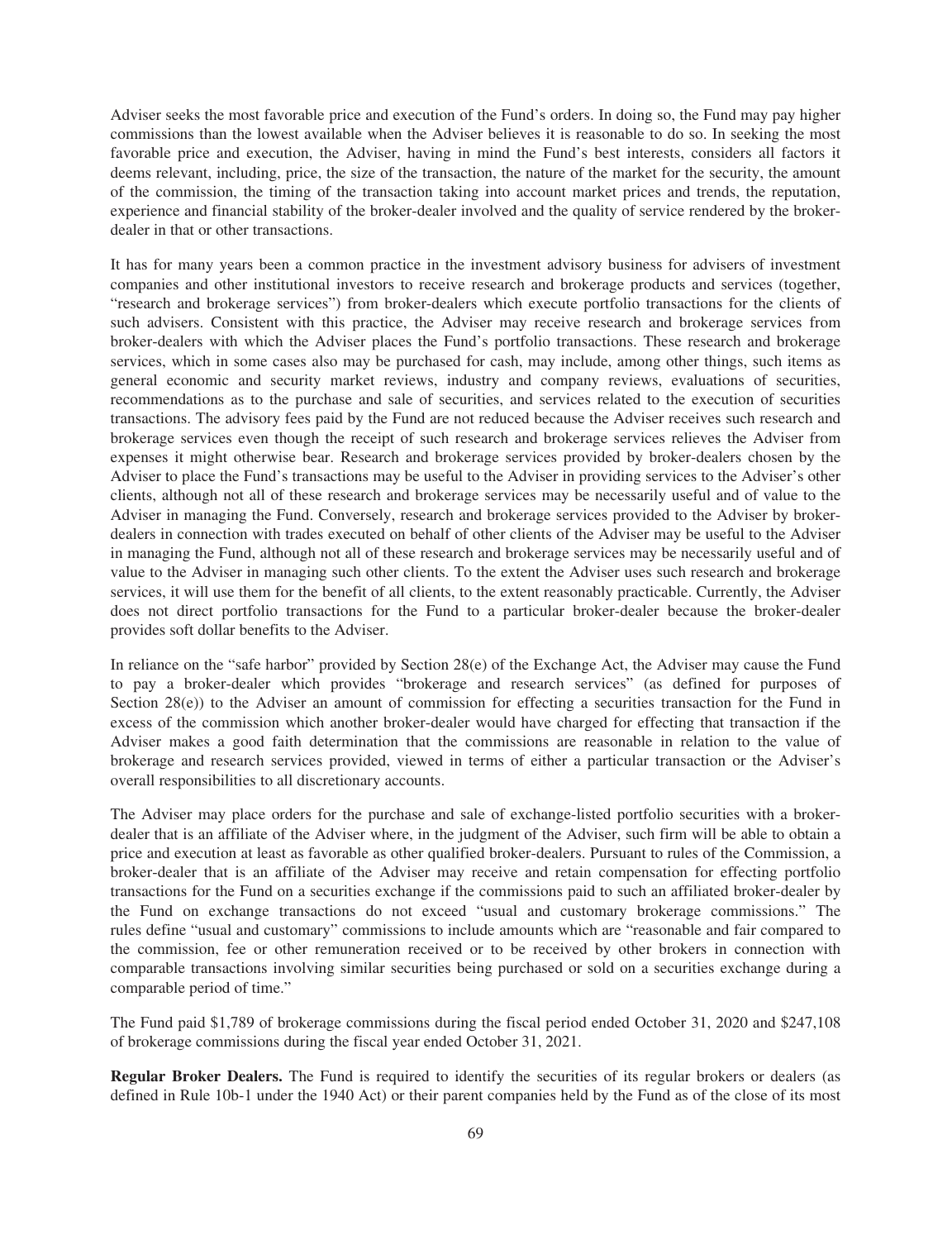recent fiscal year and state the value of such holdings. As of October 31, 2021, the Fund did not hold any securities of its regular brokers or dealers or their parent companies.

## **DESCRIPTION OF THE TRUST**

The Trustees are responsible for the management and supervision of the Trust. The Trust's Declaration of Trust permits the Trustees to issue an unlimited number of full and fractional shares of beneficial interest of the Fund or other series of the Trust with or without par value. Under the Declaration of Trust, the Trustees have the authority to create and classify shares of beneficial interest in separate series and classes without further action by shareholders. Additional series may be added in the future. The Trustees also have authorized the issuance of two classes of shares for the Fund, designated as Class I and Class J. Additional classes of shares may be authorized in the future.

The shares of each class of the Fund represent an equal proportionate interest in the net assets attributable to that class of the Fund. Holders of each class of shares have certain exclusive voting rights on matters relating to their respective distribution plan, if any. The different classes of the Fund may bear different expenses relating to the cost of holding shareholder meetings necessitated by the exclusive voting rights of any class of shares.

Dividends paid by the Fund, if any, with respect to each class of shares will be calculated in the same manner, at the same time and on the same day and will be in the same amount, except for differences resulting from the facts that: (i) the distribution and service fees, if any, relating to each class will be borne exclusively by that class; and (ii) each class of shares will bear any class expenses properly allocable to that class of shares, subject to the conditions the IRS imposes with respect to the multiple- class structures. Similarly, the NAV per share may vary depending on which class of shares is purchased. No interest will be paid on uncashed dividend or redemption checks.

Unless otherwise required by the 1940 Act or the Declaration of Trust, the Trust has no intention of holding annual meetings of shareholders. Trust shareholders may remove a Trustee by the affirmative vote of at least two-thirds of the Trust's outstanding shares and the Trustees shall promptly call a meeting for such purpose when requested to do so in writing by the record holders of a majority of the outstanding shares of the Trust. Shareholders may, under certain circumstances, communicate with other shareholders in connection with requesting a special meeting of shareholders. However, at any time that less than a majority of the Trustees holding office were elected by the shareholders, the Trustees will call a special meeting of shareholders for the purpose of electing Trustees.

In the event of liquidation, shareholders of each Class are entitled to share pro rata in the net assets of the Fund available for distribution to these shareholders. Shares entitle their holders to one vote per share (and fractional votes for fractional shares), are freely transferable and have no preemptive, subscription or conversion rights. When issued, shares are fully paid and non-assessable.

The Declaration of Trust disclaims shareholder liability for acts or obligations of the Trust. The Declaration of Trust further provides for indemnification out of the Fund's property for all loss and expense of any shareholder held personally liable for the obligations of the Fund by reason of owning shares of the Fund. Thus, the risk of a shareholder incurring financial loss on account of shareholder liability is considered remote since it is limited to circumstances in which the disclaimer is inoperative and the Fund itself would be unable to meet its obligations.

The Declaration of Trust further provides that the Board will not be liable for errors of judgment or mistakes of fact or law. However, nothing in the Declaration of Trust protects a Trustee against any liability to which the Trustee would otherwise be subject by reason of willful misfeasance, bad faith, gross negligence or reckless disregard of the duties involved in the conduct of his or her office. The Declaration of Trust of the Trust provides for indemnification by the Trust of Trustees and officers of the Trust; however, such persons may not be indemnified against any liability to the Trust or the Trust's shareholders to whom he or she would otherwise be subject by reason of willful misfeasance, bad faith, gross negligence or reckless disregard of the duties involved in the conduct of his or her office.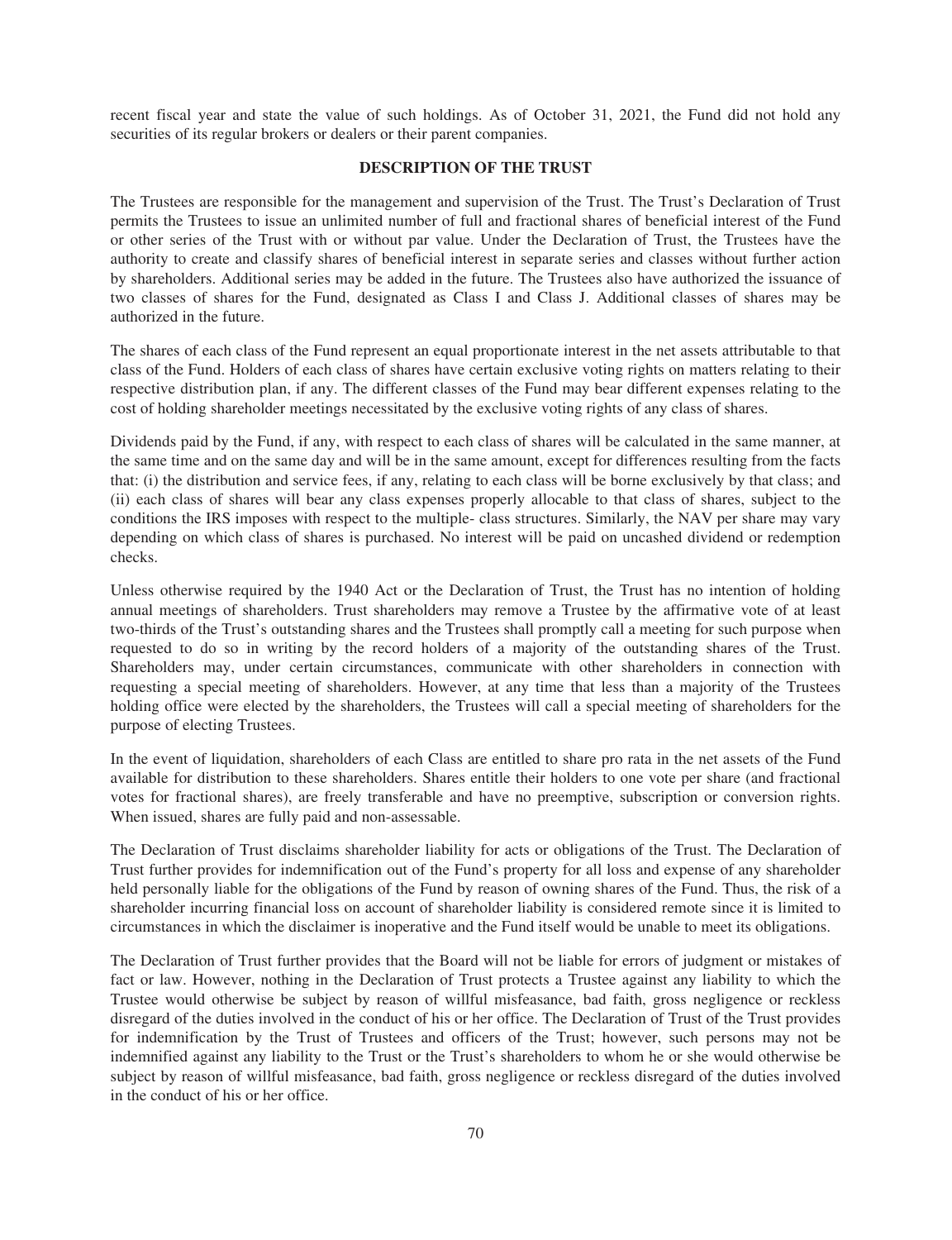#### **PURCHASES AND REDEMPTION OF SHARES**

The Fund reserves the right to reject any purchase order application that conflicts with the Fund's internal policies or the policies of any regulatory authority. All checks must be in U.S. Dollars drawn on a domestic bank (*i.e.*, a bank with a branch in the U.S.). The Fund will not accept payment in cash or money orders. The Fund does not accept postdated checks or any conditional order or payment. To prevent check fraud, the Fund will not accept third-party checks, Treasury checks, credit card checks, traveler's checks or starter checks for the purchase of shares.

If you elect to receive distributions and/or dividends by check and the post office cannot deliver the check, or if the check remains uncashed for six months, the Fund reserves the right to reinvest the distribution check in your Fund account at the then current NAV per share and to reinvest all subsequent distributions in shares of the Fund.

Information provided on the account application may be used by the Fund to verify the accuracy of the information or for background or financial history purposes. A joint account will be administered as a joint tenancy with right of survivorship, unless the joint owners notify the transfer agent of a different intent. A shareholder's account is governed by the laws of the State of Delaware. For telephone transactions, the Transfer Agent will take measures to verify the identity of the caller, such as asking for name, account number, Social Security or other taxpayer ID number and other relevant information. If appropriate measures are taken, the Transfer Agent is not responsible for any loss that may occur to any account due to an unauthorized telephone call. Also for your protection telephone redemptions are not permitted on accounts whose names or addresses have changed within the past 30 days. Proceeds from telephone transactions can only be mailed to the address of record or sent via wire or ACH to the bank of record pre-established on the account.

## **FINANCIAL STATEMENTS**

The audited financial statements and notes thereto in the Fund's Annual Report to Shareholders for the fiscal period ended on October 31, 2021, as filed with the Commission on January 7, 2022 (Accession No. 0001193125-22-004593) (the "Annual Report"), are incorporated into this SAI by reference. The financial statements included in the Annual Report have been audited by Ernst & Young LLP, whose report thereon is also incorporated herein by reference. No other parts of the Annual Report are incorporated by reference herein. Copies of the Annual Report may be obtained at no charge by calling the Fund at (855) 609-3680.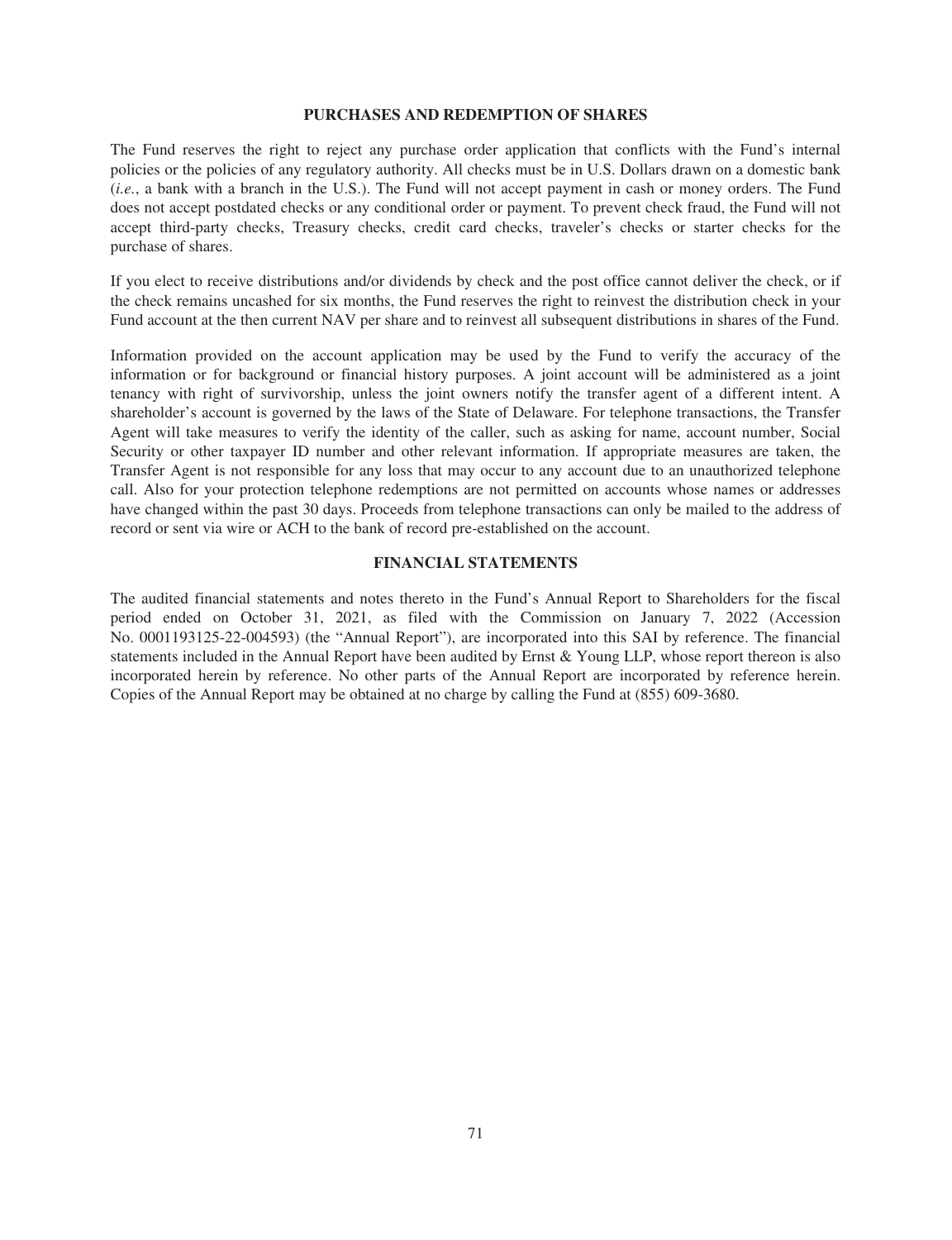#### **APPENDIX A**

## **SECURITIES RATINGS**

The rating of a rating service represents the service's opinion as to the credit quality of the security being rated. However, the ratings are general and are not absolute standards of quality or guarantees as to the creditworthiness of an issuer. Consequently, the Adviser believes that the quality of debt securities in which the Fund invests should be continuously reviewed. A rating is not a recommendation to purchase, sell or hold a security, because it does not take into account market value or suitability for a particular investor. When a security has received a rating from more than one service, each rating should be evaluated independently. Ratings are based on current information furnished by the issuer or obtained by the ratings services from other sources, which they consider reliable. Ratings may be changed, suspended or withdrawn as a result of changes in or unavailability of such information or for other reasons.

The following is a description of the characteristics of ratings used by Moody's and S&P Global Ratings.

#### **Moody's Ratings\***

**Aaa**—Obligations rated Aaa are judged to be of the highest quality, with minimal risk.

**Aa**—Obligations rated Aa are judged to be of high quality and are subject to very low credit risk.

**A**—Obligations rated A are considered upper-medium-grade and are subject to low credit risk.

**Baa**—Obligations rated Baa are subject to moderate credit risk. They are considered medium-grade and as such may possess speculative characteristics.

**Ba**—Obligations rated Ba are judged to have speculative elements and are subject to substantial credit risk.

**B**—Obligations rated B are considered speculative and are subject to high credit risk.

**Caa**—Obligations rated Caa are judged to be of poor standing and are subject to very high credit risk.

**Ca**—Obligations rated Ca are highly speculative and are likely in, or very near, default, with some prospect of recovery in principal and interest.

**C**—Obligations rated C are the lowest-rated class of bonds and are typically in default, with little prospect for recovery of principal or interest.

\*Note: Moody's appends numerical modifiers 1, 2 and 3 to each generic rating classification from Aa through Caa. The modifier 1 indicates that the obligation ranks in the higher end of its generic rating category; the modifier 2 indicates a mid-range ranking; and the modifier 3 indicates a ranking in the lower end of that generic rating category.

### **S&P Global Ratings\***

**AAA**—An obligation rated 'AAA' has the highest rating assigned by S&P Global Ratings. The obligor's capacity to meet its financial commitments on the obligation is extremely strong.

**AA**—An obligation rated 'AA' differs from the highest-rated obligations only to a small degree. The obligor's capacity to meet its financial commitments on the obligation is very strong.

**A**—An obligation rated 'A' is somewhat more susceptible to the adverse effects of changes in circumstances and economic conditions than obligations in higher-rated categories. However, the obligor's capacity to meet its financial commitments on the obligation is still strong.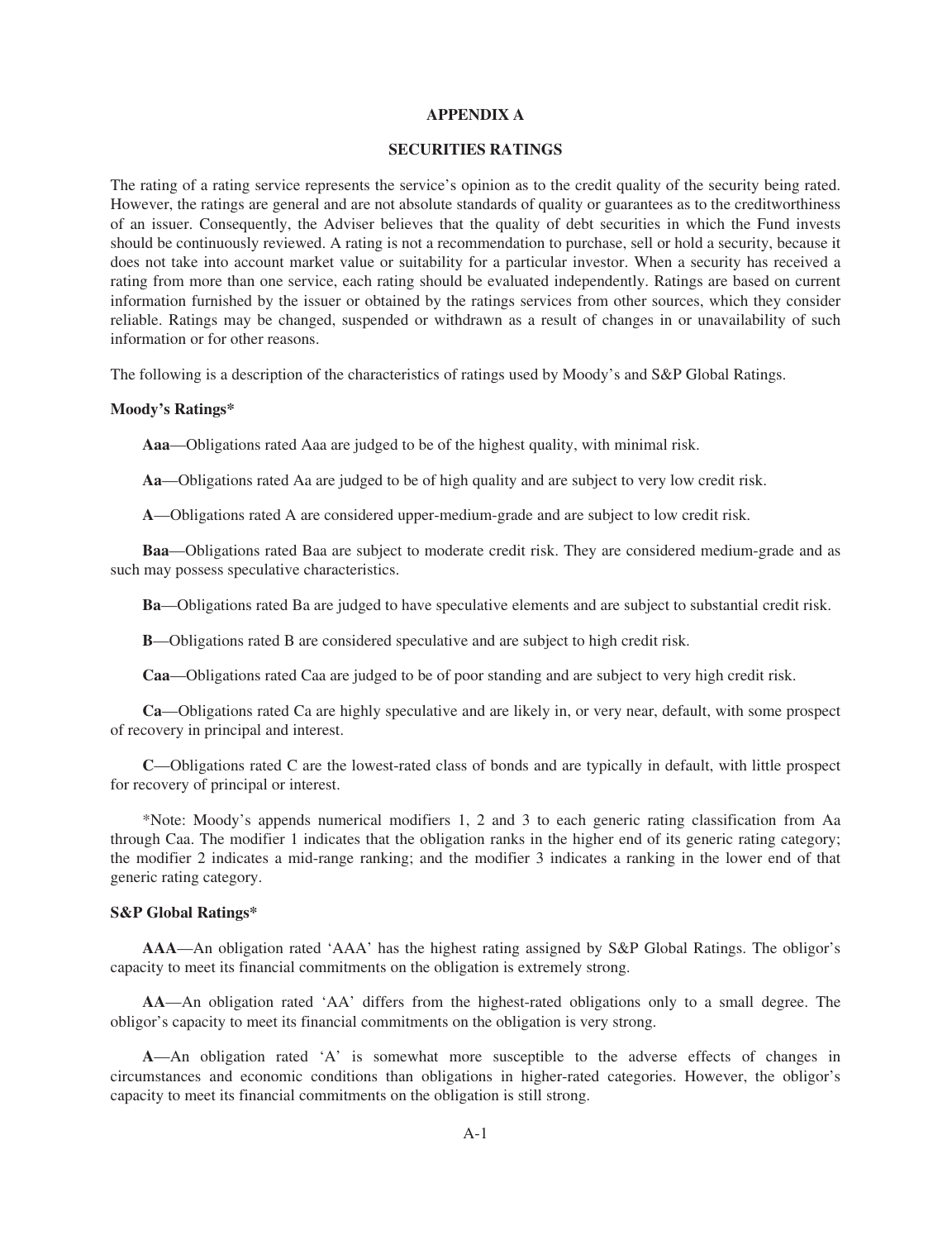**BBB**—An obligation rated 'BBB' exhibits adequate protection parameters. However, adverse economic conditions or changing circumstances are more likely to weaken the obligor's capacity to meet its financial commitments on the obligation.

**BB; B; CCC; CC; and C**—Obligations rated 'BB', 'B', 'CCC', 'CC' and 'C' are regarded as having significant speculative characteristics. 'BB' indicates the least degree of speculation and 'C' the highest. While such obligations will likely have some quality and protective characteristics, these may be outweighed by large uncertainties or major exposures to adverse conditions.

**BB**—An obligation rated 'BB' is less vulnerable to nonpayment than other speculative issues. However, it faces major ongoing uncertainties or exposure to adverse business, financial or economic conditions that could lead to the obligor's inadequate capacity to meet its financial commitments on the obligation.

**B**—An obligation rated 'B' is more vulnerable to nonpayment than obligations rated 'BB', but the obligor currently has the capacity to meet its financial commitments on the obligation. Adverse business, financial or economic conditions will likely impair the obligor's capacity or willingness to meet its financial commitments on the obligation.

**CCC**—An obligation rated 'CCC' is currently vulnerable to nonpayment and is dependent upon favorable business, financial and economic conditions for the obligor to meet its financial commitments on the obligation. In the event of adverse business, financial or economic conditions, the obligor is not likely to have the capacity to meet its financial commitments on the obligation.

**CC**—An obligation rated 'CC' is currently highly vulnerable to nonpayment. The 'CC' rating is used when a default has not yet occurred but S&P Global Ratings expects default to be a virtual certainty, regardless of the anticipated time to default.

**C—An obligation rated 'C' is currently highly vulnerable to nonpayment, and the obligation is expected to** have lower relative seniority or lower ultimate recovery compared with obligations that are rated higher.

**D**—An obligation rated 'D' is in default or in breach of an imputed promise. For non-hybrid capital instruments, the 'D' rating category is used when payments on an obligation are not made on the date due, unless S&P Global Ratings believes that such payments will be made within five business days in the absence of a stated grace period or within the earlier of the stated grace period or 30 calendar days. The 'D' rating also will be used upon the filing of a bankruptcy petition or the taking of similar action and where default on an obligation is a virtual certainty, for example due to automatic stay provisions. A rating on an obligation is lowered to 'D' if it is subject to a distressed exchange offer.

**NR**—This indicates that a rating has not been assigned or is no longer assigned.

\*The ratings from 'AA' to 'CCC' may be modified by the addition of a plus (+) or minus (-) sign to show relative standing within the rating categories.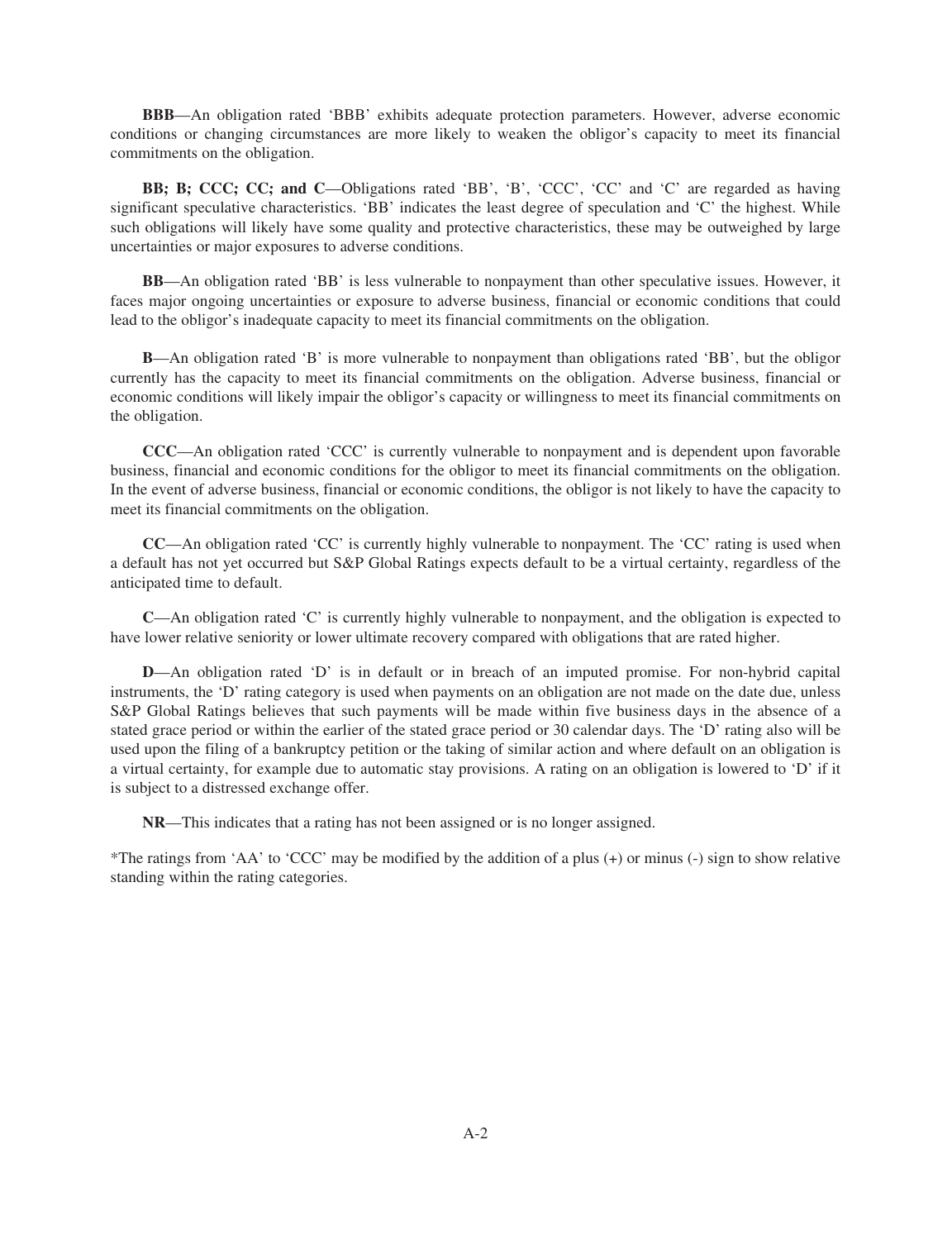## **APPENDIX B**

## **STONE RIDGE ASSET MANAGEMENT LLC**

## **PROXY VOTING POLICIES AND PROCEDURES**

### *I. Governing Standards*

The Registered Funds have delegated to the Adviser the responsibility for voting Registered Fund securities. Private Funds or Managed Account Clients may delegate such responsibility to the Adviser.<sup>1</sup> As a fiduciary, an investment adviser with proxy voting authority has a duty to monitor corporate events and to vote proxies, as well as a duty to cast votes in the best interest of clients and not subrogate client interests to its own interests. The Adviser has adopted these written proxy voting policies and procedures (the "Proxy Policy") as required under Rule 206(4)-6 under the Advisers Act. In addition to covering the voting of equity securities, the Proxy Policy also applies generally to voting and/or consent rights of fixed income securities, including but not limited to, plans of reorganization, and waivers and consents under applicable indentures. The Proxy Policy does not apply, however, to consent rights that primarily entail decisions to buy or sell investments, such as tender or exchange offers, conversions, put options, redemption and Dutch auctions. The Proxy Policy, which has been designed to ensure that the Adviser votes proxies in the best interest of its Clients and provides Clients with information about how their proxies are voted, contains procedures to mitigate material conflicts of interests between Clients and the Adviser and its affiliated persons when voting proxies.

For the avoidance of doubt, the Proxy Policy applies to shareholder votes and consents that the Adviser has authority to exercise on behalf of a Client, including votes and consents for private entities that do not involve proxies. All references to votes by proxy in this Proxy Policy shall be interpreted to include both votes by proxy and votes and consents that do not involve proxies.

### *II. Policy*

The Proxy Policy applies to those Client accounts that contain voting securities and for which the Adviser has been delegated the authority to vote client proxies. When voting proxies for Client accounts, the Adviser's primary objective is to make voting decisions solely in the best interest of all Clients for which it manages assets. The Adviser has selected an unaffiliated third party proxy research and voting service, Institutional Shareholder Services Inc. ("ISS" or the "Proxy Voting Service"), to assist it in researching, recordkeeping and voting of proxies.

With respect to each proxy received, the Proxy Voting Service researches the financial implications of the proposals and provides a recommendation to the Adviser as to how to vote on each proposal based on the Proxy Voting Service's research of the individual facts and circumstances and the Proxy Voting Service's application of its research findings to an applicable set of guidelines, the ISS' Proxy Voting Summary Guidelines ("ISS Guidelines"). The ISS Guidelines are intended to provide a general overview by highlighting the key policies that ISS applies to companies listed in the applicable geographic region. However, ISS' analysis is on a case-by-case basis, taking into consideration sector, industry and business performance factors. The ISS Guidelines have been approved by the Adviser and, although the Adviser intends to vote consistently with the voting recommendation of the Proxy Voting Service, upon the recommendation of the applicable portfolio managers, the Adviser may determine to override any recommendation made by the Proxy Voting Service or abstain from voting. In the event that the Proxy Voting Service does not provide a recommendation with respect to a proposal, as in the case of votes involving private issuers, the Adviser may determine to vote on the proposals directly and will do so in a manner consistent with the principles set forth in this Proxy Policy.

<sup>1</sup> The specific obligations that the Adviser bears depend upon the scope of voting authority assumed by the Adviser.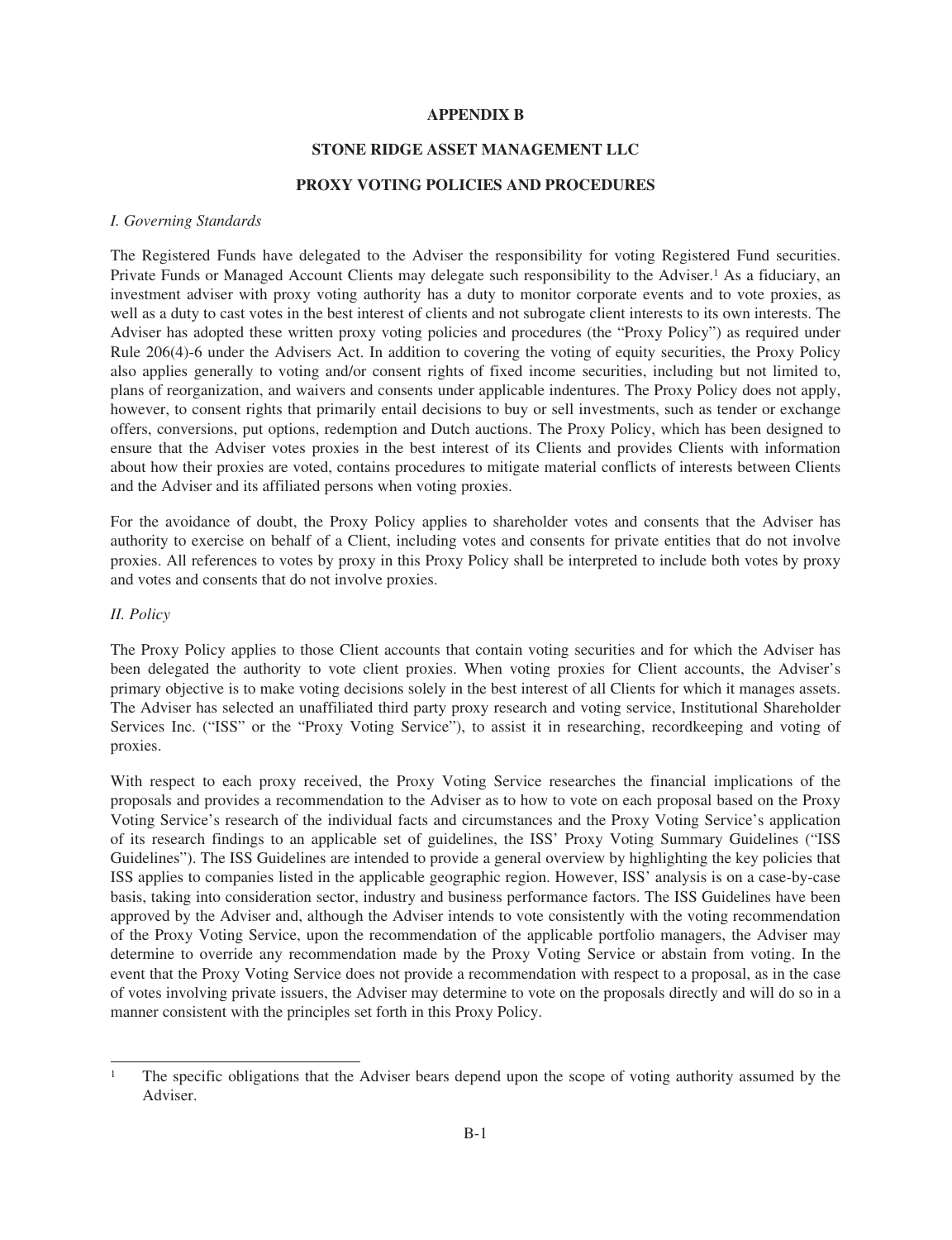In certain circumstances, the Proxy Voting Service may use an electronic vote management system to automatically submit the votes to be counted or to populate votes shown on the Proxy Voting Service's electronic voting platform with its recommendations based on the Adviser's voting instructions to the Proxy Voting Service. The Proxy Voting Service will provide the Adviser access to any additional soliciting materials filed by an issuer after the Proxy Voting Service has published its recommendations and pre-populated the votes in the electronic vote management system so that the Adviser may consider such information prior to voting a proxy.

The Adviser may determine not to vote a proxy or review additional soliciting materials if: (1) the effect on the applicable economic interests or the value of the portfolio holding is insignificant in relation to an individual Client account or in the aggregate with all Client accounts; (2) the cost of voting the proxy or reviewing additional soliciting materials outweighs the possible benefit to the applicable Client account, including situations where a jurisdiction imposes share blocking restrictions that may affect the ability of the portfolio managers to effect trades in the related security; or (3) the Adviser otherwise has determined that it is consistent with its fiduciary obligations not to vote the proxy or review additional soliciting materials.

In addition, neither the Adviser nor the Proxy Voting Service will be able to vote for any securities on loan by an account. In the event that the Adviser is aware of a material vote on behalf of a Client with respect to securities on loan by the custodian, the Adviser will call back the loan to vote the proxy if the Adviser determines that the benefits to the Client of voting on such proposal outweigh the benefits to the client of having the security remain out on loan, and if time permits.

The Adviser will not accept direction on how to vote individual proxies for which it has voting responsibility from any other person or organization other than Adviser personnel or the Proxy Voting Service.

### *III. Conflicts of Interest Procedures*

For voting of securities, the Adviser believes that application of the ISS Guidelines to vote proxies should, in most cases, adequately address any possible conflicts of interest, as the ISS Guidelines are predetermined. As a general practice, the Adviser will vote in accordance with the voting recommendation provided by ISS. In the event that the Adviser wishes to vote against the independent voting recommendation, the Adviser requires CCO approval prior to a vote being cast.

Upon the identification or notice received by the CCO that there is a potential conflict of interest with respect to casting a vote, the CCO will discuss the proxy with the relevant portfolio manager(s) and other senior management in order to determine if the potential conflict is material. In instances where a portfolio manager proposes to vote a proxy inconsistent with the ISS Guidelines and a potential immaterial conflict is identified, the CCO will review the proxy votes in order to determine whether a portfolio manager's voting rationale appears reasonable. Upon the detection of a material potential conflict of interest, the CCO has final decision-making authority regarding the Adviser's course of action for the proxy. The CCO will seek to cause the proxy to be voted in a manner consistent with the Client's best interests.

# *IV. Review*

The Adviser will supervise and, no less frequently than annually, review its proxy voting activities and the implementation of the Proxy Voting Policy.

The Adviser will periodically evaluate whether the Proxy Voting Service has the capacity and competency to adequately analyze the matters for which the Adviser is responsible for voting.

### *V. Proxy Voting Policies and Procedures Specific to Registered Funds*

The Registered Funds will disclose in their SAIs and for closed-end funds, in item 7 of the Form N-CSR, a description of their policies and procedures used to determine how to vote proxies relating to portfolio securities, including the procedures used when a vote presents a conflict between the interests of Registered Fund